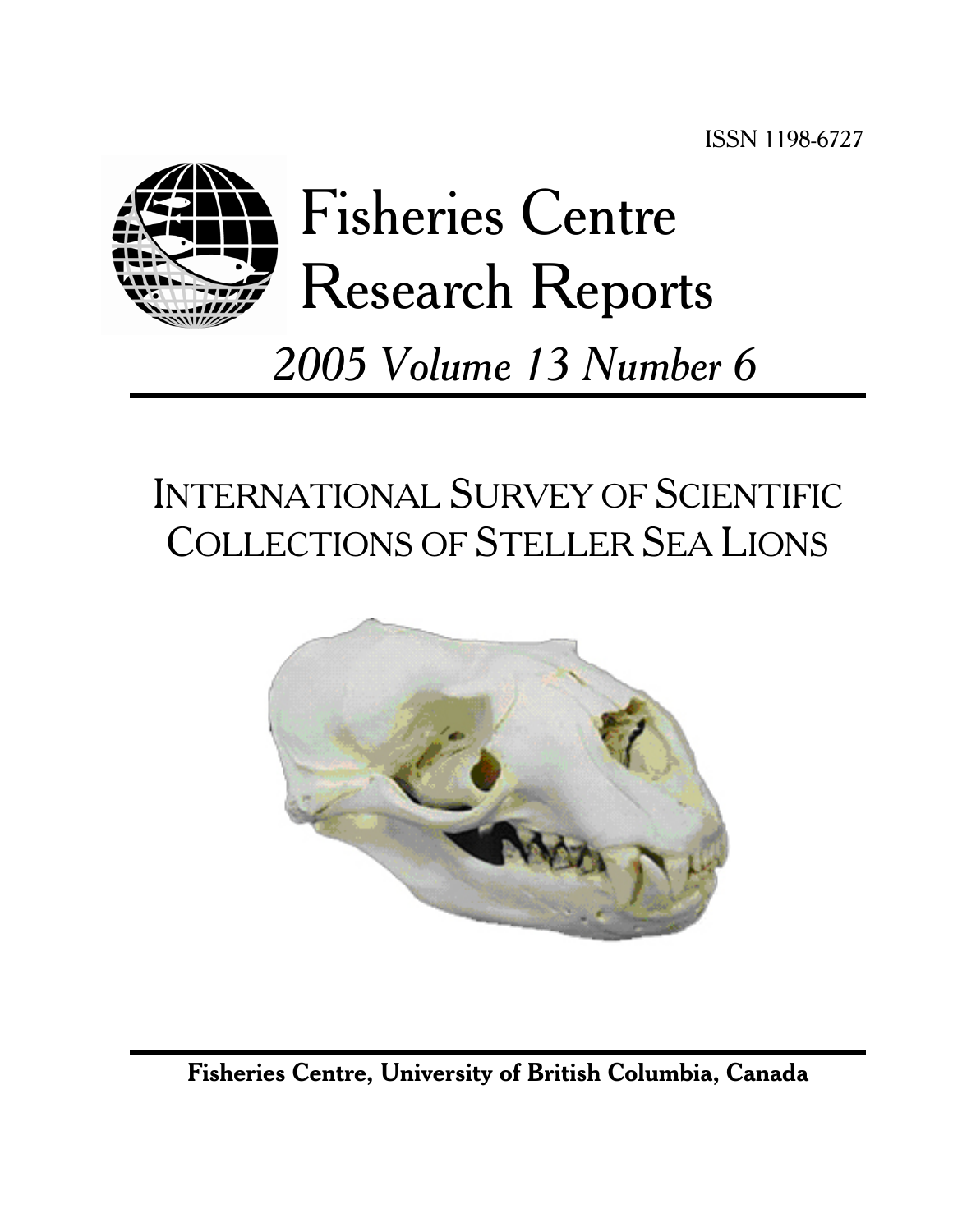## International Survey of Scientific Collections of Steller Sea Lions†

by

Edward H. Miller *Biology Department Memorial University of Newfoundland* 

Andrew W. Trites *Marine Mammal Research Unit Fisheries Centre University of British Columbia* 

Øystein Wiig *Natural History Museum University of Oslo* 

*Fisheries Centre Research Reports 13(6) 69 pages © published 2005 by* 

*The Fisheries Centre, University of British Columbia* 

*2202 Main Mall Vancouver, B.C., Canada, V6T 1Z4* 

## *ISSN 1198-6727*

 $\overline{a}$ 

<sup>†</sup>Cite as: Miller, E.H., Trites, A.W., Wiig, Ø. 2005. International survey of scientific collections of Steller sea lions. Fisheries Centre Research Reports 13(6). Fisheries Centre, University of British Columbia, Vancouver, Canada.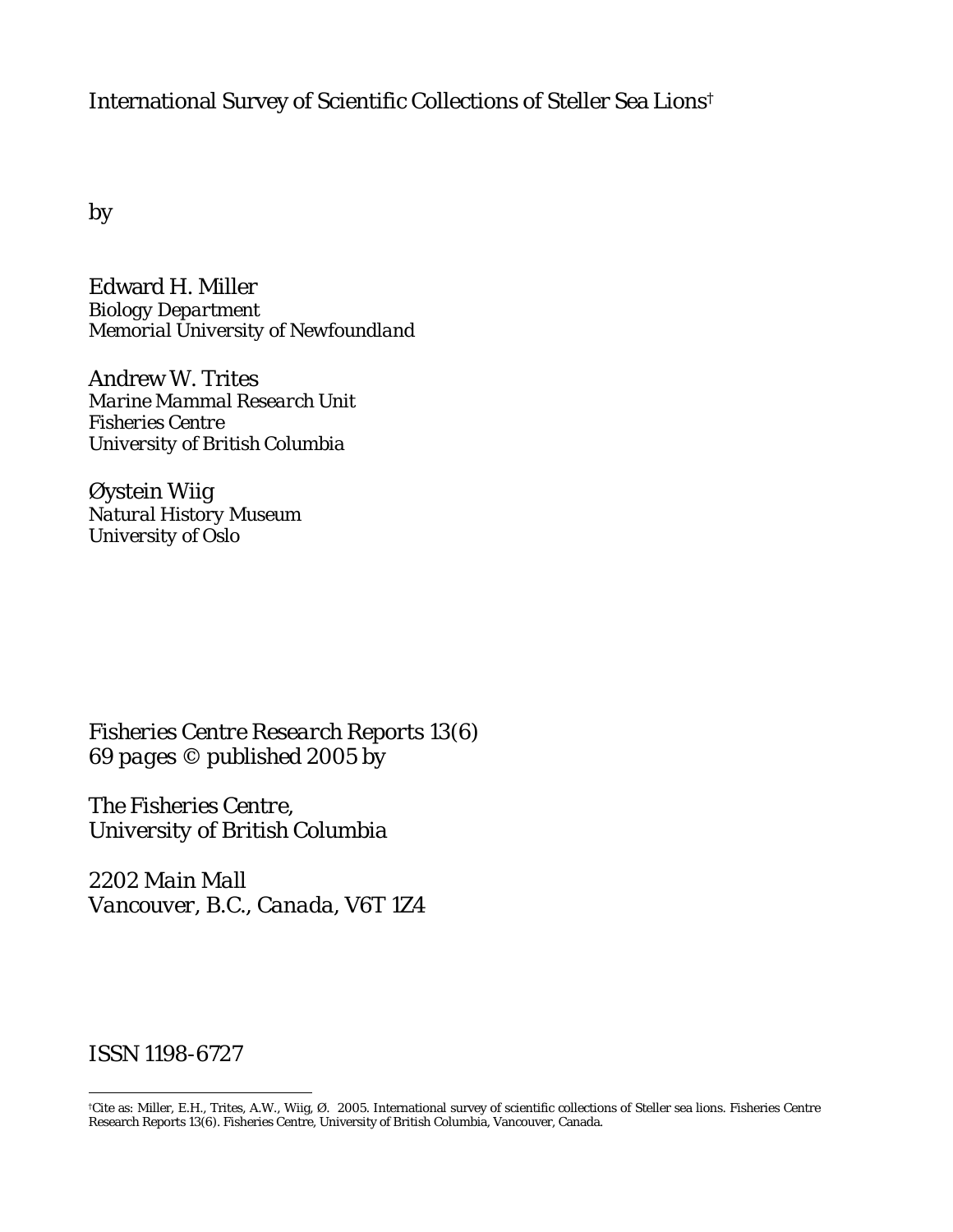## **Fisheries Centre Research Reports 13(6)** 2005

## **INTERNATIONAL SURVEY OF SCIENTIFIC COLLECTIONS OF STELLER SEA LIONS**

by

## Edward H. Miller, Andrew W. Trites and Øystein Wiig

## **CONTENTS**

Page

A Research Report from the Fisheries Centre at UBC<br>69 pages © Fisheries Centre, University of British Columbia, 2005



FISHERIES CENTRE RESEARCH REPORTS ARE ABSTRACTED IN THE FAO AQUATIC SCIENCES AND FISHERIES ABSTRACTS (ASFA)

ISSN 1198-6727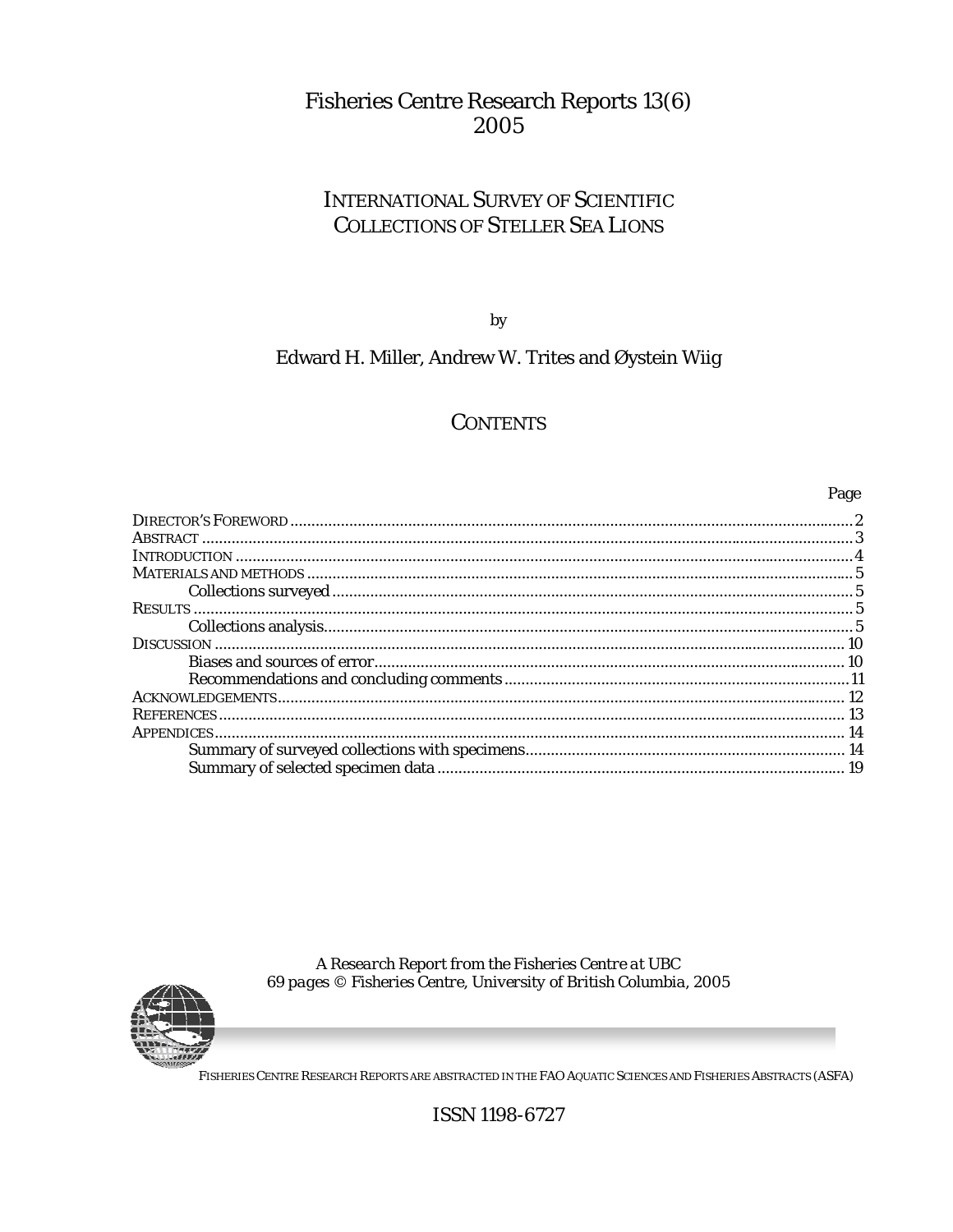## DIRECTOR'S FOREWORD

In recent years, numerous new uses have been identified for the specimens in museum collections.

Indeed, the application of new analytic techniques to these specimens has transformed museums into veritable time machines, enabling us to reconstruct not only past flora and fauna, but entire ecosystems, and to test hypotheses about the processes that link organisms. Thus, for example, both diet compositions and phylogenies can be retrieved from bits of bones, via isotopes of Carbon and Nitrogen, and the DNA they contain, thereby complementing the morphological studies that were *en vogue* at the time the collections were started.

For the power of new techniques and studies to be unleashed, the locations and contents of available collections need to be identified. Various initiatives are underway to do just so, such as the one presented here, which should have an immense impact on research.

The decline of Steller sea lions in the Gulf of Alaska and Aleutian Islands is a puzzling mystery. Clues to resolving what has happened to them may well be locked in the bones of sea lions sitting in museums and private collections around the world. As such, the available collections of Steller sea lion artifacts and their contents that are listed in the following pages will help researchers to go back in time to test hypotheses about changes that occurred to sea lions and their ecosystems.

The value of such work cannot be overrated and is only made possible because of museums and the dedicated individuals who prepare and maintain the collections.

Daniel Pauly *Director Fisheries Centre UBC*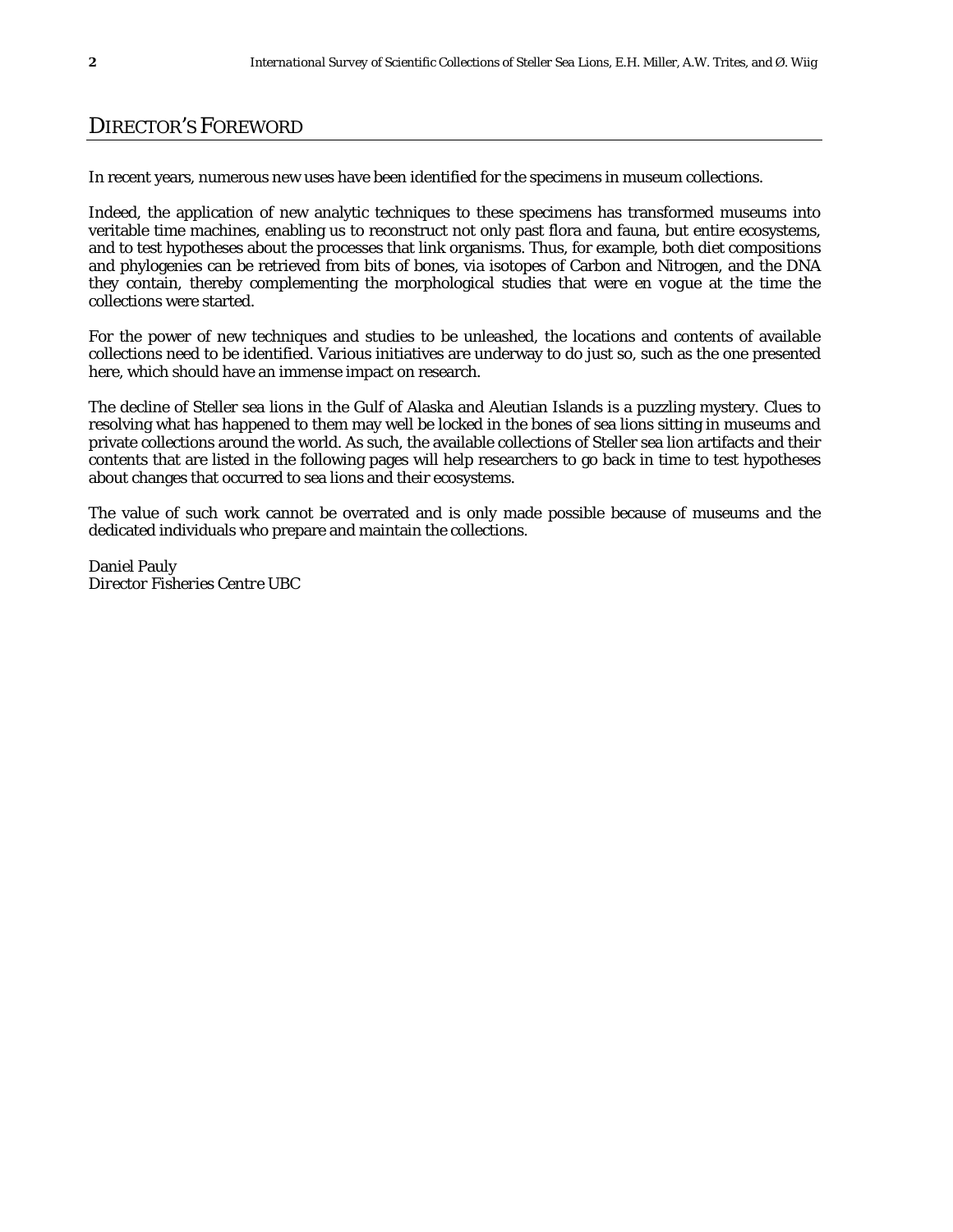#### INTERNATIONAL SURVEY OF SCIENTIFIC COLLECTIONS OF STELLER SEA LIONS

Edward H. Miller *Biology Department, Memorial University of Newfoundland, tmiller@mun.ca* 

#### Andrew W. Trites *Marine Mammal Research Unit, Fisheries Centre, University of British Columbia a.trites@fisheries.ubc.ca*

Øystein Wiig *Natural History Museum, University of Oslo oystein.wiig@nhm.uio.no*

#### ABSTRACT

We examined or obtained information on specimens of Steller sea lions in museums and other collections. We report on 1740 specimens (complete or partial skulls) in 44 collections in Canada, Germany, Japan, the Netherlands, Russia, the United Kingdom, and the United States. At least several hundred other specimens also exist, mainly in Japan and Russia. Collection dates range from 1842 to the present. Geographically, specimens are well represented in both "Western" and "Eastern" regions (separated at 144 W longitude): 509 and 956, respectively. Collection localities within Alaskan regions 2 (Eastern Gulf of Alaska) to 8 (Eastern Bering Sea) are represented by 290 specimens; another 566 specimens are from Japan and Russia and 462 from Alaska region 1 (Southeastern Alaska) southwards. Thus specimens are well spread across the species' breeding range, including areas of population decline. Representation is also good for the period of population decline and earlier periods: 442 specimens are from before 1960, 352 from 1960-69, 370 from 1970-79, and 487 from 1980 onwards. There are some problems with quality of data, and with seasonal and geographic representation, but we conclude that ample specimens exist to permit research pertinent to population declines in parts of the species' range.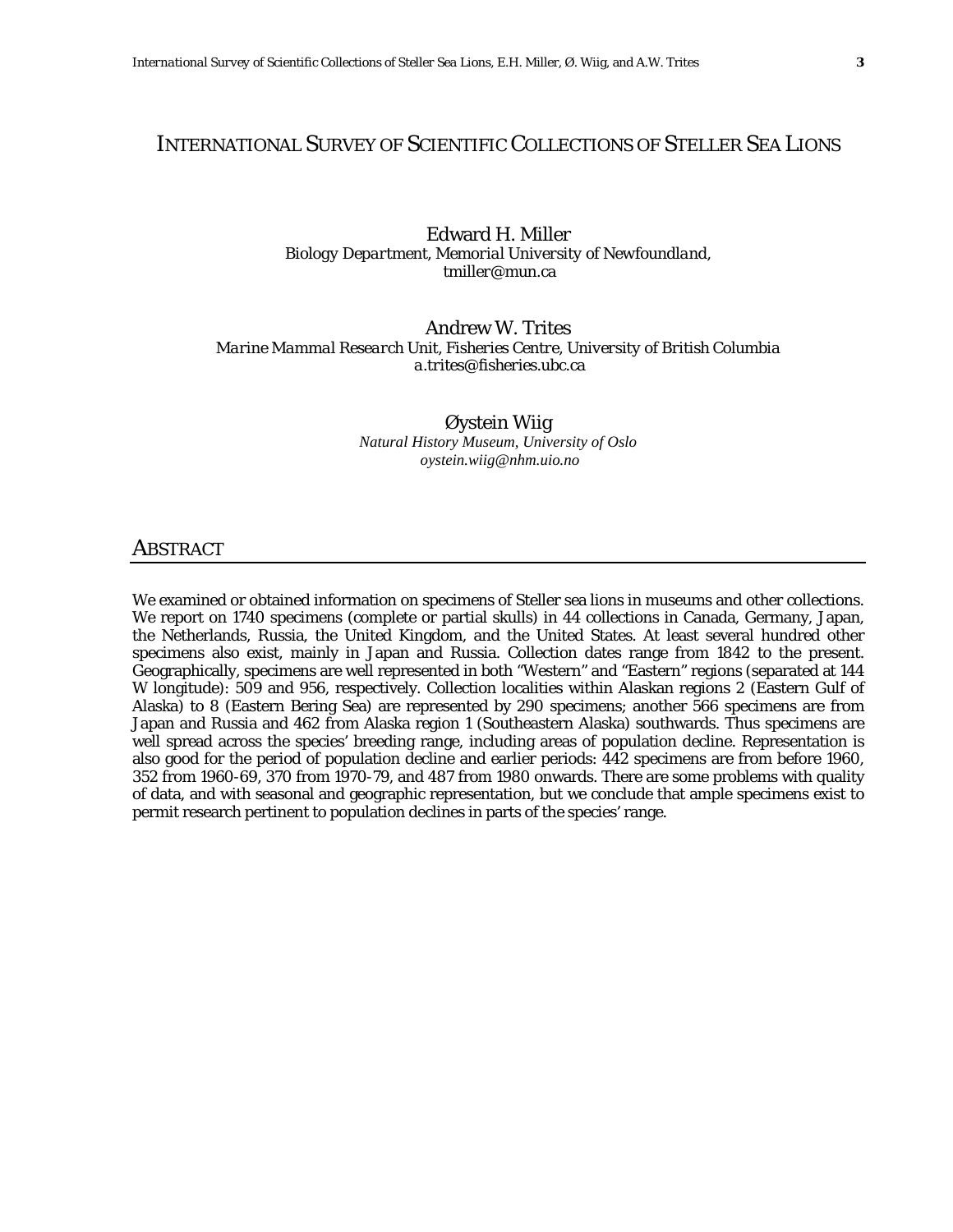#### **INTRODUCTION**

Biological collections originated and grew for several reasons. Many early collections reflect explorations by Europeans. These have served as the basis of scientific descriptions of many new forms and for documenting geographic distributions. Much subsequent growth of collections resulted from scientific expeditions to particular places or from targeted collecting to close gaps in taxonomic or distributional knowledge. Enlarged collections enabled comprehensive taxonomic research and theoretically based investigations in many facets of systematic and evolutionary biology.

Collections have come to be used in non-traditional disciplines only relatively recently (Miller 1984, 1993; Miller and Scudder 1994; Odsjö 1991). For example, in recent years museum collections have been used increasingly for ecological and environmental studies because many collections are large and made over large geographic and temporal scales: stable isotopes inform about marine mammal diet, including geographic, age- and sex-related variation (Das et al. 2000; Hoelzel et al. 2002; Lesage et al. 2001; Walker and Macko 1999; Walker et al. 1999); time series of seal skulls collected over nearly two centuries reveal trends correlated with anthropogenic pollution (Bergman et al. 1992; Schandorff 1997; Zakharov and Yablokov 1990; Zakharov et al. 1997); etc.

The present study grew from a proposal by EHM and ØW to investigate museum specimens (skulls) of the Steller sea lion (*Eumetopias jubatus*) in relation to population declines in parts of the species' range (Committee on the Alaska Groundfish Fishery and Steller Sea Lions 2003). The North Pacific Universities Marine Mammal Research Consortium (NPUMMRC) suggested that a survey of collections be undertaken first, to determine whether adequate material exists to support such investigations; hence the present report.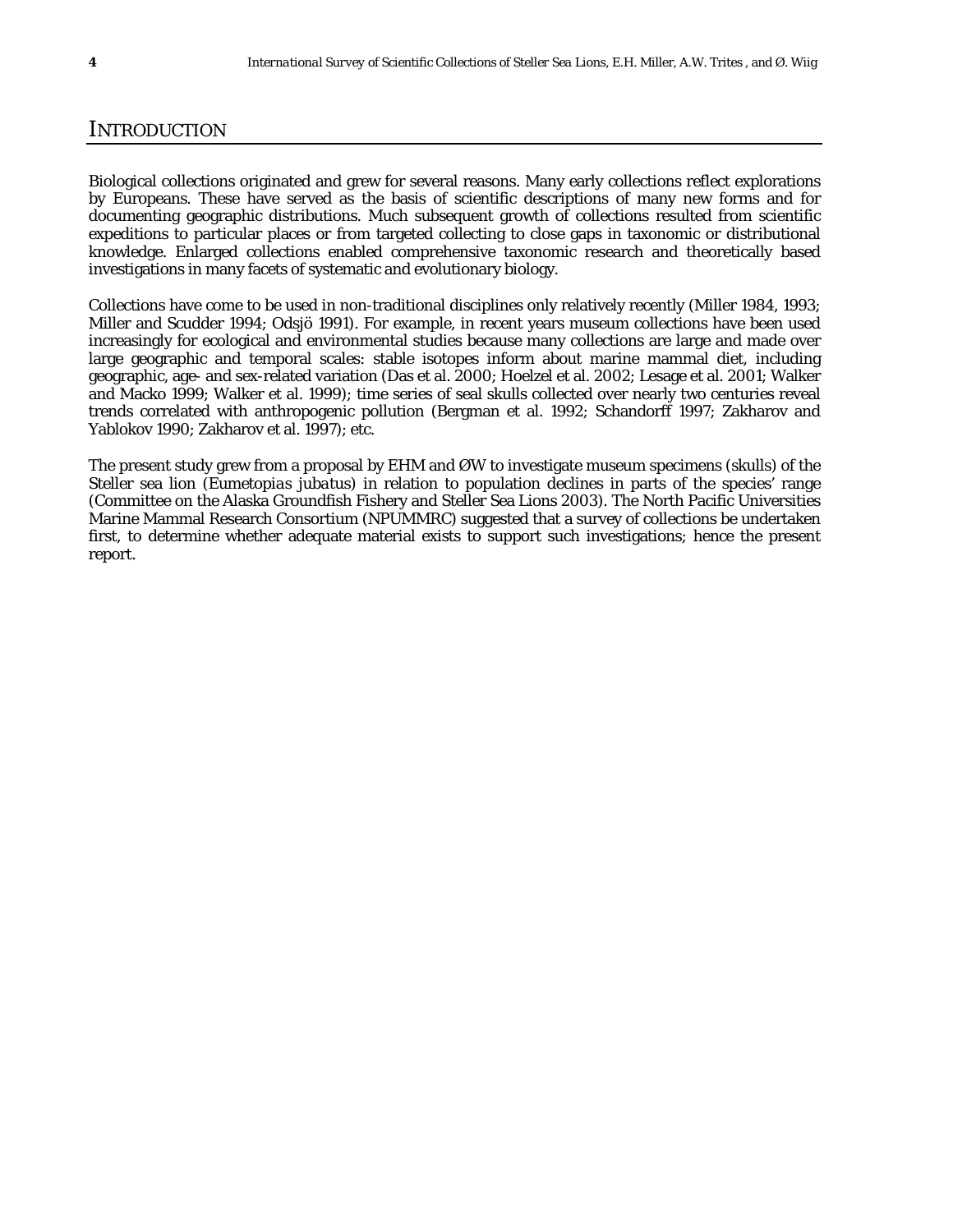#### MATERIALS AND METHODS

#### *Collections surveyed*

We visited collections in Canada, Japan, Russia, the United Kingdom, and the United States, and obtained information on other collections through correspondence; overall we obtained information on 44 collections (Appendix A). During visits we inspected specimens, specimen labels, and catalogues, if possible. Here we include data on skulls or on specimens that have skulls (e.g., fetuses preserved in fluid). Some specimens are partial (e.g., broken cranium; isolated mandible), a few are teeth, and a few are subfossils; however the vast majority of specimens are more-or-less intact skulls. We exclude data on specimens represented by only tanned skins or postcranial material.

Specimen data varied in quality and completeness, reflecting the varied sources and purposes of specimens and standards of the day. For example, some early specimens have no or only general information about locality; some specimens represent zoo animals; etc. Most specimens are from animals killed or found dead in the wild however; most specimens collected in recent years represent animals found dead.

We recorded information on age and sex only if it was included on labels or in catalogues; we did not assign sex or correct obviously mis-sexed specimens because it would have biased the sample towards old males. Collection dates of some specimens were estimated based on latest possible dates. In some cases it was possible to set latest dates based upon a specimen's position in sequences of accession or catalogue numbers. In other cases an approximate range of dates enabled an estimate; e.g., "late 1800s" would have been included in the final decade of that century (i.e., 1890-99) for data analysis.

This survey is not complete because it was not possible to visit or obtain information on all collections. Some other important Russian and Japanese collections (totalling several hundred skulls) exist and should be included in future studies. Nevertheless, we think that >90% of existing specimens are included in our survey, hence that our analyses and conclusions are firm.

Raw data are summarized in two ways. Appendix B in this report summarizes data as discussed below. They are organized by country and by year of collection within country. Locality details are abbreviated.

#### RESULTS

#### *Collections analysis*

#### Year and season of collection

The oldest specimen was collected in 1842 and specimens continue to be collected; thus material exists that covers a span of approximately 160 years (Figures 1, 2). The median date of collection is 1969, thus specimens have been collected at a higher rate over the last 32 years than over the first 127 years of the sampling period. In addition, periods of high collecting activity are evident. For example, only 22 specimens pre-date 1880 but 50 were collected in the 1880s; 114 were collected in the 1950s but 352 in the 1960s; etc. (Table 1).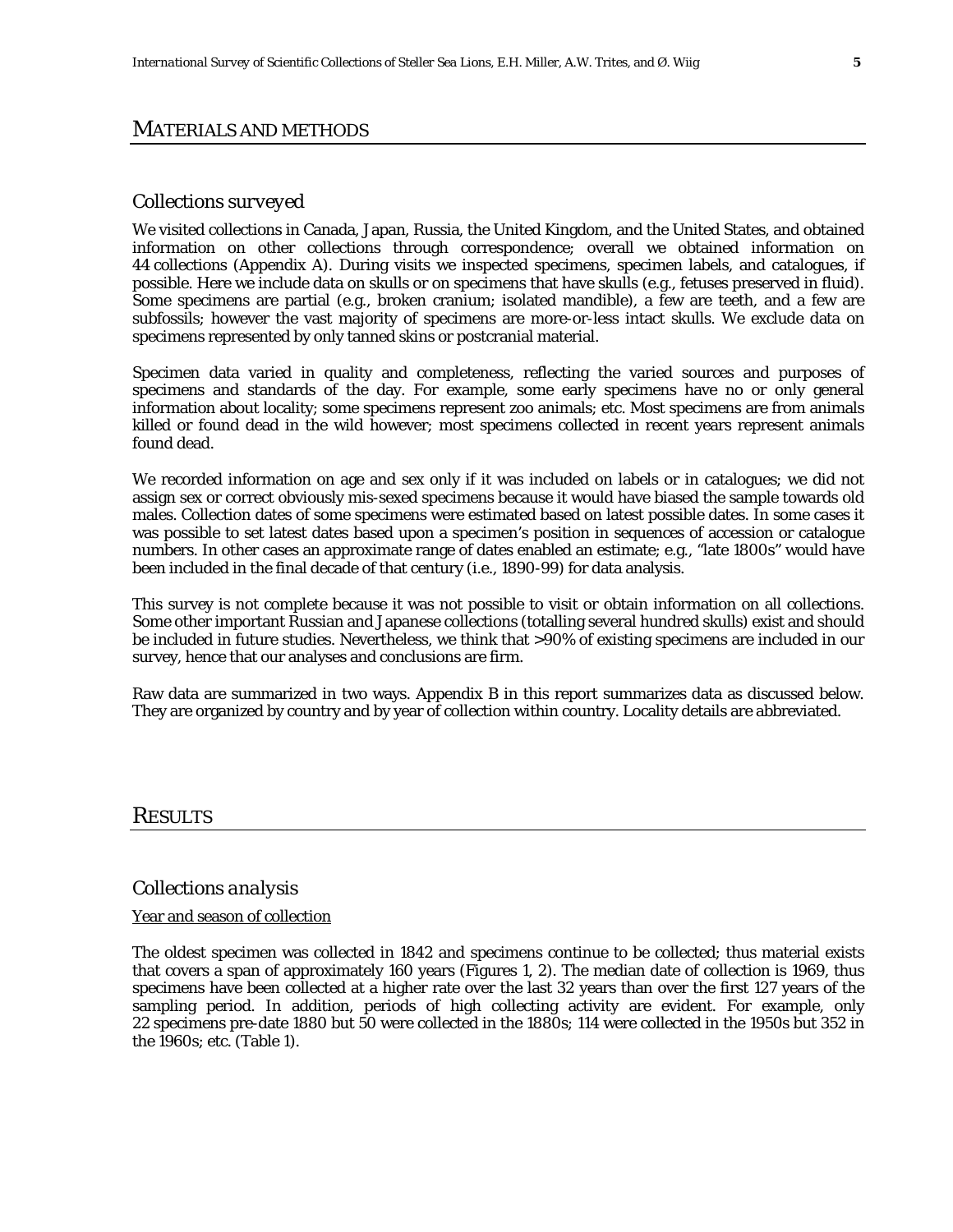

Figure 1. Specimens of Steller sea lions have been collected over more than 150 years, but rate of collecting has been uneven and has increased in recent decades.



**Figure 2.** Collection dates of specimens of Steller sea lions are skewed towards recent decades due to some targeted research programs plus salvages of animals found dead.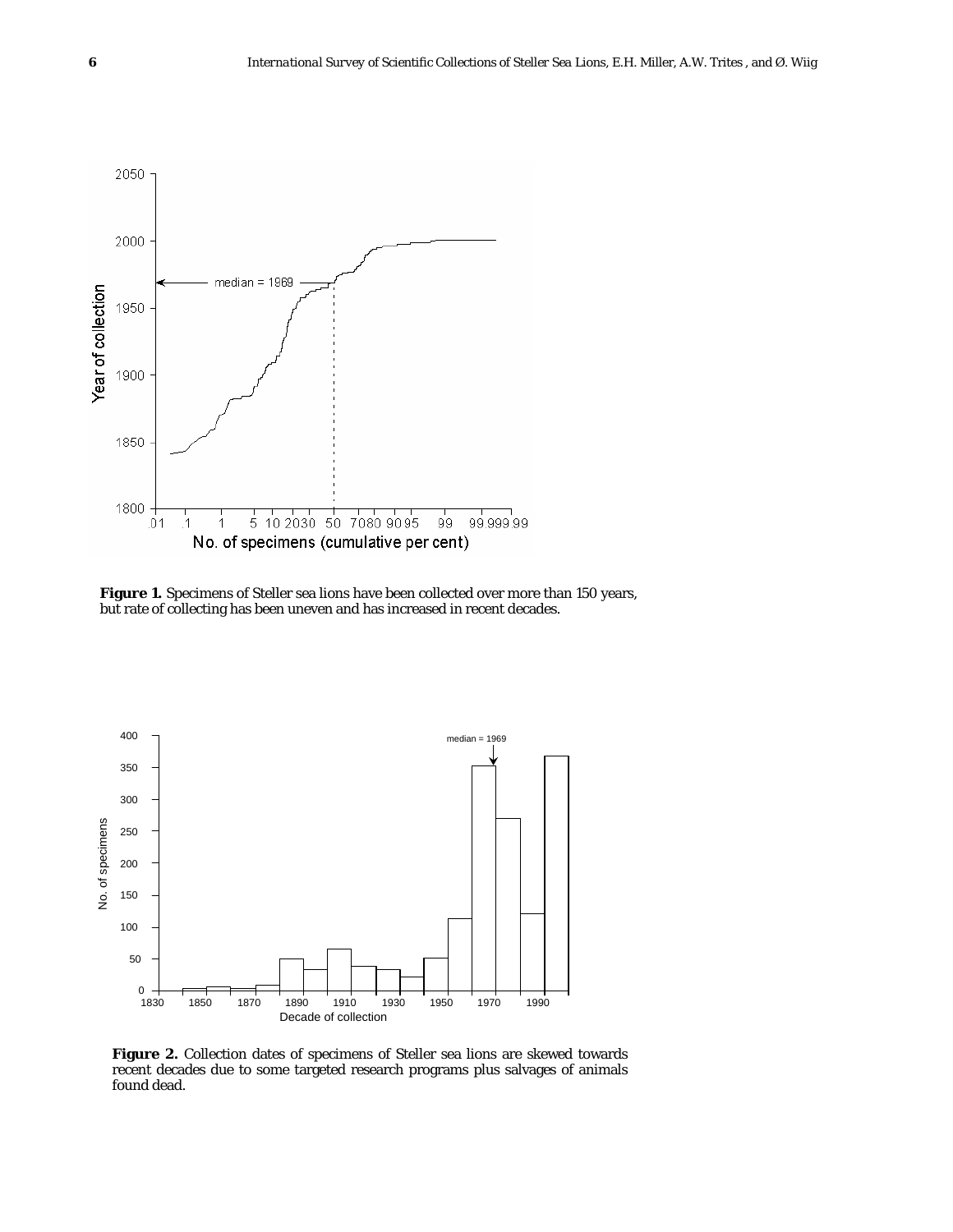|                        | Sex:             |              |                     |
|------------------------|------------------|--------------|---------------------|
| Date of collection     | <b>Females</b>   | <b>Males</b> | Totals <sup>1</sup> |
| 1840-49                | 0                | 0            | 3                   |
| 1850-59                | 0                | 4            | 6                   |
| 1860-69                | 0                | 0            | 4                   |
| 1870-79                | 1                | 1            | 9                   |
| 1880-89                | 4                | 14           | 50                  |
| 1890-99                | 8                | 11           | 37                  |
| <b>Totals pre-1900</b> | 13               | 30           | 109                 |
| 1900-09                | 23               | 34           | 66                  |
| 1910-19                | 10               | 23           | 39                  |
| 1920-29                | 7                | 18           | 33                  |
| 1930-39                | $\boldsymbol{2}$ | 6            | 22                  |
| 1940-49                | 13               | 34           | 52                  |
| 1950-59                | 45               | 53           | 114                 |
| 1960-69                | 136              | 184          | 352                 |
| 1970-79                | 138              | 121          | 270                 |
| <b>Totals 1900-79</b>  | 374              | 473          | 948                 |
| <b>Totals pre-1980</b> | 387              | 503          | 1057                |
| 1980-89                | 80               | 34           | 120                 |
| $1990+$                | 184              | 178          | 367                 |
| <b>Totals 1980+</b>    | 264              | 212          | 487                 |

**Table 1.** Summary of specimens broken down by sex and year-range of collection.

<sup>1</sup> Including specimens of unknown sex.

**Table 2.** Summary of specimens broken down by country/state/province and sex.

|                               | Sex:           |              |                     |
|-------------------------------|----------------|--------------|---------------------|
|                               | <b>Females</b> | <b>Males</b> | Totals <sup>1</sup> |
|                               |                |              |                     |
| California                    | 148            | 129          | 346                 |
| Oregon                        | 18             | 14           | 38                  |
| Washington                    | 19             | 24           | 49                  |
| Alaska                        | 186            | 239          | 522                 |
| <b>United States: total 2</b> | 371            | 408          | 965 1,2             |
| <b>British Columbia</b>       | 18             | 37           | 68                  |
| <b>Russia</b>                 | 51             | 74           | 160                 |
| Japan                         | 190            | 229          | 427                 |
| Totals <sup>3</sup>           | 656            | 784          | 1740 1,2,3          |

<sup>1</sup> Including specimens of unknown sex.

2 Including specimens from unknown states.

<sup>3</sup> Including specimens from unknown countries.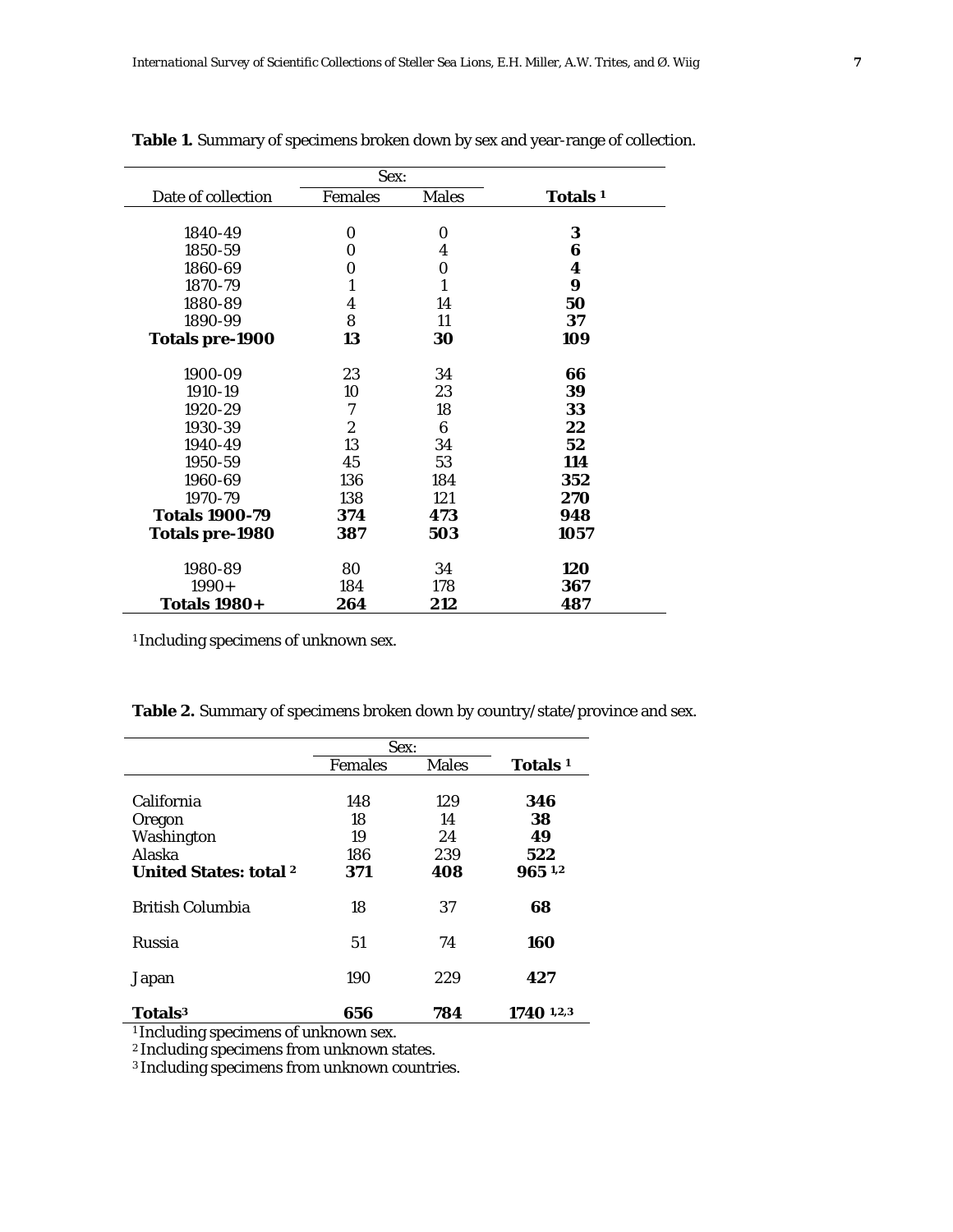

Figure 3. Specimens of Steller sea lions are well distributed across geographic divisions of the species' range (following Sease et al. 2001) and time. Numbers within each division refer to total number of specimens and (in parentheses) numbers of specimens collected before 1970, 1970-79, and after 1979.

For the four quarters of the year (January- March; April- June; July-September; October-December), 409, 295, 309, and 144 specimens exist, respectively.

#### Geographic representation

Most specimens have good locality information. Most (60%) specimens from known localities are from the United States (55% Alaska, 36% California, 5% Washington, 4% Oregon) (Table 2). This was followed by Japan (26%), Russia (10%), and Canada (British Columbia; 4%).

Geographic coverage in Alaska is uneven (Figure 3). Only seven specimens exist from Southeastern Alaska (Alaska region 1) and only 3 and 9 from the Western and Central Aleutian Islands (Alaska regions 6 and 7), respectively. However, other areas where the species has declined are well sampled: Gulf of Alaska (regions 2-4), 204 specimens; Eastern Aleutian Islands (region 5), 30 specimens; and Eastern Bering Sea (region 8), 113 specimens. In addition, there are 566 specimens from Japan plus Russia. Most of these are from Hokkaido, the Kuril Islands, and the Sea of Okhotsk (91%); the remainder are from Kamchatka, the Commander Islands, and the western Bering Sea generally. Further specimens from the latter three areas (collectively the region "Western Bering Sea" in included data files) have been collected recently and are continuing to be collected; others could not be included in our analyses (Sokolov et al. 1984; V. Burkhanov pers. comm.).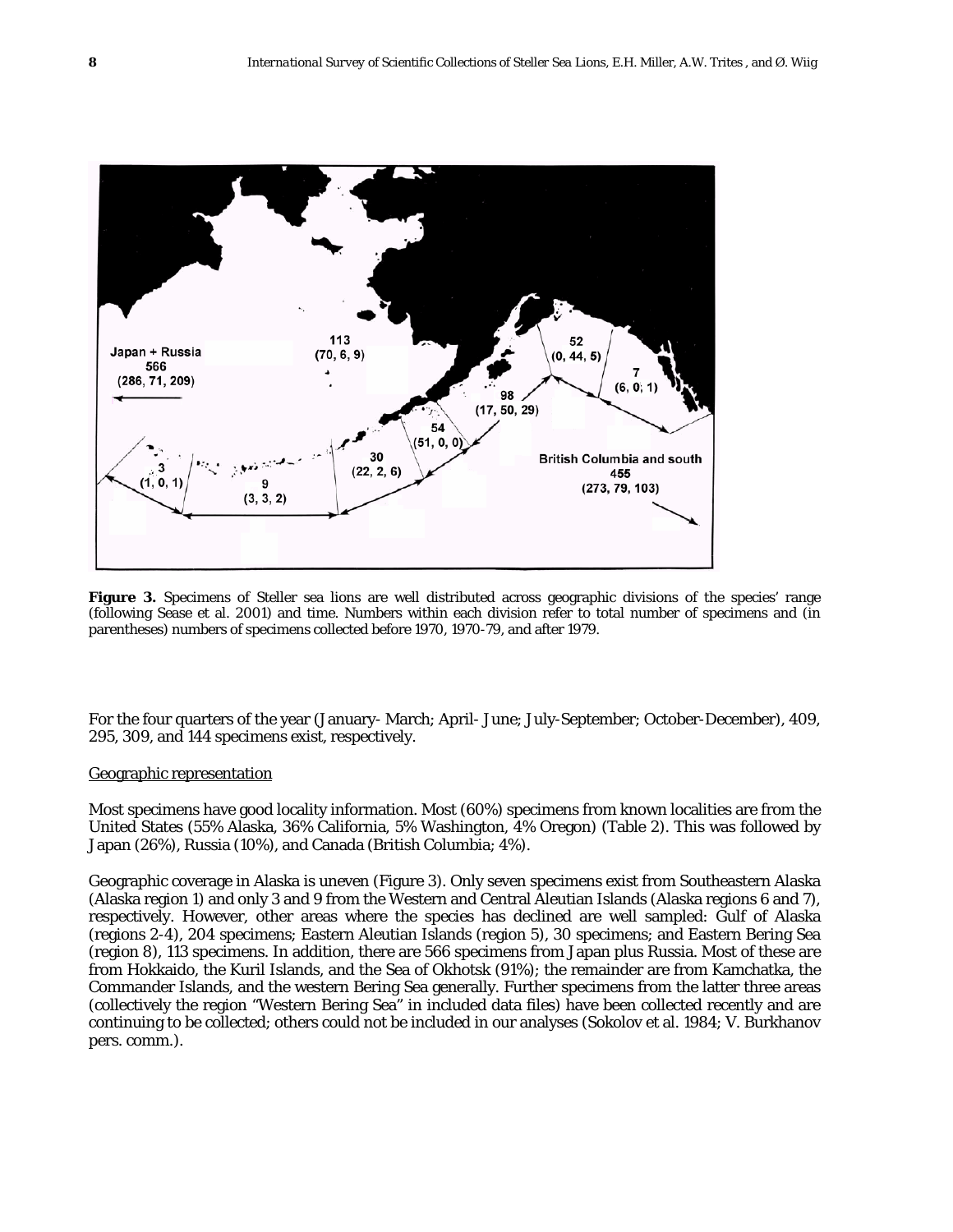

**Figure 4.** Specimens of Steller sea lions are unevenly distributed in California; numbers indicate the specimens documented for each county. San Mateo County, with the long-collected area centering at the breeding site Ano Nuevo Island, has 168 known specimens.

Uneven coverage is also apparent in the southern United States (Table 2). Within California, where most specimens originate, coastal counties account for from 1 to 168 specimens (Figure 4). Most come from San Mateo County, which includes the long-established breeding group on Ano Nuevo Island. Very few specimens exist from other breeding sites in California northwards to Southeastern Alaska.

#### Temporal and geographic representation considered jointly

The numbers of specimens in different geographic regions need to be broken down by year of collection to assess their potential for research relevant to population declines of the species. Contrasts between areas that differ in whether declines have occurred, and between time periods before, during, and after when declines were first documented, offer some logical comparisons.

Ample numbers of specimens from Japan plus Russia and Alaskan regions 2-8 represent various periods from the mid 1880s to the onset of documented population declines beginning in the late 1900s (Table 3). Particularly good collections were made in Japan in the 1960s, and moderately good collections (158 specimens) were made in those areas in the 1970s, especially in Alaska region 2 (Eastern Gulf of Alaska). Good-sized collections characterize other (southern) areas of North America for the same periods.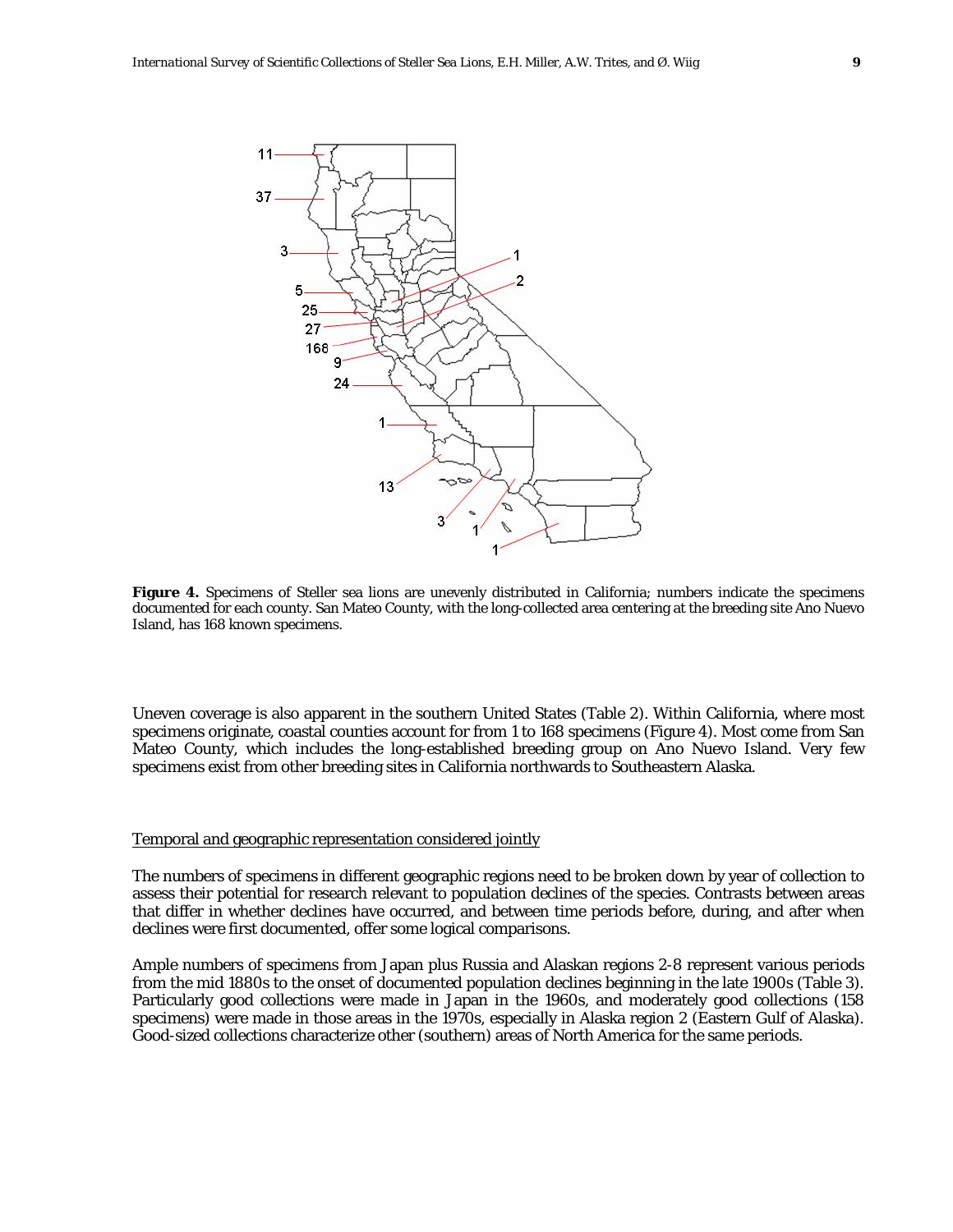|                     |          |         |                |                  | <b>Collection locality</b> |            |            |                     |
|---------------------|----------|---------|----------------|------------------|----------------------------|------------|------------|---------------------|
|                     | Japan    |         | Alaska Regions |                  | <b>British</b>             | Washington |            |                     |
| Years               | & Russia | $2 - 8$ |                | all <sup>1</sup> | Columbia                   | & Oregon   | California | Totals <sup>2</sup> |
|                     |          |         |                |                  |                            |            |            |                     |
| 1840-99             | 31       | 25      | 0              | 25               | 2                          |            | 34         | <b>116</b>          |
| 1900-29             | 15       | 10      | 5              | 16               | 18                         | 13         | 65         | 138                 |
| 1930-59             | 13       | 97      | 0              | 104              | 22                         | 15         | 27         | 188                 |
| 1960-69             | 227      | 33      |                | 38               | 6                          | Η          | 63         | 352                 |
| 1970-79             | 71       | 87      | 0              | 119              | 9                          | 9          | 61         | 370                 |
| 1980-89             | 20       | 38      |                | 51               |                            | 16         | 32         | 120                 |
| $1990+$             | 189      | 0       | 0              | 121              | 0                          | 20         | 34         | 367                 |
| Totals <sup>3</sup> | 566      | 290     | 7              | 474              | 58                         | 81         | 316        | 1651                |

**Table 3.** Summary of specimens broken down by general locality and year-range of collection.

1 Including specimens from unknown Alaskan regions.

2 Including specimens from unknown localities.

3 Column totals only (thus excluding specimens with unknown dates of collection).

#### Sex and age

Collections are slightly biased towards males (Tables 1, 2). Some information on age is available for 36% of specimens but many designations are general (e.g., "yearling", "adult"). Estimates (in years) for adults exist for 29% of specimens, based primarily on tooth sections or tagged animals. The latter figure is an underestimate, because some specimen records indicate that animals had been tagged. Thus further searches of collection information could yield data; also some information on age could not be obtained for purposes of this report (e.g., age estimates for some Alaskan specimens from the 1980s).

### **DISCUSSION**

#### *Biases and sources of error*

Specimens have been collected for diverse purposes and in diverse circumstances. Many early specimens were shot on breeding grounds (e.g., Pribilof Islands, Ano Nuevo Island) as representative specimens of the species and have become distributed around the world. We certainly did not find all these scattered specimens, so our summary of information from the 1800s, in particular, underestimates them. More would be turned up in future work.

Specimens were commonly exchanged or donated in the 1800s and early 1900s so accompanying documentation sometimes became incomplete. Further investigations would improve documentation of many early specimens. As an example, the single skull of this species in the National Museums of Scotland (NMS) came from Edinburgh University, where it had been donated to the anatomist Sir William Turner (A. Kitchener, pers. comm.). He received the skull from the Smithsonian Institution and, although he died in 1916, it is almost certain that the specimen had an earlier collection date – in our opinion likely coinciding with the active collecting of this species by the Smithsonian Institution (SI) in the late 1800s. Research into the latter's records could inform on this matter. Also in the SI, specimens with unknown collection year but collected by W. H. Dall, C. M. Scammon, L. Stejneger, and other well known collectors would receive improved documentation through study of institutional records (C. Potter, pers. comm.).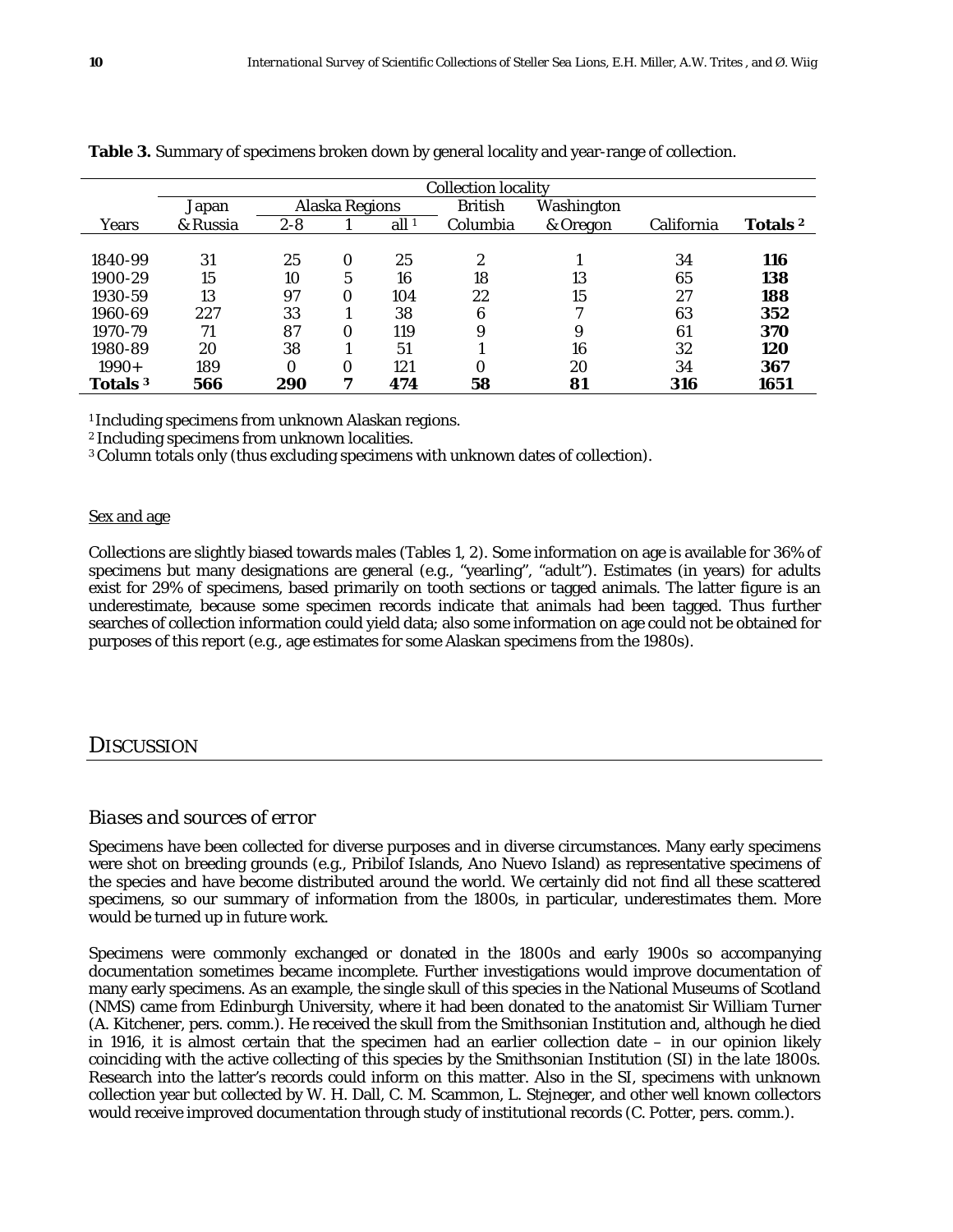Some collections were made for specific studies but, like most early specimens, also are based on shot animals (e.g., Alaska, Japan). Most such Alaskan specimens have been deposited in the National Marine Mammal Laboratory (NMML), National Museum of Natural History (NMNH; in the Smithsonian Institution), or University of Alaska Museum (Fairbanks; UAM).

Finally, many specimens (most in recent years) are from animals found dead. Carcasses may be from animals that have been dead for a long time and that traveled long distances. For such specimens, both date and locality of death are uncertain (the experienced collector Raymond Bandar estimated date of death for the 102 specimens he obtained in California). Specimens found dead have uncertain origins, dates of death, and causes of death, so can not be used for all types of studies. Nevertheless they may reveal broad spatiotemporal trends in condition or pathology (Lucas et al. 2003) or size-at-age, or geographic variation in morphology (Brunner 2002).

The purposes and circumstances of collection are important for treatment of specimen data and for making temporal and geographic comparisons. Collection locality is particularly important for questions pertaining to differing population trends throughout the species' range. Ideally, collection locality should be tied to natal site but this is rarely the case. However, through assessment of collection details such as collector name, collection date, and collecting trends at the time, it is often possible to tie specimens to breeding sites where they were shot (e.g., specimens shot during the breeding period on Ano Nuevo Island in early 1900s or on the Pribilof Islands in the 1800s).

#### *Recommendations and concluding comments*

Even without new collections, existing collections of Steller sea lions are large and represent areas and times of interest for understanding population declines of the species. They would support several relevant research endeavours such as re-examining geographic variation in the species or investigating temporal or regional patterns and differences (e.g., in morphology, size, size-at-age, stable isotopes, pathology, fluctuating asymmetry). In addition to collections analyzed in this report, other collections in Japan and Russia should be included in such work.

We address collections access and use because the potential of overuse or misuse of collections exists. Large collections could become overused because it is efficient to rely on them (most specimens are concentrated in a few collections: NMML, 283; HUH, 199; UAM, 158; NMNH, 124; and BAND; 102; these total 60% of all specimens). Collections with poorly developed curatorial infrastructure and policies could permit excessive destructive sampling (e.g., for ageing or stable-isotope sampling), and could be challenged to properly support visitation, loan requests, and so on. In general there is no relationship between collections' size or scientific value and the level of institutional development dedicated to collections care. Well developed collections policies and state-of-the-art curatorial facilities characterize many collections regardless of size (e.g., CMN, MVZ, ROM, NMNH, UAM<sup>a</sup>) but several large collections differ. For example, the Bandar collection is stored at a private residence, and NMML (with the world's largest collection of Steller sea lions) is a government laboratory with high security but little infrastructure for collections care. We recommend that consideration be given by NPUMMRC and other potential user groups to the possible impacts of research on the existing irreplaceable collections of Steller sea lions, especially early specimens.

Future collections should be planned and undertaken at selected breeding sites and at specific times to provide good time series of specimens. Ethical considerations may dictate that most such specimens are animals (especially pups) found dead; if so, they may be unrepresentative of the population at large and this will have to be considered in designing the collection/research program. Plans to prepare and archive the specimens should be made with institutions that can provide and maintain proper support (see preceding remarks).

<u>.</u>

a See Appendix A for acronyms.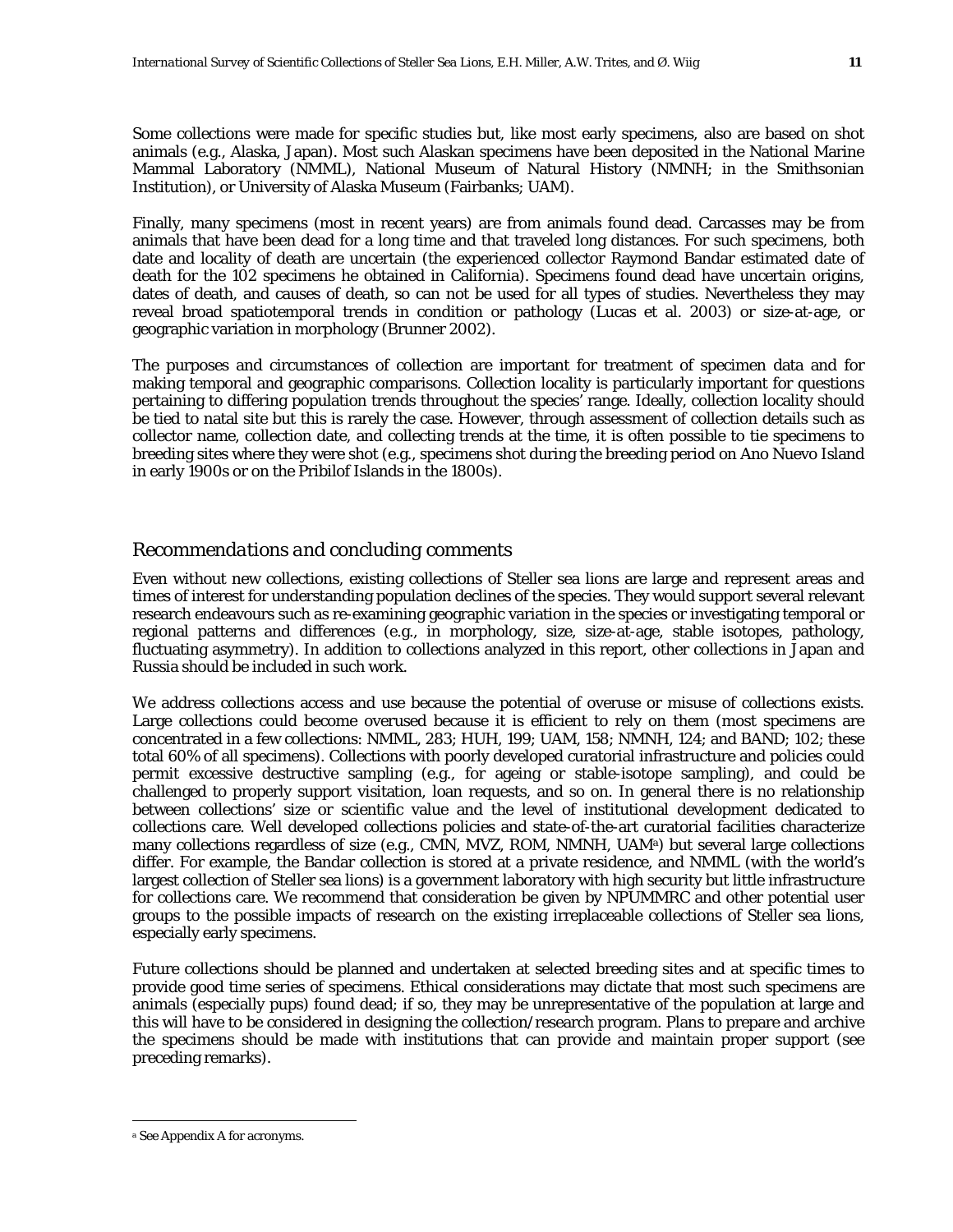#### ACKNOWLEDGEMENTS

We are indebted to all the scientists, curators, collections managers, technical staff, and others for: providing access to collections and catalogues; answering questions during our visits and subsequently; mailing catalogue and other information; advice; and many other kindnesses and generosities. It is always difficult to single out some people among many and we apologize to those we fail to mention, but we especially wish to thank: Alexei Abramov, Robert Asher, Alexander Averianov, Ray Bandar, Kathleen Berge, Anja Brunet-Rossinni, Judy Chupasko, Chris Conway, Jim Cosgrove, Dan Costa, Bob DeLong, Krista Fahy, Ned Gilmore, Michel Gosselin, John Heyning, Steve Hinshaw, Thor Holmes, Sandy Ingleby, Takeomi Isono, Tesuro Itoo, Dave Janiger, Sharon Jansa, Paula Jenkins, Richard Johnson, Cheri Jones, Jim Kenagy, Rex Kenner, Michael King, Andrew Kitchener, Naoki Kohno, Tom Loughlin, Mark Mandica, Bruce Mate, Dusty McDonald, Tamara McGuire, Sue McLaren, Kathy Molina, Phil Myers, Teresa Pacheco, Jim Patton, Dennis Paulson, Igor Pavlinov, Adolf S. Perlov, Ken Pitcher, Charley Potter, Wayne Roberts, John Rozdilsky, Yasunori Sakurai, Motoki Sasaki, Kazuhiko Satoh, Michi Schulenberg, Gary Shugart, Eugene Shvetsov, Chris Smeenk, Anne Staskewicz, Karen Stone, Jim Thomason, Toshio Tsubota, Philip Unitt, and Susan Woodward. This study was funded by NOAA and the North Pacific Marine Science Foundation through the North Pacific Universities Marine Mammal Research Consortium.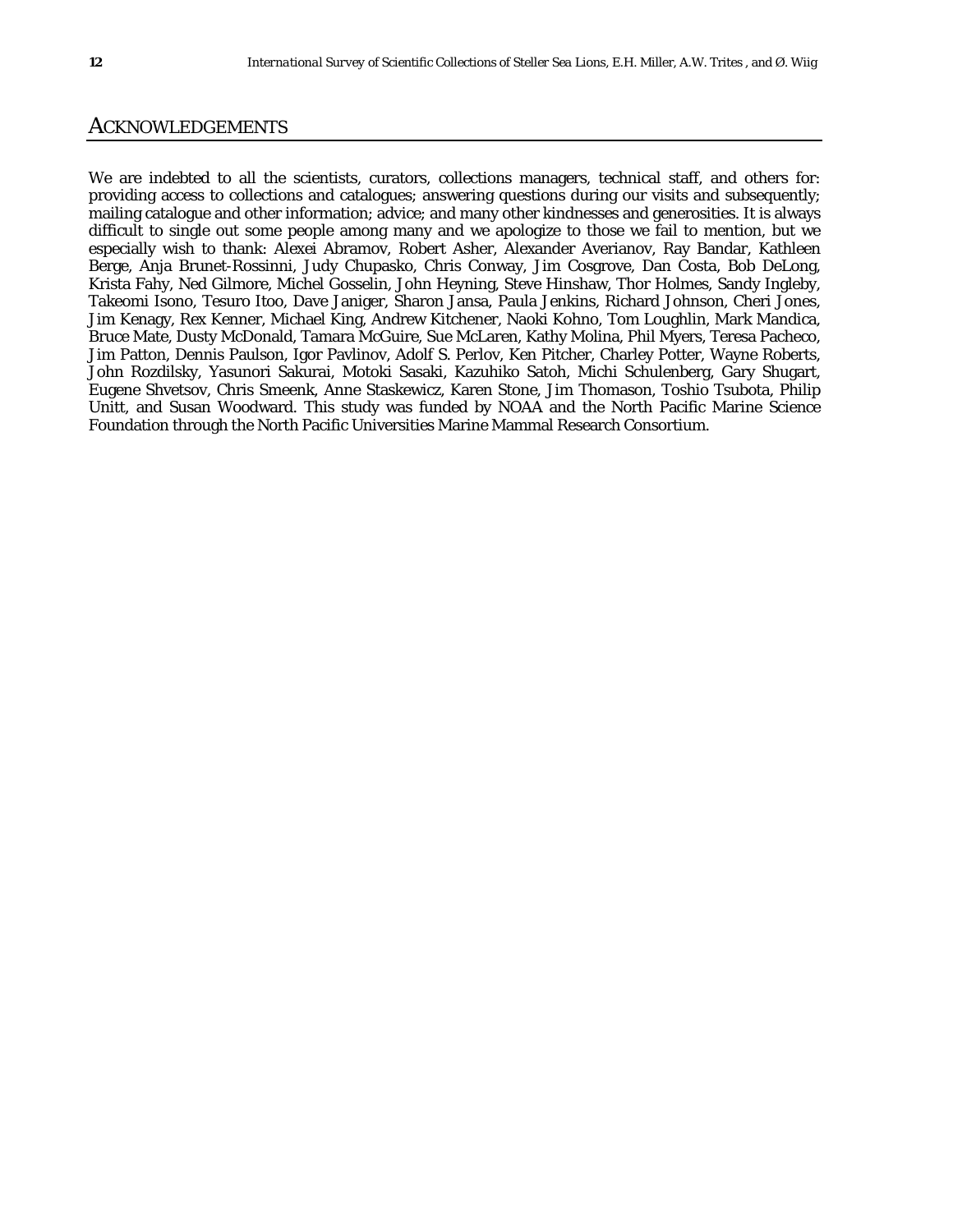#### **REFERENCES**

- Bergman, A., Olsson, M., Reiland, S., 1992. Skull-bone lesions in the grey seal (*Halichoerus grypus*). Ambio 21:517-519.
- Brunner, S., 2002. Geographic variation in skull morphology of adult Steller sea lions (*Eumetopias jubatus*). Marine Mammal Science 18:206-222.
- Committee on the Alaska Groundfish Fishery and Steller Sea Lions, 2003. Decline of the Steller sea lion in Alaskan waters: untangling food webs and fishing nets. National Academies Press, Washington, D.C.
- Das, K., Lepoint, G., Loizeau, V., Debacker, V., Dauby, P., Bouquegneau, J.M., 2000. Tuna and dolphin associations in the north-east Atlantic: evidence of different ecological niches from stable isotope and heavy metal measurements. Marine Pollution Bulletin 40:102-109.
- Hoelzel, A.R., Fleischer, R. C., Campagna, C., Le Boeuf, B.J., Alvord, G., 2002. Impact of a population bottleneck on symmetry and genetic diversity in the northern elephant seal. Journal of Evolutionary Biology 15: 567-575.
- Lesage, V., Hammill, M.O., Kovacs, K.M., 2001. Marine mammals and the community structure of the Estuary and Gulf of St Lawrence, Canada: evidence from stable isotope analysis. Marine Ecology Progress Series 210: 203-221.
- Lucas, Z., Daoust, P.-Y., Conboy, G., Brimacombe, M., 2003. Health status of harp seals (*Phoca groenlandica*) and hooded seals (*Cystophora cristata*) on Sable Island, Nova Scotia, Canada, concurrent with their expanding range. Journal of Wildlife Diseases 39:16-28.
- Miller, E. H. (ed.), 1984. Museum collections: their roles and future in biological research. Victoria, British Columbia: British Columbia Provincial Museum, Occasional Papers 25, 219 pp.
- Miller, E.H., 1993. Biodiversity research in museums: a return to basics. Pp. 141-173 *in* Our living legacy: proceedings of a symposium on biological diversity (M.A. Fenger, E.H. Miller, J.A. Johnson and E.J.R. Williams, eds.). Victoria, British Columbia: Royal British Columbia Museum, 392 pp.
- Miller. E.H., Scudder, G.G.E., 1994. A rose by any other name… Pp. 29-43 *in* Biodiversity in British Columbia: our changing environment (L.E. Harding and E. McCullum, eds.). Vancouver, British Columbia: Environment Canada, Canadian Wildlife Service.
- Odsjö, T., 1991. Miljöprovbanken. Fauna och Flora 3:112-125.
- Schandorff, S., 1997. Developmental stability and skull lesions in the harbour seal (*Phoca vitulina*) in the 19th and 20th centuries. Annales Zoologici Fennici 34:151-166.
- Sease, J.L., Taylor, W.P., Loughlin, T.R., Pitcher, K.W., 2001. Aerial and land-based surveys of Steller sea lions *(Eumetopias jubatu*s) in Alaska, June and July 1999 and 2000. NOAA Technical Memorandum NMFS-AFSC-122. U.S. Department of Commerce, National Oceanic and Atmospheric Administration, National Marine Fisheries Service, Alaska Fisheries Science Center.
- Sokolov, V.E., Zemskiy, V.A., Popov, L.A., 1984. Katalog osteologicheskikh kollektsyi lastonogikh severnoi chasti Tikhogo okeana, khranyashchikhsya v osnovnykh nauchnykh tsentrakh SSSR [Catalogue of osteological collections of pinnipeds stored in the major scientific centers of the USSR]. Pp. 284-306 *in* Morskiye mlekopitayushchie [Marine mammals] (A.V. Yablokov, ed.). Moscow: Nauka.
- Walker, J.L., Macko, S.A., 1999. Dietary studies of marine mammals using stable carbon and nitrogen isotopic ratios of teeth. Marine Mammal Science 115:314-334.
- Walker, J.L., Potter, C.W., Macko, S.A., 1999. The diets of modern and historic bottlenose dolphin populations reflected through stable isotopes. Marine Mammal Science 115:335-350.
- Zakharov, V.M., Valetsky, A.V., Yablokov, A.V., 1997. Dynamics of developmental stability of seals and pollution in the Baltic Sea. Acta Theriologica, Supplement 4:9-16.
- Zakharov, V.M., Yablokov, A.V., 1990. Skull asymmetry in the Baltic grey seal: effects of environmental pollution. Ambio 19:266-269.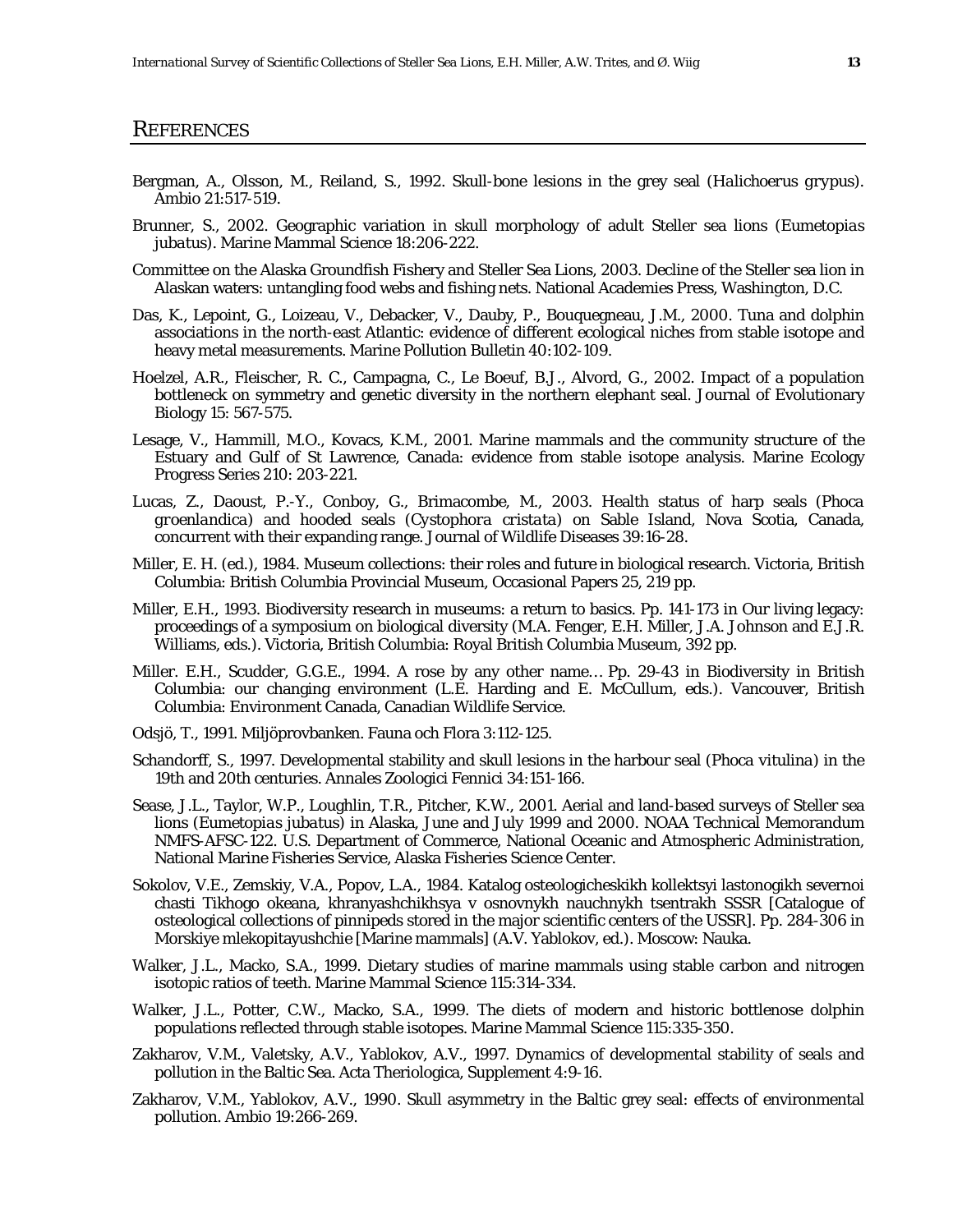## **APPENDICES**

## **Appendix A**

*Summary of surveyed collections with specimens* 

| AM          | Vertebrate Zoology/Mammalogy<br><b>Australian Museum</b><br><b>6 College Street</b><br>Sydney<br><b>NSW 2010</b><br><b>AUSTRALIA</b>                                         |
|-------------|------------------------------------------------------------------------------------------------------------------------------------------------------------------------------|
| <b>AMNH</b> | <b>Department of Mammalogy</b><br><b>American Museum of Natural History</b><br><b>Central Park West at 79th Street</b><br><b>New York, New York 10024-5192</b><br>U.S.A.     |
| <b>ANSP</b> | <b>Mammalogy Department</b><br>The Academy of Natural Sciences<br>1900 Benjamin Franklin Parkway<br>Philadelphia, Pennsylvania 19103<br>U.S.A.                               |
| <b>AUG</b>  | Asahi University School of Dentistry, Department of Oral Anatomy<br>1851 Hozumi, Hozumi-cho, Motosu-gun<br>Gifu, 501-0296<br><b>JAPAN</b>                                    |
| <b>BAND</b> | <b>Collection of Raymond Bandar: contact CAS.</b>                                                                                                                            |
| <b>BELL</b> | <b>Bell Museum of Natural History</b><br><b>University of Minnesota</b><br>10 Church Street SE<br>Minneapolis, Minnesota 55455<br>U.S.A.                                     |
| <b>CAS</b>  | <b>Ornithology and Mammalogy</b><br><b>California Academy of Sciences</b><br><b>55 Concourse Drive</b><br>Golden Gate Park<br>San Francisco, California 94118-4599<br>U.S.A. |
| <b>CMN</b>  | Vertebrate Collections/Mammals<br><b>Canadian Museum of Nature</b><br>P.O. Box 3443 Station D<br>Ottawa, Ontario K1P 6P4<br><b>CANADA</b>                                    |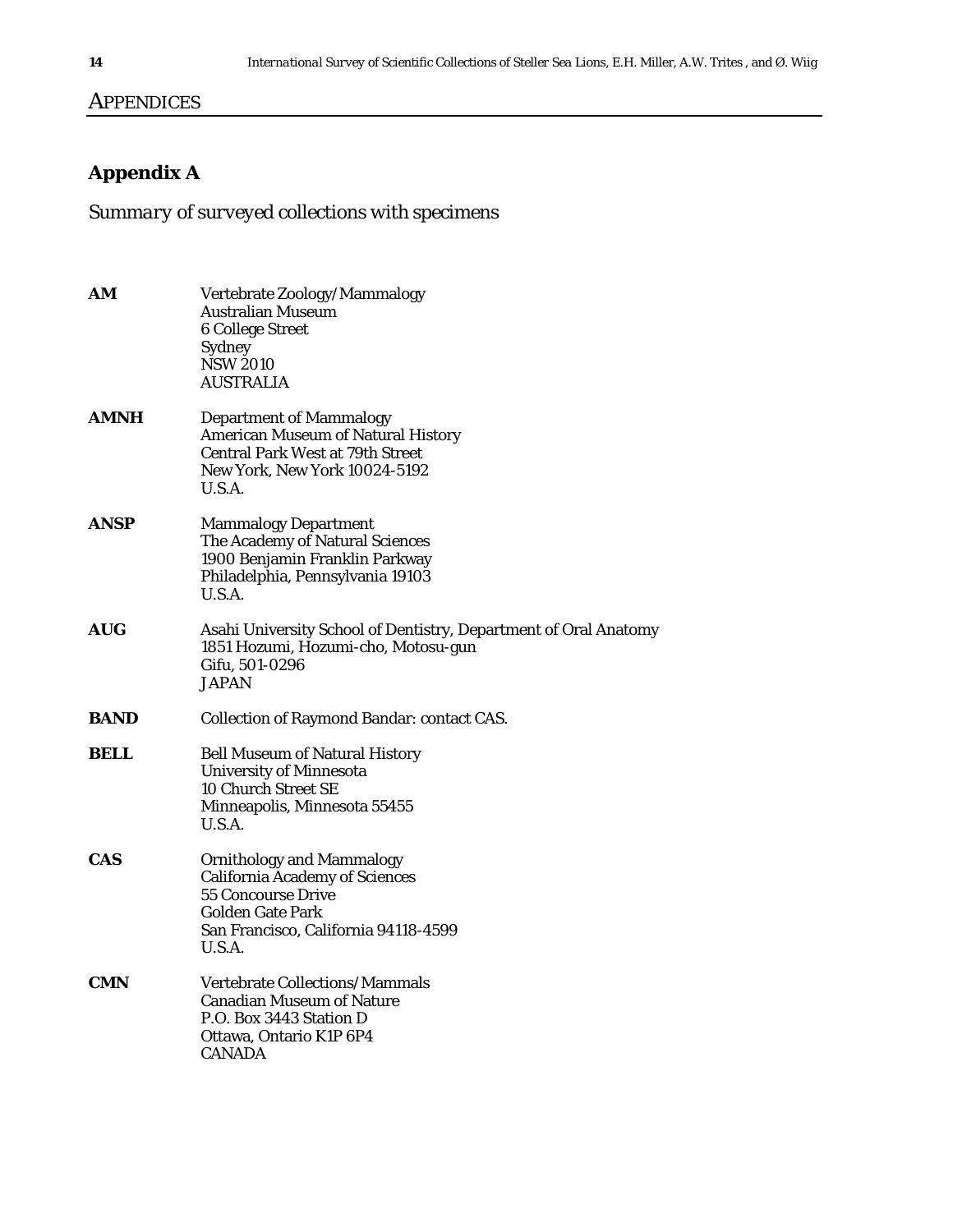| <b>CMNH</b> | <b>Section of Mammals</b><br><b>Carnegie Museum of Natural History</b><br>4400 Forbes Avenue<br>Philadelphia, Pennsylvania 15213<br>U.S.A.                     |
|-------------|----------------------------------------------------------------------------------------------------------------------------------------------------------------|
| <b>CSLB</b> | <b>Biological Sciences</b><br><b>California State University</b><br>1250 Bellflower Boulevard<br>Long Beach, California 90840<br>U.S.A.                        |
| <b>DMNS</b> | <b>Zoology Department</b><br>Denver Museum of Nature & Science<br>2001 Colorado Boulevard<br>Denver, Colorado 80205-5798<br>U.S.A.                             |
| <b>FM</b>   | <b>Division of Mammals</b><br>The Field Museum<br>1400 S. Lake Shore Drive<br>Chicago, Illinois 60605-2496<br>U.S.A.                                           |
| <b>HSU</b>  | <b>Department of Biological Sciences</b><br><b>Humboldt State University</b><br>1 Harpst Street<br>Arcata, California 95521-8299<br>U.S.A.                     |
| HUH         | Hokkaido University, Graduate School of Fisheries Sciences<br>Minato-cho, Hakodate<br>Hokkaido, 041 8611<br>JAPAN                                              |
| KU          | <b>Natural History Museum and Biodiversity Research Center</b><br>The University of Kansas<br>1345 Jayhawk Boulevard<br>Lawrence, Kansas 66045-7561<br>U.S.A.  |
| <b>LACM</b> | <b>Section of Marine Mammals</b><br><b>Natural History Museum of Los Angeles County</b><br>900 Exposition Boulevard<br>Los Angeles, California 90024<br>U.S.A. |
| MCZ.        | <b>Museum of Comparative Zoology</b><br><b>Harvard University</b><br><b>26 Oxford Street</b><br>Cambridge, Massachusetts 02138<br>U.S.A.                       |
| <b>MNHU</b> | Museum für Naturkunde der Humboldt-Universität zu Berlin<br>Berlin, Invalidenstrasse 43<br><b>GERMANY</b>                                                      |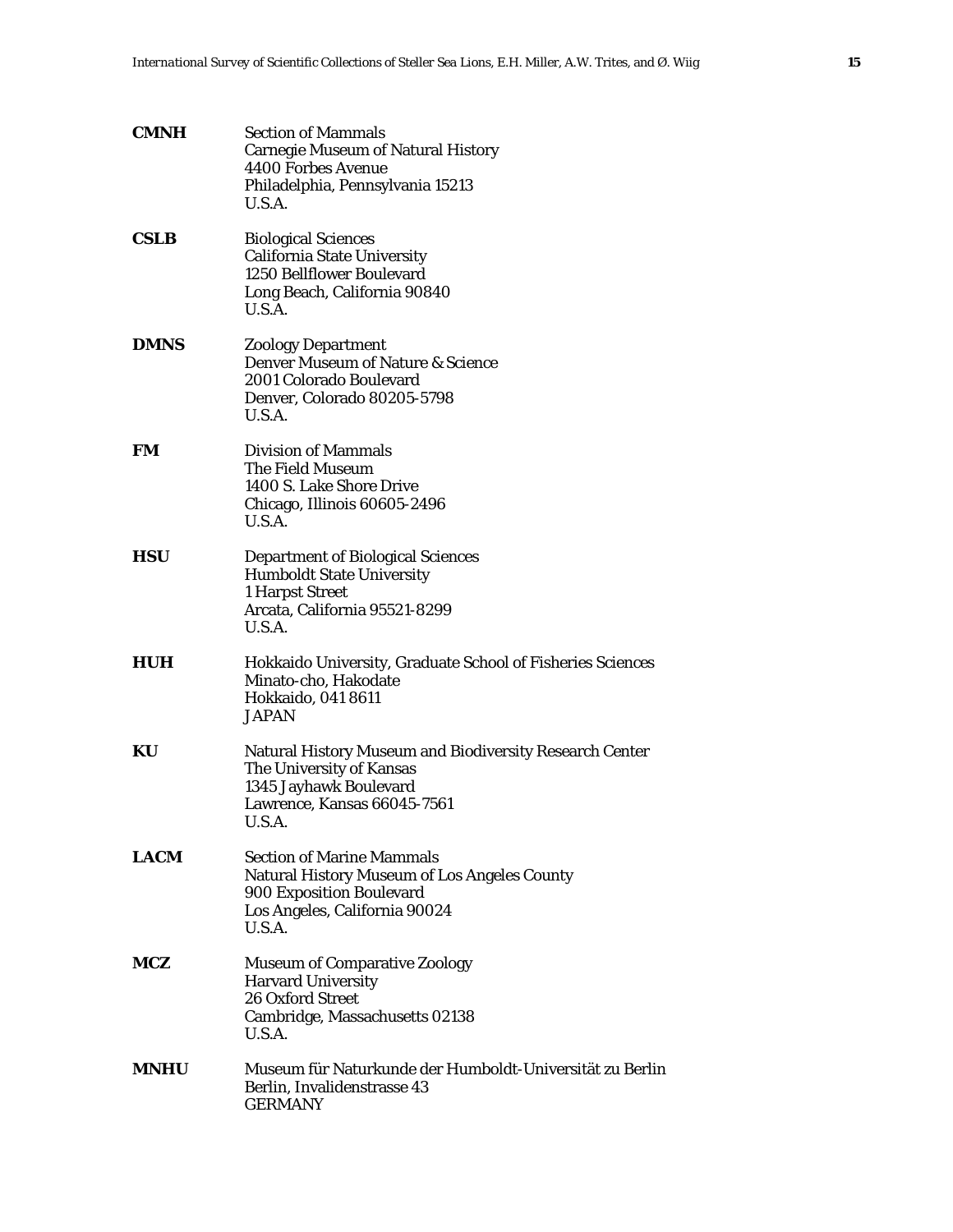| <b>MVZ</b>  | <b>Museum of Vertebrate Zoology</b><br><b>University of California</b><br>3101 Valley Life Sciences Building<br>Berkeley, California 94720-3160<br>U.S.A.                   |
|-------------|-----------------------------------------------------------------------------------------------------------------------------------------------------------------------------|
| NAT         | <b>Naturalis: National Museum of Natural History</b><br>Darwinweg, Leiden<br>P.O. Box 9517<br>NL-2300 RA Leiden<br>THE NETHERLANDS                                          |
| NHM         | The Natural History Museum<br><b>Cromwell Road</b><br>London SW7 5BD<br><b>UNITED KINGDOM</b>                                                                               |
| NMML        | <b>National Marine Mammal Laboratory</b><br>7600 Sand Point Way NE F/AKC3<br>Seattle, Washington 98115-6349<br>U.S.A.                                                       |
| <b>NMNH</b> | Vertebrate Zoology/Division of Mammals<br><b>National Museum of Natural History</b><br>10th Street and Constitution Avenue NW<br>Washington, D.C. 20560<br>U.S.A.           |
| <b>NMS</b>  | <b>Department of Geology and Zoology</b><br><b>National Museums of Scotland</b><br><b>Chambers Street</b><br>Edinburgh EH1 1JF<br><b>UNITED KINGDOM</b>                     |
| NSMT        | <b>National Science Museum</b><br>3-23-1 Hyakunin-cho, Shinjuku-ku<br>Tokyo 169-0073<br><b>JAPAN</b>                                                                        |
| <b>OSU</b>  | <b>Oregon Marine Mammal Stranding Network</b><br>Marine Mammal Program, Oregon State University<br><b>Hatfield Marine Science Center</b><br>Newport, Oregon 97365<br>U.S.A. |
| <b>RBCM</b> | <b>Vertebrate Zoology</b><br>Royal British Columbia Museum<br><b>675 Belleville Street</b><br>Victoria, British Columbia V8W 9W2<br><b>CANADA</b>                           |
| <b>ROM</b>  | <b>Centre for Biodiversity and Conservation Biology</b><br><b>Royal Ontario Museum</b><br>100 Queen's Park<br>Toronto, Ontario M5S 2C6<br><b>CANADA</b>                     |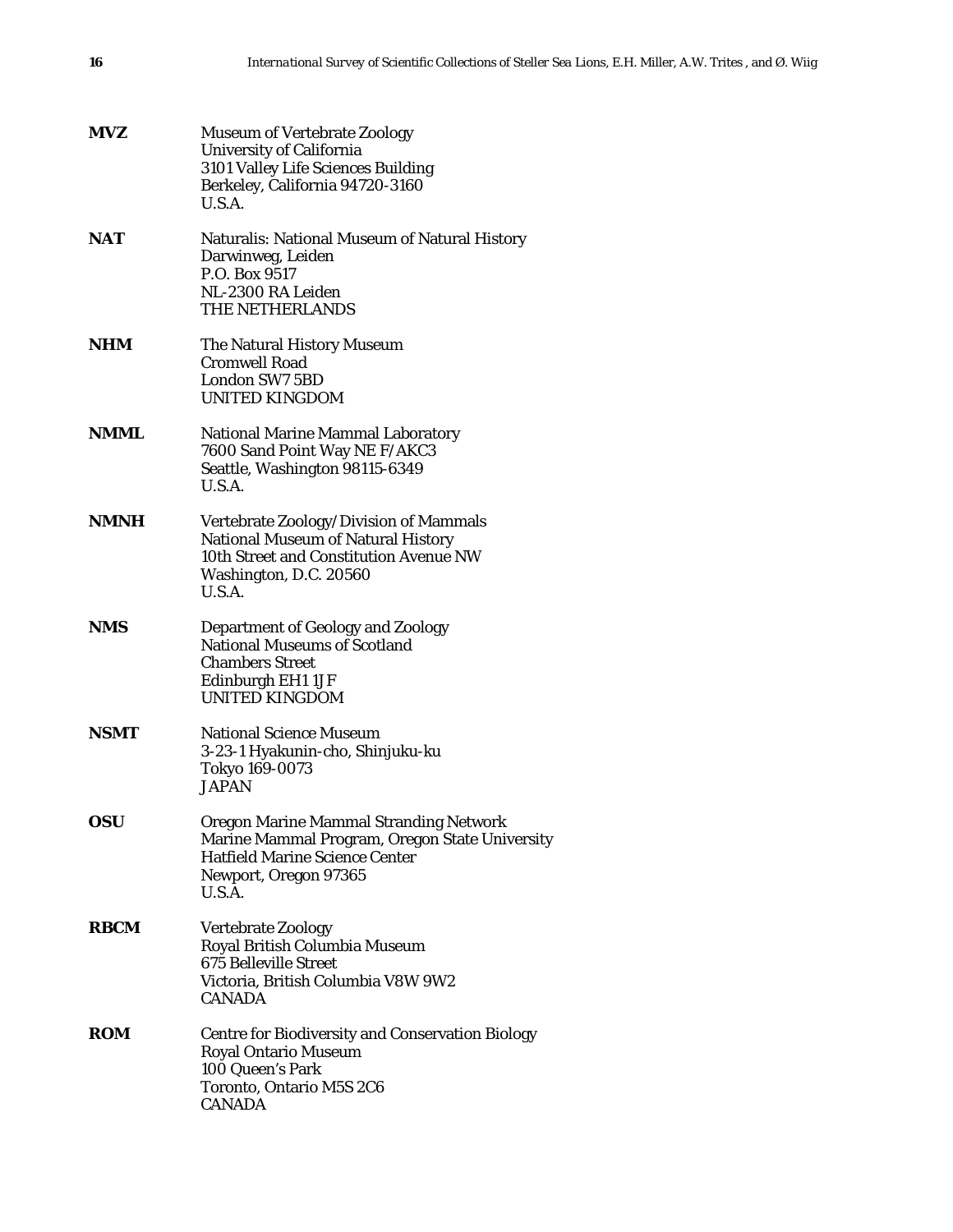| SBM         | <b>Vertebrate Zoology</b><br>Santa Barbara Museum of Natural History<br>2559 Puesta del Sol Road<br>Santa Barbara, California 93105<br>U.S.A.                                                                                 |
|-------------|-------------------------------------------------------------------------------------------------------------------------------------------------------------------------------------------------------------------------------|
| SDM         | <b>Birds and Mammals</b><br>San Diego Natural History Museum<br>P.O. Box 121390<br>San Diego, California 92112-1390<br>U.S.A.                                                                                                 |
| SOU         | <b>Biology Department</b><br><b>Southern Oregon University</b><br>1250 Siskiyou Boulevard<br>Ashland, Oregon 97520<br>U.S.A.                                                                                                  |
| <b>TINR</b> | Pacific Scientific Research Fisheries Centre, TINRO-Centre<br>4, Shevchenko Alley<br>Vladivostok, 690950<br><b>RUSSIA</b>                                                                                                     |
| <b>UAM</b>  | <b>Department of Mammalogy</b><br><b>University of Alaska Museum</b><br>P.O. Box 756960<br>907 Yukon Drive<br>Fairbanks, AK 99775-6960<br>U.S.A.                                                                              |
| <b>UAMZ</b> | <b>Museum of Zoology</b><br><b>Biological Sciences</b><br><b>University of Alberta</b><br>Edmonton, Alberta T6G 2E9<br><b>CANADA</b>                                                                                          |
| UBC         | <b>Cowan Museum</b><br><b>Department of Zoology</b><br>University of British Columbia<br>6270 University Boulevard<br>Vancouver, British Columbia V6T 1Z4<br><b>CANADA</b>                                                    |
| <b>UCLA</b> | Dickey Bird and Mammal Collection<br><b>University of California, Los Angeles</b><br>Department of Organismal Biology, Ecology and Evolution<br>621 Charles Young Drive South<br>Los Angeles, California 90095-1606<br>U.S.A. |
| UF          | <b>Florida Museum of Natural History</b><br>University of Florida - Powell Hall<br>SW 34th Street and Hull Road<br>PO Box 112710<br>Gainesville FL 32611-2710<br>U.S.A.                                                       |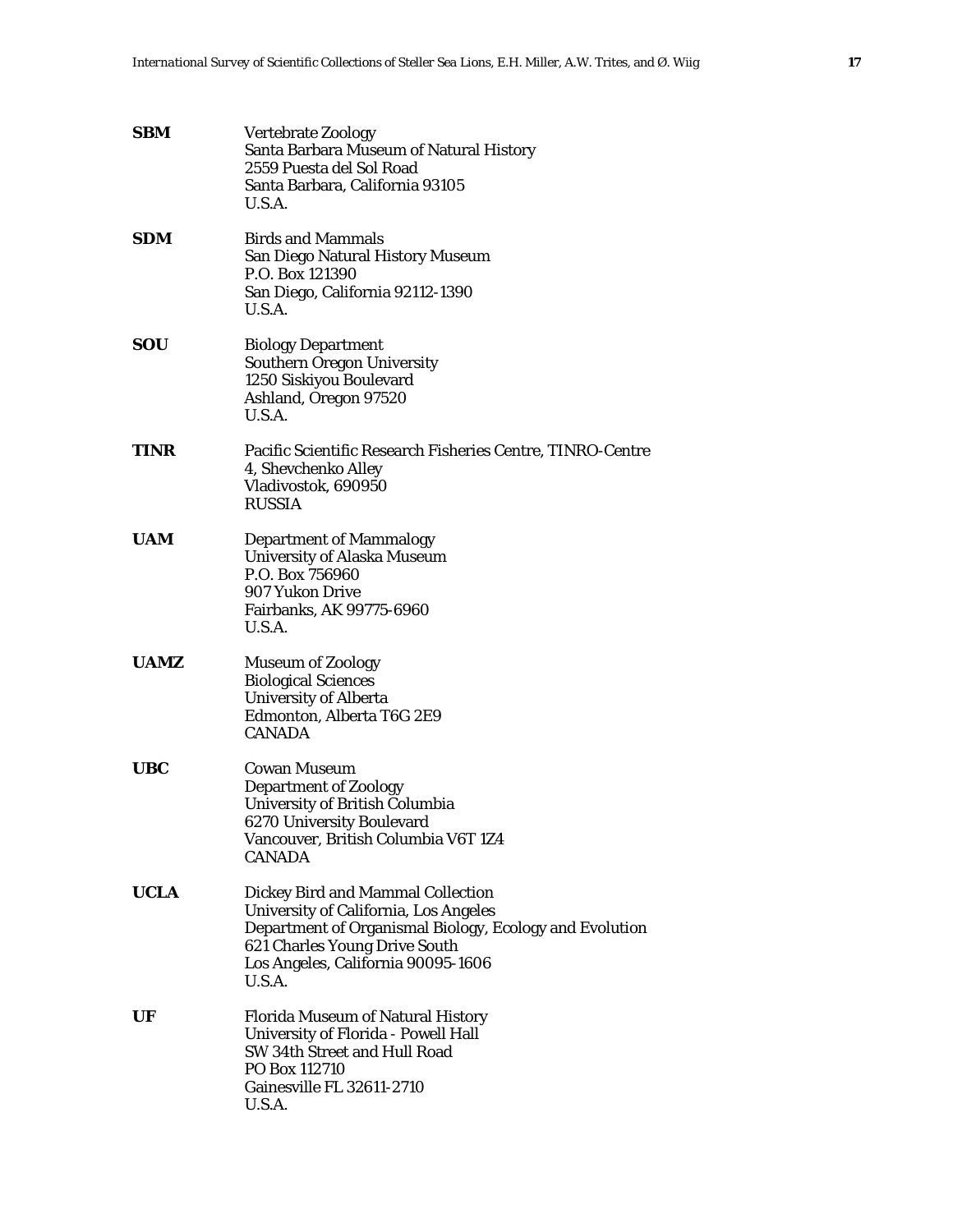| <b>UMMZ</b> | <b>Museum of Zoology</b><br><b>University of Michigan</b><br>1109 Geddes Avenue<br>Ann Arbor, Michigan 48109-1079<br>U.S.A.                                             |
|-------------|-------------------------------------------------------------------------------------------------------------------------------------------------------------------------|
| <b>UPS</b>  | James R. Slater Museum of Natural History<br><b>University of Puget Sound</b><br>Tacoma, Washington 98416<br>U.S.A.                                                     |
| <b>UWBM</b> | <b>Zoology Division</b><br><b>Burke Museum of Natural History &amp; Culture</b><br><b>University of Washington</b><br>Box 353010<br>Seattle, Washington 98195<br>U.S.A. |
| wsu         | <b>Charles R. Conner Museum</b><br>P.O. Box 644236<br><b>Washington State University</b><br>Pullman, Washington 99164-4236<br>U.S.A.                                    |
| YPM         | <b>Peabody Museum of Natural History</b><br><b>Yale University</b><br>P.O. Box 208118<br>170 Whitney Avenue<br>New Haven, Connecticut 06520-8118<br>U.S.A.              |
| ZIN         | Zoological Institute, Russian Academy of Sciences<br>Universitetskaya nab 1, 199034<br><b>Saint Petersburg</b><br><b>RUSSIA</b>                                         |
| ZMMU        | Zoological Museum of M.V. Lomonosov Moscow State University<br>6, Bolshaya Nikitskaya Str.<br><b>Moscow 103009</b><br><b>RUSSIA</b>                                     |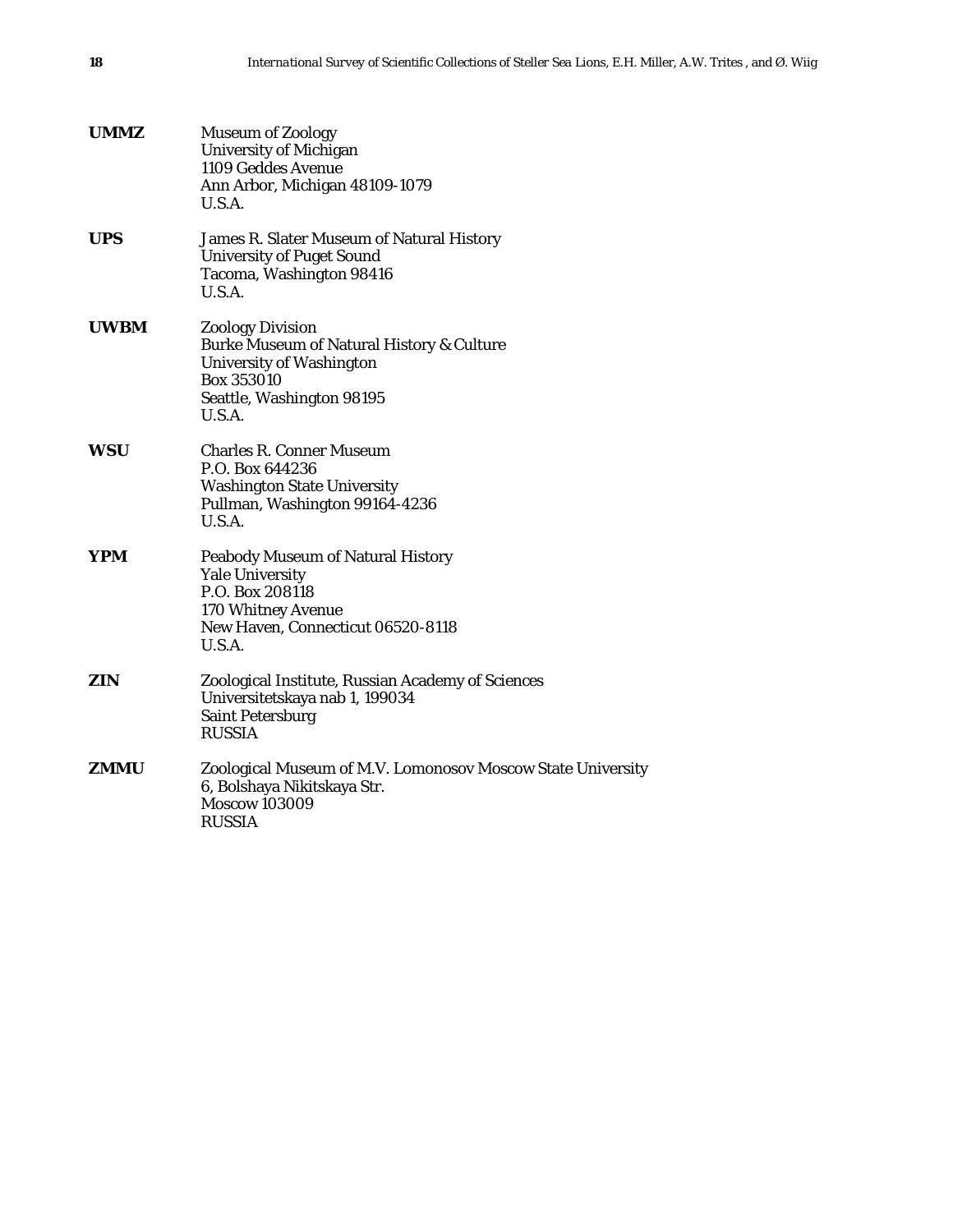## **Appendix B**

*Summary of selected specimen data*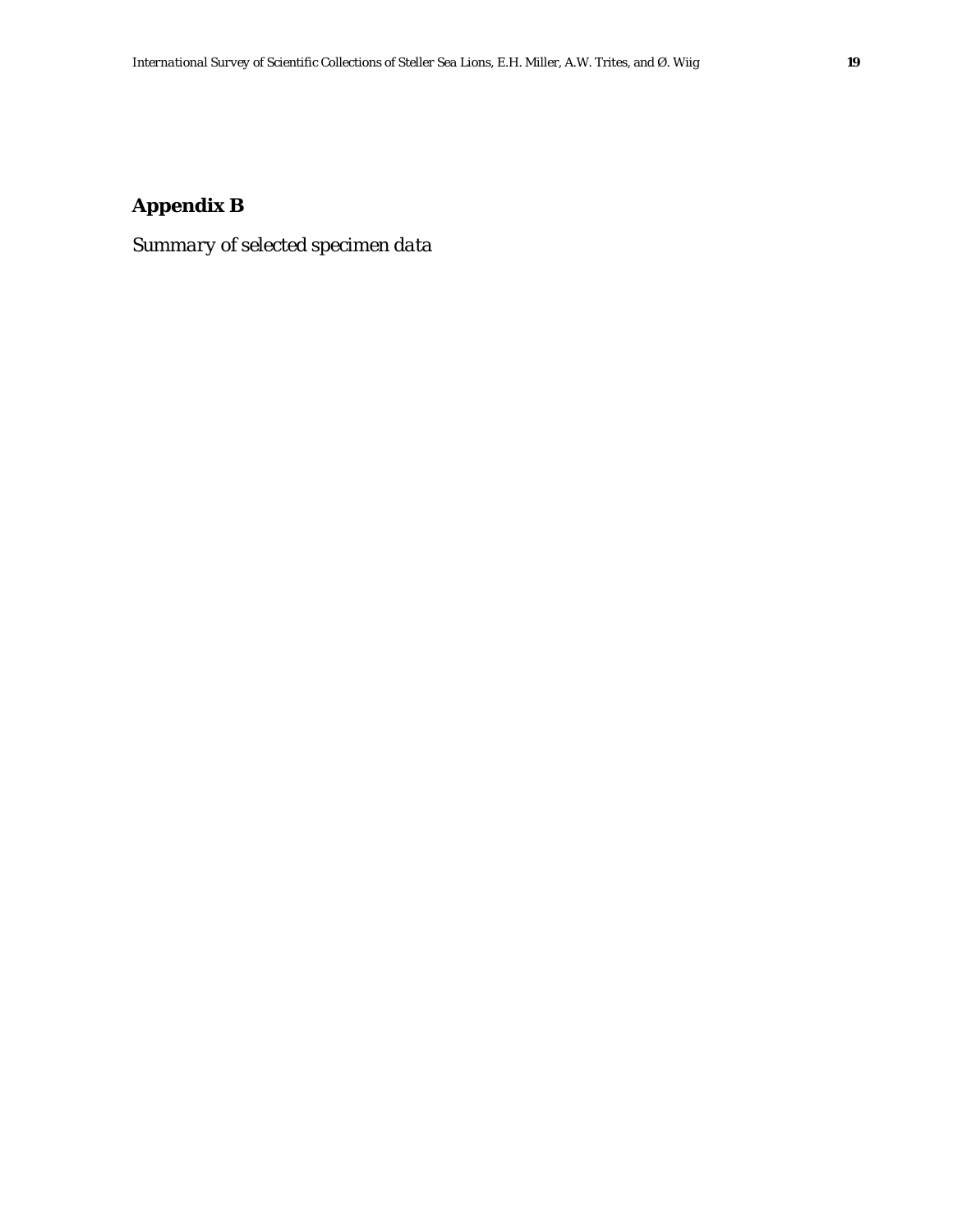|                   | Localities                  | Locality details                                     | Year | Season                     | Sex    | Age         | Collection  | Cat. no              |
|-------------------|-----------------------------|------------------------------------------------------|------|----------------------------|--------|-------------|-------------|----------------------|
| <b>NAC</b>        |                             | Queen Charlotte Is.: Massett<br>ပ္ထ                  | 881  | ∕lul∖                      | Σ      |             | HNNH        | A21108               |
| <b>NAC</b>        | မ္မ                         | Vancouver I: W coast<br>မ္မ                          | 1885 |                            |        |             | CMN         | CMNMA <sub>116</sub> |
| <b>NAC</b>        |                             | Cormorant I.: Alert Bay<br>မိ                        | 1908 | Nay                        | Σ      | immature    | RBCM        | 1442                 |
| <b>NAC</b>        |                             | Vancouver I: Victoria<br>မိ                          | 1914 |                            |        | adult       | <b>RBCM</b> | 2388                 |
| <b>ZAN</b>        |                             | თ<br>ა<br>Vancouver I: Barkley<br>မ္မ                | 1915 | <b>Decembe</b>             | ⋝      |             | CMD         | <b>CMNMA 2601</b>    |
| <b>NAC</b>        |                             | თ<br>ს<br>Vancouver I: Barkley<br>မ္မ                | 1915 | December                   | Σ      |             | CMN         | <b>CMNMA 2602</b>    |
| <b>NAC</b>        | 888888888888888888888888888 | Vancouver I: Barkley Sd<br>မ္မ                       | 1915 | December                   | ∑ ∟    |             |             | <b>CMNMA 2604</b>    |
| <b>NAC</b>        |                             | Vancouver I: Barkley Sd<br>မိ                        | 1915 | December                   |        |             |             | <b>CMNMA 2612</b>    |
| <b>NAC</b>        |                             | ვ<br>ვ<br>Vancouver I: Barkley<br>9S                 | 1915 | December                   | Σ      |             |             | CMNMA 2600           |
| <b>NAC</b>        |                             | Vancouver I: Barkley Sd<br>မိ                        | 1915 | December                   | Σ      |             |             | CMNMA 2603           |
| <b>ZAN</b>        |                             | Vancouver I: Barkley Sd<br>9S                        | 1915 | December                   | Σ∟     |             |             | CMNMA 2605           |
| <b>SAN</b>        |                             | Vancouver I: Barkley Sd<br>9S                        | 1915 | December                   |        |             |             | CMNMA 2606           |
| <b>Z<br/>CAN</b>  |                             | Vancouver I: Barkley Sd<br>မိ                        | 1915 | December                   | Σ      |             |             | <b>CMNMA 2607</b>    |
| <b>Z<br/>CAN</b>  |                             | Vancouver I: Barkley Sd<br>မိ                        | 1915 | December                   | Σ      |             |             | <b>CMNMA 2608</b>    |
| CAN               |                             | Vancouver I: Barkley Sd<br>မိ                        | 1915 | December                   | Σ      |             |             | <b>CMNMA 2609</b>    |
| CAN               |                             | Vancouver I: Barkley Sd<br>မိ                        | 1915 | December                   | ⋝      |             |             | CMNMA 2610           |
| <b>CAN</b>        |                             | Vancouver I: Barkley Sd<br>မိ                        | 1915 | December                   | ட      |             |             | <b>CMNMA 2611</b>    |
| CAN               |                             | Vancouver I: Barkley Sd<br>9G                        | 1915 | December                   | Σ      |             |             | <b>CMNMA 2613</b>    |
| CAN               |                             | Queen Charlotte Is.: Graham I: Tow Hill<br>ЭG        | 1919 | August                     | ⋝      |             | CMD         | CMNMA 3721           |
| <b>SAN</b>        |                             | Pender<br><b>DG</b>                                  | 1927 | Nay                        | Σ      | adult       | RBCM        | 1472                 |
| CAN               |                             | 9C                                                   | 937  | August                     |        | adult       | <b>RBCM</b> | 2075                 |
| <b>Z<br/>CAN</b>  |                             | Vancouver I: Quatsino<br>မိ                          | 937  | March                      | ட      | adult       | <b>RBCM</b> | 2389                 |
| <b>Z<br/>CAN</b>  |                             | Vancouver I: Quatsino<br>9G                          | 1937 |                            |        | immature    | <b>RBCM</b> | 2436                 |
| <b>CAN</b>        |                             | Vancouver I: Victoria<br>မိ                          | 942  | June                       | Σ      | adult       | <b>RBCM</b> | 4933                 |
| CAN               |                             | Malcolm I.: Sointula<br>5C                           | 1945 | $\frac{1}{2}$              | Σ      | inmature    | <b>RBCM</b> | 5201                 |
| <b>NAC</b>        |                             | Vancouver I: Long Beach<br>9G                        | 946  | June                       | Щ      |             | <b>UBC</b>  | 1836                 |
| <b>ZAN</b>        |                             | Vancouver I: Cape Scott<br>မိ                        | 950  | $\frac{\geq}{\frac{1}{2}}$ | Σ      | adult       | <b>RBCM</b> | 5654                 |
| <b>NAC</b>        |                             | Vancouver I.: Quatsino Sd.<br>မိ                     | 951  | August                     | Σ      | adult       | <b>RBCM</b> | 5715                 |
| <b>NAC</b>        | မိ                          | Vancouver I: Ucluelet<br>မိ                          | 951  | August                     | Σ      | $rac{1}{2}$ | <b>RBCM</b> | 5716                 |
| <b>ZAN</b>        | မိ                          | n Charlotte City<br>Queen Charlotte Is.: Queen<br>မိ | 951  |                            | Σ      |             | <b>UBC</b>  | 4063                 |
| <b>NAC</b>        | မိ                          | Nass Harbour<br>မိ                                   | 956  | April                      |        |             | <b>UAMZ</b> | 3208                 |
| <b>NAC</b>        | ပ္ထ                         | Beresford<br>မ္မ                                     | 956  | $\frac{1}{2}$              | Σ      |             | <b>UBC</b>  | 7329                 |
| <b>CAN</b>        | ပ္ထ                         | Beresford<br>မ္မ                                     | 956  | ληλ                        | Щ      |             | <b>SEU</b>  | 7330                 |
|                   | ပ္ထ                         | Beresford<br>မ္မ                                     | 956  |                            | $\geq$ |             | <b>OBU</b>  | 7331                 |
| <b>ZAN</b><br>CAN | ပ္ထ                         | Beresford<br>မ္မ                                     | 1956 | うう                         |        |             | <b>SEL</b>  | 7332                 |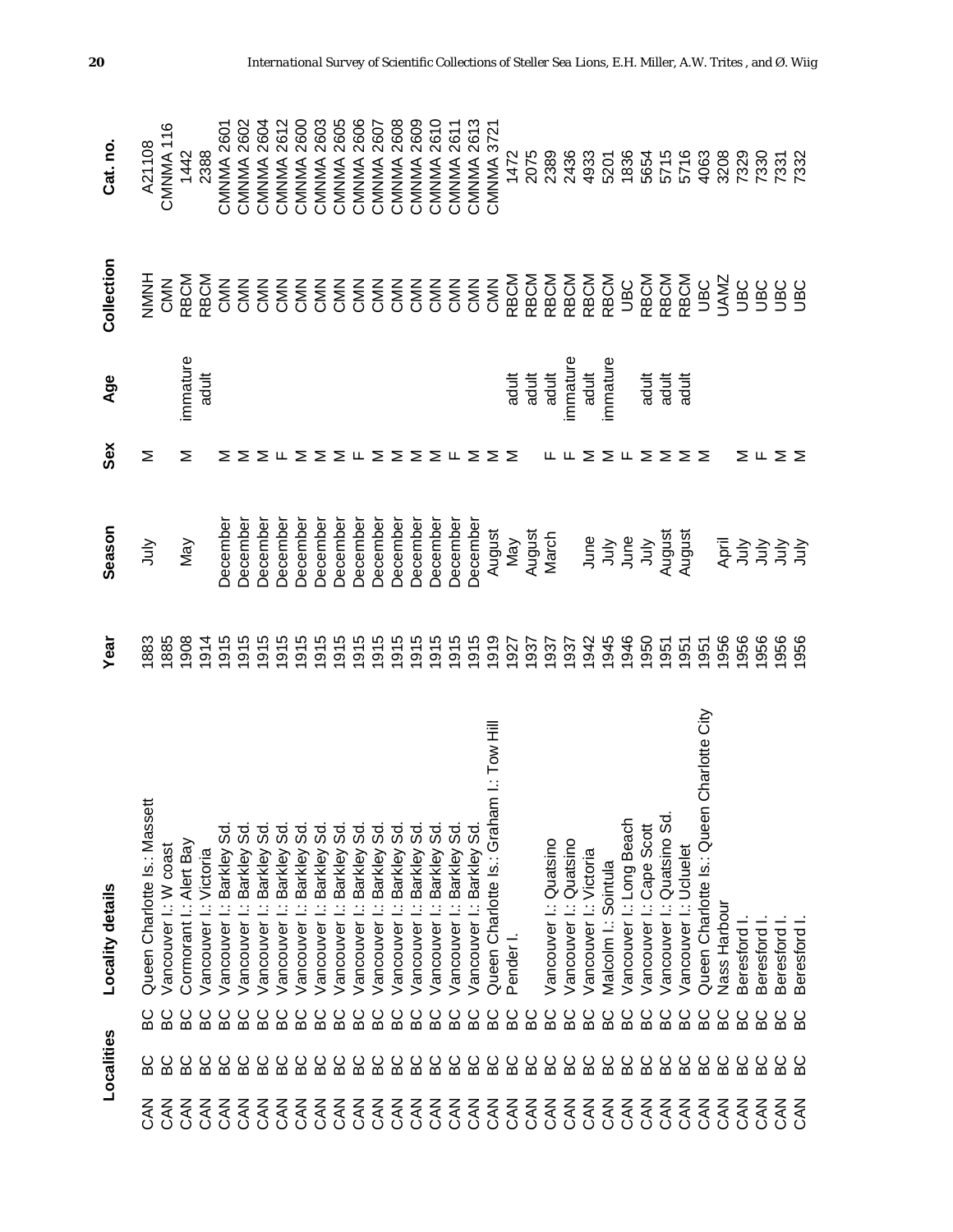|                 | Localities       |              | Locality details                             | Year                                 | Season                                                                                                                                                                                                                                                                                                                                                                                                                     | Sex                                 | Age                     | Collection                                                                | Cat. no.                           |
|-----------------|------------------|--------------|----------------------------------------------|--------------------------------------|----------------------------------------------------------------------------------------------------------------------------------------------------------------------------------------------------------------------------------------------------------------------------------------------------------------------------------------------------------------------------------------------------------------------------|-------------------------------------|-------------------------|---------------------------------------------------------------------------|------------------------------------|
| Μ<br>Ο          | မ္မ              | ပ္ထ          | Beresford                                    | 1956                                 | $\begin{array}{r} \mathsf{JJ} \mathsf{J} \mathsf{J} \mathsf{J} \mathsf{J} \mathsf{J} \mathsf{J} \mathsf{J} \mathsf{J} \mathsf{J} \mathsf{J} \mathsf{J} \mathsf{J} \mathsf{J} \mathsf{J} \mathsf{J} \mathsf{J} \mathsf{J} \mathsf{J} \mathsf{J} \mathsf{J} \mathsf{J} \mathsf{J} \mathsf{J} \mathsf{J} \mathsf{J} \mathsf{J} \mathsf{J} \mathsf{J} \mathsf{J} \mathsf{J} \mathsf{J} \mathsf{J} \mathsf{J} \mathsf{J} \math$ |                                     |                         |                                                                           |                                    |
| <b>NAC</b>      |                  |              | Beresford                                    | 1956                                 |                                                                                                                                                                                                                                                                                                                                                                                                                            |                                     |                         |                                                                           | 7333<br>7334                       |
| M<br>S          |                  |              | Beresford                                    | 1956                                 |                                                                                                                                                                                                                                                                                                                                                                                                                            |                                     |                         |                                                                           | 6873                               |
| <b>NAC</b>      |                  |              | Beresford                                    | 1956                                 |                                                                                                                                                                                                                                                                                                                                                                                                                            |                                     |                         |                                                                           | 6874                               |
| <b>SAN</b>      |                  | 0000<br>8888 | Beresford                                    | 1956                                 |                                                                                                                                                                                                                                                                                                                                                                                                                            | 2 L L L L L L                       |                         |                                                                           | 6889                               |
|                 |                  | 9S           | Beresford I                                  | 1956                                 |                                                                                                                                                                                                                                                                                                                                                                                                                            |                                     |                         |                                                                           |                                    |
|                 | 8888888888888888 | 9C           | Beresford I                                  | 1956                                 |                                                                                                                                                                                                                                                                                                                                                                                                                            |                                     |                         |                                                                           | 6477<br>8069<br>8069               |
|                 |                  | မိ           | Queen Charlotte Is.: Langara I.              | 1960                                 |                                                                                                                                                                                                                                                                                                                                                                                                                            |                                     |                         |                                                                           |                                    |
|                 |                  | မိ           | Sartine                                      |                                      |                                                                                                                                                                                                                                                                                                                                                                                                                            | Σ                                   |                         |                                                                           |                                    |
|                 |                  | 5C           | Triangle I.                                  | 1961<br>1968<br>1969<br>1970<br>1970 |                                                                                                                                                                                                                                                                                                                                                                                                                            | ட                                   |                         |                                                                           | CMNMA 32799<br>CMNMA 32800<br>5213 |
|                 |                  |              | Queen Charlotte Is.:                         |                                      |                                                                                                                                                                                                                                                                                                                                                                                                                            |                                     |                         |                                                                           |                                    |
|                 |                  | 0000<br>8888 | Porcher I. (W coast)                         |                                      | July<br>April<br>July<br>February                                                                                                                                                                                                                                                                                                                                                                                          | Σ                                   |                         |                                                                           | CMNMA 37037<br>CMNMA 37036         |
|                 |                  |              | Prince Rupert: Anian I.                      |                                      |                                                                                                                                                                                                                                                                                                                                                                                                                            |                                     |                         |                                                                           |                                    |
|                 |                  |              | Vancouver I.: Bonilla Pt.                    |                                      |                                                                                                                                                                                                                                                                                                                                                                                                                            | Σ                                   |                         |                                                                           |                                    |
|                 |                  | မိ           | Vancouver I: Ardmore                         | 1971                                 |                                                                                                                                                                                                                                                                                                                                                                                                                            |                                     |                         |                                                                           |                                    |
|                 |                  | မိ           | Triangle I.                                  | 1972                                 | April<br>June                                                                                                                                                                                                                                                                                                                                                                                                              | $\Sigma$ $\Sigma$ $\mu$ $\mu$ $\mu$ | aduit<br>aduit<br>aduit | RR<br>RRABBAR<br>RRABBAR<br>RRABBAR<br>RRABBAR<br>RRABBAR<br>RRABBAR<br>S |                                    |
|                 |                  | 9G           | Triangle I                                   | 1972                                 | June                                                                                                                                                                                                                                                                                                                                                                                                                       |                                     | immature                |                                                                           |                                    |
|                 |                  | 6C           | Barkley Sd.: Folger I.                       | 1976                                 | December                                                                                                                                                                                                                                                                                                                                                                                                                   |                                     | adult<br>adult          |                                                                           |                                    |
|                 | မ္မ              | မိ           | Barkley Sd: Folger                           | 1976                                 | February                                                                                                                                                                                                                                                                                                                                                                                                                   |                                     |                         |                                                                           |                                    |
|                 | မိ               | 9C           | Barkley Sd.: Folger I                        | 1976                                 | February                                                                                                                                                                                                                                                                                                                                                                                                                   |                                     | mmature                 |                                                                           |                                    |
| CAN             | 6C               | 9C           | Port Neville                                 | 1977                                 | November                                                                                                                                                                                                                                                                                                                                                                                                                   |                                     | mmature                 |                                                                           |                                    |
| CAN             | မိ               | မ္မ          | Vancouver I: Long Beach                      | 1979                                 | September                                                                                                                                                                                                                                                                                                                                                                                                                  | Σ                                   | immature                |                                                                           |                                    |
| CAN             | မိ               | မ္မ          | Vancouver I: Victoria                        | 1981                                 | March                                                                                                                                                                                                                                                                                                                                                                                                                      | Σ                                   | adult                   |                                                                           |                                    |
| CAN             | 6C               | မိ           | Cormorant I.: Alert Bay                      |                                      |                                                                                                                                                                                                                                                                                                                                                                                                                            | $\geq$                              | adult                   |                                                                           |                                    |
| CAN             | ВC<br>В          | မိ           | Cormorant I.: Alert Bay                      |                                      |                                                                                                                                                                                                                                                                                                                                                                                                                            |                                     | adult                   |                                                                           |                                    |
| <b>SAN</b>      | 6C               | မိ           | Queen Charlotte Is                           |                                      |                                                                                                                                                                                                                                                                                                                                                                                                                            |                                     |                         |                                                                           |                                    |
| <b>NAC</b>      | 6C               | 9G           | Vancouver                                    |                                      |                                                                                                                                                                                                                                                                                                                                                                                                                            |                                     |                         | UAMZ                                                                      |                                    |
| <b>NAC</b>      | 6C               | မိ           | Barkley Sd.<br>Vancouver I                   |                                      |                                                                                                                                                                                                                                                                                                                                                                                                                            |                                     |                         | CMN                                                                       | <b>CMNMA 2921</b><br>CMNMA 2922    |
| <b>NAC</b>      | 9S               | 9G           | Barkley Sd.<br>Vancouver I                   |                                      |                                                                                                                                                                                                                                                                                                                                                                                                                            |                                     |                         | CMS<br>UBC<br>CMN                                                         |                                    |
| <b>NAC</b>      | 9S               | ВC           | : Campbell R.<br>Vancouver                   |                                      |                                                                                                                                                                                                                                                                                                                                                                                                                            |                                     |                         |                                                                           | 6701                               |
| <b>NAC</b>      | 6G               | <b>DG</b>    | S (Cox Bay)<br>: Tofino: 3 km<br>Vancouver I |                                      |                                                                                                                                                                                                                                                                                                                                                                                                                            | Σ                                   |                         |                                                                           | NMCZ000174                         |
| <b>NAC</b>      | မ္မ              | 9C           | Vancouver I.: Victoria                       |                                      |                                                                                                                                                                                                                                                                                                                                                                                                                            | $\geq$                              | immature                | RBCM<br>CMN                                                               | 1354                               |
| M<br>S          | 9C               | BC           |                                              |                                      |                                                                                                                                                                                                                                                                                                                                                                                                                            |                                     |                         |                                                                           | <b>CMNMA 17134</b>                 |
| 34 <sup>2</sup> | <b>AR</b><br>SAP | НOК          | Hokkaido                                     |                                      |                                                                                                                                                                                                                                                                                                                                                                                                                            |                                     |                         | TARIN<br>NSMT                                                             | 1872.4.30.7<br>45                  |
|                 |                  | HOK          | Hokkaido                                     | 1872<br>1963                         |                                                                                                                                                                                                                                                                                                                                                                                                                            | щ                                   | G                       |                                                                           |                                    |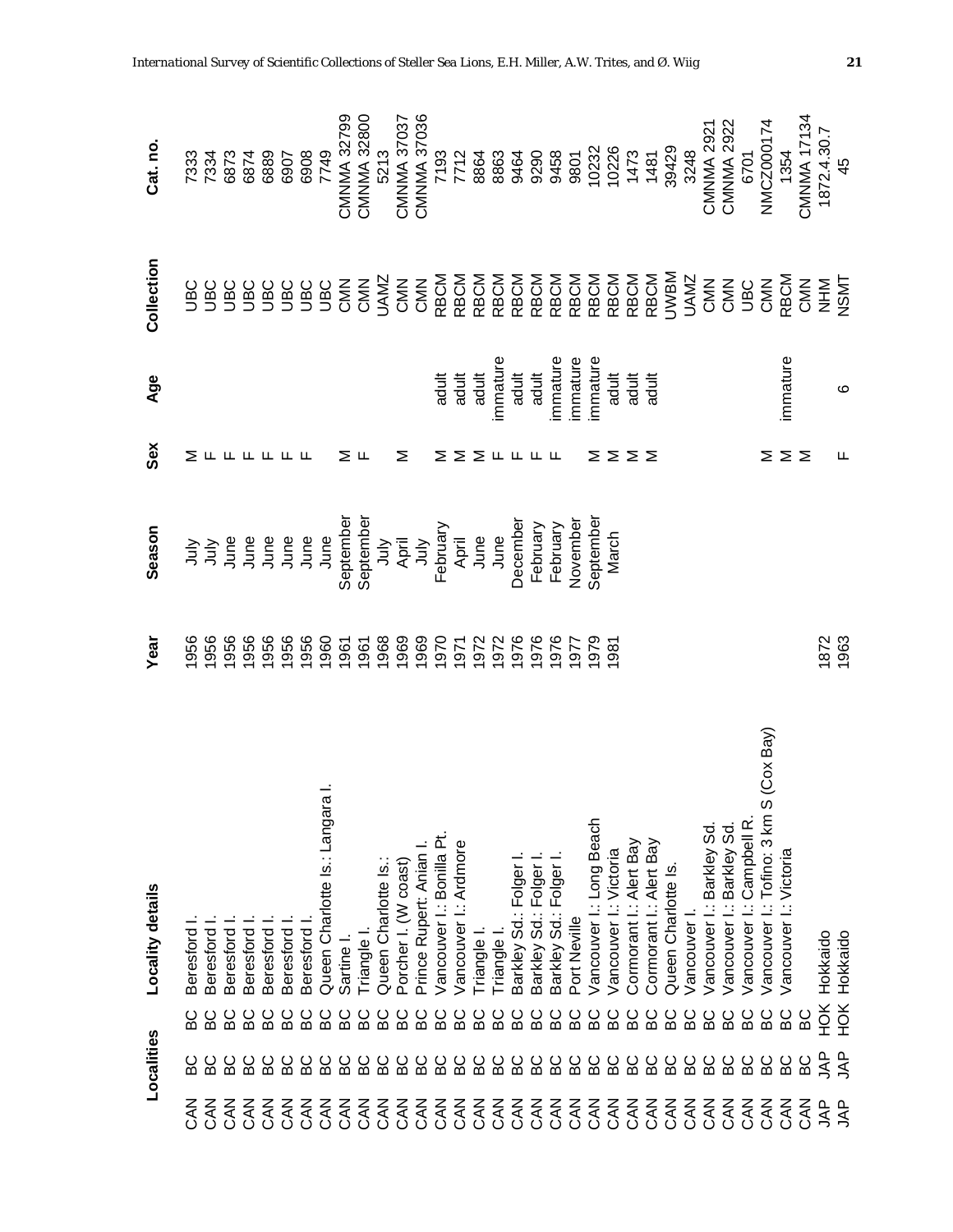|            | Localities |            | Locality details     | Yea                                                    | Season | Sex                                                                                                                                                                 | Age                               | Collection          | Cat. no                                                                                                                                                                                                                                                                                                                                                                                                         |
|------------|------------|------------|----------------------|--------------------------------------------------------|--------|---------------------------------------------------------------------------------------------------------------------------------------------------------------------|-----------------------------------|---------------------|-----------------------------------------------------------------------------------------------------------------------------------------------------------------------------------------------------------------------------------------------------------------------------------------------------------------------------------------------------------------------------------------------------------------|
| g          | ξ          | HOK        | Hokkaido: Erimo      | 1963                                                   |        |                                                                                                                                                                     |                                   |                     |                                                                                                                                                                                                                                                                                                                                                                                                                 |
| <b>AP</b>  | <b>AP</b>  | HOK        | Hokkaido: Erimo      |                                                        |        |                                                                                                                                                                     |                                   | <b>NSMT</b><br>NSMT |                                                                                                                                                                                                                                                                                                                                                                                                                 |
| gAL        | gAL        | HOK        | Erimo<br>Hokkaido:   | 1963<br>1963                                           |        |                                                                                                                                                                     |                                   | <b>NSMT</b>         |                                                                                                                                                                                                                                                                                                                                                                                                                 |
| SNL        | ξÅ         | HOK        | Erimo<br>Hokkaido:   | 963                                                    |        |                                                                                                                                                                     |                                   | <b>NSMT</b>         |                                                                                                                                                                                                                                                                                                                                                                                                                 |
| <b>AP</b>  | <b>AP</b>  | HOK        | Shikabe<br>Hokkaido: | 1963                                                   |        |                                                                                                                                                                     |                                   | <b>NSMT</b>         |                                                                                                                                                                                                                                                                                                                                                                                                                 |
| <b>AP</b>  | <b>AP</b>  | HOK        | Shikabe<br>Hokkaido: | 1963                                                   |        |                                                                                                                                                                     |                                   | <b>NSMT</b>         |                                                                                                                                                                                                                                                                                                                                                                                                                 |
| <b>AP</b>  | <b>AP</b>  | ŘЯ         | Shikabe<br>Hokkaido: | 1963                                                   |        |                                                                                                                                                                     |                                   |                     |                                                                                                                                                                                                                                                                                                                                                                                                                 |
| <b>AP</b>  | <b>AP</b>  | HOK        | Shikabe<br>Hokkaido: | 1963                                                   |        |                                                                                                                                                                     |                                   |                     |                                                                                                                                                                                                                                                                                                                                                                                                                 |
| <b>AP</b>  | <b>AP</b>  | <b>HOK</b> | Shikabe<br>Hokkaido: | 1963                                                   |        |                                                                                                                                                                     |                                   |                     |                                                                                                                                                                                                                                                                                                                                                                                                                 |
| <b>AP</b>  | <b>AP</b>  | ŘЯ         | Shikabe<br>Hokkaido: | 1963<br>1963                                           |        |                                                                                                                                                                     |                                   |                     |                                                                                                                                                                                                                                                                                                                                                                                                                 |
| <b>AP</b>  | <b>AP</b>  | HOK        | Shikabe<br>Hokkaido: |                                                        |        |                                                                                                                                                                     |                                   |                     |                                                                                                                                                                                                                                                                                                                                                                                                                 |
| <b>AP</b>  | <b>AP</b>  | НÖК        | Shikabe<br>Hokkaido: |                                                        |        |                                                                                                                                                                     |                                   |                     |                                                                                                                                                                                                                                                                                                                                                                                                                 |
| <b>AP</b>  | <b>AP</b>  | HOK        | Shikabe<br>Hokkaido: |                                                        |        |                                                                                                                                                                     |                                   |                     |                                                                                                                                                                                                                                                                                                                                                                                                                 |
| <b>AP</b>  | <b>AP</b>  | HOK        | Shikabe<br>Hokkaido: |                                                        |        |                                                                                                                                                                     |                                   |                     |                                                                                                                                                                                                                                                                                                                                                                                                                 |
| <b>AP</b>  | <b>AP</b>  | ЯОК        | Shikabe<br>Hokkaido: |                                                        |        |                                                                                                                                                                     |                                   |                     |                                                                                                                                                                                                                                                                                                                                                                                                                 |
| <b>AP</b>  | <b>AP</b>  | HOK        | Shikabe<br>Hokkaido: |                                                        |        |                                                                                                                                                                     |                                   |                     |                                                                                                                                                                                                                                                                                                                                                                                                                 |
| <b>AP</b>  | <b>AP</b>  | ŘЯ         | Shikabe<br>Hokkaido: |                                                        |        |                                                                                                                                                                     |                                   |                     |                                                                                                                                                                                                                                                                                                                                                                                                                 |
| <b>AP</b>  | <b>AP</b>  | HOK        | Shikabe<br>Hokkaido: |                                                        |        |                                                                                                                                                                     |                                   |                     |                                                                                                                                                                                                                                                                                                                                                                                                                 |
| <b>AP</b>  | <b>AP</b>  | ŘЯ         | Shikabe<br>Hokkaido: |                                                        |        |                                                                                                                                                                     |                                   |                     |                                                                                                                                                                                                                                                                                                                                                                                                                 |
| <b>AP</b>  | <b>AP</b>  | ЯČН        | Shikabe<br>Hokkaido: |                                                        |        |                                                                                                                                                                     |                                   |                     |                                                                                                                                                                                                                                                                                                                                                                                                                 |
| <b>JAP</b> | <b>AP</b>  | ЯCH        | Shikabe<br>Hokkaido: |                                                        |        |                                                                                                                                                                     |                                   |                     |                                                                                                                                                                                                                                                                                                                                                                                                                 |
| <b>AP</b>  | <b>AP</b>  | ЯCH        | Shikabe<br>Hokkaido: |                                                        |        |                                                                                                                                                                     |                                   |                     |                                                                                                                                                                                                                                                                                                                                                                                                                 |
| <b>AP</b>  | <b>AP</b>  | ЯCH        | Shikabe<br>Hokkaido: | <u>9686868686868686868686</u><br>968686966868686868686 |        | $\Sigma \Sigma \Sigma \Sigma \Sigma \Sigma \Sigma \Sigma \vdash \bot \Sigma \Sigma \bot \bot \Sigma \Sigma \Sigma \Sigma \Sigma \Sigma \Sigma \Sigma \Sigma \Sigma$ | cotivuuun muutta aaddaddaddu muut |                     | $\begin{array}{l} \mathbf{\, z\,} \mathbf{\, z\,} \mathbf{\, z\,} \mathbf{\, z\,} \mathbf{\, z\,} \mathbf{\, z\,} \mathbf{\, z\,} \mathbf{\, z\,} \mathbf{\, z\,} \mathbf{\, z\,} \mathbf{\, z\,} \mathbf{\, z\,} \mathbf{\, z\,} \mathbf{\, z\,} \mathbf{\, z\,} \mathbf{\, z\,} \mathbf{\, z\,} \mathbf{\, z\,} \mathbf{\, z\,} \mathbf{\, z\,} \mathbf{\, z\,} \mathbf{\, z\,} \mathbf{\, z\,} \mathbf{\, z$ |
| <b>AP</b>  | <b>AP</b>  | ŘЯ         | Shikabe<br>Hokkaido: |                                                        |        |                                                                                                                                                                     |                                   |                     |                                                                                                                                                                                                                                                                                                                                                                                                                 |
| <b>AP</b>  | <b>AP</b>  | ЯCH        | Shikabe<br>Hokkaido: |                                                        |        |                                                                                                                                                                     |                                   | <b>NSMT</b>         |                                                                                                                                                                                                                                                                                                                                                                                                                 |
| <b>AP</b>  | <b>AP</b>  | ЯCH        | Shikabe<br>Hokkaido: |                                                        |        |                                                                                                                                                                     |                                   | <b>NSMT</b>         |                                                                                                                                                                                                                                                                                                                                                                                                                 |
| <b>AP</b>  | <b>AP</b>  | ЯČН        | Shikabe<br>Hokkaido: |                                                        |        |                                                                                                                                                                     |                                   | <b>NSMT</b>         |                                                                                                                                                                                                                                                                                                                                                                                                                 |
| <b>AP</b>  | <b>AP</b>  | HOK        | Shikabe<br>Hokkaido: | 1963                                                   |        |                                                                                                                                                                     |                                   | <b>NSMT</b>         |                                                                                                                                                                                                                                                                                                                                                                                                                 |
| <b>AP</b>  | 44         | ЯČН        | Shikabe<br>Hokkaido: | 1963                                                   |        | ⋝                                                                                                                                                                   |                                   | <b>NSMT</b>         |                                                                                                                                                                                                                                                                                                                                                                                                                 |
| <b>AP</b>  | <b>AP</b>  | ЯČН        | Shikabe<br>Hokkaido: | 1963                                                   |        | ≅                                                                                                                                                                   |                                   | <b>NSMT</b>         |                                                                                                                                                                                                                                                                                                                                                                                                                 |
| gyr        | 44         | HOK        | Shikabe<br>Hokkaido: | 1963                                                   |        | Σ                                                                                                                                                                   |                                   | <b>NSMT</b>         |                                                                                                                                                                                                                                                                                                                                                                                                                 |
| 44         | gyr        | ŠК         | Shikabe<br>Hokkaido: | 1963                                                   |        | Σ                                                                                                                                                                   |                                   | <b>NSMT</b>         |                                                                                                                                                                                                                                                                                                                                                                                                                 |
| LAP        | LAP        | <b>HOK</b> | Shikabe<br>Hokkaido: | 1963                                                   |        | Σ                                                                                                                                                                   |                                   | <b>NSMT</b>         |                                                                                                                                                                                                                                                                                                                                                                                                                 |
| <b>AP</b>  | LAP        | HOK        | Shikabe<br>Hokkaido: | 963<br>963                                             |        | ∑ ∑                                                                                                                                                                 |                                   | <b>NSMT</b><br>NSMT |                                                                                                                                                                                                                                                                                                                                                                                                                 |
| <b>AP</b>  | <b>AP</b>  | HOK        | Shikabe<br>Hokkaido: |                                                        |        |                                                                                                                                                                     |                                   |                     |                                                                                                                                                                                                                                                                                                                                                                                                                 |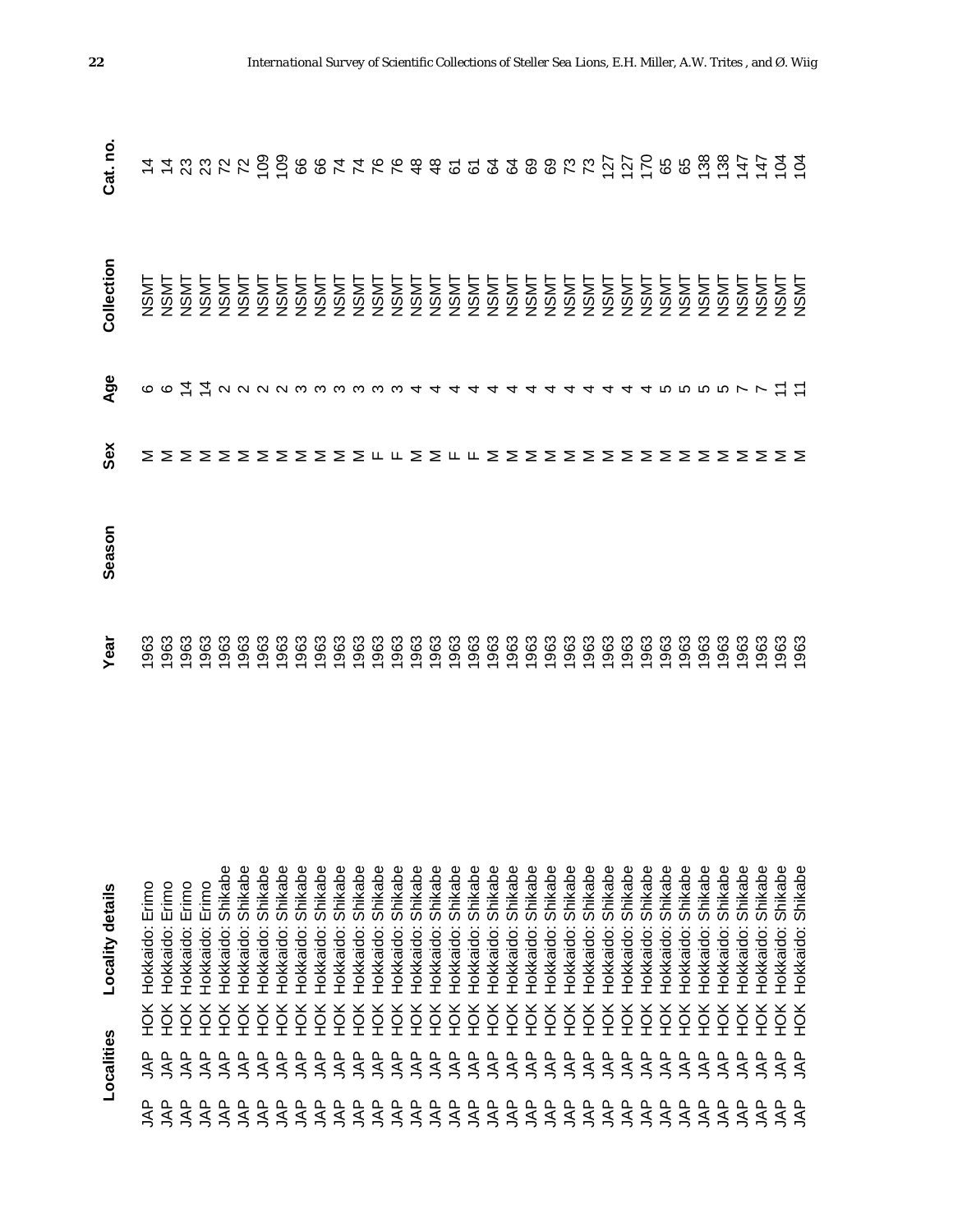|           | Localities                                       |                  | Locality details              | Year | Season | Sex                                                                                                        | Age      | Collection  | Cat. no.                         |
|-----------|--------------------------------------------------|------------------|-------------------------------|------|--------|------------------------------------------------------------------------------------------------------------|----------|-------------|----------------------------------|
| ξ         | <b>AP</b>                                        | НOК              | Hokkaido: Shikabe             | 963  |        | Σ                                                                                                          |          | <b>NSMT</b> |                                  |
| <b>AP</b> | <b>AP</b>                                        | HOK              | Hokkaido: Shikabe             | 1963 |        |                                                                                                            |          | <b>NSMT</b> | <b>75</b>                        |
| gyr       | <b>AP</b>                                        | HOK              | Hokkaido: Shikabe             | 963  |        | $\Sigma \Sigma \vdash \vdash \Sigma \Sigma \Sigma \Sigma \Sigma \Sigma \Sigma \Sigma \Sigma \Sigma \Sigma$ |          | <b>NSMT</b> |                                  |
| gAL       | <b>AP</b>                                        | $\frac{1}{2}$    | Hokkaido: Shikabe             | 963  |        |                                                                                                            |          | <b>NSMT</b> |                                  |
| <b>AP</b> | <b>AP</b>                                        | ŠК               | Hokkaido: Shikabe             | 963  |        |                                                                                                            |          | <b>NSMT</b> |                                  |
| <b>AP</b> | <b>AP</b>                                        | ЯCH              | Hokkaido: Shikabe             | 963  |        |                                                                                                            |          | <b>NSMT</b> |                                  |
| gyr       | <b>AP</b>                                        | ŘЯ               | Hokkaido: Shikabe             | 1963 |        |                                                                                                            |          | <b>NSMT</b> |                                  |
| g         | <b>AP</b>                                        | ŘЯ               | Hokkaido: Shikabe             | 1963 |        |                                                                                                            |          | <b>NSMT</b> |                                  |
| gyr       | $\overline{\mathsf{A}}$                          | НÖК              | Hokkaido: Shikabe             | 1963 |        |                                                                                                            |          | <b>NSMT</b> |                                  |
| <b>AP</b> | <b>AP</b>                                        | ŠК               | Hokkaido: Shikabe             | 1963 |        |                                                                                                            |          | <b>NSMT</b> |                                  |
| <b>AP</b> | <b>AP</b>                                        | ЯCH              | Shiretoko: Rausu<br>Hokkaido: | 1963 |        |                                                                                                            |          | <b>NSMT</b> |                                  |
| <b>AP</b> | 4P                                               | ЯCH              | Hokkaido                      | 1964 |        |                                                                                                            |          | <b>NSMT</b> |                                  |
| <b>AP</b> |                                                  | Ж                | Hokkaido: Shikabe             | 1964 |        |                                                                                                            |          | <b>NSMT</b> |                                  |
| <b>AP</b> |                                                  | ЯCH              | Hokkaido: Shikabe             | 1964 |        |                                                                                                            |          | <b>NSMT</b> |                                  |
| ξÅ        |                                                  | ЯCH              | Shikabe<br>Hokkaido:          | 1964 |        |                                                                                                            |          | <b>NSMT</b> |                                  |
| <b>AP</b> |                                                  | ЯCH              | Shikabe<br>Hokkaido:          | 1964 |        |                                                                                                            |          | <b>NSMT</b> |                                  |
| <b>AP</b> |                                                  | H <sub>O</sub> K | Shikabe<br>Hokkaido:          | 1964 |        |                                                                                                            |          | <b>NSMT</b> |                                  |
| <b>AP</b> |                                                  | ЯCH              | Shikabe<br>Hokkaido:          | 1964 |        |                                                                                                            |          | <b>NSMT</b> |                                  |
| gyr       |                                                  | ЯCH              | Shikabe<br>Hokkaido:          | 1964 |        |                                                                                                            |          | <b>NSMT</b> |                                  |
| gyr       |                                                  | ŠК               | Shikabe<br>Hokkaido:          | 1964 |        | ΣΣΣ                                                                                                        |          | <b>NSMT</b> |                                  |
| <b>AP</b> |                                                  | ŘЯ               | Shikabe<br>Hokkaido:          | 1964 |        |                                                                                                            |          | <b>NSMT</b> |                                  |
| gyr       |                                                  | ŘЯ               | Shikabe<br>Hokkaido:          | 1964 |        |                                                                                                            |          | <b>NSMT</b> |                                  |
| <b>AP</b> | : 2222222222222<br>: 5 5 6 6 6 6 6 6 6 6 6 6 7 6 | ŘЯ               | Shikabe<br>Hokkaido:          | 1964 |        |                                                                                                            |          | <b>NSMT</b> | 59925202425566545553865488888866 |
| 44        |                                                  | ŘЯ               | Shikabe<br>Hokkaido:          | 1964 |        | <b>L L L L L L L</b>                                                                                       |          | <b>NSMT</b> |                                  |
| gyr       |                                                  | ЯCH              | Shikabe<br>Hokkaido:          | 1964 |        |                                                                                                            |          | <b>NSMT</b> |                                  |
| 44        | <b>AP</b>                                        | HOK              | Shikabe<br>Hokkaido:          | 1964 |        |                                                                                                            |          | <b>NSMT</b> |                                  |
| 4N        | <b>AP</b>                                        | ŘЯ               | Shikabe<br>Hokkaido:          | 964  |        |                                                                                                            |          | <b>NSMT</b> |                                  |
| 4Ap       | <b>AP</b>                                        | ŘЯ               | Shikabe<br>Hokkaido:          | 964  |        |                                                                                                            |          | <b>NSMT</b> |                                  |
| ٩A        | <b>AP</b>                                        | HOK              | Shikabe<br>Hokkaido:          | 964  |        |                                                                                                            | 448      | <b>NSMT</b> |                                  |
| g         | 44                                               | HOK              | Shikabe<br>Hokkaido:          | 964  |        |                                                                                                            | $\infty$ | <b>NSMT</b> |                                  |
| g         | 44                                               | HOK              | Shikabe<br>Hokkaido:          | 964  |        | Σ                                                                                                          | 불불       | <b>NSMT</b> | $50\,$                           |
| 44        | 44                                               | HOK              | Shikabe<br>Hokkaido:          | 964  |        | ΣΣ                                                                                                         |          | <b>NSMT</b> |                                  |
| 44        | 44P                                              | HOK              | Shikabe<br>Hokkaido:          | 964  |        |                                                                                                            |          | <b>NSMT</b> | 8554                             |
| ξÅ        | 44                                               | HOK              | Shikabe<br>Hokkaido:          | 964  |        | ∑ ⊔                                                                                                        |          | <b>NSMT</b> |                                  |
| ΑP        | AP                                               | HOK              | Shikabe<br>Hokkaido:          | 964  |        |                                                                                                            |          | <b>NSMT</b> |                                  |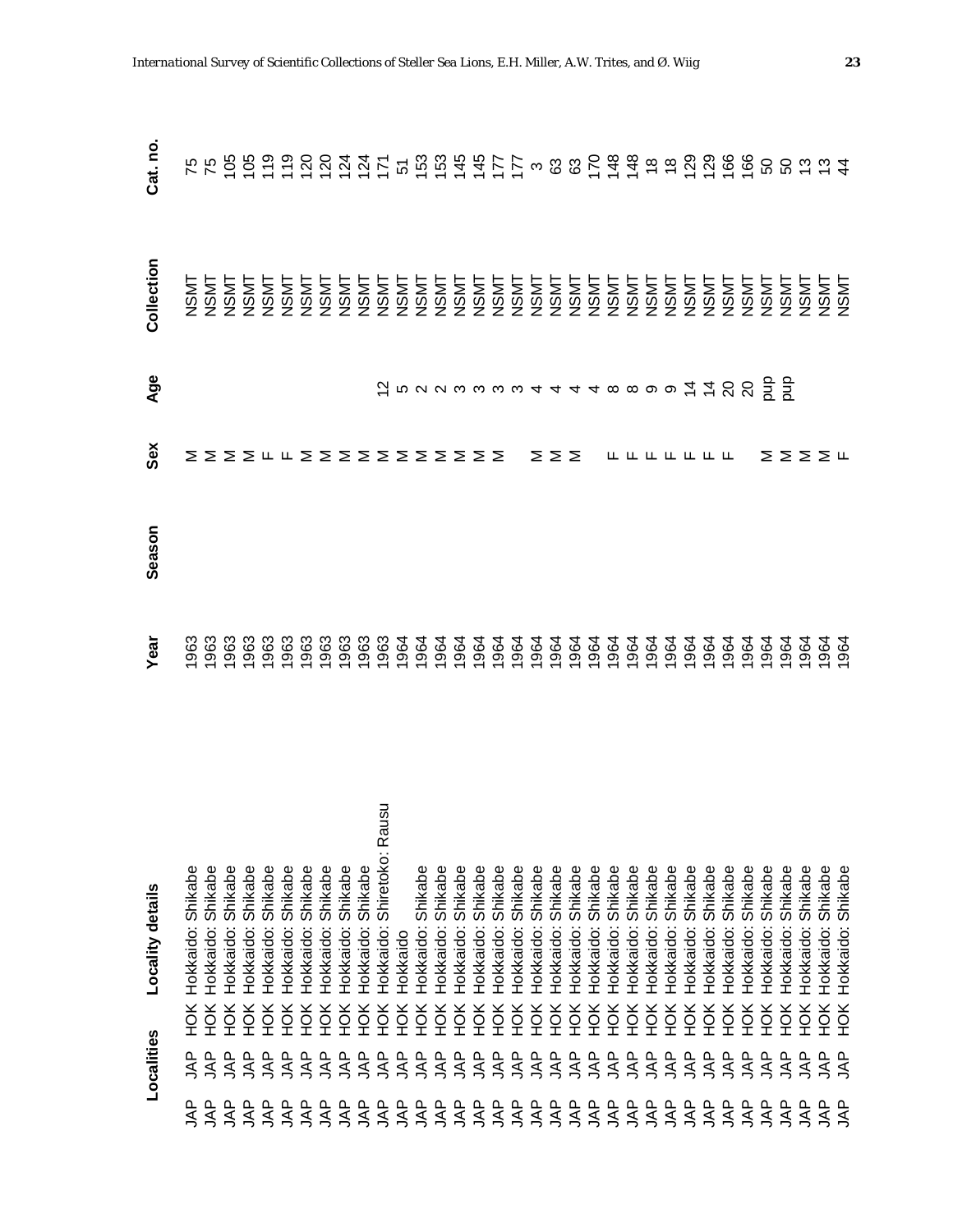|                            | Localities               |     | Locality details                                                                                                                                                                                                            | Yea                                                      | Season | Sex                                        | Age                                                                                                                                                                                                 | Collection            | Cat. no                                                                        |
|----------------------------|--------------------------|-----|-----------------------------------------------------------------------------------------------------------------------------------------------------------------------------------------------------------------------------|----------------------------------------------------------|--------|--------------------------------------------|-----------------------------------------------------------------------------------------------------------------------------------------------------------------------------------------------------|-----------------------|--------------------------------------------------------------------------------|
| ௳<br>ξ                     | g<br>Al                  | HOK | Shikabe<br>Hokkaido:                                                                                                                                                                                                        | 964                                                      |        |                                            |                                                                                                                                                                                                     |                       |                                                                                |
| <b>AP</b>                  | <b>AP</b>                | HOK | Rausu<br>Hokkaido: Shiretoko:                                                                                                                                                                                               |                                                          |        |                                            |                                                                                                                                                                                                     |                       |                                                                                |
| <b>AP</b>                  | <b>AP</b>                | ŘЯ  |                                                                                                                                                                                                                             |                                                          |        |                                            |                                                                                                                                                                                                     |                       |                                                                                |
| <b>AP</b>                  | ξ                        | НÖК |                                                                                                                                                                                                                             |                                                          |        |                                            |                                                                                                                                                                                                     |                       |                                                                                |
| <b>AP</b>                  | <b>AP</b>                | НÖК |                                                                                                                                                                                                                             |                                                          |        |                                            |                                                                                                                                                                                                     |                       |                                                                                |
| <b>AP</b>                  | <b>AP</b>                | НÖК | (Hokkaido: Shiretoko: Rausu<br>1 Hokkaido: Shiretoko: Rausu<br>1 Hokkaido: Shiretoko: Rausu<br>1 Hokkaido: Shiretoko: Rausu<br>1 Hokkaido: Shiretoko: Rausu<br>1 Hokkaido: Shiretoko: Rausu<br>1 Hokkaido: Shiretoko: Rausu | <b>9999999999999</b><br>9999999999999                    |        |                                            |                                                                                                                                                                                                     |                       |                                                                                |
| 44                         | <b>AP</b>                | НÖК |                                                                                                                                                                                                                             |                                                          |        |                                            |                                                                                                                                                                                                     |                       |                                                                                |
| 44                         | <b>AP</b>                | ŘЯ  |                                                                                                                                                                                                                             |                                                          |        |                                            |                                                                                                                                                                                                     |                       |                                                                                |
| 44                         | <b>AP</b>                | ЯČН |                                                                                                                                                                                                                             |                                                          |        |                                            |                                                                                                                                                                                                     |                       |                                                                                |
| 44                         | <b>AP</b>                | НÖК |                                                                                                                                                                                                                             |                                                          |        |                                            |                                                                                                                                                                                                     |                       |                                                                                |
| <b>AP</b>                  | <b>AP</b>                | НÖК |                                                                                                                                                                                                                             |                                                          |        |                                            |                                                                                                                                                                                                     |                       |                                                                                |
| <b>AP</b>                  | <b>AP</b>                | НÖК | <u>nsn</u><br>Hokkaido: Shiretoko: Ra                                                                                                                                                                                       |                                                          |        |                                            |                                                                                                                                                                                                     |                       |                                                                                |
| 44                         | <b>AP</b>                | ŘЯ  | Hokkaido: Erimo                                                                                                                                                                                                             |                                                          |        |                                            |                                                                                                                                                                                                     |                       |                                                                                |
| <b>AP</b>                  | <b>AP</b>                | ŘЯ  | Erimo<br>Hokkaido:                                                                                                                                                                                                          | 8<br>8<br>8<br>8<br>8<br>8<br>8<br>8<br>8<br>8<br>8      |        |                                            |                                                                                                                                                                                                     |                       |                                                                                |
| <b>AP</b>                  | <b>AP</b>                | НÖК | Erimo<br>Hokkaido:                                                                                                                                                                                                          |                                                          |        |                                            |                                                                                                                                                                                                     |                       |                                                                                |
| <b>AP</b>                  | <b>AP</b>                | НÖК | Erimo<br>Hokkaido:                                                                                                                                                                                                          |                                                          |        |                                            |                                                                                                                                                                                                     |                       |                                                                                |
| <b>AP</b>                  | <b>AP</b>                | НÖК | Erimo<br>Hokkaido:                                                                                                                                                                                                          |                                                          |        |                                            |                                                                                                                                                                                                     |                       |                                                                                |
| <b>AP</b>                  | <b>AP</b>                | НÖК | Erimo<br>Hokkaido:                                                                                                                                                                                                          |                                                          |        |                                            |                                                                                                                                                                                                     |                       |                                                                                |
| <b>AP</b>                  | <b>AP</b>                | HOK | Erimo<br>Hokkaido:                                                                                                                                                                                                          | 1965                                                     |        |                                            |                                                                                                                                                                                                     |                       |                                                                                |
| <b>JAP</b>                 | $\overline{\mathcal{A}}$ | HOK | Erimo<br>Hokkaido:                                                                                                                                                                                                          | 1965                                                     |        | <b>ĿΣΣΣΣΣΣΣΣΣΣΣΣΣΣΣΣμμΣΣμμμΣΣμμΣμμμμμμ</b> | $\begin{array}{ccc} \mathfrak{u} & \mathfrak{u} & \mathfrak{u} & \mathfrak{u} & \mathfrak{u} & \mathfrak{u} & \mathfrak{u} & \mathfrak{u} & \mathfrak{u} & \mathfrak{u} & \mathfrak{u} \end{array}$ |                       | ង ច្ចិត្ត ទី ៥ ២ មិត្ត ចិន ១ មិន មិត្ត ចិន មិត្ត សូង មិន មិត្ត មិន មិន មិន មិន |
| <b>JAP</b>                 | <b>AP</b>                | ЯČН | Erimo<br>Hokkaido:                                                                                                                                                                                                          | 1965                                                     |        |                                            |                                                                                                                                                                                                     |                       |                                                                                |
| <b>JAP</b>                 | <b>AP</b>                | НÖК | Erimo<br>Hokkaido:                                                                                                                                                                                                          |                                                          |        |                                            |                                                                                                                                                                                                     |                       |                                                                                |
| $\overline{\mathcal{A}}$ P | $\overline{\mathcal{A}}$ | ĔК  | Erimo<br>Hokkaido:                                                                                                                                                                                                          | 8<br>8<br>8<br>8<br>8<br>8<br>8<br>8<br>8<br>8<br>8<br>8 |        |                                            |                                                                                                                                                                                                     |                       |                                                                                |
| <b>AP</b>                  | <b>AP</b>                | НÖК | Erimo<br>Hokkaido:                                                                                                                                                                                                          |                                                          |        |                                            |                                                                                                                                                                                                     | <b>NSMT</b>           |                                                                                |
| <b>AP</b>                  | <b>AP</b>                | ЯCH | Erimo<br>Hokkaido:                                                                                                                                                                                                          |                                                          |        |                                            |                                                                                                                                                                                                     | NSMT                  |                                                                                |
| <b>AP</b>                  | <b>AP</b>                | ЯCH | Erimo<br>Hokkaido:                                                                                                                                                                                                          |                                                          |        |                                            |                                                                                                                                                                                                     | <b>LINSNL</b><br>NSML |                                                                                |
| <b>AP</b>                  | <b>AP</b>                | ЯCH | Erimo<br>Hokkaido:                                                                                                                                                                                                          |                                                          |        |                                            |                                                                                                                                                                                                     |                       |                                                                                |
| <b>AP</b>                  | <b>AP</b>                | НÖК | Erimo<br>Hokkaido:                                                                                                                                                                                                          | 965                                                      |        |                                            |                                                                                                                                                                                                     | <b>NSMT</b>           |                                                                                |
| <b>AP</b>                  | 44                       | ЖQН | Shiretoko: Rausu<br>Hokkaido:                                                                                                                                                                                               | 965                                                      |        |                                            |                                                                                                                                                                                                     | <b>NSMT</b>           |                                                                                |
| <b>AP</b>                  | <b>AP</b>                | ЖQН | Shiretoko:<br>Hokkaido:                                                                                                                                                                                                     | 965                                                      |        |                                            |                                                                                                                                                                                                     | <b>NSMT</b>           |                                                                                |
| $4^{\circ}$                | <b>AP</b>                | НÖК | Rausu<br>Rausu<br>Rausu<br>Rausu<br>Shiretoko:<br>Hokkaido:                                                                                                                                                                 | 965                                                      |        |                                            |                                                                                                                                                                                                     | <b>NSMT</b>           |                                                                                |
| 44                         | gyr                      | НÖК | Shiretoko:<br>Hokkaido:                                                                                                                                                                                                     | 965                                                      |        |                                            |                                                                                                                                                                                                     | <b>NSMT</b>           |                                                                                |
| 44                         | LAP                      | HOK | Shiretoko:<br>Hokkaido:                                                                                                                                                                                                     | 965                                                      |        |                                            |                                                                                                                                                                                                     | <b>NSMT</b>           |                                                                                |
| 44                         | gyr                      | ЯCH | Hokkaido:                                                                                                                                                                                                                   | 965<br>965                                               |        |                                            |                                                                                                                                                                                                     | NSMT<br>NSMT          |                                                                                |
| <b>AP</b>                  | <b>AP</b>                | Ř   | Shiretoko: Rausu<br>Shiretoko: Rausu<br>Hokkaido:                                                                                                                                                                           |                                                          |        |                                            |                                                                                                                                                                                                     |                       |                                                                                |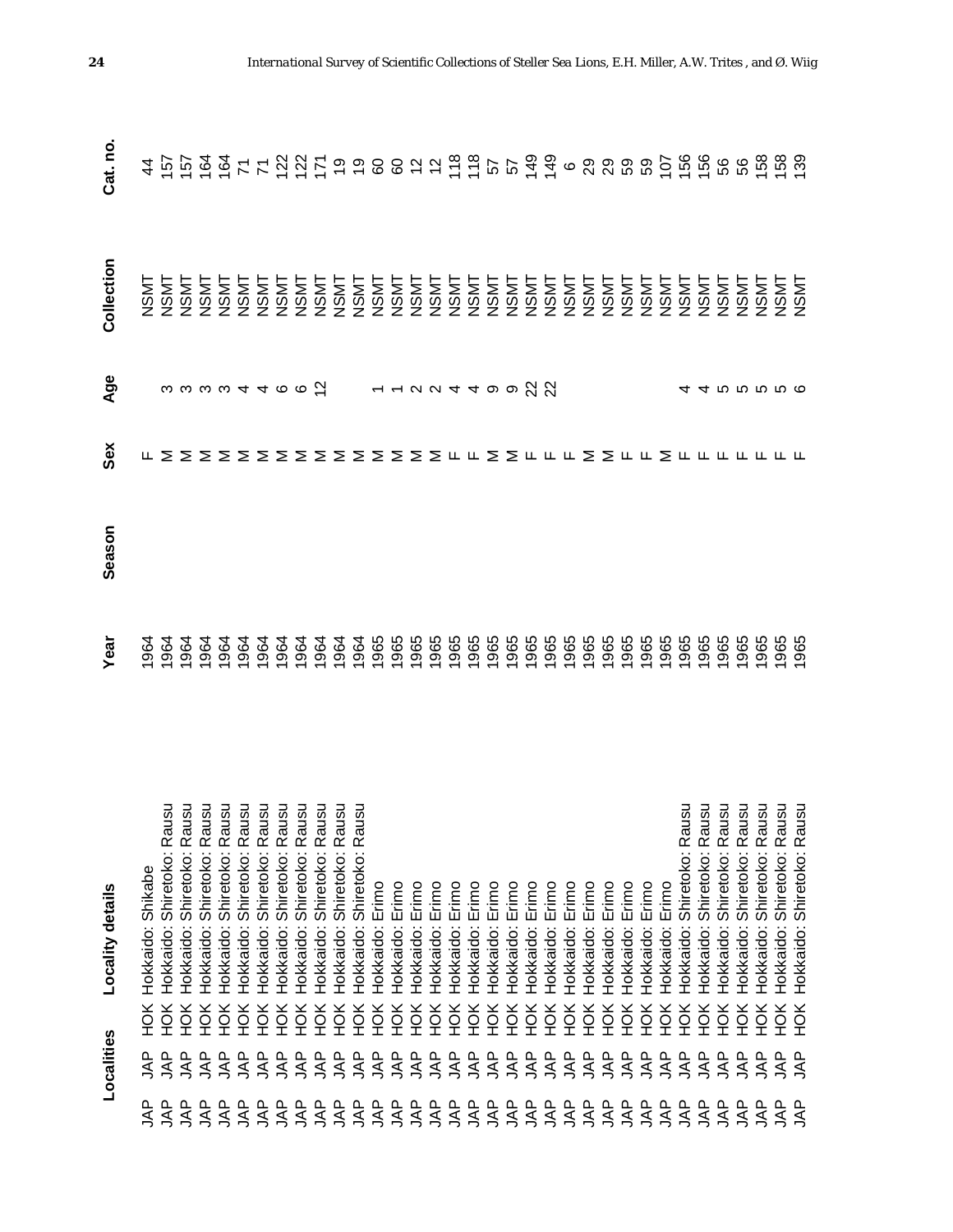|                 | Localities                |     | Locality details                  | yea  | Season | Sex                                      | Age                                                                                                         | Collection                      | Cat. no |
|-----------------|---------------------------|-----|-----------------------------------|------|--------|------------------------------------------|-------------------------------------------------------------------------------------------------------------|---------------------------------|---------|
| 44              | <b>AP</b>                 | HOK | nsn<br>Hokkaido: Shiretoko: Ra    | 965  |        |                                          |                                                                                                             |                                 |         |
| 44              | <b>AP</b>                 | HOK | Hokkaido: Shiretoko: Rausu        | 965  |        |                                          |                                                                                                             |                                 |         |
| <b>AP</b>       | <b>AP</b>                 | ŘЯ  | Hokkaido: Shiretoko: Rausu        | 965  |        |                                          | $\circ$ $\circ$ $\circ$ $\stackrel{1}{\sim}$ $\stackrel{1}{\sim}$ $\stackrel{1}{\sim}$ $\stackrel{1}{\sim}$ | TASNT<br>TASNT<br>NSNT          |         |
| <b>AP</b>       | <b>AP</b>                 | ŘЯ  | nsn<br>Hokkaido: Shiretoko: Ra    | 965  |        |                                          |                                                                                                             | <b>NSMT</b>                     |         |
| g               | <b>AP</b>                 | ЯCH | msn<br>Hokkaido: Shiretoko: Ra    | 965  |        |                                          |                                                                                                             | <b>NSMT</b>                     |         |
| <b>AP</b>       | gyr                       | ЯCH | usu<br>Hokkaido: Shiretoko: Ra    | 965  |        |                                          |                                                                                                             | <b>NSMT</b>                     |         |
| <b>AP</b>       | gyr                       | ŘЯ  | nsn<br>Hokkaido: Shiretoko: Ra    | 965  |        |                                          |                                                                                                             | <b>NSMT</b>                     |         |
| <b>AP</b>       | <b>AP</b>                 | ЭК  | usu<br>Shiretoko: Ra<br>Hokkaido: | 965  |        |                                          |                                                                                                             | <b>NSMT</b>                     |         |
| <b>AP</b>       | <b>AP</b>                 | НÖК | nsn<br>Shiretoko: Ra<br>Hokkaido: | 965  |        |                                          |                                                                                                             |                                 |         |
| <b>AP</b>       | <b>AP</b>                 | НOК | nsn<br>Shiretoko: Ra<br>Hokkaido: | 965  |        |                                          |                                                                                                             |                                 |         |
| <b>AP</b>       | <b>AP</b>                 | НÖК | usu<br>Shiretoko: Ra<br>Hokkaido: | 965  |        |                                          |                                                                                                             |                                 |         |
| <b>AP</b>       | <b>AP</b>                 | НÖК | Hokkaido                          | 965  |        |                                          | ఌ ⊄                                                                                                         | TASMI<br>LASMI<br>LASMI<br>NSMI |         |
| <b>AP</b>       | <b>AP</b>                 | ĔК  | Hokkaido                          | 965  |        |                                          |                                                                                                             |                                 |         |
| $\overline{A}P$ | <b>AP</b>                 | ЯCH | Hokkaido                          | 965  |        |                                          |                                                                                                             |                                 |         |
| <b>AP</b>       | <b>AP</b>                 | ЭК  | Hokkaido                          | 965  |        |                                          |                                                                                                             |                                 |         |
| <b>AP</b>       | <b>AP</b>                 | ЯCH | Hokkaido                          | 965  |        |                                          |                                                                                                             | NSMT<br>TASMT<br>NSMT<br>NSMT   |         |
| <b>AP</b>       | <b>AP</b>                 | НÖК | Hokkaido                          | 965  |        |                                          |                                                                                                             | <b>NSMT</b>                     |         |
| <b>AP</b>       | $\overline{\mathsf{A}}$ P | НÖК | Hokkaido                          | 965  |        |                                          |                                                                                                             | <b>NSMT</b>                     |         |
| <b>AP</b>       | $\overline{\mathcal{A}}$  | НÖК | Hokkaido                          | 965  |        |                                          |                                                                                                             | <b>NSMT</b>                     |         |
| <b>AP</b>       | <b>AP</b>                 | ЯCH | Hokkaido                          | 1965 |        |                                          |                                                                                                             | <b>NSMT</b>                     |         |
| <b>AP</b>       | <b>AP</b>                 | ЯCH | Hokkaido                          | 965  |        |                                          |                                                                                                             | <b>NSMT</b>                     |         |
| <b>AP</b>       | ₹¥                        | ЯCH | Hokkaido                          | 965  |        |                                          |                                                                                                             | <b>NSMT</b>                     |         |
| <b>AP</b>       | <b>AP</b>                 | ЯCH | Hokkaido                          | 965  |        |                                          |                                                                                                             | <b>NSMT</b>                     |         |
| <b>AP</b>       | <b>AP</b>                 | НÖК | Hokkaido                          | 965  |        |                                          |                                                                                                             | <b>NSMT</b>                     |         |
| <b>AP</b>       | <b>AP</b>                 | НÖК | Hokkaido                          | 965  |        |                                          |                                                                                                             | <b>NSMT</b>                     |         |
| <b>AP</b>       | <b>AP</b>                 | ŘЯ  | Hokkaido                          | 965  |        |                                          |                                                                                                             | <b>NSMT</b>                     |         |
| 44              | <b>AP</b>                 | НOК | Hokkaido                          | 965  |        |                                          |                                                                                                             | <b>NSMT</b>                     |         |
| ξ               | 4AP                       | ŘЯ  | Hokkaido                          | 965  |        |                                          |                                                                                                             | <b>NSMT</b>                     |         |
| 44              | <b>AP</b>                 | ЯOК | Hokkaido                          | 965  |        |                                          |                                                                                                             | <b>NSMT</b>                     |         |
| <b>AP</b>       | 4AP                       | НÖК | Hokkaido                          | 965  |        |                                          |                                                                                                             | <b>NSMT</b>                     |         |
| 44              | 44                        | ŘЯ  | Hokkaido                          | 965  |        |                                          |                                                                                                             | <b>NSMT</b>                     |         |
| LAP             | gyr                       | НÖК | Hokkaido                          | 965  |        |                                          |                                                                                                             | <b>NSMT</b>                     |         |
| 49              | LAP                       | ЭК  | Hokkaido                          | 965  |        | <b>╓╓╓╓╓╓╓╓╓╓⋝⋝⋝╓╓⋝⋝⋝╓╓╓⋝╓╓╓⋝╓╓⋝╓╓⋝╓</b> |                                                                                                             | <b>NSMT</b>                     |         |
| <b>AP</b>       | ₹₩                        | НŎК | Hokkaido                          | 965  |        |                                          |                                                                                                             | <b>NSMT</b>                     |         |
| ΑP              | 44                        | ŘЯ  | Hokkaido                          | 965  |        |                                          |                                                                                                             | <b>NSMT</b>                     |         |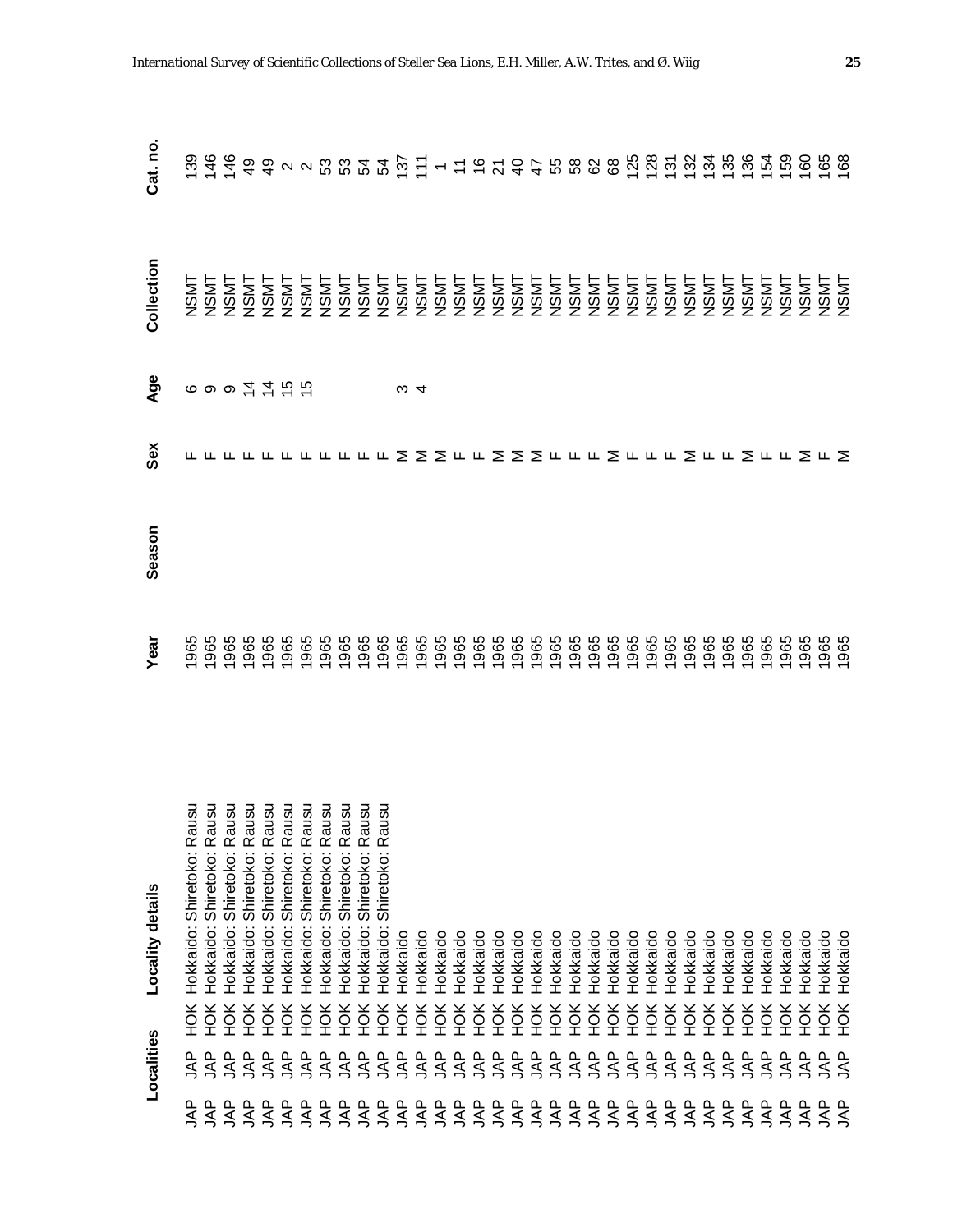|               | Localities |                  | Locality details                                                                                                                                                                                                                                 | Year         | Season                                 | Sex                           | Age          | Collection | Cat. no                                                                                                                                                                                                                                                                                             |
|---------------|------------|------------------|--------------------------------------------------------------------------------------------------------------------------------------------------------------------------------------------------------------------------------------------------|--------------|----------------------------------------|-------------------------------|--------------|------------|-----------------------------------------------------------------------------------------------------------------------------------------------------------------------------------------------------------------------------------------------------------------------------------------------------|
| ௨<br>℥        | ξ          | ЙOК              | Hokkaido                                                                                                                                                                                                                                         |              |                                        |                               |              |            |                                                                                                                                                                                                                                                                                                     |
| <b>AP</b>     | <b>AP</b>  | HOK              | Hokkaido: Erimo                                                                                                                                                                                                                                  |              |                                        |                               |              |            |                                                                                                                                                                                                                                                                                                     |
| <b>AP</b>     | <b>AP</b>  | HOK              | Hokkaido: Shikabe                                                                                                                                                                                                                                |              |                                        |                               |              |            |                                                                                                                                                                                                                                                                                                     |
| <b>JAP</b>    | <b>AP</b>  | ŠК               | Shiretoko: Rausu<br>Hokkaido:                                                                                                                                                                                                                    |              |                                        |                               |              |            |                                                                                                                                                                                                                                                                                                     |
| <b>AP</b>     | <b>AP</b>  | HOK              | Syakoran<br>Hokkaido:                                                                                                                                                                                                                            |              |                                        |                               |              |            |                                                                                                                                                                                                                                                                                                     |
| <b>AP</b>     | <b>AP</b>  | HOK              | Syakoran<br>Hokkaido:                                                                                                                                                                                                                            |              |                                        |                               |              |            |                                                                                                                                                                                                                                                                                                     |
| <b>AP</b>     | <b>AP</b>  | HOK              | Hokkaido: Syakoran                                                                                                                                                                                                                               |              |                                        |                               |              |            |                                                                                                                                                                                                                                                                                                     |
| <b>AP</b>     | <b>AP</b>  | HOK              |                                                                                                                                                                                                                                                  |              | <b>December</b>                        |                               |              |            |                                                                                                                                                                                                                                                                                                     |
| <b>AP</b>     | <b>AP</b>  | H <sub>O</sub> K | Hokkaido: Rebun I. (northern)<br>Hokkaido: Rebun I. (northern)                                                                                                                                                                                   |              | winter                                 | $\Sigma \Sigma \Sigma \Sigma$ |              |            |                                                                                                                                                                                                                                                                                                     |
|               | <b>AP</b>  | HOK              | Hokkaido: Rishiri                                                                                                                                                                                                                                |              |                                        |                               |              |            |                                                                                                                                                                                                                                                                                                     |
|               | <b>AP</b>  | HOK              | Shiretoko: Rausu<br>Hokkaido:                                                                                                                                                                                                                    |              |                                        |                               |              |            |                                                                                                                                                                                                                                                                                                     |
|               | <b>AP</b>  | ЯČН              | Shiretoko: Rausu<br>Hokkaido:                                                                                                                                                                                                                    |              |                                        | Σ                             |              |            |                                                                                                                                                                                                                                                                                                     |
|               | <b>AP</b>  | HOK              | Shiretoko: Rausu<br>Hokkaido:                                                                                                                                                                                                                    |              | न्तु न<br>स्ट्रेन्ट्स्<br>स्ट्रेस्ट्स् | ⋝                             |              |            |                                                                                                                                                                                                                                                                                                     |
|               | <b>AP</b>  | HOK              | Shiretoko: Rausu<br>Hokkaido:                                                                                                                                                                                                                    |              |                                        |                               |              |            |                                                                                                                                                                                                                                                                                                     |
|               | <b>AP</b>  | ЭК               | Shiretoko: Rausu<br>Hokkaido:                                                                                                                                                                                                                    |              |                                        | ⋝                             |              |            |                                                                                                                                                                                                                                                                                                     |
|               | <b>AP</b>  | HOK              | Hokkaido:                                                                                                                                                                                                                                        |              |                                        |                               |              |            |                                                                                                                                                                                                                                                                                                     |
|               | <b>AP</b>  | HOK              | Hokkaido:                                                                                                                                                                                                                                        |              |                                        |                               |              |            |                                                                                                                                                                                                                                                                                                     |
| SSSSSSSSSSSSS | <b>AP</b>  | HOK              | : Shiretoko: Rausu<br>: Shiretoko: Rausu<br>: Shiretoko: Rausu<br>: Shiretoko: Rausu<br>Hokkaido:                                                                                                                                                |              | יבובובובובובו<br>44444444<br>44444444  | <b>LLLLL</b>                  |              |            |                                                                                                                                                                                                                                                                                                     |
|               | <b>AP</b>  | HOK              | Hokkaido:                                                                                                                                                                                                                                        |              |                                        |                               |              |            |                                                                                                                                                                                                                                                                                                     |
|               | <b>AP</b>  | HOK              | Shiretoko: Rausu<br>Hokkaido:                                                                                                                                                                                                                    |              |                                        |                               |              |            |                                                                                                                                                                                                                                                                                                     |
|               | <b>AP</b>  | HOK              | Shiretoko: Rausu<br>Hokkaido:                                                                                                                                                                                                                    |              |                                        |                               |              |            |                                                                                                                                                                                                                                                                                                     |
| <b>AP</b>     | <b>AP</b>  | HOK              | Hokkaido: nr. Nemuro                                                                                                                                                                                                                             |              | April-June                             | Σ                             |              |            |                                                                                                                                                                                                                                                                                                     |
| <b>AP</b>     | <b>AP</b>  | HOK              | Hokkaido: Rebun I. (northern)<br>Hokkaido: Rebun I. (northern)<br>Hokkaido: Rebun I. (northern)                                                                                                                                                  |              | February                               | Σ                             |              |            |                                                                                                                                                                                                                                                                                                     |
| <b>AP</b>     | <b>AP</b>  | HOK              |                                                                                                                                                                                                                                                  |              | February                               | Σ                             |              |            |                                                                                                                                                                                                                                                                                                     |
| <b>AP</b>     | 44         | HOK              |                                                                                                                                                                                                                                                  |              | February                               | $\geq$                        |              |            |                                                                                                                                                                                                                                                                                                     |
| <b>AP</b>     | 44         | <b>HOK</b>       | Shiretoko: Rausu: Misaki-Cho<br>Hokkaido:                                                                                                                                                                                                        |              | February                               |                               |              |            | $\begin{array}{l} 12354 \\ 15469 \\ 16560 \\ 16560 \\ 16560 \\ 16560 \\ 16560 \\ 16560 \\ 16560 \\ 16560 \\ 16560 \\ 16560 \\ 16560 \\ 16560 \\ 16560 \\ 16560 \\ 16560 \\ 16560 \\ 16560 \\ 16560 \\ 16560 \\ 16560 \\ 16560 \\ 16560 \\ 16560 \\ 16560 \\ 16560 \\ 16560 \\ 16560 \\ 16560 \\ 16$ |
| <b>AP</b>     | 44         | HOK              | Shiretoko: Rausu: Misaki-Cho<br>Hokkaido:                                                                                                                                                                                                        |              | February                               |                               |              |            |                                                                                                                                                                                                                                                                                                     |
| <b>AP</b>     | <b>AP</b>  | HOK              |                                                                                                                                                                                                                                                  |              | March                                  |                               |              |            |                                                                                                                                                                                                                                                                                                     |
| <b>AP</b>     | 44         | HOK              |                                                                                                                                                                                                                                                  | 1969         | March                                  |                               |              |            |                                                                                                                                                                                                                                                                                                     |
| <b>AP</b>     | <b>AP</b>  | ЯОК              |                                                                                                                                                                                                                                                  | 1969         | March                                  |                               |              |            |                                                                                                                                                                                                                                                                                                     |
| <b>AP</b>     | 44         | HOK              |                                                                                                                                                                                                                                                  | 1969         | March                                  |                               |              |            |                                                                                                                                                                                                                                                                                                     |
| <b>AP</b>     | <b>AP</b>  | HOK              |                                                                                                                                                                                                                                                  | 1969         | March                                  | ∑ ⊬                           |              |            | 1034's fetus                                                                                                                                                                                                                                                                                        |
| <b>AP</b>     | 44         | HOK              | K Hokkaido: Mouth of Akkeshi Bay<br>K Hokkaido: Mouth of Akkeshi Bay<br>K Hokkaido: Mouth of Akkeshi Bay<br>K Hokkaido: Mouth of Akkeshi Bay<br>K Hokkaido: Mouth of Akkeshi Bay<br>K Hokkaido: Mouth of Akkeshi Bay<br>K Hokkaido: Mouth of Akk | 1969         | March                                  |                               | fetus        |            | 1035's fetus                                                                                                                                                                                                                                                                                        |
| <b>AP</b>     | <b>AP</b>  | HOK              |                                                                                                                                                                                                                                                  | 1969<br>1969 | March<br>March                         | ∑ ⊬                           | fetus<br>4.8 |            | 036's fetus                                                                                                                                                                                                                                                                                         |
| <b>AP</b>     | AR         | HOK              | Hokkaido: nr. Daikoku l                                                                                                                                                                                                                          |              |                                        |                               |              |            | 1038                                                                                                                                                                                                                                                                                                |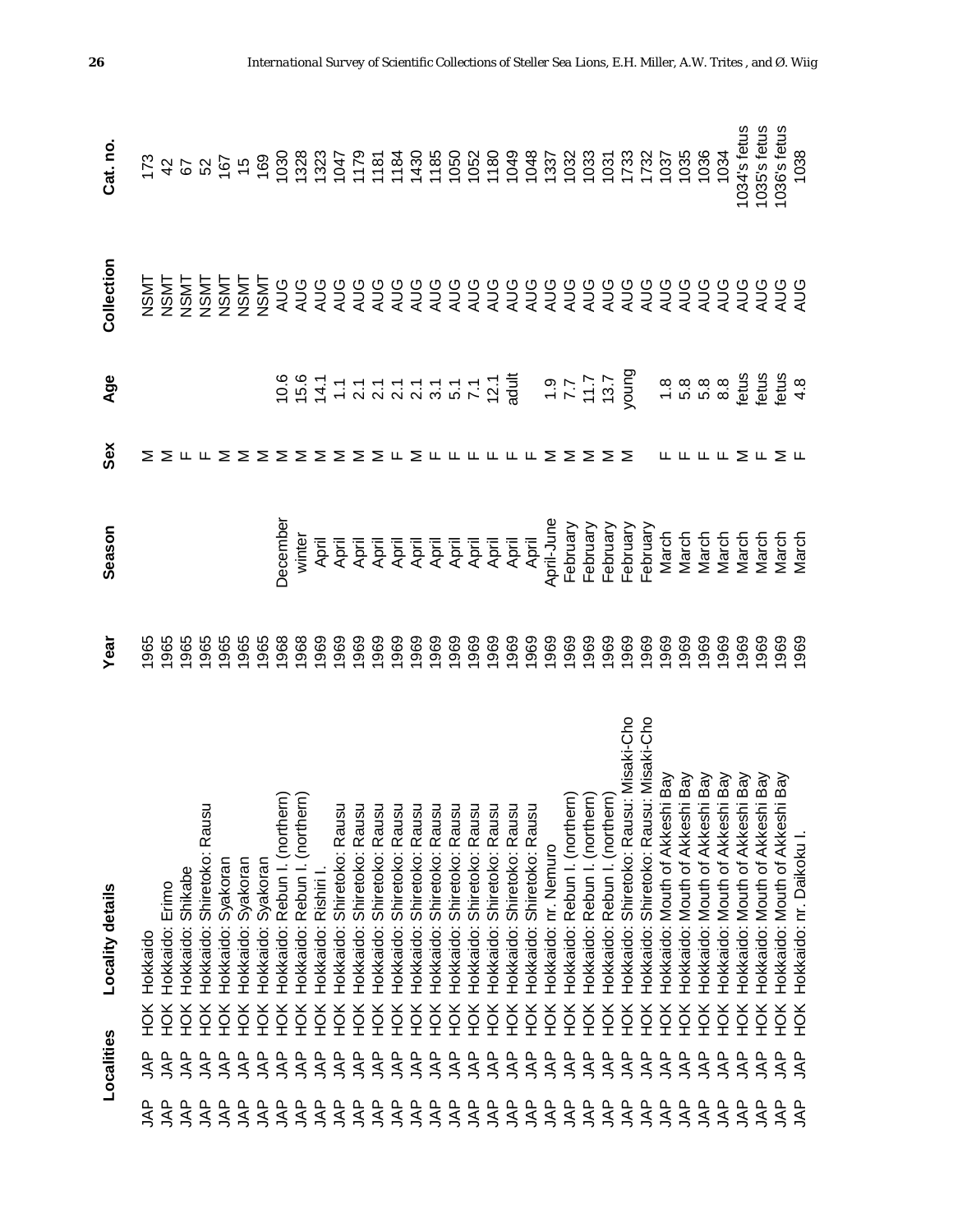|                           | Localities               |            | <b>Locality details</b>                                   | Year         | Season                                   | Sex                                                   | Age                                                                                                                                                         | Collection | Cat. no.                                                                                                                                                                                                                                                                                            |
|---------------------------|--------------------------|------------|-----------------------------------------------------------|--------------|------------------------------------------|-------------------------------------------------------|-------------------------------------------------------------------------------------------------------------------------------------------------------------|------------|-----------------------------------------------------------------------------------------------------------------------------------------------------------------------------------------------------------------------------------------------------------------------------------------------------|
| ξ                         | ௨<br>ξ                   | HOK        | Hokkaido: nr. Daikoku                                     | 969          | March                                    |                                                       |                                                                                                                                                             |            |                                                                                                                                                                                                                                                                                                     |
| 44                        | <b>AP</b>                | HOK        | Hokkaido: nr. Daikoku I.                                  | 1969         | March                                    |                                                       |                                                                                                                                                             |            | 1039<br>1040                                                                                                                                                                                                                                                                                        |
| <b>AP</b>                 | <b>AP</b>                | HOK        | Hokkaido: nr. Daikoku                                     | 1969         | March                                    |                                                       | $\begin{array}{c} 0.025 & 0.000 & 0.000 \\ 0.000 & 0.000 & 0.000 \\ 0.000 & 0.000 & 0.000 \\ 0.000 & 0.000 & 0.000 \\ 0.000 & 0.000 & 0.000 \\ \end{array}$ |            | 1038's fetus                                                                                                                                                                                                                                                                                        |
| 44                        | <b>AP</b>                | ŘЯ         | Hokkaido: nr. Daikoku                                     | 1969         | March                                    | $\Sigma \cup \Sigma$                                  |                                                                                                                                                             |            | 1039's fetus                                                                                                                                                                                                                                                                                        |
| $\overline{\mathsf{A}}$ P | <b>AP</b>                | ŘЯ         | Hokkaido: nr. Daikoku I.                                  | 1969         | March                                    |                                                       |                                                                                                                                                             |            | 1040's fetus                                                                                                                                                                                                                                                                                        |
| <b>AP</b>                 | LAP                      | ЯČК        | Hokkaido: nr. Nemuro                                      | 1969         | Vay                                      |                                                       |                                                                                                                                                             |            | 1332                                                                                                                                                                                                                                                                                                |
| <b>AP</b>                 | <b>AP</b>                | ЙÓК        | Hokkaido: nr. Nemuro                                      | 1969         | Vay                                      | Σ                                                     |                                                                                                                                                             |            | 1333                                                                                                                                                                                                                                                                                                |
| <b>AP</b>                 | <b>AP</b>                | HOK        | Hokkaido: Rebun I. (northern)                             | 1969         |                                          | ≅                                                     |                                                                                                                                                             |            |                                                                                                                                                                                                                                                                                                     |
| <b>AP</b>                 | <b>AP</b>                | Ж          | Hokkaido: Rebun I. (northern)                             | 1969         |                                          | .≥                                                    |                                                                                                                                                             |            |                                                                                                                                                                                                                                                                                                     |
| <b>AP</b>                 | <b>AP</b>                | HOK        | (northern)<br>Hokkaido: Rebun I.                          | 1969         | May<br>May<br>winter<br>winter<br>winter | Σ                                                     | G G G G G G G G<br>G G G G G G G G                                                                                                                          |            | $\begin{array}{l} 33.87 \\ 32.91 \\ 33.92 \\ 34.93 \\ 35.94 \\ 36.95 \\ 37.95 \\ 38.95 \\ 39.95 \\ 30.95 \\ 32.95 \\ 33.95 \\ 34.95 \\ 35.95 \\ 36.95 \\ 37.95 \\ 38.95 \\ 39.95 \\ 39.95 \\ 39.95 \\ 39.95 \\ 39.95 \\ 39.95 \\ 39.95 \\ 39.95 \\ 39.95 \\ 39.95 \\ 39.95 \\ 39.95 \\ 39.95 \\ 39$ |
| <b>AP</b>                 | <b>AP</b>                | ŘЯ         | (northern)<br>Hokkaido: Rebun I.                          | 1969         |                                          | ΣΣΣ                                                   |                                                                                                                                                             |            |                                                                                                                                                                                                                                                                                                     |
| <b>AP</b>                 | <b>AP</b>                | ŘЯ         | Hokkaido: Rebun I. (northern)                             | 1969         |                                          |                                                       |                                                                                                                                                             |            |                                                                                                                                                                                                                                                                                                     |
| <b>AP</b>                 | <b>AP</b>                | HOK        | Hokkaido: Rebun I. (northern)                             |              | winter                                   |                                                       |                                                                                                                                                             |            |                                                                                                                                                                                                                                                                                                     |
| <b>AP</b>                 | <b>AP</b>                | HOK        | Hokkaido: Rebun I. (northern)                             |              | winter                                   | ∑ ⊬                                                   |                                                                                                                                                             |            |                                                                                                                                                                                                                                                                                                     |
| <b>AP</b>                 | <b>AP</b>                | HOK        | SU<br>Hokkaido: Shiretoko: Rau                            |              | winter                                   |                                                       |                                                                                                                                                             |            |                                                                                                                                                                                                                                                                                                     |
| <b>AP</b>                 | <b>AP</b>                | HOK        | <b>CS</b><br>Hokkaido: Shiretoko: Rau                     |              | winter                                   |                                                       |                                                                                                                                                             |            |                                                                                                                                                                                                                                                                                                     |
| <b>AP</b>                 | <b>AP</b>                | HOK        | Hokkaido: nr. Yururi I.                                   |              |                                          |                                                       | $\infty$                                                                                                                                                    |            |                                                                                                                                                                                                                                                                                                     |
| <b>AP</b>                 | <b>AP</b>                | HOK        | Hokkaido: Erimo Cape                                      |              | June<br>April                            | ⋝                                                     | bunok                                                                                                                                                       |            |                                                                                                                                                                                                                                                                                                     |
| <b>AP</b>                 | <b>AP</b>                | ЯČН        | Hokkaido: Rebun I. (northern)                             |              |                                          | ⋝                                                     | $17 - 18$                                                                                                                                                   |            |                                                                                                                                                                                                                                                                                                     |
| <b>AP</b>                 | <b>AP</b>                | HOK        | (northern)<br>Hokkaido: Rebun I.                          |              | <b>December</b>                          |                                                       |                                                                                                                                                             |            |                                                                                                                                                                                                                                                                                                     |
| <b>AP</b>                 | $\overline{\mathcal{A}}$ | HOK        | (northern)<br>Hokkaido: Rebun I.                          |              | <b>Decembe</b>                           |                                                       |                                                                                                                                                             |            |                                                                                                                                                                                                                                                                                                     |
| <b>AP</b>                 | <b>AP</b>                | HOK        | (northern)<br>Rebun I.<br>Hokkaido:                       |              | <b>December</b>                          |                                                       |                                                                                                                                                             |            |                                                                                                                                                                                                                                                                                                     |
| <b>AP</b>                 | <b>AP</b>                | HOK        | (northern)<br>Rebun I.<br>Hokkaido:                       |              | Decembe                                  |                                                       |                                                                                                                                                             |            |                                                                                                                                                                                                                                                                                                     |
| <b>AP</b>                 | <b>AP</b>                | HOK        | Rebun I.: Hiraji<br>Hokkaido:                             |              | Decembe                                  |                                                       |                                                                                                                                                             |            |                                                                                                                                                                                                                                                                                                     |
| <b>AP</b>                 | <b>AP</b>                | HOK        | jima Rocks<br>jima Rocks<br>Rebun I.: Hiraji<br>Hokkaido: |              | Decembe                                  | $\Sigma$ $\Sigma$ $\Sigma$ $\Sigma$ $\Sigma$ $\Sigma$ |                                                                                                                                                             |            |                                                                                                                                                                                                                                                                                                     |
| <b>AP</b>                 | <b>AP</b>                | <b>HOK</b> | Tanejima Rocks<br>Rebun I.:<br>Hokkaido:                  |              | December                                 |                                                       |                                                                                                                                                             |            |                                                                                                                                                                                                                                                                                                     |
| 44                        | <b>AP</b>                | ŘЯ         | ma Rocks<br>Rebun I.: Hiraji<br>Hokkaido:                 |              | Decembe                                  |                                                       |                                                                                                                                                             |            |                                                                                                                                                                                                                                                                                                     |
| <b>AP</b>                 | <b>AP</b>                | ŘЯ         | (southern)<br>Rebun I.<br>Hokkaido:                       |              | February                                 | $\Sigma \Sigma$                                       |                                                                                                                                                             |            |                                                                                                                                                                                                                                                                                                     |
| <b>AP</b>                 | <b>AP</b>                | HOK        | Rebun I.: Hamanaka<br>Hokkaido:                           |              | January                                  |                                                       |                                                                                                                                                             |            | 1734<br>75K 8                                                                                                                                                                                                                                                                                       |
| gyr                       | <b>AP</b>                | HOK        | ma Rocks<br>Rebun I.: Hiraji<br>Hokkaido:                 |              | January                                  | Σ                                                     |                                                                                                                                                             |            |                                                                                                                                                                                                                                                                                                     |
| gyr                       | g                        | HOK        | (northern)<br>Rebun I.<br>Hokkaido:                       |              | January-February                         | Σ                                                     |                                                                                                                                                             |            | <b>75K12</b>                                                                                                                                                                                                                                                                                        |
| gyr                       | g                        | HOK        | (northern)<br>Hokkaido: Rebun I.                          |              | January-February                         | ⋝                                                     |                                                                                                                                                             |            | <b>75K22</b>                                                                                                                                                                                                                                                                                        |
| gyr                       | g                        | HOK        | (northern)<br>Hokkaido: Rebun I.                          |              | January-February                         |                                                       |                                                                                                                                                             |            | 75K19                                                                                                                                                                                                                                                                                               |
| gyr                       | ξÅ                       | HOK        | (northern)<br>(northern)<br>Hokkaido: Rebun I.            | 1976<br>1976 | January-February                         |                                                       |                                                                                                                                                             |            | 75K21<br>75KIO                                                                                                                                                                                                                                                                                      |
| ΑP                        | 49                       | HOK        | Hokkaido: Rebun I.                                        |              | January-February                         |                                                       |                                                                                                                                                             |            |                                                                                                                                                                                                                                                                                                     |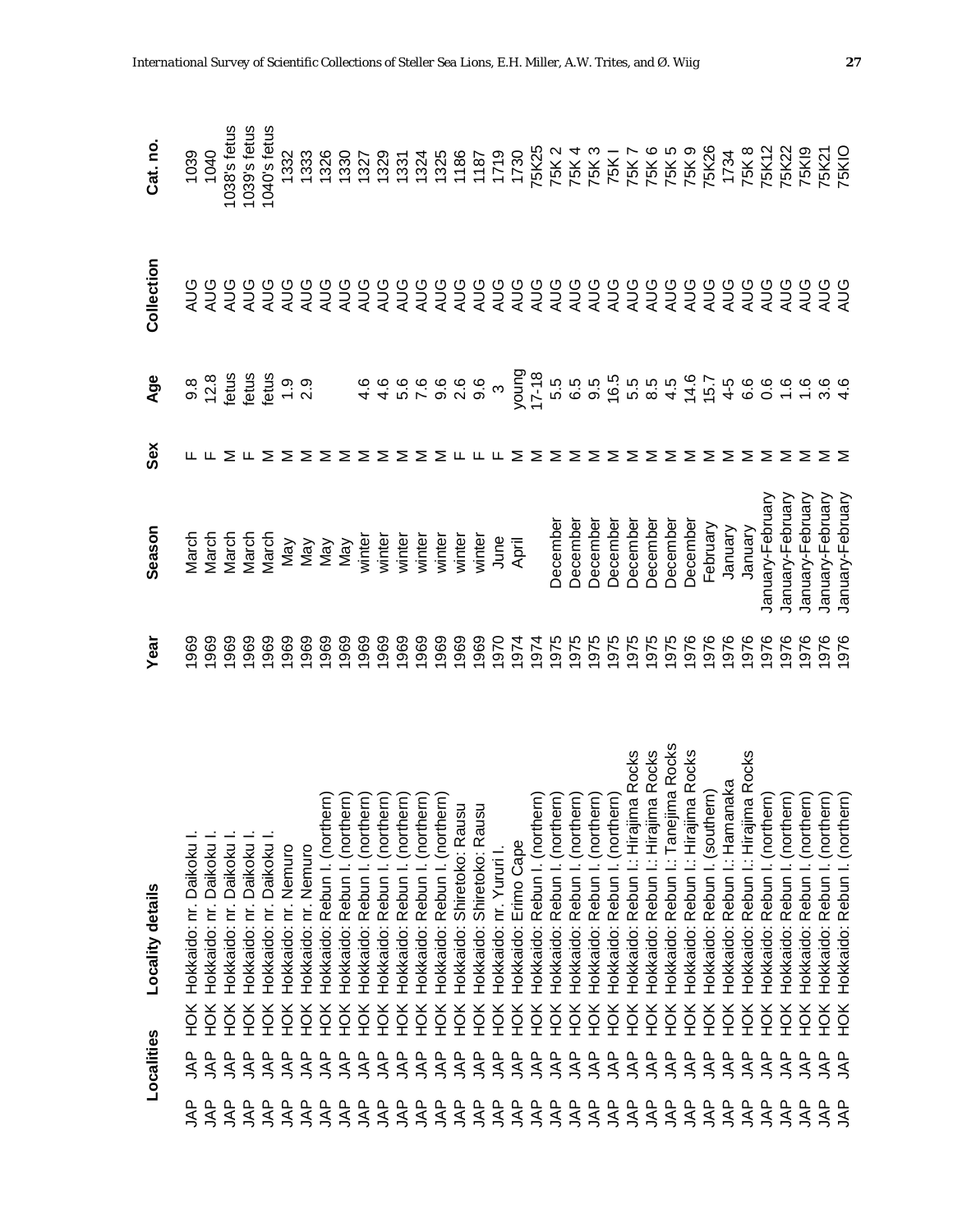|            | Localities      |                   | <b>Locality details</b>           | Year | Season           | Sex                      | <b>Age</b>               | Collection | Cat.no       |
|------------|-----------------|-------------------|-----------------------------------|------|------------------|--------------------------|--------------------------|------------|--------------|
| உ<br>₹     | g<br>AL         | ЙOК               | thern)<br>Hokkaido: Rebun I. (nor | 976  | January-February | Σ                        | 5.6<br>7.6               | <b>AUG</b> | 75KII        |
| <b>AP</b>  | <b>AP</b>       | НOК               | Hokkaido: Rebun I. (northern)     | 1976 | January-February | Σ                        |                          | <b>AUG</b> | 75K14        |
| <b>AP</b>  | <b>AP</b>       | НÖК               | Hokkaido: Rebun I. (northern)     | 1976 | January-February | Σ                        | 7.6                      | AUG        | <b>75K15</b> |
| <b>AP</b>  | <b>AP</b>       | ЭК                | Hokkaido: Rebun I. (northern)     | 976  | January-February | Σ                        | 8.6                      | AUG        | 75K18        |
| <b>AP</b>  | <b>AP</b>       | ЭК                | Hokkaido: Rebun I. (northern)     | 976  | January-February | Σ                        | 8.6                      | AUG        | <b>75K23</b> |
| <b>AP</b>  | <b>AP</b>       | ŘЯ                | Hokkaido: Rebun I. (northern)     | 976  | January-February | Σ                        | 8.6                      | AUG        | 75KI7        |
| <b>AP</b>  | <b>AP</b>       | ŘЯ                | Hokkaido: Rebun I. (northern)     | 976  | January-February | Σ                        | 10.6                     | AUG        | <b>75KI6</b> |
| <b>AP</b>  | <b>AP</b>       | НÖК               | Hokkaido: Rebun I. (northern)     | 976  | January-February | Σ                        | 11.6                     | AUG        | 75K24        |
| <b>AP</b>  | <b>AP</b>       | ЭК                | Hokkaido: Rebun I. (northern)     | 976  | January-February | ⋝                        | 12.6                     | AUG        | <b>75K13</b> |
| <b>AP</b>  | <b>AP</b>       | <b>EEEEEEEEEE</b> | Rebun I. (northern)<br>Hokkaido:  | 1976 | January-February | $\geq$ $\sqcup$ $\sqcup$ | 12.6                     | AUG        | <b>75K20</b> |
| <b>AP</b>  | <b>AP</b>       |                   | Shiretoko: Rausu<br>Hokkaido:     | 1979 | Nay              |                          | $\frac{0}{1}$            | AUG        | Shibano-1    |
| <b>AP</b>  | <b>AP</b>       |                   | Hokkaido                          | 1983 |                  |                          |                          | 三          | 83N8         |
| <b>AP</b>  | <b>AP</b>       |                   | Shiretoko: Rausu<br>Hokkaido:     | 1994 | February         | Σ                        |                          | 三          | 94003        |
| <b>AP</b>  | <b>AP</b>       |                   | Shiretoko: Rausu<br>Hokkaido:     | 1994 | February         | டட                       |                          | 三          | 94004        |
| <b>AP</b>  | <b>AP</b>       |                   | Shiretoko: Rausu<br>Hokkaido:     | 1994 | February         |                          | တ                        | 三          | 94005        |
| <b>AP</b>  | <b>AP</b>       |                   | Rausu<br>Shiretoko:<br>Hokkaido:  | 1994 | March            | Σ                        |                          | 三          | 94012        |
| <b>JAP</b> | <b>AP</b>       |                   | Rausu<br>Shiretoko:<br>Hokkaido:  | 1994 | March            | ட                        |                          | 三          | 94016        |
| <b>JAP</b> | <b>AP</b>       |                   | Rausu<br>Shiretoko:<br>Hokkaido:  | 1994 | March            | Σ                        |                          | 三          | 94018        |
| <b>AP</b>  | <b>AP</b>       |                   | Rausu<br>Shiretoko:<br>Hokkaido:  | 1994 | March            | Σ                        | 4                        | 三          | 94006        |
| <b>AP</b>  | <b>AP</b>       | НOК               | Rausu<br>Shiretoko:<br>Hokkaido:  | 1994 | March            | Σ                        | 4                        | 三          | 94007        |
| <b>AP</b>  | <b>AP</b>       | НOК               | Rausu<br>Shiretoko:<br>Hokkaido:  | 1994 | March            | Σ                        | 4                        | 三          | 94009        |
| <b>AP</b>  | <b>AP</b>       | НÖК               | Rausu<br>Shiretoko:<br>Hokkaido:  | 1994 | March            |                          | 4                        | 三          | 94010        |
| <b>AP</b>  | <b>AP</b>       | ĔК                | Rausu<br>Shiretoko:<br>Hokkaido:  | 1994 | March            | ∑ և                      |                          | 三          | 94011        |
| <b>AP</b>  | <b>AP</b>       | НÖК               | Rausu<br>Shiretoko:<br>Hokkaido:  | 1994 | March            | ட                        | տ տ                      | 三          | 94020        |
| gyr        | <b>AP</b>       | НÖК               | Rausu<br>Shiretoko:<br>Hokkaido:  | 1994 | March            | ட                        | ဖ                        | 三          | 94008        |
| <b>AP</b>  | <b>AP</b>       | НÖК               | Shiretoko: Rausu<br>Hokkaido:     | 1994 | March            | ட                        | ဖ                        | 즐          | 94015        |
| <b>AP</b>  | <b>AP</b>       | ЭК                | Shiretoko: Rausu<br>Hokkaido:     | 1994 | March            | ட                        | ဖ                        | 즐          | 94017        |
| 44         | <b>AP</b>       | $\frac{1}{2}$     | Shiretoko: Rausu<br>Hokkaido:     | 1994 | March            | ட                        | $\overline{\phantom{0}}$ | 三          | 94021        |
| 44         | 44              | HOK               | Shiretoko: Rausu<br>Hokkaido:     | 1994 | March            | ட                        |                          | 三          | 94023        |
| gyr        | <b>AP</b>       | ŘЯ                | Shiretoko: Rausu<br>Hokkaido:     | 1994 | March            | ட                        |                          | 三          | 94024        |
| 44         | 44              | ŘЯ                | Shiretoko: Rausu<br>Hokkaido:     | 1994 | March            | ட                        |                          | 三          | 94025        |
| gyr        | <b>AP</b>       | <b>HOK</b>        | Shiretoko: Rausu<br>Hokkaido:     | 1994 | March            | ட                        |                          | 三          | 94022        |
| 44         | 4A <sup>P</sup> | HOK               | Shiretoko: Rausu<br>Hokkaido:     | 1994 | March            |                          | $\frac{2}{3}$            | 三          | 94019        |
| <b>AP</b>  | <b>AP</b>       | HOK               | Shiretoko: Rausu<br>Hokkaido:     | 1994 | March            |                          |                          | 三          | 94026        |
| <b>AP</b>  | <b>AP</b>       | HOK               | Shiretoko: Rausu<br>Hokkaido:     | 1994 | March            |                          |                          | 三          | 94014        |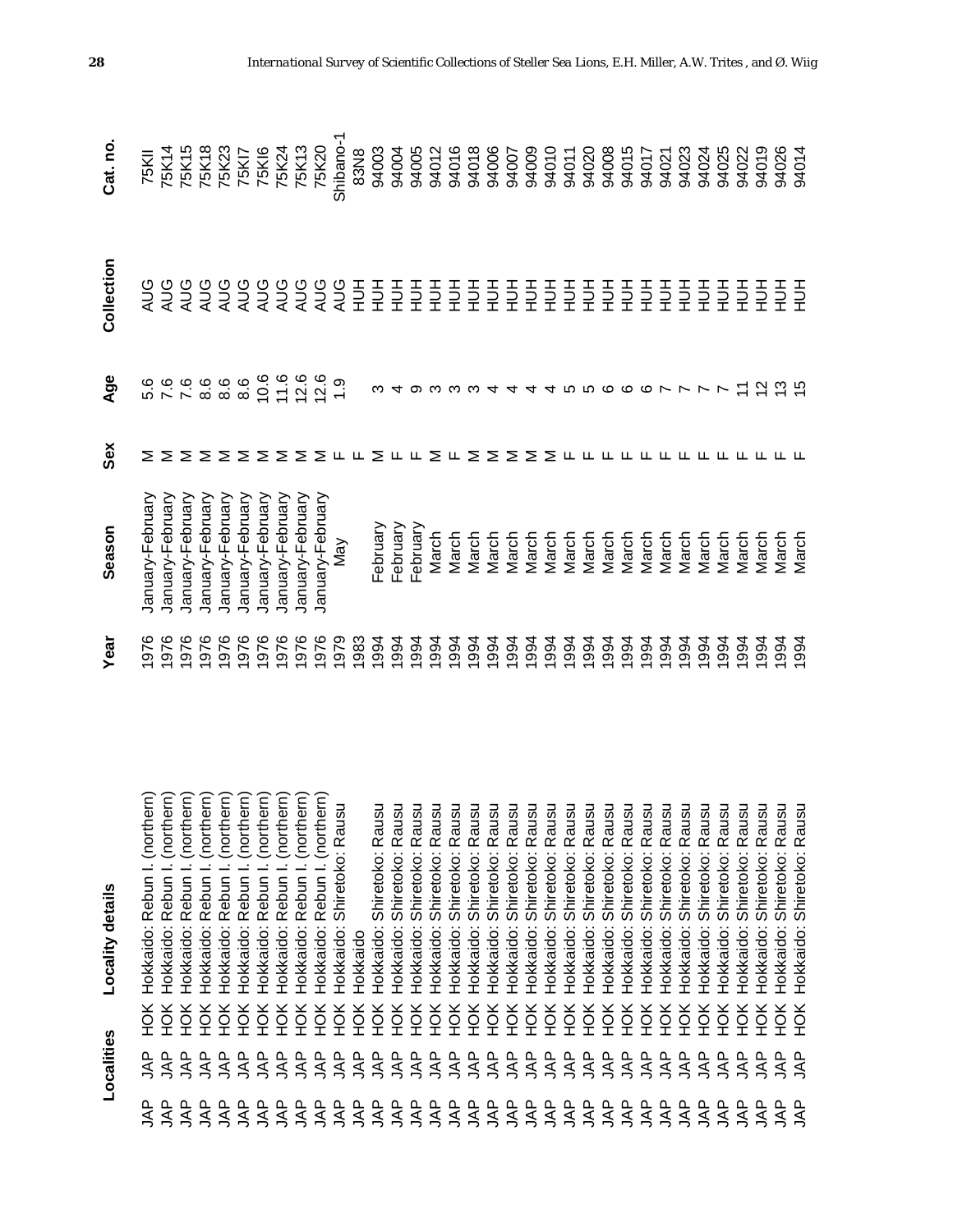|                         | Localities                |            | Locality details                                                                                                | Year | Season               | Sex                                       | Age                     | Collection    | Cat. no. |
|-------------------------|---------------------------|------------|-----------------------------------------------------------------------------------------------------------------|------|----------------------|-------------------------------------------|-------------------------|---------------|----------|
| 44                      | <b>AP</b>                 | НÖК        | nsne<br>œ<br>Hokkaido: Shiretoko:                                                                               | 995  | February             |                                           |                         | 三             | 95005    |
| <b>AP</b>               | <b>AP</b>                 | HOK        | Hokkaido: Shiretoko: R                                                                                          | 995  | February             |                                           |                         | $\frac{1}{2}$ | 95007    |
| <b>AP</b>               | <b>JAP</b>                | ŘЯ         | ausu<br>ausu<br>œ<br>Shiretoko:<br>Hokkaido:                                                                    | 995  | -ebruary             |                                           |                         |               | 95010    |
| <b>AP</b>               | <b>AP</b>                 | НOК        | ausu<br>$\propto$<br>Shiretoko:<br>Hokkaido:                                                                    | 995  | <sup>=</sup> ebruary |                                           |                         |               | 95012    |
| <b>AP</b>               | <b>AP</b>                 | HOK        | ausu<br>$\propto$<br>Shiretoko:<br>Hokkaido:                                                                    | 995  | February             |                                           |                         |               | 95002    |
| gAL                     | <b>AP</b>                 | HOK        | ausu<br>œ<br>Shiretoko:<br>Hokkaido:                                                                            | 995  | <sup>=</sup> ebruary |                                           |                         |               | 95021    |
| <b>AP</b>               | <b>AP</b>                 | HOK        | ausu<br>œ<br>Shiretoko:<br>Hokkaido:                                                                            | 995  | -ebruary             |                                           |                         |               | 95003    |
| <b>AP</b>               | <b>AP</b>                 | HOK        | ausu<br>Shiretoko: R<br>Hokkaido:                                                                               | 995  | February             |                                           |                         |               | 95022    |
| <b>AP</b>               | <b>AP</b>                 | HOK        | ausu<br>Shiretoko: R<br>Hokkaido:                                                                               | 995  | -ebruary             |                                           |                         |               | 95023    |
| <b>AP</b>               | <b>AP</b>                 | ŠК         | ausu<br>Shiretoko: R<br>Hokkaido:                                                                               | 995  | -ebruary             | $\Sigma$ $\Sigma$ $\mu$ $\mu$ $\mu$ $\mu$ |                         |               | 95008    |
| <b>AP</b>               | <b>AP</b>                 | HOK        | ausu<br>Shiretoko: R<br>Hokkaido:                                                                               | 995  | February             |                                           |                         |               | 95014    |
| $\overline{\mathsf{A}}$ | <b>AP</b>                 | ŘЯ         | ausu<br>Shiretoko: R<br>Hokkaido:                                                                               | 1995 | February             |                                           |                         |               | 95016    |
| <b>AP</b>               | $\overline{\mathsf{A}}$ P | ŘЯ         | ausu<br>Shiretoko: R<br>Hokkaido:                                                                               | 1995 | February             |                                           |                         |               | 95020    |
| JAP                     | <b>AP</b>                 | HOK        | usu<br>Shiretoko: R<br>Hokkaido:                                                                                | 1995 | February             | ⋝                                         |                         |               | 95025    |
| <b>AP</b>               | <b>AP</b>                 | ŘЯ         | usu<br>Shiretoko: R<br>Hokkaido:                                                                                | 1995 | February             | டடடட                                      |                         |               | 95001    |
|                         | <b>AP</b>                 | ŘЯ         | ausu<br>Shiretoko: R<br>Hokkaido:                                                                               | 1995 | February             |                                           |                         |               | 95006    |
|                         | <b>AP</b>                 | ЯČН        | ausu<br>Shiretoko: R<br>Hokkaido:                                                                               | 1995 | February             |                                           |                         |               | 95013    |
|                         | <b>AP</b>                 | HOK        | ausu<br>Shiretoko: R<br>Hokkaido:                                                                               | 1995 | February             |                                           |                         |               | 95009    |
|                         | <b>AP</b>                 | НOК        | ausu<br>Shiretoko: R<br>Hokkaido:                                                                               | 1995 | February             | ட ட                                       |                         |               | 95011    |
|                         | <b>AP</b>                 | ЯČН        | usu<br>Hokkaido:                                                                                                | 1995 | <sup>=</sup> ebruary |                                           |                         |               | 95026    |
|                         | <b>AP</b>                 | ŠК         | ausu<br>Hokkaido:                                                                                               | 1995 | February             | ட                                         |                         |               | 95004    |
|                         | <b>AP</b>                 | ŘЯ         | ausu<br>Hokkaido:                                                                                               | 1995 | Tebruary             | ட                                         |                         |               | 95024    |
|                         | <b>AP</b>                 | HOK        | usu<br>: Shiretoko: Ra<br>: Shiretoko: Ra<br>: Shiretoko: Ra<br>: Shiretoko: Ra<br>: Shiretoko: Ra<br>Hokkaido: | 1995 | February             |                                           | <b>DDDHTDDH</b>         |               | 95015    |
|                         | <b>AP</b>                 | ЯČН        | ausu<br>Hokkaido:                                                                                               | 1995 | February             |                                           |                         |               | 95019    |
|                         | <b>AP</b>                 | ЯČН        | ausu<br>Hokkaido:                                                                                               | 1995 | February             |                                           |                         |               | 95018    |
| <b>AP</b>               | <b>AP</b>                 | HOK        | Rebun I.<br>Hokkaido:                                                                                           | 1996 | February             |                                           | $\infty$                |               | 96205    |
| 44                      | <b>AP</b>                 | ЯČН        | Rebun I.<br>Hokkaido:                                                                                           | 1996 | February             | Σ                                         |                         |               | 96206    |
| 49                      | <b>AP</b>                 | HOK        | Shakotan<br>Hokkaido:                                                                                           | 1996 | February             | Σ                                         |                         |               | 96102    |
| 44                      | <b>AP</b>                 | ЯČН        | Shakotan<br>Hokkaido:                                                                                           | 1996 | February             | ⋝                                         |                         | $\frac{1}{2}$ | 96101    |
| <b>AP</b>               | gyr                       | HOK        | ausu<br>œ<br>Shiretoko:<br>Hokkaido:                                                                            | 1996 | February             | ⋝                                         |                         | 蔓             | 96012    |
| gyr                     | <b>AP</b>                 | HOK        | ausu<br>ausu<br>Shiretoko: R<br>Hokkaido:                                                                       | 1996 | February             | Σ                                         | $\frac{1}{2}$ ທ່ວນພ $4$ | 蔓             | 96013    |
| g                       | <b>AP</b>                 | HOK        | Shiretoko: R<br>Hokkaido:                                                                                       | 1996 | February             | Σ                                         |                         | 크<br>도        | 96011    |
| Ψŕ                      | LAP                       | HOK        | ausu<br>Shiretoko: Ra<br>Hokkaido:                                                                              | 996  | February             |                                           | $\overline{4}$          | 蔓             | 96015    |
| gyr                     | <b>AP</b>                 | <b>HOK</b> | Shiretoko: Rausu<br>Shiretoko: Rausu<br>Hokkaido:                                                               | 1996 | February             |                                           |                         | 蔓             | 96010    |
| <b>AP</b>               | <b>AP</b>                 | ŘЯ         | Hokkaido:                                                                                                       | 1996 | February             |                                           |                         |               | 96008    |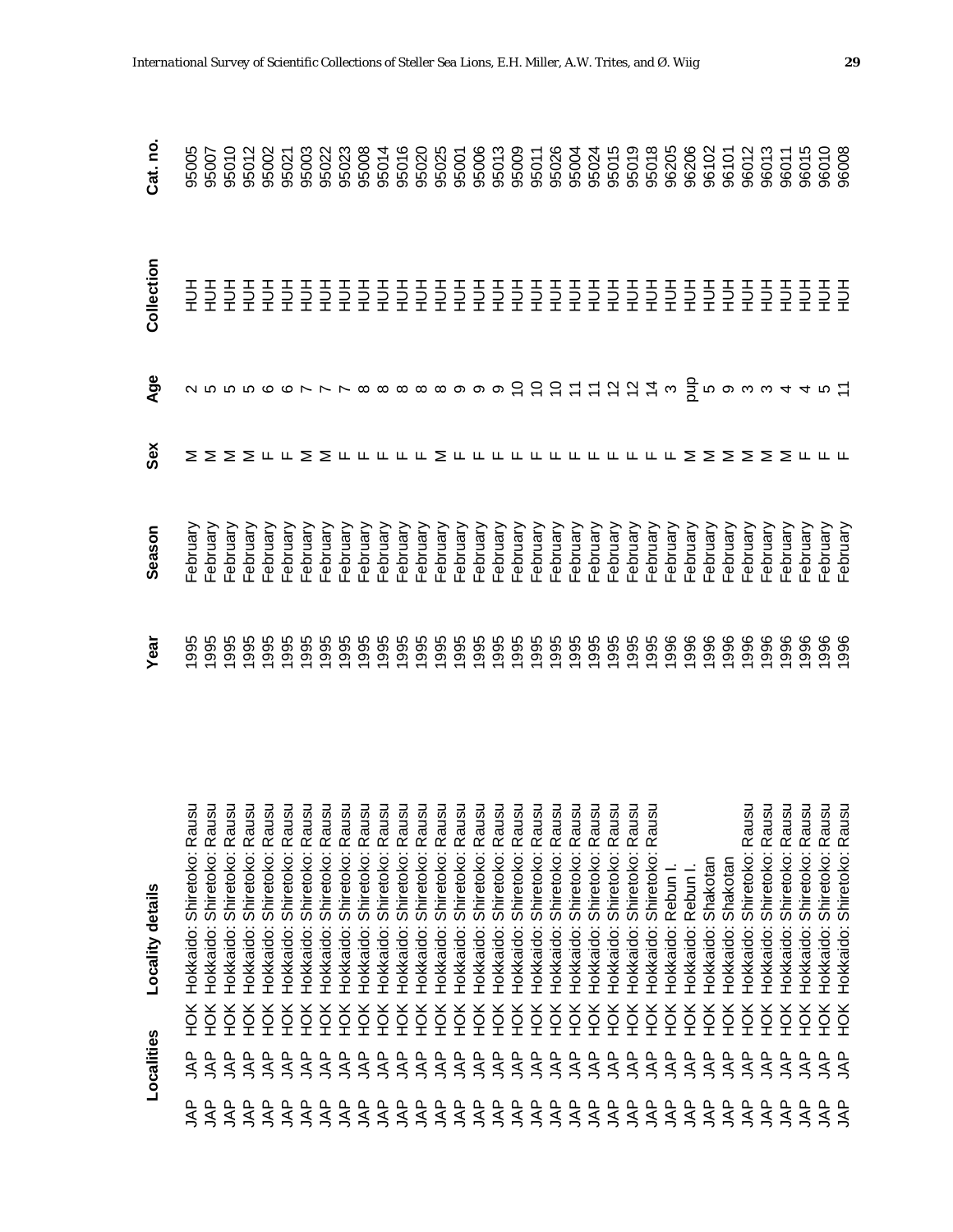|                         | Localities        |                  | Locality details                                                                                                        | Year        | Season   | Sex                                    | Age | Collection                                          | Cat.no         |
|-------------------------|-------------------|------------------|-------------------------------------------------------------------------------------------------------------------------|-------------|----------|----------------------------------------|-----|-----------------------------------------------------|----------------|
| ൨<br>₹                  | g<br>AL           | HOK              |                                                                                                                         | 1996        | February |                                        |     |                                                     |                |
| <b>AP</b>               | <b>AP</b>         | HOK              | Hokkaido: Shiretoko: Rausu<br>Hokkaido: Shiretoko: Rausu                                                                | 1996        | -ebruary |                                        |     | 호로                                                  | 96014<br>96009 |
|                         | <b>AP</b>         | ЯCH              | Rebun<br>Hokkaido:                                                                                                      | 996         | January  |                                        |     | $\begin{array}{c}\n\Xi \Xi \Xi \Xi \Xi \end{array}$ | 96201          |
|                         | <b>AP</b>         | H <sub>O</sub> K | Rebun<br>Hokkaido:                                                                                                      | 1996        | January  |                                        |     |                                                     | 96203          |
|                         | <b>AP</b>         | НÖК              | Rebun I<br>Hokkaido:                                                                                                    | 996         | January  |                                        |     |                                                     | 96204          |
|                         | <b>AP</b>         | НÖК              | Rebun I<br>Hokkaido:                                                                                                    | 996         | January  |                                        |     |                                                     | 96202          |
| SZZZZZZ<br>Frantr       | <b>AP</b>         | НÖК              | : Shiretoko: Rausu<br>: Shiretoko: Rausu<br>: Shiretoko: Rausu<br>: Shiretoko: Rausu<br>Hokkaido:                       | 996         | January  | <b>╓╓╓⋝╓╓╓╓╓╓╓。⋝╓╓⋝⋝⋝╓⋝⋝⋝⋝╓╓⋝⋝╓⋝⋝⋝</b> |     |                                                     | 96002          |
|                         | <b>AP</b>         | ЯCH              | Hokkaido:                                                                                                               | 996         | January  |                                        |     | $rac{1}{2}$                                         | 96006          |
|                         | <b>AP</b>         | ЯCH              | Hokkaido:                                                                                                               | 996         | January  |                                        |     | 蔓                                                   | 96007          |
| <b>AP</b>               | <b>JAP</b>        | ЯCH              | Hokkaido:                                                                                                               | 996         | January  |                                        |     | 三                                                   | 96005          |
| <b>AP</b>               |                   | ЭК               | Hokkaido:                                                                                                               | 996         | January  |                                        |     | 蔓                                                   | 96001          |
| <b>AP</b>               | <b>ARA</b><br>SAR | НÖК              | Rausu<br>Shiretoko:<br>Hokkaido:                                                                                        | 996         | January  |                                        |     | 三                                                   | 96003          |
| <b>AP</b>               |                   | НÖК              | Hokkaido: Rebun                                                                                                         | 996         | March    |                                        |     | 蔓                                                   | 96207          |
| <b>AP</b>               |                   | ŘЯ               | Hokkaido: Rebun                                                                                                         | 997         | February |                                        |     | 蔓                                                   | 97207          |
| <b>JAP</b>              | <b>AP</b><br>AP   | ŘЯ               | Hokkaido: Rebun                                                                                                         | 1997        | February |                                        |     | 골<br>모                                              | 97208          |
| $\overline{\mathbb{R}}$ |                   | НÖК              | Hokkaido: Rebun                                                                                                         | 1997        | February |                                        |     | 蔓                                                   | 97209          |
| <b>AP</b>               |                   | НÖК              | Hokkaido: Rebun                                                                                                         | 1997        | February |                                        |     | 蔓                                                   | 97206          |
| <b>JAP</b>              | 334               | НÖК              | Hokkaido: Rebun I                                                                                                       | 1997        | February |                                        |     | 폴<br>도                                              | 97210          |
| $\overline{A}P$         | <b>AP</b>         | H <sub>O</sub> K | Hokkaido: Shakotan                                                                                                      | 1997        | February |                                        |     | 蔓                                                   | 97106          |
| <b>AP</b>               | <b>JAP</b>        | НÖК              | nsne<br>Hokkaido: Shiretoko: R                                                                                          | 1997        | February |                                        |     | 들                                                   | 97020          |
| <b>AP</b>               |                   | НÖК              | Hokkaido:                                                                                                               | 997         | February |                                        |     | 놀<br>모                                              | 97017          |
| <b>AAP</b>              |                   | НÖК              | Hokkaido:                                                                                                               | 997         | February |                                        |     | 蔓                                                   | 97019          |
| <b>AP</b>               | 3333              | ЯÓН              | : Shiretoko: Rausu<br>: Shiretoko: Rausu<br>: Shiretoko: Rausu<br>: Shiretoko: Rausu<br>: Shiretoko: Rausu<br>Hokkaido: | 997         | February |                                        |     | 蔓                                                   | 97021          |
| <b>AP</b>               |                   | НÖК              | Hokkaido:                                                                                                               | 997         | February |                                        |     | 蔓                                                   | 97012          |
| 3333                    | <b>AP</b>         | НÖК              | Hokkaido:                                                                                                               | 1997        | February |                                        |     | 蔓                                                   | 97011          |
|                         | <b>AP</b>         | ЯОК              | Rebun<br>Hokkaido:                                                                                                      | 1997        | January  |                                        |     | 蔓                                                   | 97202          |
|                         | <b>JAP</b>        | ЯОК              | Rebun<br>Hokkaido:                                                                                                      | 1997        | January  |                                        |     | 蔓                                                   | 97205          |
|                         | <b>AP</b>         | ЯОК              | Rebun<br>Hokkaido:                                                                                                      | 1997        | January  |                                        |     | 蔓                                                   | 97203          |
| <b>JAP</b>              | <b>AP</b>         | НÖК              | Rebun I.<br>Hokkaido:                                                                                                   | 1997        | January  |                                        |     | 三                                                   | 97204          |
| <b>AP</b>               | <b>AP</b>         | ЯCH              | Shakotan<br>Hokkaido:                                                                                                   | 1997        | January  |                                        |     | 三                                                   | 97103          |
| <b>AP</b>               | <b>AP</b>         | ЯCH              | Shakotan<br>Hokkaido:                                                                                                   | 1997        | January  |                                        |     | 三                                                   | 97105          |
| <b>AP</b>               | 44                | НÖК              | Shakotan<br>Hokkaido:                                                                                                   | 1997        | January  |                                        |     | 三                                                   | 97104          |
| g                       | 44                | <b>HOK</b>       | Shiretoko: Rausu<br>Hokkaido:                                                                                           | 1997        | January  | ⋝                                      |     | 三                                                   | 97002          |
| gyr                     | ٩A                | HOK              | Shiretoko: Rausu<br>Shiretoko: Rausu<br>Hokkaido:                                                                       | 1997<br>766 | January  | ∑ ய                                    |     | 蔓                                                   | 97009          |
| <b>AP</b>               | <b>JAP</b>        | Ř                | Hokkaido:                                                                                                               |             | January  |                                        |     |                                                     | 97010          |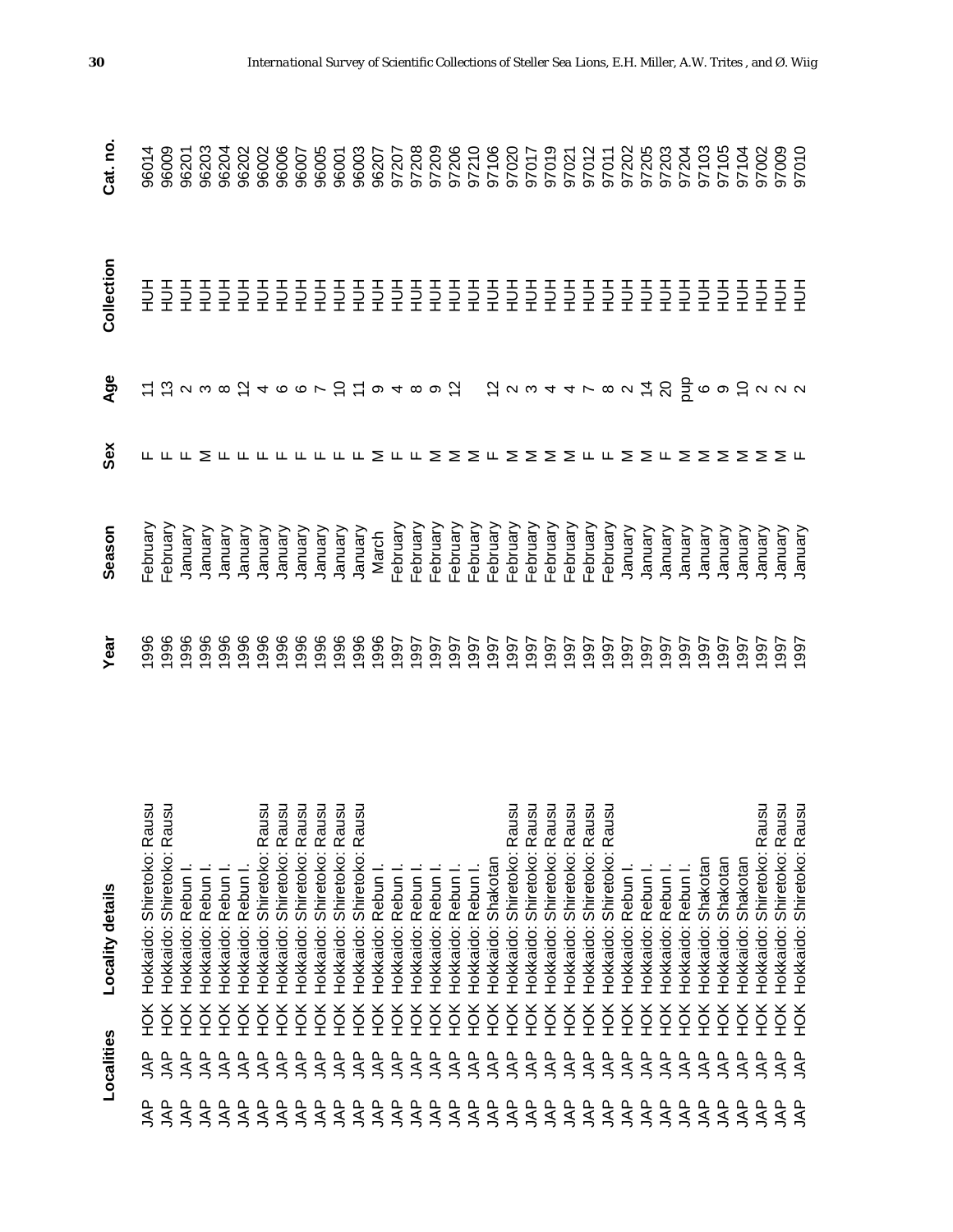|           | Localities                        |            | Locality details                                         | Year                        | Season   | Sex                                           | Age                  | Collection    | Cat. no.                |
|-----------|-----------------------------------|------------|----------------------------------------------------------|-----------------------------|----------|-----------------------------------------------|----------------------|---------------|-------------------------|
| ௨<br>ξ    | ൨<br>℥                            | HOK        | ausu                                                     | 1997                        | January  |                                               |                      | 王<br>三        | 97001                   |
| <b>AP</b> | <b>AP</b>                         | HOK        | ausu<br>Hokkaido: Shiretoko: R<br>Hokkaido: Shiretoko: R | 1997                        | January  |                                               |                      | $\frac{1}{2}$ | 97005                   |
| <b>AP</b> | <b>AP</b>                         | <b>HOK</b> | Hokkaido: Rebun                                          | 1997                        | March    |                                               |                      |               | 97211                   |
| <b>AP</b> | <b>AP</b>                         | <b>HOK</b> | Rebun<br>Hokkaido:                                       | 1997                        | March    |                                               |                      |               | 97212                   |
| <b>AP</b> | <b>AP</b>                         | <b>HOK</b> | Hokkaido                                                 | 1997                        |          |                                               | 1241066712           |               | 97ST01                  |
| <b>AP</b> | <b>AP</b>                         | <b>HOK</b> | Hokkaido: Shakotan                                       | 1997                        |          |                                               |                      |               | 97109                   |
| SAL       | <b>AP</b>                         | <b>HOK</b> | Hokkaido: Shakotan                                       | 1997                        |          | ⋝                                             |                      |               | 97110                   |
| SAL       | <b>AP</b>                         | HOK        | Shakotan<br>Hokkaido:                                    | 1997                        |          | $\Sigma \Sigma \Sigma \pi \pi \Sigma \pi \pi$ |                      |               | 97108<br>97015          |
| <b>AP</b> | <b>AP</b>                         | HOK        | ausu<br>Hokkaido: Shiretoko: R                           | 1997                        |          |                                               |                      |               |                         |
| <b>AP</b> | <b>AP</b>                         | HOK        | ausu<br>Shiretoko: R<br>Hokkaido:                        | 1997                        |          |                                               |                      |               | 97016                   |
| <b>AP</b> | <b>AP</b>                         | <b>HOK</b> | Hokkaido: Rebun                                          | 1998                        | February |                                               |                      |               | 98202                   |
| <b>AP</b> | <b>AP</b>                         | <b>HOK</b> | Hokkaido: Rebun                                          | 1998                        | February |                                               |                      |               | 98203                   |
| <b>AP</b> | <b>AP</b>                         | HOK        | Hokkaido: Rebun                                          | 1998                        | February |                                               |                      |               |                         |
| <b>AP</b> | <b>AP</b>                         | HOK        | Hokkaido: Rebun                                          | 1998                        | February |                                               |                      |               |                         |
| <b>AP</b> | <b>AP</b>                         | HOK        | Hokkaido: Rebun                                          | 888<br>1998<br>1998<br>1998 | February |                                               |                      |               | 98204<br>98205<br>98206 |
| 34P       | <b>AP</b>                         | ЯČН        | Hokkaido: Shakotan                                       |                             | February | Σ                                             |                      |               | 98102                   |
|           | $\overline{\mathsf{A}}\mathsf{P}$ | HOK        | Shakotan<br>Hokkaido:                                    |                             | February | Σ                                             |                      |               | 98103<br>98101          |
| 34P       | <b>AP</b>                         | НÖК        | Shakotan<br>Hokkaido:                                    |                             | February |                                               |                      |               |                         |
|           | <b>AP</b>                         | HOK        | ausu<br>≃<br>Shiretoko:<br>Hokkaido:                     |                             | February |                                               |                      |               | 98024                   |
| <b>AP</b> | <b>AP</b>                         | ЯСH        | ausu<br>Shiretoko: R<br>Hokkaido:                        | 888888888888888888          | February | $\Sigma$ $\Sigma$ $\mu$ $\mu$ $\mu$           | る4522369 C S 3334567 |               | 98026                   |
| 34P       | <b>AP</b>                         | ЯОК        | Shiretoko: Rausu<br>Hokkaido:                            |                             | February |                                               |                      |               | 98027                   |
|           | <b>AP</b>                         | ЯČН        | Shiretoko: Rausu<br>Hokkaido:                            |                             | February |                                               |                      |               | 98025                   |
| 34P       | <b>AP</b>                         | ŘЯ         | ausu<br>Shiretoko: R<br>Hokkaido:                        |                             | February | ட                                             |                      |               | 98028                   |
|           | <b>AP</b>                         | ЯČН        | ausu<br>$\tilde{\alpha}$<br>Shiretoko:<br>Hokkaido:      |                             | February |                                               |                      |               | 98030                   |
| <b>AP</b> | <b>AP</b>                         | ЯČН        | Rebun I.<br>Hokkaido:                                    |                             | January  | ட                                             |                      |               | 98201                   |
| <b>AP</b> | <b>AP</b>                         | HOK        | ausu<br>œ<br>Shiretoko:<br>Hokkaido:                     | 1998                        | January  | Σ                                             |                      |               | 98005                   |
| <b>AP</b> | <b>AP</b>                         | ŘЯ         | ausu<br>œ<br>Shiretoko:<br>Hokkaido:                     | 1998                        | January  |                                               |                      |               | 98015                   |
| <b>AP</b> | 44                                | ЯČН        | ausu<br>œ<br>Shiretoko:<br>Hokkaido:                     | 1998                        | January  | $\geq$ $\sqcup$ $\sqcup$                      |                      |               | 98019                   |
| <b>AP</b> | <b>AP</b>                         | <b>HOK</b> | nsne<br>œ<br>Shiretoko:<br>Hokkaido:                     | 1998                        | January  |                                               |                      |               | 98013                   |
| SAL       | <b>AP</b>                         | HOK        | usu<br>œ<br>Shiretoko:<br>Hokkaido:                      | 1998                        | January  |                                               |                      | $\frac{1}{2}$ | 98020                   |
| gyr       | ΑP                                | <b>HOK</b> | ausu<br>œ<br>Shiretoko:<br>Hokkaido:                     | 1998                        | January  |                                               |                      | $\frac{1}{2}$ | 98014                   |
| <b>AP</b> | ΑP                                | <b>HOK</b> | nsne<br>œ<br>Shiretoko:<br>Hokkaido:                     | 1998                        | January  |                                               |                      | 블를            | 98011                   |
| gyr       | LAP                               | НOК        | ausu<br>Shiretoko: R<br>Hokkaido:                        | 1998                        | January  |                                               |                      |               | 98008                   |
| ξÅ        | <b>AP</b>                         | HOK        | nsne<br>Shiretoko: R<br>Hokkaido:                        | 1998                        | January  |                                               |                      | 蔓             | 98002                   |
| ΑP        | 44                                | HOK        | ausu<br>Shiretoko: R<br>Hokkaido:                        |                             | January  |                                               |                      |               | 98016                   |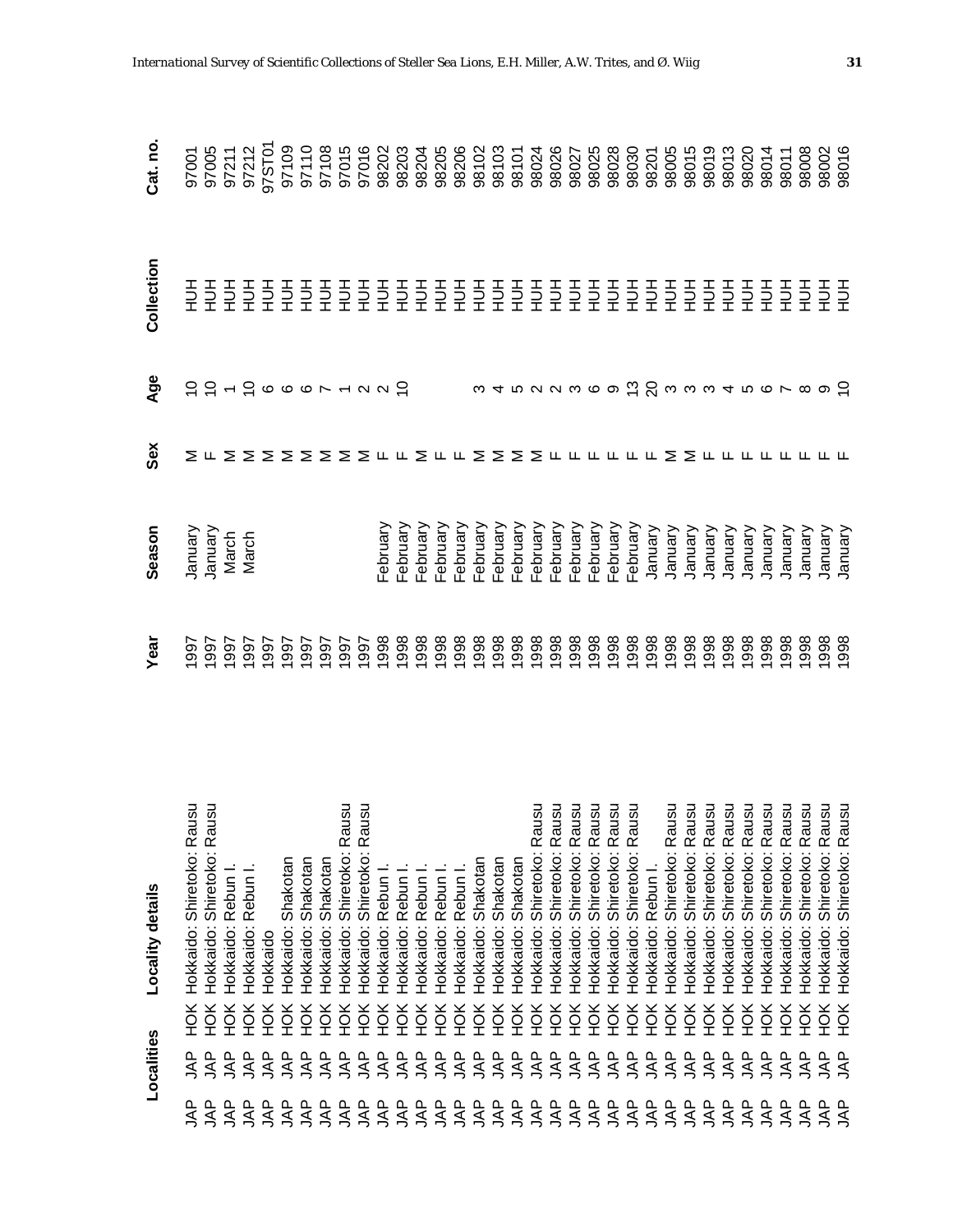|           | Localities                         |     | Locality details              | Year | Season                                             | Sex                  | Age                      | Collection    | Cat. no                          |
|-----------|------------------------------------|-----|-------------------------------|------|----------------------------------------------------|----------------------|--------------------------|---------------|----------------------------------|
| ௨<br>℥    | g<br>A                             | HOK | Shiretoko: Rausu<br>Hokkaido: | 1998 | Vienuary                                           |                      |                          | 를를            | 98017                            |
| gAL       | <b>AP</b>                          | HOK | Hokkaido: Shiretoko: Rausu    | 1998 | Visnuary                                           |                      |                          |               | 98022                            |
| <b>AP</b> | <b>AP</b>                          | ЯCH | Shiretoko: Rausu<br>Hokkaido: | 1998 | Visnuary                                           |                      | けいおは                     | 蔓             | 98012                            |
| <b>AP</b> | <b>AP</b>                          | НÖК | Shiretoko: Rausu<br>Hokkaido: | 1998 | Vienuary                                           |                      |                          | $\frac{1}{2}$ | 98009                            |
| <b>AP</b> | <b>AP</b>                          | НÖК | Shiretoko: Rausu<br>Hokkaido: | 998  | Vienuary                                           |                      |                          | $\frac{1}{2}$ | 98003                            |
| <b>AP</b> | <b>AP</b>                          | Ж   | Shiretoko: Rausu<br>Hokkaido: | 998  | Vienuary                                           |                      |                          |               | 98004                            |
| <b>AP</b> | $\overline{\mathsf{A}}^\mathsf{P}$ | НÖК | Hokkaido: Shiretoko: Rausu    | 998  | Vienuary                                           | <b>LLLΣLLΣLΣ</b>     |                          |               | 98007                            |
| <b>AP</b> | $\overline{\mathsf{A}}^\mathsf{P}$ | ЯCH | Rebun<br>Hokkaido:            | 1998 | March<br>March<br>March<br>March<br>March<br>March |                      |                          |               | 98207                            |
| <b>AP</b> | <b>AP</b>                          | ŘЯ  | Hokkaido: Rebun               |      |                                                    |                      |                          |               | 98208                            |
| <b>AP</b> | <b>AP</b>                          | ŘЯ  | Rebun I<br>Hokkaido:          | 1998 |                                                    |                      |                          |               | 98209                            |
| <b>AP</b> | <b>AP</b>                          | НÖК | Shakotan<br>Hokkaido:         | 1998 |                                                    |                      |                          |               | 98106                            |
| <b>AP</b> | <b>AP</b>                          | ŘЯ  | Shakotan<br>Hokkaido:         | 1998 |                                                    |                      |                          |               | 88107<br>88105<br>88108<br>88108 |
| ¶∕⊾       | $\overline{\mathcal{A}}$ P         | ŘЯ  | Shakotan<br>Hokkaido:         | 1998 |                                                    | Σ                    |                          |               |                                  |
| <b>AP</b> | $\overline{\mathcal{A}}$ P         | ŘЯ  | Shakotan<br>Hokkaido:         | 1998 | March                                              | $\Sigma$             |                          |               |                                  |
| ¶∕⊾       | <b>AP</b>                          | ŘЯ  | Shakotan<br>Hokkaido:         | 1998 | March                                              |                      |                          |               |                                  |
| <b>AP</b> | $\overline{\mathcal{A}}$ P         | НÖК | Hokkaido                      | 1998 |                                                    | ≅                    |                          |               | 98ST02                           |
| <b>AP</b> | <b>AP</b>                          | ЯCH | Hokkaido                      | 1998 |                                                    | Σ                    |                          |               | 98CH02                           |
| <b>AP</b> | $\overline{A}P$                    | ЯCH | Hokkaido                      | 1998 |                                                    | ∑ ⊬                  |                          |               | 98ST01                           |
| <b>AP</b> | $\overline{\mathsf{A}}$            | НÖК | Hokkaido                      | 1998 |                                                    |                      |                          |               | 98NT02                           |
| <b>AP</b> | <b>AP</b>                          | НÖК | Rebun I.<br>Hokkaido:         | 1998 |                                                    |                      |                          |               | 98210                            |
| <b>AP</b> |                                    | ЯCH | Hokkaido: Rebun I.            | 1998 |                                                    |                      |                          |               | 98211                            |
| <b>AP</b> | <b>AP</b>                          | Ж   | Shiretoko: Rausu<br>Hokkaido: | 1998 |                                                    |                      |                          |               | 98031                            |
| <b>AP</b> | 334P                               | Ж   | Rebun<br>Hokkaido:            | 1999 | February                                           | $\Sigma$ L L L L     |                          |               | 99203                            |
| <b>AP</b> |                                    | ЯCH | Rebun I.<br>Hokkaido:         | 1999 | February                                           |                      |                          |               | 99205                            |
| <b>AP</b> |                                    | ŘЯ  | Shiretoko: Rausu<br>Hokkaido: | 1999 | February                                           | ⋝                    |                          |               | 99017                            |
| gyr       | <b>JAP</b>                         | ŘЯ  | Shiretoko: Rausu<br>Hokkaido: | 1999 | February                                           |                      |                          |               | 99019                            |
| <b>AP</b> |                                    | ŘЯ  | Shiretoko: Rausu<br>Hokkaido: | 1999 | February                                           |                      |                          |               | 99015                            |
| <b>AP</b> | <b>AP</b>                          | ŘЯ  | Shiretoko: Rausu<br>Hokkaido: | 1999 | February                                           | $\Sigma$ $\mu$ $\mu$ |                          |               | 99018                            |
| <b>AP</b> | <b>AP</b>                          | ŘЯ  | Shiretoko: Rausu<br>Hokkaido: | 1999 | February                                           |                      |                          |               | 99016                            |
| 4AP       | <b>AP</b>                          | Ж   | Rebun<br>Hokkaido:            | 999  | January                                            | ∑ ட                  |                          |               | 99201                            |
| <b>AP</b> | 44                                 | ŠК  | Rebun I.<br>Hokkaido:         | 999  | January                                            | $\sum$ L             |                          |               | 99202                            |
| ₹¥        | <b>AP</b>                          | ŘЯ  | Rebun I.<br>Hokkaido:         | 999  | January                                            |                      |                          | $\frac{1}{2}$ | 99204                            |
| gyr       | 44                                 | HOK | Shakotan<br>Hokkaido:         | 1999 | January                                            | Σ                    | $\sim \; \sim \; \infty$ | 蔓             | 99101                            |
| gyr       | gyr                                | HOK | Shakotan<br>Hokkaido:         | 1999 | January                                            | $\geq$               |                          | 블를            | 99102<br>99104                   |
| ΑP        | <b>AP</b>                          | HOK | Shakotan<br>Hokkaido:         | 1999 | January                                            |                      |                          |               |                                  |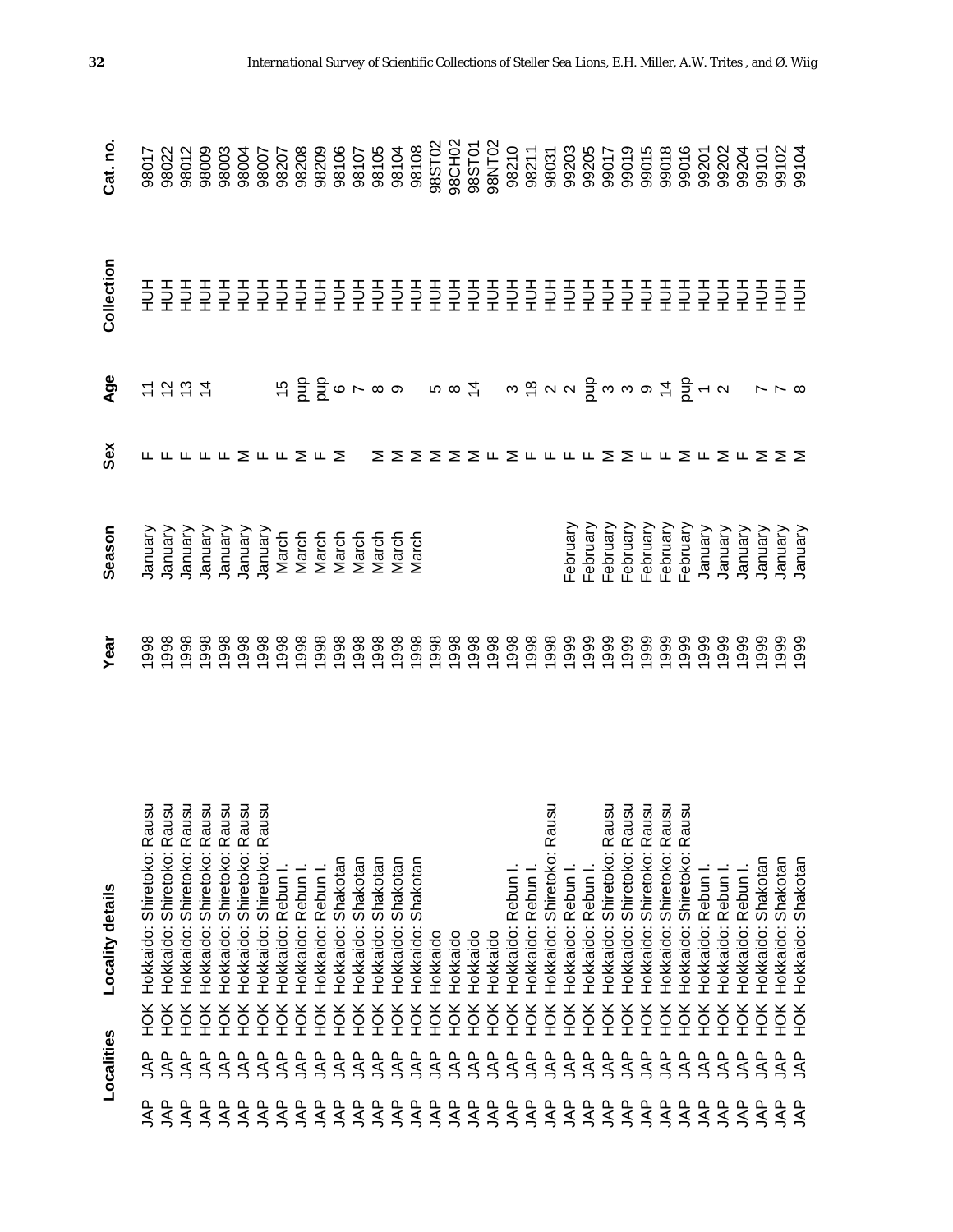|           | Localities               |               | <b>Locality details</b>                      | Year         | Season   | Sex                                 | Age              | Collection    | Cat. no       |
|-----------|--------------------------|---------------|----------------------------------------------|--------------|----------|-------------------------------------|------------------|---------------|---------------|
| <b>AP</b> | g<br>Al                  | HOK           | Shakotan<br>Hokkaido:                        | 999          | January  |                                     | $\dot{4}$        | 王<br>三        | 99103         |
| 44        | <b>AP</b>                | HOK           | Hokkaido: Shakotan                           | 1999         | January  |                                     |                  | 蔓             | 99105         |
| <b>AP</b> | <b>AP</b>                | HOK           | nsn<br>Ra<br>Hokkaido: Shiretoko:            | 999          | January  |                                     |                  | $\frac{1}{2}$ | 99006         |
| <b>AP</b> | <b>AP</b>                | HOK           | nsn<br>Shiretoko: Ra<br>Hokkaido:            | 999          | January  |                                     |                  | 莫             | 99011         |
| <b>AP</b> | <b>AP</b>                | <b>HOK</b>    | nsn<br>Shiretoko: Ra<br>Hokkaido:            | 999          | January  |                                     |                  |               | 99004         |
| <b>AP</b> | <b>AP</b>                | HOK           | nsn<br>Hokkaido: Shiretoko: Ra               | 999          | January  |                                     | 00444468         | <u> 를 클 플</u> | 99010         |
| <b>AP</b> | <b>AP</b>                | <b>HOK</b>    | $\frac{1}{2}$<br>Shiretoko: Ra<br>Hokkaido:  | 999          | January  |                                     |                  |               | 99012         |
| <b>AP</b> | <b>AP</b>                | ŠК            | Shiretoko: Ra<br>Hokkaido:                   | 999          | January  |                                     |                  |               | 99014         |
| <b>AP</b> | <b>AP</b>                | ŘЯ            | <u>ទី ទី</u><br>Shiretoko: Ra<br>Hokkaido:   | 999          | January  |                                     |                  |               | 99005         |
| <b>AP</b> | <b>AP</b>                | ŘЯ            | nsn<br>Rā<br>Shiretoko:<br>Hokkaido:         | 999          | January  |                                     |                  | 로로로           | 99013         |
| <b>AP</b> | <b>AP</b>                | $\frac{1}{2}$ | usu<br>Rā<br><b>Shiretoko:</b><br>Hokkaido:  | 1999         | January  |                                     |                  | 크<br>모        | 99008         |
| <b>AP</b> | <b>AP</b>                | $\frac{1}{2}$ | Hokkaido: Rebun                              | 1999         | March    |                                     |                  | $\frac{1}{2}$ | 99206         |
| <b>AP</b> | <b>AP</b>                | ŘЯ            | Hokkaido: Rebun                              | 1999         | March    |                                     |                  | 들             | 99208         |
| <b>AP</b> | <b>AP</b>                | ŘЯ            | Hokkaido: Rebun I.                           | 1999         | March    |                                     | $-0.99902 - 0.7$ | $\frac{1}{2}$ | 99207         |
| <b>AP</b> | <b>AP</b>                | НÖК           | Shakotan<br>Hokkaido:                        | 1999         | March    |                                     |                  | 蔓             | 99107         |
| <b>AP</b> | <b>AP</b>                | НÖК           | nsn<br>Ra<br>Shiretoko:<br>Hokkaido:         | 1999<br>1999 |          |                                     |                  | 놀<br>모        | 99001         |
| <b>AP</b> | <b>AP</b>                | НÖК           | usu<br>Shiretoko: Ra<br>Hokkaido:            |              |          |                                     |                  | 蔓             | 99003         |
| <b>AP</b> | <b>AP</b>                | НÖК           | Rausu<br>Shiretoko:<br>Hokkaido:             | 1999         |          |                                     |                  | 蔓             | 99002         |
| <b>AP</b> | $\overline{\mathcal{A}}$ | ЯCH           | Rausu<br>Shiretoko:<br>Hokkaido:             | 2001         | December |                                     |                  | 蔓             | 200101        |
| <b>AP</b> | <b>AP</b>                | НÖК           | Rausu<br>Shiretoko:<br>Hokkaido:             | 2001         | December |                                     |                  | 크<br>모        | 200102        |
| <b>AP</b> | <b>AP</b>                | ĔК            | nsn<br><u>ក្ថ</u><br>Shiretoko:<br>Hokkaido: | 2001         | December |                                     |                  | 클클            | 200103        |
| <b>AP</b> | <b>AP</b>                | НÖК           | nsn<br>Rā<br>Shiretoko:<br>Hokkaido:         | 2001         | December |                                     |                  |               | 200104        |
| <b>AP</b> | <b>AP</b>                | НÖК           | Rausu<br>Shiretoko:<br>Hokkaido:             | <b>2001</b>  | December |                                     |                  | $\frac{1}{2}$ | 200105        |
| <b>AP</b> | <b>AP</b>                | НÖК           | Rausu<br>Shiretoko:<br>Hokkaido:             | 2001         | December |                                     |                  | $\frac{1}{2}$ | 200106        |
| <b>AP</b> | <b>AP</b>                | ЭК            | Rausu<br>Shiretoko:<br>Hokkaido:             | <b>2001</b>  | December |                                     |                  | $\frac{1}{2}$ | 200109        |
| 44        | <b>AP</b>                | ЭК            | nsn<br>Rā<br>Shiretoko:<br>Hokkaido:         | 2001         | December |                                     |                  | 들             | 200110        |
| 44        | <b>AP</b>                | HOK           | Hokkaido                                     |              |          |                                     | fetus            | AUG           | Shibano-2     |
| 44        | <b>AP</b>                | ŠК            | Hokkaido                                     |              |          |                                     | adult            | 三             | 2             |
| 44        | 44                       | HOK           | Hokkaido                                     |              |          | Σ                                   | adult            | 三             | S             |
| 44        | 44                       | ŘЯ            | Hokkaido                                     |              |          | ⋝                                   | adult            | 三             | ₹             |
| 44        | 44                       | HOK           | Hokkaido                                     |              |          | $\Sigma$ $\Sigma$ $\Sigma$ $\Sigma$ | adult            | 三             | Κ5            |
| LAP       | <b>AP</b>                | НOК           | Hokkaido                                     |              |          |                                     | adult            | 三             | $rac{6}{2}$   |
| gNL       | 44                       | HOK           | Hokkaido                                     |              |          |                                     | adult            | 蔓             |               |
| <b>AP</b> | LAP                      | HOK           | Hokkaido                                     |              |          |                                     | adult            | 三             | $\frac{8}{2}$ |
| 44        | ЪĄР                      | HOK           | Hokkaido                                     |              |          |                                     | adult            | 三             |               |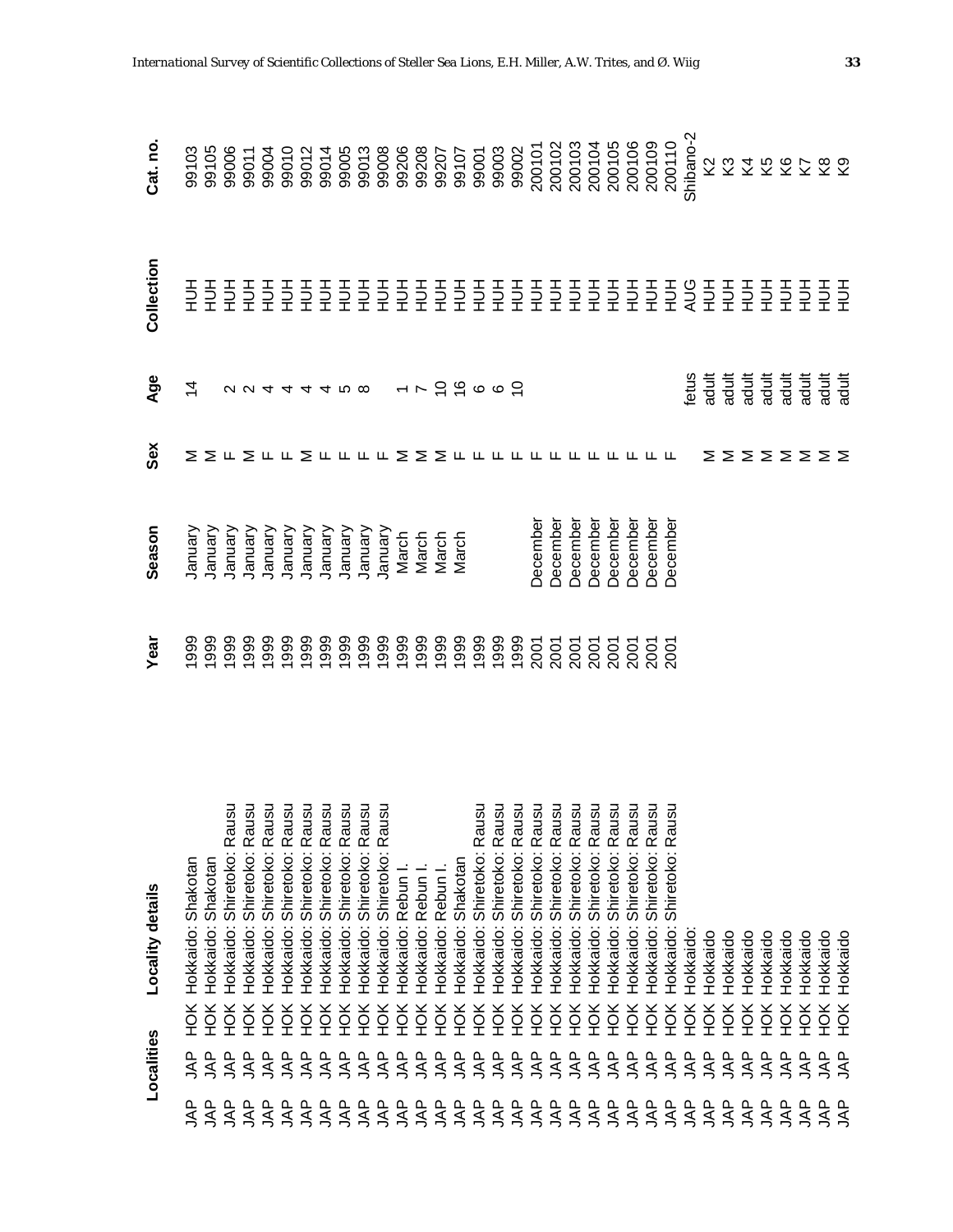|               | Localities |                  | Locality details                     | <b>Near</b>          | Season | Sex                                         | Age      | Collection  | Cat. no                                                                                                                                                                                                                                                                                                     |
|---------------|------------|------------------|--------------------------------------|----------------------|--------|---------------------------------------------|----------|-------------|-------------------------------------------------------------------------------------------------------------------------------------------------------------------------------------------------------------------------------------------------------------------------------------------------------------|
| <u>n</u><br>ξ | <b>AP</b>  | HOK              | Hokkaido                             |                      |        |                                             |          | 三           |                                                                                                                                                                                                                                                                                                             |
| LAP           | <b>AP</b>  | HOK              | Hokkaido: Erimo                      |                      |        |                                             |          |             |                                                                                                                                                                                                                                                                                                             |
| <b>AP</b>     | <b>AP</b>  | <b>HOK</b>       | Hokkaido: Shikabe                    |                      |        | $\Sigma$ $\mathsf{L}$ $\mathsf{L}$ $\Sigma$ |          |             | $\frac{2}{3}$ 4 6 8 9 6 7 8 9 7 8 9 7 9 7 9 7 9 9 1 0 $\frac{2}{3}$                                                                                                                                                                                                                                         |
| ξÅ            | <b>AP</b>  | ŘЯ               | Hokkaido: Shiretoko: Rausu           |                      |        |                                             |          |             |                                                                                                                                                                                                                                                                                                             |
| gyr           | <b>AP</b>  | HOK              | Hokkaido: Syakoran                   |                      |        |                                             |          |             |                                                                                                                                                                                                                                                                                                             |
| RUS           | <b>RUS</b> |                  | Sitha                                |                      |        |                                             |          |             |                                                                                                                                                                                                                                                                                                             |
| <b>RUS</b>    | RUS        | WBS              | Commander Is.: Bering                |                      |        |                                             |          |             |                                                                                                                                                                                                                                                                                                             |
| RUS           | <b>RUS</b> | НOК              | Sea of Okhotsk                       |                      |        |                                             | adult    |             |                                                                                                                                                                                                                                                                                                             |
| RUS           | <b>RUS</b> | ЯÓН              | Island<br>Sakhalinskaya: Tyuleniy    |                      |        |                                             |          |             |                                                                                                                                                                                                                                                                                                             |
| <b>RUS</b>    | <b>RUS</b> | ЯČН              | Island<br>Tyuleniy<br>Sakhalinskaya: |                      |        |                                             |          |             | $\begin{array}{l} 1398 \\ 13968 \\ 13969 \\ 13969 \\ 13969 \\ 1397 \\ 1390 \\ 1390 \\ 1390 \\ 1303 \\ 1303 \\ 1303 \\ 1304 \\ 1305 \\ 1307 \\ 1309 \\ 1309 \\ 1309 \\ 1309 \\ 1309 \\ 1309 \\ 1309 \\ 1309 \\ 1309 \\ 1309 \\ 1309 \\ 1309 \\ 1309 \\ 1309 \\ 1309 \\ 1309 \\ 1309 \\ 1309 \\ 1309 \\ 1309$ |
| <b>RUS</b>    | <b>RUS</b> | H <sub>O</sub> K | Island<br>Tyuleniy<br>Sakhalinskaya: |                      |        |                                             |          |             |                                                                                                                                                                                                                                                                                                             |
| RUS           | <b>RUS</b> | H <sub>O</sub> K | Island<br>Tyuleniy<br>Sakhalinskaya: |                      |        |                                             |          |             |                                                                                                                                                                                                                                                                                                             |
| RUS           | <b>RUS</b> | H <sub>O</sub> K | Island<br>Tyuleniy<br>Sakhalinskaya: | 1883                 |        |                                             |          |             |                                                                                                                                                                                                                                                                                                             |
| RUS           | <b>RUS</b> | ЭX               | Island<br>Tyuleniy<br>Sakhalinskaya: | 1883                 |        | Σ                                           |          |             |                                                                                                                                                                                                                                                                                                             |
| <b>RUS</b>    | <b>RUS</b> | ŘЖ               | Island<br>Tyuleniy<br>Sakhalinskaya: | 1883<br>1883<br>1883 |        |                                             |          |             |                                                                                                                                                                                                                                                                                                             |
| RUS           | <b>RUS</b> | ŠК               | Island<br>Tyuleniy<br>Sakhalinskaya: |                      |        |                                             |          |             |                                                                                                                                                                                                                                                                                                             |
| RUS           | <b>RUS</b> | ЯOК              | Island<br>Tyuleniy<br>Sakhalinskaya: |                      |        | $\Sigma$ $\Sigma$ $\Sigma$ $\mu$ $\Sigma$   |          |             |                                                                                                                                                                                                                                                                                                             |
| RUS           | <b>RUS</b> | ЯČК              | Island<br>Sakhalinskaya: Tyuleniy    | 1883                 |        |                                             |          |             |                                                                                                                                                                                                                                                                                                             |
| RUS           | <b>RUS</b> | ЯÓН              | Sea of Okhotsk: Tjulenij             | 1884                 |        |                                             | adult    |             | 11465                                                                                                                                                                                                                                                                                                       |
| RUS           | <b>RUS</b> | ЯOК              | Sea of Okhotsk: Tjulenij             | 1884                 |        |                                             |          |             |                                                                                                                                                                                                                                                                                                             |
| RUS           | <b>RUS</b> | й<br>Э           | Sea of Okhotsk: Tjulenij             | 1884<br>1884         |        |                                             |          |             |                                                                                                                                                                                                                                                                                                             |
| RUS           | <b>RUS</b> | ЯČ               | Sea of Okhotsk: Tjulenij             |                      |        |                                             |          |             |                                                                                                                                                                                                                                                                                                             |
| RUS           | <b>RUS</b> | й<br>Э           | Sea of Okhotsk: Tjulenij             | 1884                 |        |                                             |          |             |                                                                                                                                                                                                                                                                                                             |
| RUS           | RUS<br>RUS | й<br>Э           | of Okhotsk: Tjulenij<br>Sea          | 1884                 |        |                                             |          |             |                                                                                                                                                                                                                                                                                                             |
| RUS           |            | У<br>Э           | of Okhotsk: Tjulenij<br>Sea          | 1884                 |        |                                             |          |             |                                                                                                                                                                                                                                                                                                             |
| RUS           | <b>RUS</b> | ЯČК              | Sea of Okhotsk: Tjuleni              | 1884                 |        |                                             |          |             |                                                                                                                                                                                                                                                                                                             |
| <b>RUS</b>    | <b>RUS</b> | ЯČК              | Sea of Okhotsk: Tjulenij             | 1884                 |        |                                             |          |             |                                                                                                                                                                                                                                                                                                             |
| RUS           | <b>RUS</b> | ЯÓН              | of Okhotsk: Tjulenij<br>Sea          | 1884                 |        |                                             |          |             |                                                                                                                                                                                                                                                                                                             |
| RUS           | RUS        | ŘЯ               | Sea of Okhotsk: Tjulenij             | 1884                 |        |                                             |          |             |                                                                                                                                                                                                                                                                                                             |
| RUS           | <b>RUS</b> | HOK              | Sea of Okhotsk: Tjulenij             | 1884                 |        | Σ                                           |          |             | 11464                                                                                                                                                                                                                                                                                                       |
| RUS           | <b>RUS</b> | WBS              | Commander Is.: Bering                | 1884                 |        |                                             |          |             | 3250                                                                                                                                                                                                                                                                                                        |
| RUS           | <b>RUS</b> | WBS              | Commander Is.: Bering                | 1884                 |        |                                             |          |             | 3257                                                                                                                                                                                                                                                                                                        |
| RUS           | <b>RUS</b> | WBS              | Commander Is.: Bering                | 886                  |        | Σ                                           | juvenile |             | 3128                                                                                                                                                                                                                                                                                                        |
| RUS           | RUS        | WBS<br>WBS       | Commander Is.: Bering                | 892                  | June   |                                             |          | NMNH<br>ZIN | A47104<br>6792                                                                                                                                                                                                                                                                                              |
| RUS           | <b>RUS</b> |                  | Kamchatka                            | 1892                 |        |                                             |          |             |                                                                                                                                                                                                                                                                                                             |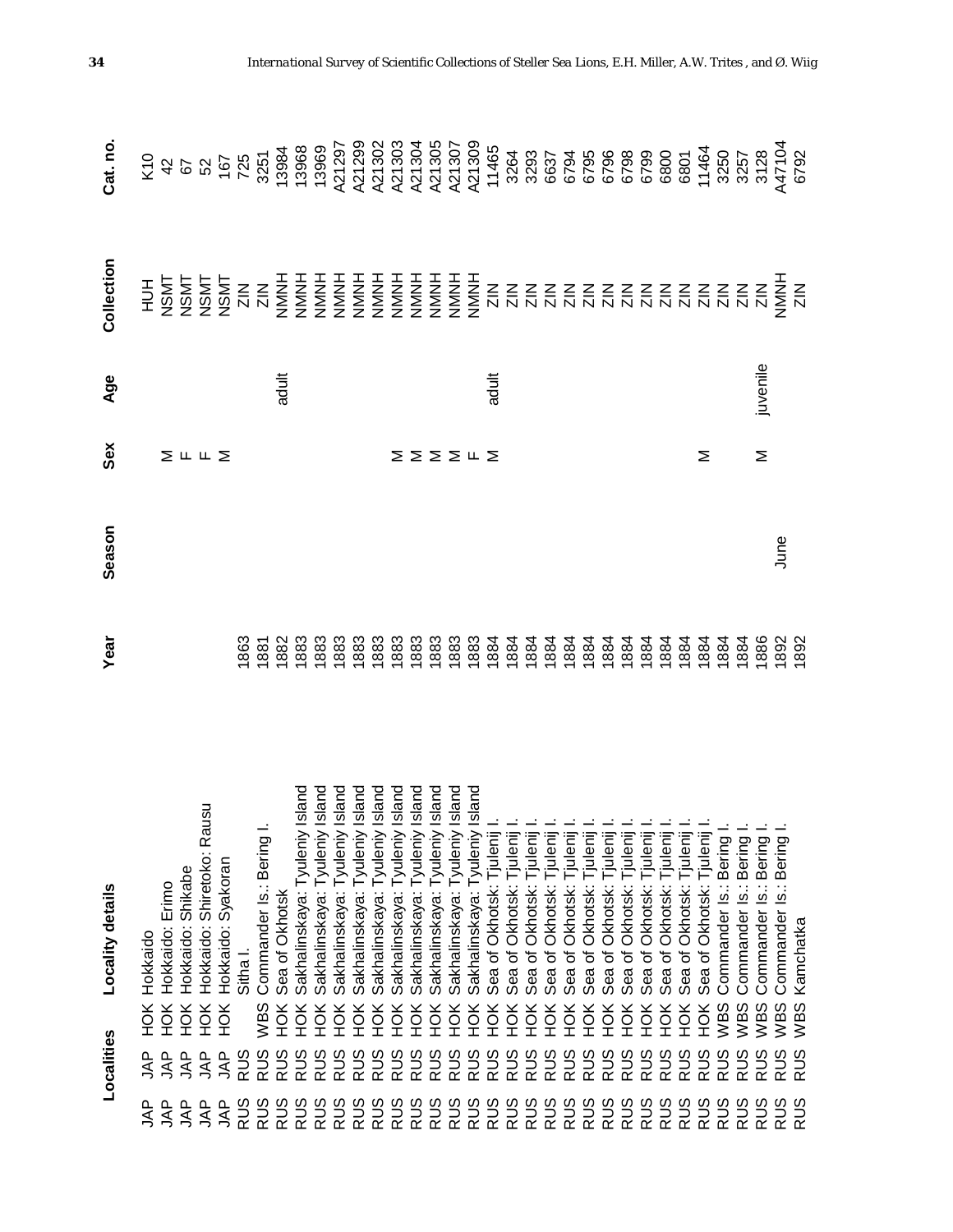|            | Localities        | Locality details                                                                                                                                                                                                                  | Year | Season                                   | Sex                                                                | Age                                                                                                                                                                                                                                                                                                                                                                                                            | Collection          | Cat. no. |
|------------|-------------------|-----------------------------------------------------------------------------------------------------------------------------------------------------------------------------------------------------------------------------------|------|------------------------------------------|--------------------------------------------------------------------|----------------------------------------------------------------------------------------------------------------------------------------------------------------------------------------------------------------------------------------------------------------------------------------------------------------------------------------------------------------------------------------------------------------|---------------------|----------|
| <b>RUS</b> | WBS<br><b>RUS</b> | Kamchatka                                                                                                                                                                                                                         |      |                                          |                                                                    |                                                                                                                                                                                                                                                                                                                                                                                                                |                     |          |
| <b>RUS</b> | <b>RUS</b>        | ape<br>WBS Kamchatka: Kamchatka                                                                                                                                                                                                   |      |                                          |                                                                    |                                                                                                                                                                                                                                                                                                                                                                                                                |                     |          |
| RUS        | WBS<br><b>RUS</b> | Kamchatka: Kamchatka                                                                                                                                                                                                              |      |                                          |                                                                    | $\begin{array}{cccccccccc} \frac{1}{2} & \frac{1}{2} & \frac{1}{2} & \frac{1}{2} & \frac{1}{2} & \frac{1}{2} & \frac{1}{2} & \frac{1}{2} & \frac{1}{2} & \frac{1}{2} & \frac{1}{2} & \frac{1}{2} & \frac{1}{2} & \frac{1}{2} & \frac{1}{2} & \frac{1}{2} & \frac{1}{2} & \frac{1}{2} & \frac{1}{2} & \frac{1}{2} & \frac{1}{2} & \frac{1}{2} & \frac{1}{2} & \frac{1}{2} & \frac{1}{2} & \frac{1}{2} & \frac{$ |                     |          |
| RUS        | WBS<br><b>RUS</b> | Kamchatka: Kamchatka                                                                                                                                                                                                              |      |                                          |                                                                    |                                                                                                                                                                                                                                                                                                                                                                                                                |                     |          |
| RUS        | WBS<br><b>RUS</b> | Kamchatka: Kamchatka                                                                                                                                                                                                              |      |                                          |                                                                    |                                                                                                                                                                                                                                                                                                                                                                                                                |                     |          |
| RUS        | WBS<br><b>RUS</b> | Kamchatka: Kamchatka                                                                                                                                                                                                              |      |                                          |                                                                    |                                                                                                                                                                                                                                                                                                                                                                                                                |                     |          |
| <b>RUS</b> | WBS<br><b>RUS</b> | Kamchatka: Kamchatka                                                                                                                                                                                                              |      |                                          |                                                                    |                                                                                                                                                                                                                                                                                                                                                                                                                |                     |          |
| <b>RUS</b> | WBS<br><b>RUS</b> | Kamchatka: Kamchatka                                                                                                                                                                                                              |      |                                          |                                                                    |                                                                                                                                                                                                                                                                                                                                                                                                                |                     |          |
| RUS        | WBS<br><b>RUS</b> | ape:<br>Kamchatka: Kamchatka                                                                                                                                                                                                      |      |                                          | $\Sigma$ Fr $\pi$ F $\Sigma$ $\Sigma$ F $\Sigma$ $\Sigma$ $\Sigma$ |                                                                                                                                                                                                                                                                                                                                                                                                                |                     |          |
| <b>RUS</b> | WBS<br><b>RUS</b> | ape<br>Kamchatka: Kamchatka                                                                                                                                                                                                       |      |                                          |                                                                    |                                                                                                                                                                                                                                                                                                                                                                                                                |                     |          |
| <b>RUS</b> | WBS<br><b>RUS</b> | Commander Is                                                                                                                                                                                                                      |      |                                          |                                                                    |                                                                                                                                                                                                                                                                                                                                                                                                                |                     |          |
| RUS        | HOK<br><b>RUS</b> | Sea of Okhotsk: Ol'skiy I.                                                                                                                                                                                                        |      | χlul                                     |                                                                    |                                                                                                                                                                                                                                                                                                                                                                                                                |                     |          |
| RUS        | WBS<br><b>RUS</b> | Commander Is.: Bering I.                                                                                                                                                                                                          |      |                                          |                                                                    |                                                                                                                                                                                                                                                                                                                                                                                                                |                     |          |
| RUS        | WBS<br><b>RUS</b> | Commander Is.: Bering I.                                                                                                                                                                                                          |      |                                          |                                                                    |                                                                                                                                                                                                                                                                                                                                                                                                                |                     |          |
| RUS        | WBS<br><b>RUS</b> | Commander Is.: Bering I.                                                                                                                                                                                                          |      |                                          |                                                                    |                                                                                                                                                                                                                                                                                                                                                                                                                |                     |          |
| RUS        | WBS<br><b>RUS</b> |                                                                                                                                                                                                                                   |      |                                          | Σ                                                                  |                                                                                                                                                                                                                                                                                                                                                                                                                |                     |          |
| RUS        | WBS<br><b>RUS</b> |                                                                                                                                                                                                                                   |      |                                          | Σ                                                                  |                                                                                                                                                                                                                                                                                                                                                                                                                |                     |          |
| RUS        | HOK<br><b>RUS</b> |                                                                                                                                                                                                                                   |      |                                          |                                                                    |                                                                                                                                                                                                                                                                                                                                                                                                                |                     |          |
| RUS        | HOK<br><b>RUS</b> |                                                                                                                                                                                                                                   |      |                                          |                                                                    |                                                                                                                                                                                                                                                                                                                                                                                                                |                     |          |
| RUS        | HOK<br><b>RUS</b> |                                                                                                                                                                                                                                   |      |                                          |                                                                    |                                                                                                                                                                                                                                                                                                                                                                                                                |                     |          |
| RUS        | ЙЯ<br><b>RUS</b>  |                                                                                                                                                                                                                                   |      |                                          |                                                                    | juvenile                                                                                                                                                                                                                                                                                                                                                                                                       |                     |          |
| RUS        | HOK<br><b>RUS</b> |                                                                                                                                                                                                                                   |      |                                          |                                                                    |                                                                                                                                                                                                                                                                                                                                                                                                                |                     |          |
| <b>RUS</b> | WBS<br><b>RUS</b> | Comman John Comman Commander Is: Berling .<br>Sommander Is: Berling .<br>K Sea of Okhotsk: Sivuch Cape<br>K Sea of Okhotsk: St. Jona I.<br>X Sea of Okhotsk: St. Jona I.<br>DK Sea of Okhotsk: St. Jona I.<br>The St. St. Jona I. |      | ture<br>로그 그 그 그 그 그<br>동물 그 그 그 그 그 그   | $\Sigma \cup \dots \cup \Sigma \subseteq \dots \cup \dots$         |                                                                                                                                                                                                                                                                                                                                                                                                                |                     |          |
| <b>RUS</b> | HOK<br><b>RUS</b> | Sea of Okhotsk: St. Jona                                                                                                                                                                                                          |      |                                          |                                                                    |                                                                                                                                                                                                                                                                                                                                                                                                                |                     |          |
| <b>RUS</b> | HOK<br><b>RUS</b> | Sea of Okhotsk: St. Jona                                                                                                                                                                                                          |      |                                          |                                                                    |                                                                                                                                                                                                                                                                                                                                                                                                                |                     |          |
| <b>RUS</b> | HOK<br><b>RUS</b> | Sea of Okhotsk: St. Jona                                                                                                                                                                                                          |      | May                                      |                                                                    | juvenile                                                                                                                                                                                                                                                                                                                                                                                                       |                     |          |
| RUS        | WBS<br><b>RUS</b> | Kamchatka                                                                                                                                                                                                                         |      |                                          |                                                                    |                                                                                                                                                                                                                                                                                                                                                                                                                |                     |          |
| RUS        | HOK<br><b>RUS</b> | Kuril Is                                                                                                                                                                                                                          |      |                                          |                                                                    |                                                                                                                                                                                                                                                                                                                                                                                                                |                     |          |
| RUS        | WBS<br><b>SCR</b> | Commander Is                                                                                                                                                                                                                      |      |                                          |                                                                    |                                                                                                                                                                                                                                                                                                                                                                                                                |                     |          |
| RUS        | WBS<br><b>RUS</b> | <u>ഗ</u><br>Commander                                                                                                                                                                                                             |      |                                          |                                                                    |                                                                                                                                                                                                                                                                                                                                                                                                                |                     |          |
| RUS        | WBS<br><b>RUS</b> | <u>ທ</u><br>Commander                                                                                                                                                                                                             |      |                                          |                                                                    |                                                                                                                                                                                                                                                                                                                                                                                                                |                     |          |
| <b>RUS</b> | WBS<br><b>RUS</b> | <u>ဟ</u><br>Commander                                                                                                                                                                                                             |      |                                          |                                                                    |                                                                                                                                                                                                                                                                                                                                                                                                                |                     |          |
| <b>RUS</b> | WBS<br>RUS        | <u>ທ່</u><br>Commander                                                                                                                                                                                                            |      | February<br>July<br>June<br>June<br>June | ╙⋝⋝⋝⋝╙                                                             |                                                                                                                                                                                                                                                                                                                                                                                                                |                     |          |
| RUS        | WBS<br>RUS        | <u>vi</u><br>Commander                                                                                                                                                                                                            |      | September<br>July                        |                                                                    |                                                                                                                                                                                                                                                                                                                                                                                                                | <b>ZMMU</b><br>TINR |          |
| <b>RUS</b> | HOK<br><b>RUS</b> | Kuril Is.                                                                                                                                                                                                                         |      |                                          |                                                                    |                                                                                                                                                                                                                                                                                                                                                                                                                |                     |          |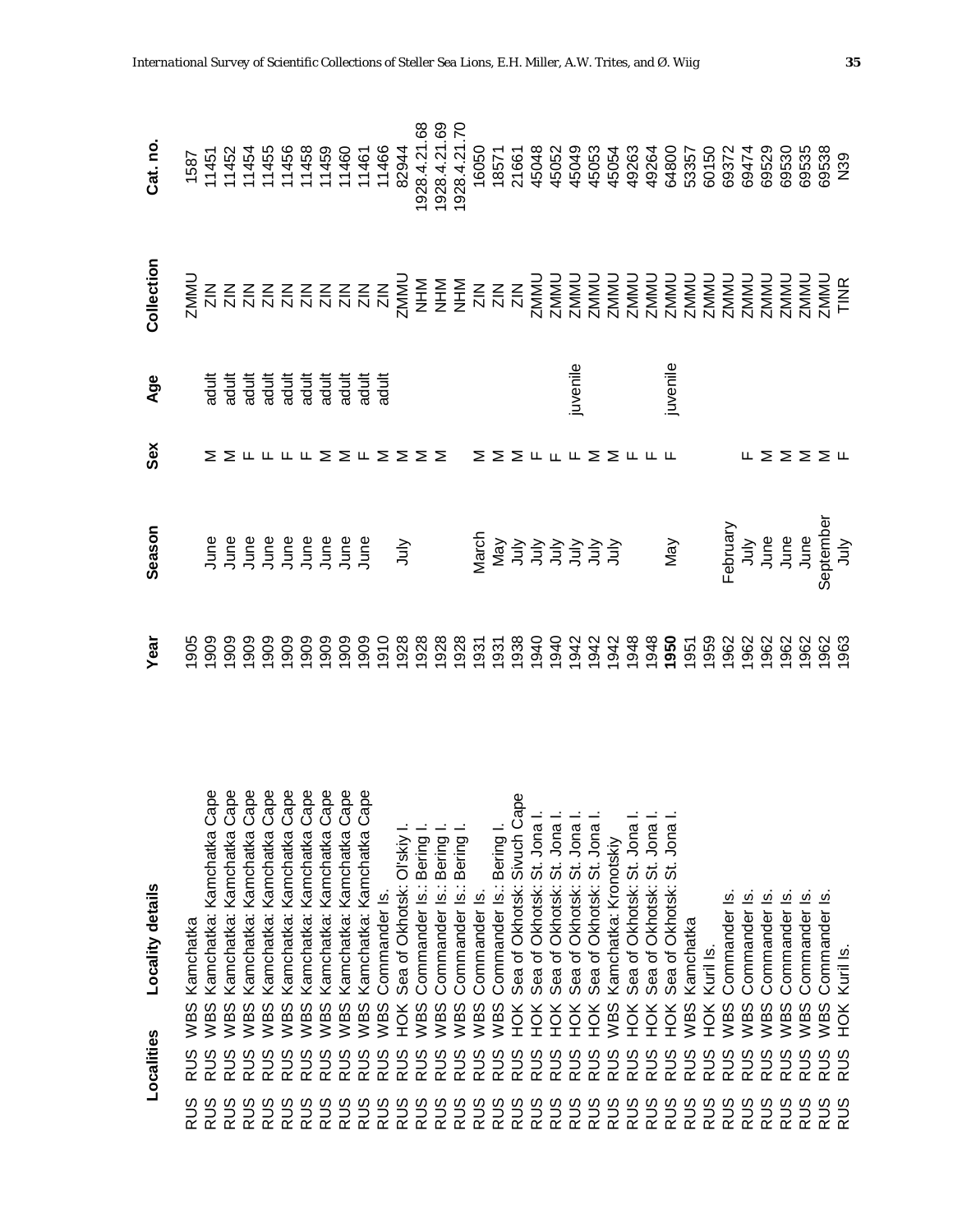|            | Localities |                  | Locality details                  | Year | Season                                                                                                                                                                                                                                                 | Sex | Age  | Collection | Cat. no. |
|------------|------------|------------------|-----------------------------------|------|--------------------------------------------------------------------------------------------------------------------------------------------------------------------------------------------------------------------------------------------------------|-----|------|------------|----------|
| RUS        | <b>RUS</b> | H <sub>O</sub> K | Kuril Is.: Antsiferovo I.         |      | うう                                                                                                                                                                                                                                                     | ΣΣ  |      |            |          |
| RUS        | <b>RUS</b> | H <sub>O</sub> K | Kuril Is.: Chirinkotan I.         |      |                                                                                                                                                                                                                                                        |     | ro 4 |            |          |
| RUS        | RUS        | HOK              | Kuril Is                          |      |                                                                                                                                                                                                                                                        |     |      |            |          |
| RUS        | <b>RUS</b> | HOK              | Kuril Is.                         |      |                                                                                                                                                                                                                                                        | Σ   |      |            |          |
| RUS        | <b>RUS</b> | HOK              | Kuril Is.                         |      |                                                                                                                                                                                                                                                        |     |      |            |          |
| RUS        | <b>RUS</b> | ŠК               | Kuril Is                          |      |                                                                                                                                                                                                                                                        |     |      |            |          |
| RUS        | <b>RUS</b> | ŠК               | Kuril Is                          |      |                                                                                                                                                                                                                                                        |     |      |            |          |
| RUS        | <b>RUS</b> | HOK              | Kuril Is.: Rashua I               |      |                                                                                                                                                                                                                                                        |     |      |            |          |
| RUS        | <b>RUS</b> | ŘЯ               | Kuril Is.: Raykoke I              |      | August<br>August Islam Sangust<br>August Islam Sangust<br>August Islam Sangust<br>August Islam Sangust<br>Sangust Islam Sangust<br>Sangust Islam Sangust<br>Sangust Islam Sangust Islam Sangust<br>Sangust Islam Sangust Islam Sangust Islam Sangust I |     |      |            |          |
| RUS        | <b>RUS</b> | ЙÓК              | Kuril Is.: Raykoke                |      |                                                                                                                                                                                                                                                        |     |      |            |          |
| <b>RUS</b> | <b>RUS</b> | ŘЯ               | Kuril Is.: Raykoke                |      |                                                                                                                                                                                                                                                        |     |      |            |          |
| RUS        | <b>RUS</b> | HOK              | Kuril Is.: Raykoke                |      |                                                                                                                                                                                                                                                        |     |      |            |          |
| <b>RUS</b> | <b>RUS</b> | НÖК              | Kuril Is.: Raykoke                |      |                                                                                                                                                                                                                                                        |     |      |            |          |
| <b>RUS</b> | <b>RUS</b> | ЙОК              | Kuril Is.: Raykoke                |      |                                                                                                                                                                                                                                                        |     |      |            |          |
| RUS        | <b>RUS</b> | HOK              | Kuril Is.: Antsiferovo            |      |                                                                                                                                                                                                                                                        |     |      |            |          |
| RUS        | <b>RUS</b> | ŘЯ               | Kuril Is.: Raykoke                |      |                                                                                                                                                                                                                                                        |     |      |            |          |
| RUS        | <b>RUS</b> | ŘЯ               | Kuril Is.: Iturup I.              |      |                                                                                                                                                                                                                                                        |     |      |            |          |
| <b>RUS</b> | <b>RUS</b> | НOК              | Kuril Is.: Iturup I.              |      |                                                                                                                                                                                                                                                        |     |      |            |          |
| RUS        | <b>RUS</b> | HOK              | Kuril Is.: Antsiferovo            |      |                                                                                                                                                                                                                                                        |     |      |            |          |
| RUS        | RUS        | ŘЯ               | Kuril Is.: Lovushki               |      |                                                                                                                                                                                                                                                        |     |      |            |          |
| <b>RUS</b> | <b>RUS</b> | ĔК               | Kuril Is.: Lovushki               |      |                                                                                                                                                                                                                                                        |     |      |            |          |
| RUS        | <b>RUS</b> |                  | Kuril Is.: Rashua I.              |      |                                                                                                                                                                                                                                                        |     |      |            |          |
| <b>RUS</b> | <b>RUS</b> | NOK<br>ADR       | Commander Is.: Bering             |      | October<br>October<br>October<br>October<br>October                                                                                                                                                                                                    |     |      |            |          |
| RUS        | <b>RUS</b> | WBS              | Commander Is.: Bering             |      |                                                                                                                                                                                                                                                        |     |      |            |          |
| RUS        | <b>RUS</b> | WBS              | Commander Is.: Bering             |      |                                                                                                                                                                                                                                                        |     |      |            |          |
| RUS        | <b>RUS</b> | WBS              | $\equiv$<br>Commander Is.: Bering |      |                                                                                                                                                                                                                                                        |     |      |            |          |
| RUS        | <b>RUS</b> | WBS              | Commander Is.: Bering             |      |                                                                                                                                                                                                                                                        |     |      |            |          |
| <b>RUS</b> | <b>RUS</b> | WBS              | Commander Is.: Bering             |      |                                                                                                                                                                                                                                                        |     |      |            |          |
| <b>RUS</b> | <b>RUS</b> | HOK              | Kuril Is. (southern)              |      |                                                                                                                                                                                                                                                        |     |      |            |          |
| RUS        | <b>RUS</b> | <b>HOK</b>       | Kuril Is. (southern)              |      |                                                                                                                                                                                                                                                        |     |      |            |          |
| RUS        | <b>RUS</b> | HOK              | Kuril Is. (southern)              |      |                                                                                                                                                                                                                                                        |     |      |            |          |
| RUS        | <b>RUS</b> | HOK              | Kuril Is.: Chernyye Brat'ya       |      |                                                                                                                                                                                                                                                        |     |      |            |          |
| RUS        | <b>RUS</b> | HOK              | Kuril Is.: Ketoy                  |      | June<br>May<br>June e e<br>June 1<br>June 10                                                                                                                                                                                                           |     |      |            |          |
| RUS        | <b>RUS</b> | Ř                | Kuril Is.: Matua                  |      |                                                                                                                                                                                                                                                        |     |      |            |          |
| RUS        | RUS        | HOK              | Kuril Is.: Iturup I.              |      |                                                                                                                                                                                                                                                        |     |      |            |          |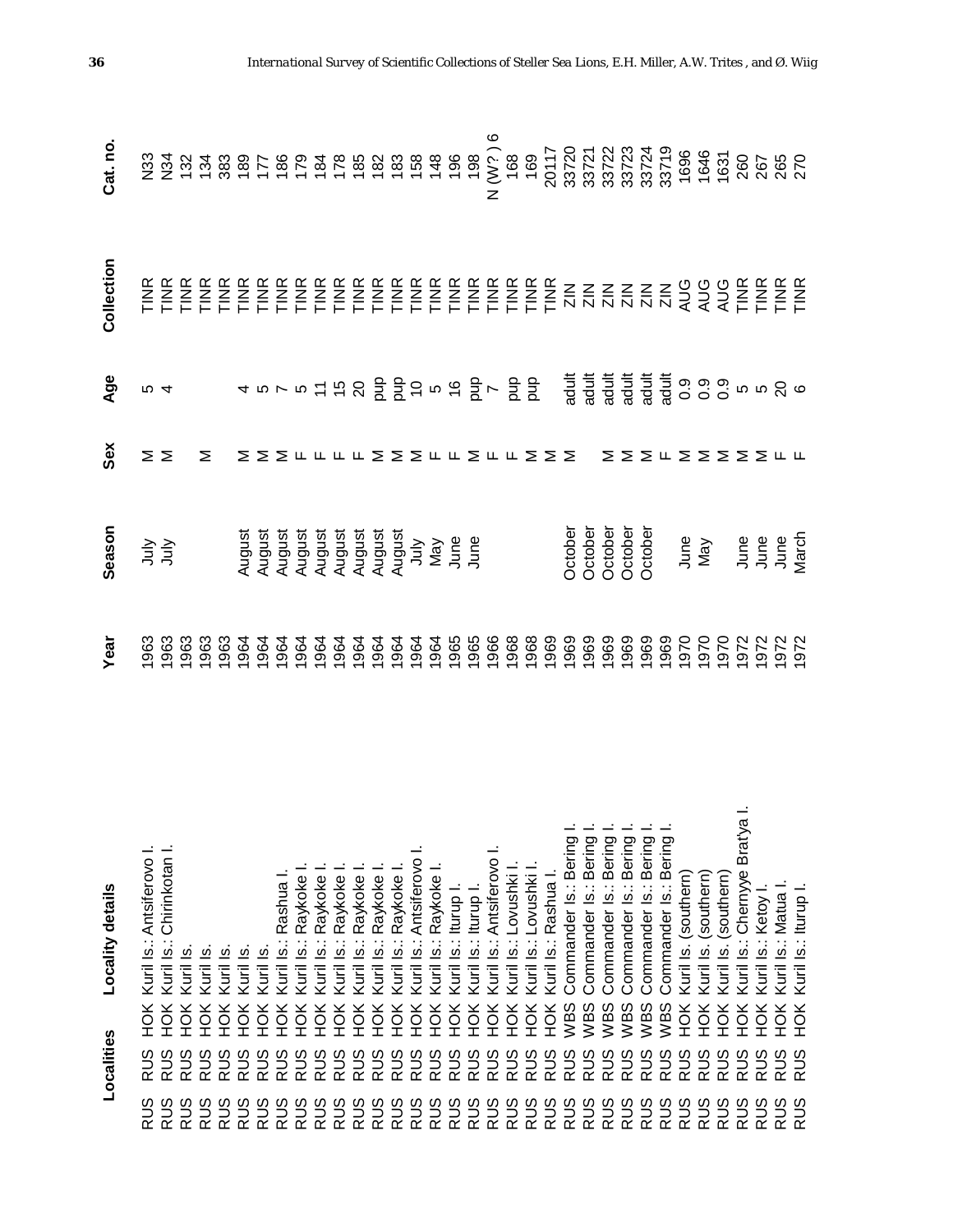|            | Localities | Locality details                           | Year                                      | Season    | Sex                                                                                                                                                  | Age             | Collection | Cat. no                 |
|------------|------------|--------------------------------------------|-------------------------------------------|-----------|------------------------------------------------------------------------------------------------------------------------------------------------------|-----------------|------------|-------------------------|
| <b>RUS</b> | <b>RUS</b> | <u>ო</u><br>Commander<br>WBS               |                                           |           | ⋝                                                                                                                                                    |                 |            | 100249                  |
| <b>RUS</b> | <b>RUS</b> | Commander Is<br>WBS                        |                                           |           |                                                                                                                                                      |                 |            | 100250                  |
| <b>RUS</b> | <b>RUS</b> | Commander Is<br>WBS                        |                                           |           |                                                                                                                                                      |                 |            | 100251                  |
| <b>RUS</b> | <b>RUS</b> | Commander Is<br>WBS                        |                                           |           |                                                                                                                                                      |                 |            | 100252                  |
| <b>RUS</b> | <b>RUS</b> | Commander Is<br>WBS                        |                                           |           |                                                                                                                                                      |                 |            | 100253                  |
| <b>RUS</b> | <b>RUS</b> | Commander Is<br>WBS                        |                                           |           |                                                                                                                                                      |                 |            | 100254                  |
| <b>RUS</b> | <b>RUS</b> | Commander Is<br>WBS                        | 77777777777<br>00000000000<br>00000000000 |           |                                                                                                                                                      |                 |            | 100255                  |
| <b>RUS</b> | <b>RUS</b> | Commander Is<br>WBS                        |                                           |           |                                                                                                                                                      |                 |            | 100256                  |
| <b>RUS</b> | RUS        | Commander Is<br>WBS                        |                                           |           |                                                                                                                                                      |                 |            | 100257                  |
| <b>RUS</b> | <b>RUS</b> | Commander Is<br>WBS                        |                                           |           |                                                                                                                                                      |                 |            | 100258                  |
| <b>RUS</b> | <b>RUS</b> | Kuril Is.: Lovushki I<br>HOK               |                                           | September |                                                                                                                                                      |                 |            | $\frac{4}{5}$           |
| RUS        | RUS        | Kuril Is.: Shiashkotan I.<br>HOK           | 1975                                      | September | $\Sigma \Sigma \Sigma \Sigma \Sigma \Sigma \Sigma \Sigma \Sigma \mathrel{\mathsf{L}} \Sigma \mathrel{\mathsf{L}} \Sigma \mathrel{\mathsf{L}} \Sigma$ |                 |            |                         |
| <b>RUS</b> | RUS        | Kuril Is.<br>HOK                           | 1976                                      |           |                                                                                                                                                      |                 |            |                         |
| <b>RUS</b> | <b>RUS</b> | _i<br>ج<br>Kuril Is.: Chernyye Brat<br>ЯČН | 1976                                      |           |                                                                                                                                                      | $\sim$ $\infty$ |            |                         |
| RUS        | <b>RUS</b> | Kuril Is.<br>ЯСH                           | 1976                                      |           |                                                                                                                                                      |                 |            |                         |
| RUS        | <b>RUS</b> | Kuril Is.<br>ЯČН                           | 1976                                      |           |                                                                                                                                                      |                 |            |                         |
| RUS        | <b>RUS</b> | Kuril Is<br>ŘЯ                             | 1976                                      |           |                                                                                                                                                      |                 |            |                         |
| <b>RUS</b> | <b>RUS</b> | Kuril Is.<br>ŘЯ                            | 1976                                      |           |                                                                                                                                                      |                 |            |                         |
| <b>RUS</b> | <b>RUS</b> | Kuril Is<br>ŘЯ                             | 1976                                      |           | $\Sigma$ U $\Sigma$ $\Sigma$ $\Sigma$ U $\Sigma$ $\Sigma$ $\Sigma$                                                                                   |                 |            |                         |
| RUS        | RUS        | Kuril Is<br>ŠК                             |                                           |           |                                                                                                                                                      |                 |            |                         |
| RUS        | <b>RUS</b> | Kuril Is.<br>ŘЯ                            | 976<br>1976<br>1976<br>1976               |           |                                                                                                                                                      |                 |            |                         |
| <b>RUS</b> | <b>RUS</b> | Kuril Is<br>ŠК                             |                                           |           |                                                                                                                                                      |                 |            |                         |
| <b>RUS</b> | <b>RUS</b> | Kuril Is<br>ŘЯ                             |                                           |           |                                                                                                                                                      |                 |            |                         |
| <b>RUS</b> | <b>RUS</b> | Kuril Is.<br>ŠК                            | 1976                                      |           |                                                                                                                                                      |                 |            |                         |
| <b>RUS</b> | <b>RUS</b> | Kuril Is.<br>ŘЯ                            | 1976                                      |           |                                                                                                                                                      |                 |            |                         |
| <b>RUS</b> | <b>RUS</b> | Kuril Is.<br>ŠК                            | 1976                                      |           |                                                                                                                                                      |                 |            |                         |
| <b>RUS</b> | <b>RUS</b> | Kuril Is.<br>ŘЯ                            | 1976                                      |           |                                                                                                                                                      |                 |            |                         |
| <b>RUS</b> | <b>RUS</b> | Kuril Is.<br>ŠК                            | 1976                                      |           | ΣΣ                                                                                                                                                   |                 |            |                         |
| <b>RUS</b> | <b>RUS</b> | Kuril Is.<br>HOK                           | 1976                                      |           |                                                                                                                                                      |                 |            |                         |
| RUS        | <b>RUS</b> | Kuril Is.<br>HOK                           | 1976                                      |           |                                                                                                                                                      |                 |            | 20451<br>20454<br>20459 |
| RUS        | <b>RUS</b> | Kuril Is.<br>HOK                           | 1976                                      |           |                                                                                                                                                      |                 |            |                         |
| <b>RUS</b> | <b>RUS</b> | Kuril Is.<br>HOK                           | 1976                                      |           | ட                                                                                                                                                    |                 |            | 20460                   |
| <b>RUS</b> | <b>RUS</b> | Kuril Is.<br>НOК                           | 1976                                      |           | ட                                                                                                                                                    |                 |            | 20467                   |
| <b>RUS</b> | RUS        | Kuril Is<br>НOК                            | 1976                                      |           | ட ≥                                                                                                                                                  |                 |            | $\overline{z}$          |
| <b>RUS</b> | <b>RUS</b> | Bering Sea (western)<br>WBS                | 1981                                      | April     |                                                                                                                                                      |                 |            | 1661                    |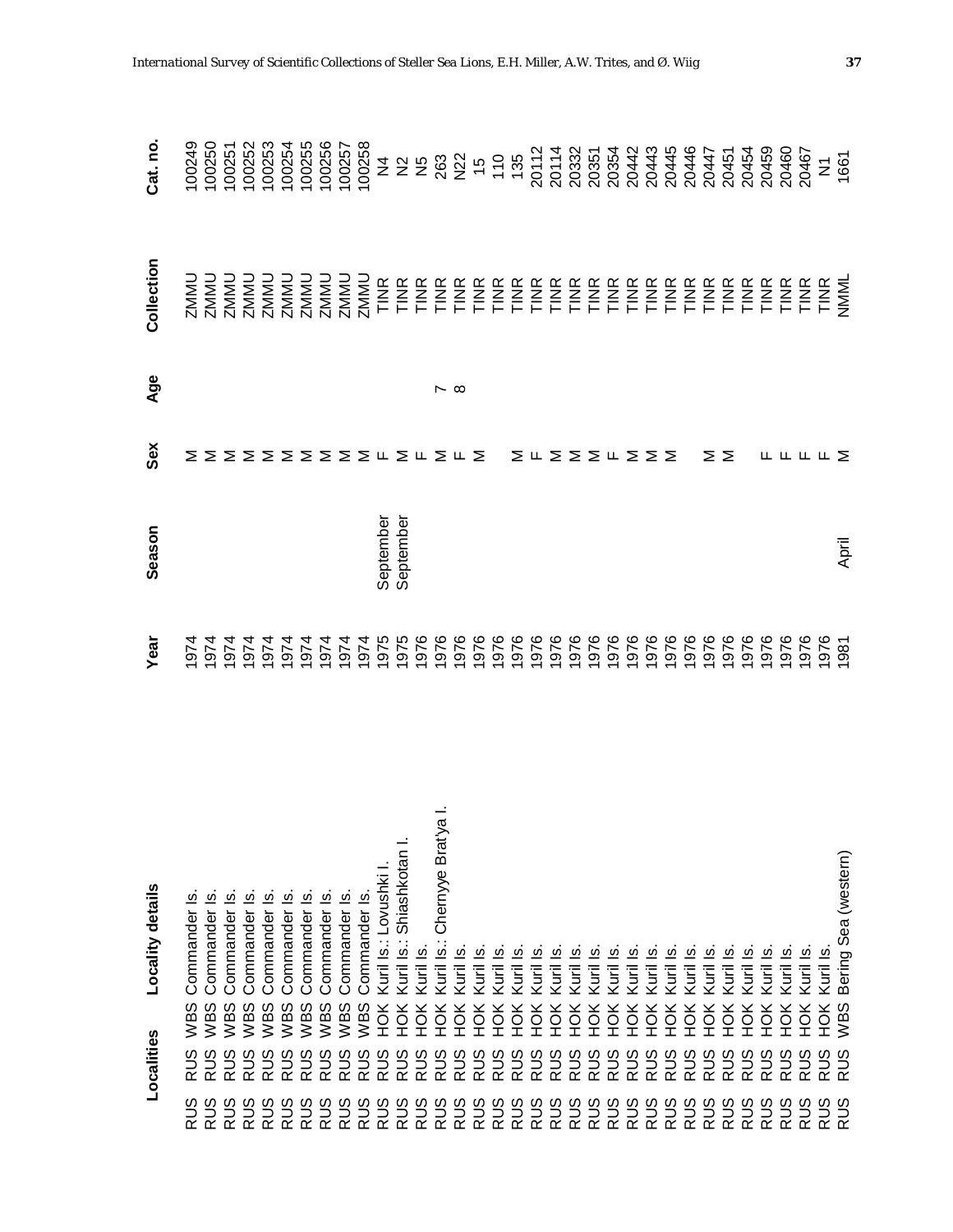|                      | Localities     |                  | Locality details                                                                                                                                                                                                                                    | Year                                                                                                                                                                                                                                                                                                          | Season                                                                                              | Sex                                                                                                                                                                                                                                                                                                                                                                         | Age      | Collection | Cat. no |
|----------------------|----------------|------------------|-----------------------------------------------------------------------------------------------------------------------------------------------------------------------------------------------------------------------------------------------------|---------------------------------------------------------------------------------------------------------------------------------------------------------------------------------------------------------------------------------------------------------------------------------------------------------------|-----------------------------------------------------------------------------------------------------|-----------------------------------------------------------------------------------------------------------------------------------------------------------------------------------------------------------------------------------------------------------------------------------------------------------------------------------------------------------------------------|----------|------------|---------|
| RUS                  |                | ЙOК              | Kuril Is: Kurashir I.                                                                                                                                                                                                                               |                                                                                                                                                                                                                                                                                                               |                                                                                                     |                                                                                                                                                                                                                                                                                                                                                                             |          |            |         |
| RUS                  | <b>RUS</b>     | Н <sub>О</sub> К | Kuril Is.: Ketoy                                                                                                                                                                                                                                    |                                                                                                                                                                                                                                                                                                               |                                                                                                     |                                                                                                                                                                                                                                                                                                                                                                             |          |            |         |
| RUS                  | <b>RUS</b>     | HOK              | Kuril Is.: Ketoy                                                                                                                                                                                                                                    |                                                                                                                                                                                                                                                                                                               |                                                                                                     |                                                                                                                                                                                                                                                                                                                                                                             |          |            |         |
| <b>RUS</b>           | <b>RUS</b>     | HOK              |                                                                                                                                                                                                                                                     |                                                                                                                                                                                                                                                                                                               |                                                                                                     |                                                                                                                                                                                                                                                                                                                                                                             |          |            |         |
| RUS                  | <b>RUS</b>     | HOK              |                                                                                                                                                                                                                                                     |                                                                                                                                                                                                                                                                                                               |                                                                                                     |                                                                                                                                                                                                                                                                                                                                                                             |          |            |         |
| RUS                  | <b>RUS</b>     | HOK              |                                                                                                                                                                                                                                                     |                                                                                                                                                                                                                                                                                                               |                                                                                                     |                                                                                                                                                                                                                                                                                                                                                                             |          |            |         |
| RUS                  | <b>RUS</b>     | HOK              |                                                                                                                                                                                                                                                     |                                                                                                                                                                                                                                                                                                               |                                                                                                     |                                                                                                                                                                                                                                                                                                                                                                             |          |            |         |
| RUS                  | RUS            | HOK              | : Kuril Is.: Lovushki: Dolgoi<br>: Kuril Is.: Lovushki: Dolgoi<br>: Kuril Is.: Lovushki: Dolgoi<br>: Kuril Is.: Lovushki: Dolgoi<br>: Kuril Is.: Lovushki: Dolgoi<br>: Kuril Is.: Lovushki: Dolgoi<br>: Kuril Is.: Lovushki: Dolgoi<br>: Kuril Is.: |                                                                                                                                                                                                                                                                                                               | មិនមានមិនមិនមិនមិនមិនមិនមិនមិន<br>រាំមិនមិនមិនមិនមិនមិនមិនមិនមិត្ត<br>ដូនមិនមិនមិនមិនមិនមិនមិនមិត្ត | $\geq$ $\geq$ $\lfloor$ $\lfloor$ $\lfloor$ $\lfloor$ $\lfloor$ $\lfloor$ $\lfloor$ $\lfloor$ $\lfloor$ $\lfloor$ $\lfloor$ $\lfloor$ $\lfloor$ $\lfloor$ $\lfloor$ $\lfloor$ $\lfloor$ $\lfloor$ $\lfloor$ $\lfloor$ $\lfloor$ $\lfloor$ $\lfloor$ $\lfloor$ $\lfloor$ $\lfloor$ $\lfloor$ $\lfloor$ $\lfloor$ $\lfloor$ $\lfloor$ $\lfloor$ $\lfloor$ $\lfloor$ $\lfloor$ |          |            |         |
| RUS                  | <b>RUS</b>     | ŘЯ               |                                                                                                                                                                                                                                                     |                                                                                                                                                                                                                                                                                                               |                                                                                                     |                                                                                                                                                                                                                                                                                                                                                                             |          |            |         |
| <b>RUS</b>           | RUS            | ЭК               |                                                                                                                                                                                                                                                     |                                                                                                                                                                                                                                                                                                               |                                                                                                     |                                                                                                                                                                                                                                                                                                                                                                             |          |            |         |
| RUS                  | RUS            | ŘЯ               |                                                                                                                                                                                                                                                     |                                                                                                                                                                                                                                                                                                               |                                                                                                     |                                                                                                                                                                                                                                                                                                                                                                             |          |            |         |
|                      | RUS            | НÖК              |                                                                                                                                                                                                                                                     |                                                                                                                                                                                                                                                                                                               |                                                                                                     |                                                                                                                                                                                                                                                                                                                                                                             |          |            |         |
| RUS<br>RUS           | RUS            | НÖК              |                                                                                                                                                                                                                                                     |                                                                                                                                                                                                                                                                                                               |                                                                                                     |                                                                                                                                                                                                                                                                                                                                                                             |          |            |         |
| <b>RUS</b>           | RUS            | HOK              |                                                                                                                                                                                                                                                     |                                                                                                                                                                                                                                                                                                               |                                                                                                     |                                                                                                                                                                                                                                                                                                                                                                             |          |            |         |
| <b>RUS</b>           | <b>RUS</b>     | Ж                |                                                                                                                                                                                                                                                     |                                                                                                                                                                                                                                                                                                               |                                                                                                     |                                                                                                                                                                                                                                                                                                                                                                             |          |            |         |
| <b>RUS</b>           | <b>RUS</b>     | Ж                | Kuril Is.: Brat Chirpoyev                                                                                                                                                                                                                           |                                                                                                                                                                                                                                                                                                               |                                                                                                     |                                                                                                                                                                                                                                                                                                                                                                             |          |            |         |
| RUS                  | <b>RUS</b>     | НÖК              | Kuril Is.: Lovushki                                                                                                                                                                                                                                 |                                                                                                                                                                                                                                                                                                               |                                                                                                     |                                                                                                                                                                                                                                                                                                                                                                             |          |            |         |
| <b>RUS</b>           | <b>RUS</b>     | НÖК              | Srednego (Khitraya)<br>Kuril Is.:                                                                                                                                                                                                                   |                                                                                                                                                                                                                                                                                                               |                                                                                                     |                                                                                                                                                                                                                                                                                                                                                                             |          |            |         |
| <b>RUS</b>           | <b>RUS</b>     | НÖК              | Kuril Is                                                                                                                                                                                                                                            |                                                                                                                                                                                                                                                                                                               |                                                                                                     | ட                                                                                                                                                                                                                                                                                                                                                                           |          |            |         |
| RUS                  | <b>RUS</b>     | ŘЯ               | Sea of Okhotsk: Zavjalova I                                                                                                                                                                                                                         |                                                                                                                                                                                                                                                                                                               |                                                                                                     |                                                                                                                                                                                                                                                                                                                                                                             |          |            |         |
| RUS                  |                | WBS              | Commander Is                                                                                                                                                                                                                                        |                                                                                                                                                                                                                                                                                                               |                                                                                                     |                                                                                                                                                                                                                                                                                                                                                                             |          |            |         |
| RUS                  | RUS<br>RUS     | WBS              | Commander Is.: Bering                                                                                                                                                                                                                               |                                                                                                                                                                                                                                                                                                               |                                                                                                     |                                                                                                                                                                                                                                                                                                                                                                             |          |            |         |
| RUS                  | <b>RUS</b>     | WBS              | فبالقبائص<br>Commander Is.: Bering                                                                                                                                                                                                                  |                                                                                                                                                                                                                                                                                                               |                                                                                                     | ∑∑∑∑щ                                                                                                                                                                                                                                                                                                                                                                       |          |            |         |
| RUS                  | RUS            | WBS              | Bering<br><u>vi</u><br>Commander                                                                                                                                                                                                                    |                                                                                                                                                                                                                                                                                                               |                                                                                                     |                                                                                                                                                                                                                                                                                                                                                                             |          |            |         |
| RUS                  | RUS            | WBS              | Kamchatka                                                                                                                                                                                                                                           |                                                                                                                                                                                                                                                                                                               |                                                                                                     |                                                                                                                                                                                                                                                                                                                                                                             |          |            |         |
|                      | ¥              |                  | Aleutian Is                                                                                                                                                                                                                                         |                                                                                                                                                                                                                                                                                                               |                                                                                                     |                                                                                                                                                                                                                                                                                                                                                                             |          |            |         |
|                      | $\forall$      | AK-5             | Insel Unalaschka                                                                                                                                                                                                                                    |                                                                                                                                                                                                                                                                                                               |                                                                                                     |                                                                                                                                                                                                                                                                                                                                                                             |          |            |         |
|                      |                | <b>AK-8</b>      | George<br>Pribilof Is.: St.                                                                                                                                                                                                                         |                                                                                                                                                                                                                                                                                                               |                                                                                                     |                                                                                                                                                                                                                                                                                                                                                                             |          |            |         |
|                      |                | <b>AK-8</b>      | St. Paul<br>Pribilof Is.:                                                                                                                                                                                                                           |                                                                                                                                                                                                                                                                                                               | November                                                                                            |                                                                                                                                                                                                                                                                                                                                                                             |          |            |         |
| P<br>SARARA<br>ARARA | <b>ERRK</b>    | <b>AK-8</b>      | St. Paul<br>Pribilof Is.:                                                                                                                                                                                                                           | $\begin{array}{l} 1853 \\ 1860 \\ 1860 \\ 1860 \\ 1860 \\ 1870 \\ 1880 \\ 1880 \\ 1880 \\ 1880 \\ 1880 \\ 1880 \\ 1880 \\ 1880 \\ 1880 \\ 1880 \\ 1880 \\ 1880 \\ 1880 \\ 1880 \\ 1880 \\ 1880 \\ 1880 \\ 1880 \\ 1880 \\ 1880 \\ 1880 \\ 1880 \\ 1880 \\ 1880 \\ 1880 \\ 1880 \\ 1880 \\ 1880 \\ 1880 \\ 18$ |                                                                                                     |                                                                                                                                                                                                                                                                                                                                                                             |          |            |         |
|                      |                | AK-8             | St. Paul<br>Pribilof Is.:                                                                                                                                                                                                                           |                                                                                                                                                                                                                                                                                                               | August                                                                                              |                                                                                                                                                                                                                                                                                                                                                                             |          |            |         |
| JSA                  | $\overline{X}$ | <b>AK-8</b>      | St. Paul<br>Pribilof Is.:                                                                                                                                                                                                                           |                                                                                                                                                                                                                                                                                                               |                                                                                                     |                                                                                                                                                                                                                                                                                                                                                                             |          |            |         |
| <b>ASU</b>           | ¥              | $AK-8$           | Pribilof Is.: St. Paul                                                                                                                                                                                                                              |                                                                                                                                                                                                                                                                                                               |                                                                                                     |                                                                                                                                                                                                                                                                                                                                                                             | juvenile |            |         |
| <b>ASU</b>           | き<br>笑         | <b>AK-8</b>      | Pribilof Is.: St. Paul                                                                                                                                                                                                                              |                                                                                                                                                                                                                                                                                                               |                                                                                                     |                                                                                                                                                                                                                                                                                                                                                                             |          |            |         |
|                      |                | AK-5             | Insel Unalaschka                                                                                                                                                                                                                                    |                                                                                                                                                                                                                                                                                                               |                                                                                                     | Щ                                                                                                                                                                                                                                                                                                                                                                           | juvenile |            |         |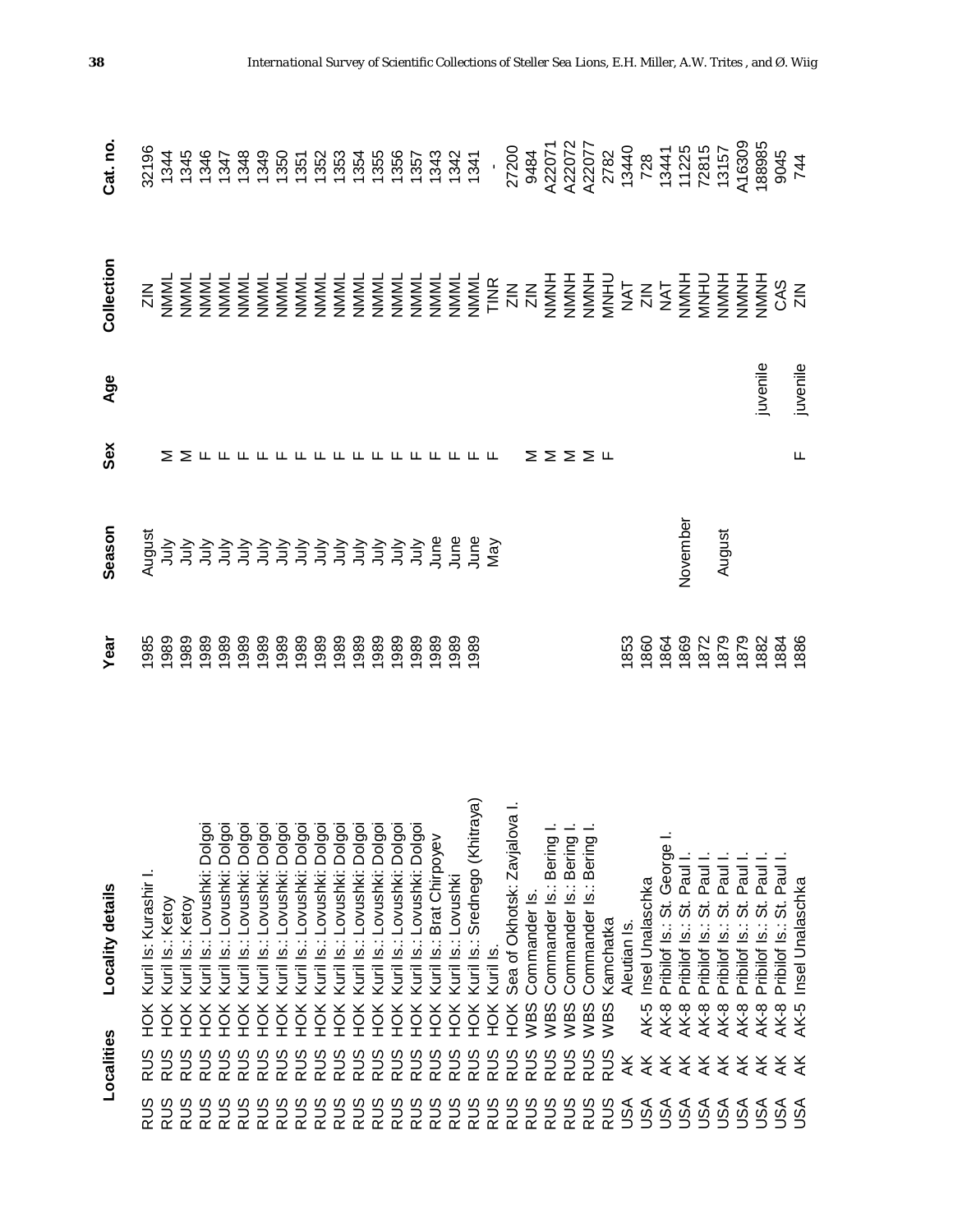|                   | Localities              | <b>Locality details</b>                                            | Year         | Season           | Sex | Age      | Collection                       | Cat. no.         |
|-------------------|-------------------------|--------------------------------------------------------------------|--------------|------------------|-----|----------|----------------------------------|------------------|
| <b>USA</b>        | ¥                       | Insel Unalaschka<br>AK-5                                           | 1886         |                  | ⋝   |          | $\frac{Z}{2N}$                   | 746              |
| JSA               | $\overline{\mathsf{X}}$ | Pribilof Is<br>AK-8                                                | 1890         | June             | Σ   |          | HNNH                             | A34835           |
| USA               | $\overline{\mathsf{X}}$ | Paul<br>.<br>ග්<br>Pribilof Is.:<br><b>AK-8</b>                    | 1890         | Vay              | ΣΣ  |          | HNNH                             | A34836           |
| USA               | $\overline{X}$          | Paul I.<br>Pribilof Is.: St.<br><b>AK-8</b>                        | 1891         |                  |     |          | <b>HNNNH</b>                     | 188981           |
| USA               | ¥                       | Paul I.<br>$\ddot{\tilde{\sigma}}$<br>Pribilof Is.:<br><b>AK-8</b> | 1892         | August<br>August | ⋝   |          | HNNN                             | 188982           |
| USA               | $\overline{\mathsf{X}}$ | Paul I.<br>5<br>Pribilof Is.:<br><b>AK-8</b>                       | 1892         |                  |     | uvenile  | NMNH                             | 188983           |
| JSA               | $\overline{X}$          | Paul I<br>.<br>ಬ<br>Pribilof Is.:<br><b>AK-8</b>                   | 1892         |                  |     | juvenile | NMNH                             | 188984           |
| USA               | $\overline{X}$          | Paul I<br>$\ddot{\circ}$<br>Pribilof Is.:<br><b>AK-8</b>           | 1896         | ∖iuL             | ட   |          | CAS                              | 16110            |
| USA               |                         | St. Paul I<br>Pribilof Is.:<br><b>AK-8</b>                         | 1896         |                  |     |          | <b>UHNW</b>                      | 70692            |
|                   | <i><b>ARRAKA</b></i>    | Pribilof Is.: St. Paul I<br><b>AK-8</b>                            | 1897         |                  | ⋝   | adult    | HNNH                             | 83887            |
|                   |                         | Pribilof Is.: St. Paul I.<br><b>AK-8</b>                           | 1897         |                  |     |          | MHZ                              | 1897.2.17.1      |
|                   |                         | Pribilof Is.: St. George I.<br><b>AK-8</b>                         | 1897         |                  | Σ   |          | N<br>HI<br>Z<br>Z<br>Z<br>Z<br>Z | 1897.1.18.5      |
|                   |                         | Pribilof Is.: St.George I.<br><b>AK-8</b>                          | 1897         |                  | ட   |          |                                  | 1897.1.18.7      |
|                   |                         | Pribilof Is.: St.George I.<br><b>AK-8</b>                          | 1897         |                  |     |          |                                  | 1897.1.18.8      |
|                   | $\overline{X}$          | Aleutian Is.: Bogoslof I.<br>AK-5                                  | 1899         |                  | щ   | juvenile | <b>HNNNH</b>                     | 98070            |
|                   | $\forall$               | Pribilof Is.: St. Paul I.<br><b>AK-8</b>                           | 1902         | うう               | Σ   |          | <b>NMNH</b>                      | 114830           |
|                   | $\forall$               | Seldovia<br>AK-3                                                   | 1904         |                  |     |          | HNNH                             | 133235           |
|                   | $\overline{X}$          |                                                                    | 1905         |                  | Σ   |          | MHN                              | 1905.11.8.1      |
|                   | ¥                       | Barrier <sup>1</sup><br>AK-1                                       | 1908         |                  |     |          | HNNH                             | 154013           |
|                   | ¥                       | Togiak Bay<br><b>AK-8</b>                                          | 1911         |                  |     |          | HNNNH                            | 202705           |
|                   | $\forall$               | Nagai/Shumagin Is.<br><b>AK-4</b>                                  | 1912         | June             |     |          | <b>UHNM</b>                      | 37702            |
|                   | $\forall$               | Aleutian Is.: Bogoslof I.<br>AK-5                                  | 1913         | June             | ட   |          | CMNH                             | 21005            |
|                   | $\frac{1}{2}$           | Pribilof Is.<br><b>AK-8</b>                                        | 1914         | September        |     |          | HNNN                             |                  |
|                   | $\frac{1}{2}$           | Hawk Inlet<br>AK-1                                                 |              | August           | ட   |          | HNNH                             | 199611<br>211101 |
|                   | $\frac{1}{2}$           | Pribilof Is.: St. Paul I.<br><b>AK-8</b>                           | 1915<br>1916 |                  |     |          | NINS                             |                  |
|                   | $\frac{1}{2}$           | Chichagof I.: Port Frederick<br>AK-1                               | 1917         |                  | Σ   |          | <b>NMNH</b>                      | 229226           |
|                   | ¥                       | Sitka<br>AK-1                                                      | 1918         | spring<br>April  | ΣΣ  |          | HNNH                             | 228877           |
| D<br>Page<br>Page | $\frac{1}{2}$           | ecombe<br>Kruzof Island: Mount Edg<br>AK-1                         | 1919         |                  |     |          | HNNH                             | 233505           |
|                   | ¥                       | Pribilof Is.: St. Paul I.<br><b>AK-8</b>                           | 1920         |                  |     |          | CAS                              | 3683             |
| JSA               | $\overline{\mathsf{X}}$ | Paul I<br>Pribilof Is.: St.<br><b>AK-8</b>                         | 1920         |                  |     |          | CAS                              | 3684             |
| <b>ASU</b>        | $\frac{1}{2}$           | Pribilof Is.<br><b>AK-8</b>                                        | 1923         | June             |     |          | HNNNH                            | 239368           |
| <b>ASU</b>        | ¥                       | AK-3 Kodiak I.                                                     | 1930         |                  |     |          | HNNH                             | 256492           |
| <b>ASU</b>        | $\overline{A}$          | Kodiak I.: Chiniak Cape<br><b>AK-3</b>                             | 1931         | うづ               |     | juvenile | <b>ANSP</b>                      | 14400            |
| <b>ASH</b>        | ¥                       | Kodiak I.: Chiniak Cape<br>AK-3                                    | 1931         | <b>SIDC</b>      | Σ   |          | <b>ANSP</b>                      | 14424            |
|                   | ⋇                       | Aleutian Is.: Unalaska I.: Dutch Harbor<br>AK-5                    | 1936         | summer           |     |          | HNNH                             | 261229           |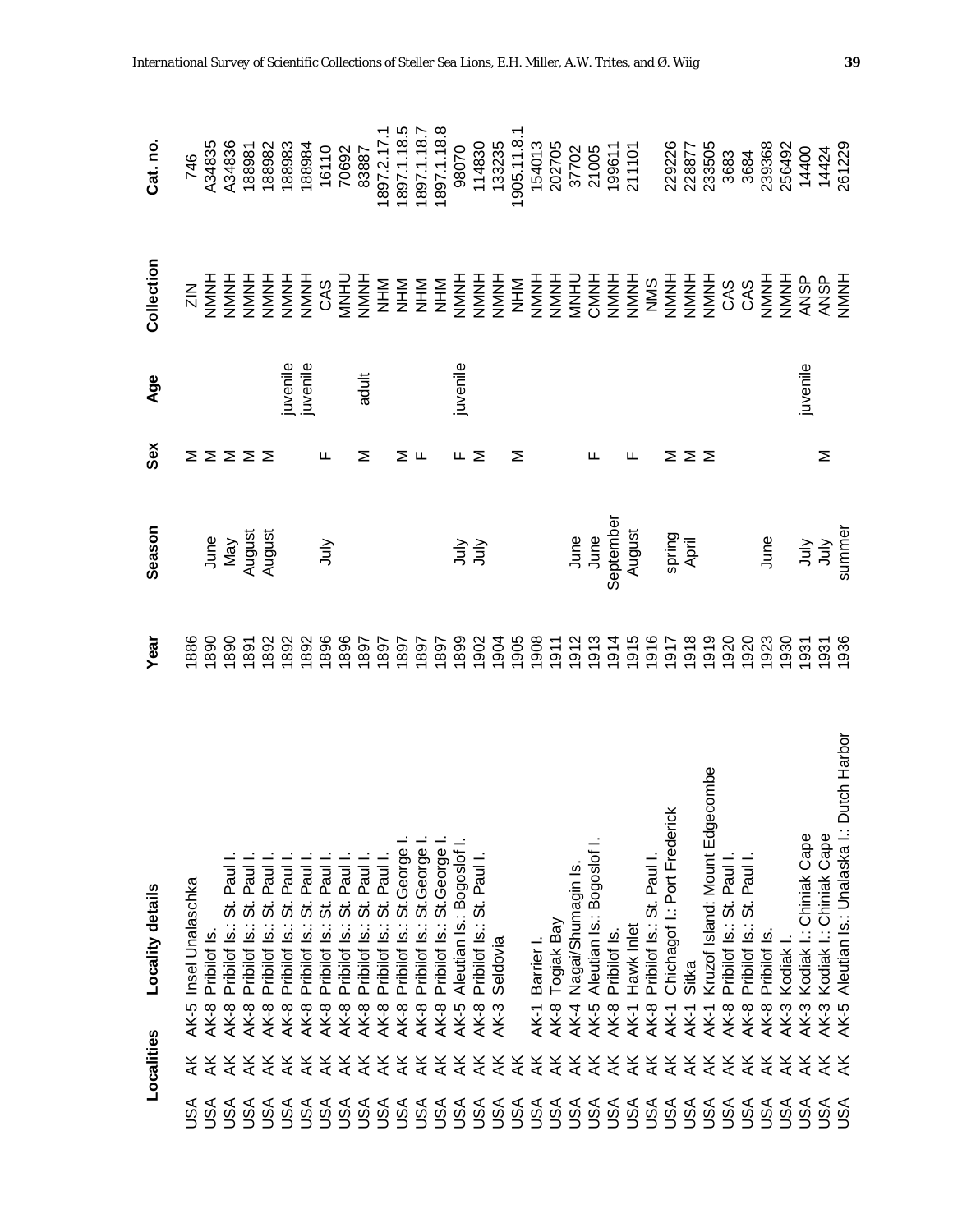|                        | Localities              | Locality details                                                  | Year                        | Season | Sex                                                                  | Age                          | Collection               | Cat. no.                                       |
|------------------------|-------------------------|-------------------------------------------------------------------|-----------------------------|--------|----------------------------------------------------------------------|------------------------------|--------------------------|------------------------------------------------|
| ⋖<br>ر<br>3            |                         | Aleutian Is.: Little Kiska I.<br>AK-6                             | 1936                        | summer |                                                                      |                              | HNNH                     | 261231                                         |
| <b>ASU</b>             | द रू                    | Aleutian Is.: Attu I<br><b>AK-7</b>                               |                             | summer |                                                                      |                              | HNNH                     | 261230                                         |
|                        |                         | Aleutian Is.: Kagamil<br>AK-6                                     | 036<br>0937<br>0940<br>0940 | summer |                                                                      |                              | HNNNH                    | 267526                                         |
|                        |                         | Aleutian Is.: Bogoslof<br>AK-5                                    |                             | August | ⋝                                                                    |                              | HNNN                     |                                                |
|                        |                         | Paul<br><br>თ<br>Pribilof Is.:<br><b>AK-8</b>                     |                             |        | Σ                                                                    |                              | HNNH                     |                                                |
|                        |                         | Paul<br>$\ddot{\tilde{\sigma}}$<br>Pribilof Is.:<br><b>AK-8</b>   |                             |        |                                                                      |                              | HNNN                     |                                                |
|                        |                         | Paul<br>.<br>ග්<br>Pribilof Is.:<br>AK-8                          |                             |        |                                                                      |                              | H<br>NMNH<br>Z<br>Z<br>Z | 270971<br>270972<br>270973<br>270969<br>270970 |
|                        |                         | Paul<br>$\vec{\varpi}$<br>Pribilof Is.:<br><b>AK-8</b>            |                             |        |                                                                      |                              |                          |                                                |
|                        |                         | Paul I<br>.<br>ශ්<br>Pribilof Is.:<br>AK-8                        |                             |        | $\Sigma$ $\Sigma$ $\Sigma$ $\Sigma$ $\Sigma$ $\Sigma$ $\mu$ $\Sigma$ | neonate                      | <b>HNNH</b>              | 276038                                         |
|                        |                         | Paul I<br>.<br>ග්<br>Pribilof Is.<br><b>AK-8</b>                  |                             |        |                                                                      | neonate                      |                          | 276039                                         |
|                        |                         | Paul I<br>.<br>ශ්<br>Pribilof Is.<br>AK-8                         | 1944                        |        |                                                                      | juvenile                     |                          | 276361                                         |
|                        |                         | Paul I<br>.<br>თ<br>Pribilof Is.:<br><b>AK-8</b>                  |                             |        |                                                                      |                              |                          | 276037                                         |
|                        |                         | Paul I<br><br>თ<br>Pribilof Is.<br>AK-8                           | 1945<br>1946<br>1947        |        |                                                                      | neonate<br>adult             |                          | 276031<br>276207<br>276040<br>276208<br>317    |
|                        |                         | Paul I<br><br>ವ<br>Pribilof Is.:<br>AK-8                          |                             |        |                                                                      |                              |                          |                                                |
|                        | ¥                       | Paul I<br>$\ddot{\tilde{\sigma}}$<br>Pribilof Is.:<br>AK-8        | 1947                        |        | щ                                                                    |                              |                          |                                                |
|                        | ¥                       | Paul I<br>$\ddot{\tilde{\sigma}}$<br>Pribilof Is.:<br><b>AK-8</b> |                             |        |                                                                      |                              |                          |                                                |
|                        | ¥                       | Paul I<br>$\vec{\varpi}$<br>Pribilof Is.<br><b>AK-8</b>           |                             |        | ⋝                                                                    | $ \frac{1}{2}$ $\frac{1}{8}$ |                          |                                                |
|                        | ¥                       | Paul I<br>$\vec{\varpi}$<br>Pribilof Is.<br>$AK-8$                |                             |        |                                                                      |                              |                          | 276036<br>276354                               |
|                        | ¥                       | Paul I<br>5.<br>Pribilof Is.:<br>$AK-8$                           |                             |        | ∑ ⊬                                                                  |                              |                          |                                                |
|                        | ¥                       | Paul I<br>5<br>Pribilof Is.:<br>AK-8                              | 847<br>1947<br>1947<br>1948 |        |                                                                      |                              |                          | 276209                                         |
|                        | ¥                       | Paul I.<br>$\ddot{\vec{\delta}}$<br>Pribilof Is.:<br>$AK-8$       | 1949                        |        | Σ                                                                    |                              | HNNH<br>NAMH             | 1950.3.29.9                                    |
|                        | ¥                       | St. George<br>Pribilof Is.:<br>AK-8                               | 1949                        |        |                                                                      | yearling                     |                          | 285747                                         |
|                        | ¥                       | Paul I.<br>.<br>ಬ<br>Pribilof Is.:<br>AK-8                        | 1949                        |        |                                                                      |                              |                          | 1950.3.29.10                                   |
|                        | ¥                       | Paul I.<br><br>ಐ<br>Pribilof Is.:<br><b>AK-8</b>                  | 1949                        |        | $\Sigma \cup \Sigma$                                                 |                              |                          | 1950.3.29.12                                   |
|                        | ¥                       | St.George<br>Pribilof Is.:<br><b>AK-8</b>                         | 1949                        |        |                                                                      |                              |                          | 1950.3.29.                                     |
|                        | ¥                       | Paul I<br>.<br>თ<br>Pribilof Is.:<br><b>AK-8</b>                  | 1949                        |        | Σ                                                                    | adult                        | HNNH                     | 285509                                         |
|                        | ¥                       | Paul<br>.<br>ವ<br>Pribilof Is.:<br><b>AK-8</b>                    | 1949                        |        | ⋝                                                                    | juvenile                     | HNNH                     | 285505                                         |
| USA                    | ¥                       | Paul<br>.<br>თ<br>Pribilof Is.:<br><b>AK-8</b>                    | 1949                        |        | ⋝                                                                    | subadult                     | HNNH                     | 285507                                         |
| <b>ASU</b>             | ¥                       | Paul<br>5i<br>Pribilof Is.:<br><b>AK-8</b>                        | 1949                        |        | ⋝                                                                    | subadult                     | HNNN                     | 285508                                         |
| <b>ASU</b>             | ¥                       | Paul<br><br>თ<br>Pribilof Is.<br><b>AK-8</b>                      | 949                         |        | ⋝                                                                    | yearling                     | HNNH                     | 285506                                         |
|                        | ¥                       | Paul<br>5.<br>Pribilof Is.<br><b>AK-8</b>                         | 050                         |        | ∑ ய                                                                  | adult                        | NMML                     | 316                                            |
|                        | ¥                       | St. Paul<br>Pribilof Is.:<br><b>AK-8</b>                          | 1950                        |        |                                                                      | adult                        | NMML                     | $\frac{318}{3}$                                |
| <b>DOODO</b><br>RAKKKK | ¥                       | Pauli<br>5<br>Pribilof Is.:<br><b>AK-8</b>                        | 1950                        |        | $>$ $>$                                                              | neonate                      | MVZ                      | 113626                                         |
|                        | $\overline{\mathsf{X}}$ | Paul I.<br>5<br>Pribilof Is.:<br><b>AK-8</b>                      | 1950                        |        |                                                                      |                              | <b>NBM</b><br>UPS        | 19896                                          |
|                        | $\overline{A}$          | St. Lawrence<br><b>AK-8</b>                                       | 951                         |        |                                                                      |                              |                          | 3203                                           |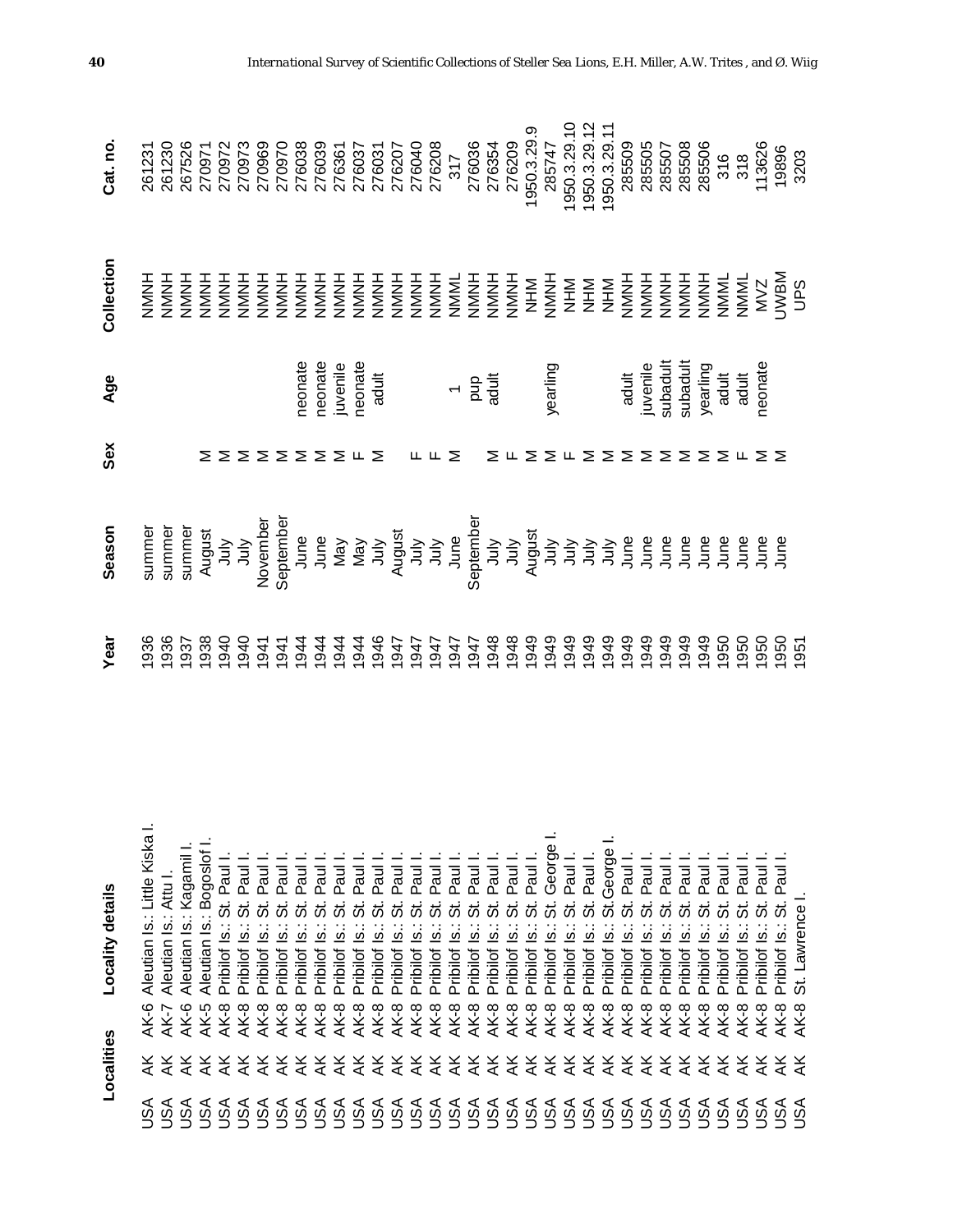|            | Localities                 | <b>Locality details</b>                                                                                                                                                                                                                                       | Year | Season                                                                                                                                                                                                                           | Sex                                                                         | Age                                                                                                                                                                                                                           | Collection | Cat. no.                                                                                                                                                                                                                         |
|------------|----------------------------|---------------------------------------------------------------------------------------------------------------------------------------------------------------------------------------------------------------------------------------------------------------|------|----------------------------------------------------------------------------------------------------------------------------------------------------------------------------------------------------------------------------------|-----------------------------------------------------------------------------|-------------------------------------------------------------------------------------------------------------------------------------------------------------------------------------------------------------------------------|------------|----------------------------------------------------------------------------------------------------------------------------------------------------------------------------------------------------------------------------------|
| <b>ASL</b> | ≹                          | Pribilof Is.: St. Paul I.<br>AK-8                                                                                                                                                                                                                             |      | <br>Bay a line and a line and a line and a line and a line and a line and a line and a line and a line and a line<br>Bay a line and a line and a line and a line and a line and a line and a line and a line and a line and a li |                                                                             | $1 - 2$                                                                                                                                                                                                                       |            | ទី និង ដូន ដូច ម៉ូ និង ម៉ូ និង ម៉ូ និង ដូច ម៉ូ និង អូ ដូច ម៉ូ និង អូ ដូច ម៉ូ និង អូ ដូច ម៉ូ និង ម៉ូ និង ម៉ូ និ<br>ស្ថិត ម៉ូ កូ ដូច ម៉ូ និង ម៉ូ និង ម៉ូ និង ម៉ូ និង អូ ដូច ម៉ូ និង អូ ដូច ម៉ូ និង អូ ដូច ម៉ូ និង អូ ដូច ម៉ូ និង អ |
| JSA        | $\breve{\mathsf{K}}$       | mi NE Uyak<br>Kodiak I.: Uyak Bay: 2<br><b>AK-3</b>                                                                                                                                                                                                           |      |                                                                                                                                                                                                                                  |                                                                             |                                                                                                                                                                                                                               |            |                                                                                                                                                                                                                                  |
| Asu        | ₹                          | St. Lawrence<br><b>AK-8</b>                                                                                                                                                                                                                                   |      |                                                                                                                                                                                                                                  |                                                                             |                                                                                                                                                                                                                               |            |                                                                                                                                                                                                                                  |
| JSA        | ₹                          |                                                                                                                                                                                                                                                               |      |                                                                                                                                                                                                                                  |                                                                             |                                                                                                                                                                                                                               |            |                                                                                                                                                                                                                                  |
| JSA        | ₹                          |                                                                                                                                                                                                                                                               |      |                                                                                                                                                                                                                                  |                                                                             | supervisors and the set of the set of the set of the set of the set of the set of the set of the set of the set of the set of the set of the set of the set of the set of the set of the set of the set of the set of the set |            |                                                                                                                                                                                                                                  |
| JSA        | ₹                          |                                                                                                                                                                                                                                                               |      |                                                                                                                                                                                                                                  |                                                                             |                                                                                                                                                                                                                               |            |                                                                                                                                                                                                                                  |
| JSA        |                            | Pribilof Is.: St. Paul<br>AK-8                                                                                                                                                                                                                                |      |                                                                                                                                                                                                                                  |                                                                             |                                                                                                                                                                                                                               |            |                                                                                                                                                                                                                                  |
|            |                            | Pribilof Is.: St. Paul I.<br>AK-8                                                                                                                                                                                                                             |      |                                                                                                                                                                                                                                  |                                                                             |                                                                                                                                                                                                                               |            |                                                                                                                                                                                                                                  |
|            |                            | <b>AK-3</b>                                                                                                                                                                                                                                                   |      |                                                                                                                                                                                                                                  |                                                                             |                                                                                                                                                                                                                               |            |                                                                                                                                                                                                                                  |
|            | <b>そそそそそそそそ</b><br>そくえええええ | 3 Cape Barnabas: Sitkalidak I.<br>3 Cape Barnabas: Sitkalidak I.<br>3 Cape Barnabas: Sitkalidak I.<br>3 Cape Barnabas: Sitkalidak I.<br>3 Cape Barnabas: Sitkalidak I.<br>3 St. Lawrence I.: Stolbi Rocks<br><b>AK-3</b>                                      |      |                                                                                                                                                                                                                                  | ⋝                                                                           |                                                                                                                                                                                                                               |            |                                                                                                                                                                                                                                  |
|            |                            | <b>AK-3</b>                                                                                                                                                                                                                                                   |      |                                                                                                                                                                                                                                  |                                                                             |                                                                                                                                                                                                                               |            |                                                                                                                                                                                                                                  |
| JSA        |                            | <b>AK-3</b>                                                                                                                                                                                                                                                   |      |                                                                                                                                                                                                                                  |                                                                             |                                                                                                                                                                                                                               |            |                                                                                                                                                                                                                                  |
| JSA        |                            | <b>AK-3</b>                                                                                                                                                                                                                                                   |      |                                                                                                                                                                                                                                  |                                                                             |                                                                                                                                                                                                                               |            |                                                                                                                                                                                                                                  |
| JSA        |                            | <b>AK-8</b>                                                                                                                                                                                                                                                   |      |                                                                                                                                                                                                                                  |                                                                             |                                                                                                                                                                                                                               |            |                                                                                                                                                                                                                                  |
| JSA        | ₹                          |                                                                                                                                                                                                                                                               |      |                                                                                                                                                                                                                                  | $\Sigma$ $\Sigma$ $\mu$ $\mu$ $\mu$ $\Sigma$ $\Sigma$ $\mu$ $\Sigma$        |                                                                                                                                                                                                                               |            |                                                                                                                                                                                                                                  |
| USA        | ¥                          |                                                                                                                                                                                                                                                               |      |                                                                                                                                                                                                                                  |                                                                             |                                                                                                                                                                                                                               |            |                                                                                                                                                                                                                                  |
| USA        |                            | Shumagin Is.: Atkin I.<br>$AK-4$                                                                                                                                                                                                                              |      |                                                                                                                                                                                                                                  |                                                                             |                                                                                                                                                                                                                               |            |                                                                                                                                                                                                                                  |
| USA        | र<br>र                     |                                                                                                                                                                                                                                                               |      |                                                                                                                                                                                                                                  |                                                                             |                                                                                                                                                                                                                               |            |                                                                                                                                                                                                                                  |
| JSA        |                            | <b>AK-3</b>                                                                                                                                                                                                                                                   |      |                                                                                                                                                                                                                                  |                                                                             |                                                                                                                                                                                                                               |            |                                                                                                                                                                                                                                  |
| USA        | र<br>स                     | AK-3                                                                                                                                                                                                                                                          |      |                                                                                                                                                                                                                                  | ⋝                                                                           |                                                                                                                                                                                                                               |            |                                                                                                                                                                                                                                  |
| USA        | ¥                          | AK-4                                                                                                                                                                                                                                                          |      |                                                                                                                                                                                                                                  |                                                                             |                                                                                                                                                                                                                               |            |                                                                                                                                                                                                                                  |
| USA        | ¥                          | $AK-4$                                                                                                                                                                                                                                                        |      |                                                                                                                                                                                                                                  |                                                                             |                                                                                                                                                                                                                               |            |                                                                                                                                                                                                                                  |
| USA        | ¥                          | 3 Walrus Is.: (55 35 N, 160 18 W)<br>3 Walrus Is.: (55 35 N, 160 18 W)<br>4 Shumagin Is.: Chernabura I.<br>4 Shumagin Is.: Chernabura I.<br>4 Shumagin Is.: Chernabura I.<br>4 Shumagin Is.: Chernabura I.<br>4 Shumagin Is.: Chernabura I.<br>4 Sh<br>$AK-4$ |      |                                                                                                                                                                                                                                  | $\Sigma$ L $\Sigma$ $\Sigma$ $\Sigma$ $\Sigma$ $\Sigma$ $\Sigma$ $\Sigma$ L |                                                                                                                                                                                                                               |            |                                                                                                                                                                                                                                  |
| USA        | ¥                          | $AK-4$                                                                                                                                                                                                                                                        |      |                                                                                                                                                                                                                                  |                                                                             |                                                                                                                                                                                                                               |            |                                                                                                                                                                                                                                  |
| USA        | ¥                          | AK-4                                                                                                                                                                                                                                                          |      |                                                                                                                                                                                                                                  |                                                                             |                                                                                                                                                                                                                               |            |                                                                                                                                                                                                                                  |
|            | ¥                          | <b>AK-4</b>                                                                                                                                                                                                                                                   |      |                                                                                                                                                                                                                                  |                                                                             |                                                                                                                                                                                                                               |            |                                                                                                                                                                                                                                  |
|            | ¥                          | AK-4                                                                                                                                                                                                                                                          |      |                                                                                                                                                                                                                                  |                                                                             |                                                                                                                                                                                                                               |            |                                                                                                                                                                                                                                  |
|            | ¥                          | <b>AK-4</b>                                                                                                                                                                                                                                                   |      |                                                                                                                                                                                                                                  |                                                                             |                                                                                                                                                                                                                               |            |                                                                                                                                                                                                                                  |
| <b>ASU</b> | ¥                          | AK-4                                                                                                                                                                                                                                                          |      |                                                                                                                                                                                                                                  |                                                                             |                                                                                                                                                                                                                               |            |                                                                                                                                                                                                                                  |
| <b>ASU</b> | ¥                          | AK-4                                                                                                                                                                                                                                                          |      |                                                                                                                                                                                                                                  |                                                                             |                                                                                                                                                                                                                               |            |                                                                                                                                                                                                                                  |
| <b>ASU</b> | ¥                          | <b>AK-4</b>                                                                                                                                                                                                                                                   |      |                                                                                                                                                                                                                                  | Σ                                                                           |                                                                                                                                                                                                                               |            |                                                                                                                                                                                                                                  |
| <b>ASU</b> | ¥                          | AK-4                                                                                                                                                                                                                                                          |      |                                                                                                                                                                                                                                  | ⋝                                                                           |                                                                                                                                                                                                                               |            |                                                                                                                                                                                                                                  |
| SSU        | ¥                          | AK-4                                                                                                                                                                                                                                                          |      |                                                                                                                                                                                                                                  | ⋝                                                                           |                                                                                                                                                                                                                               |            |                                                                                                                                                                                                                                  |
| <b>ASH</b> | ¥                          | AK-4                                                                                                                                                                                                                                                          |      |                                                                                                                                                                                                                                  | ∑ ⊞                                                                         |                                                                                                                                                                                                                               |            |                                                                                                                                                                                                                                  |
|            | ≹                          | Shumagin Is.:<br>AK-4                                                                                                                                                                                                                                         |      |                                                                                                                                                                                                                                  |                                                                             |                                                                                                                                                                                                                               |            |                                                                                                                                                                                                                                  |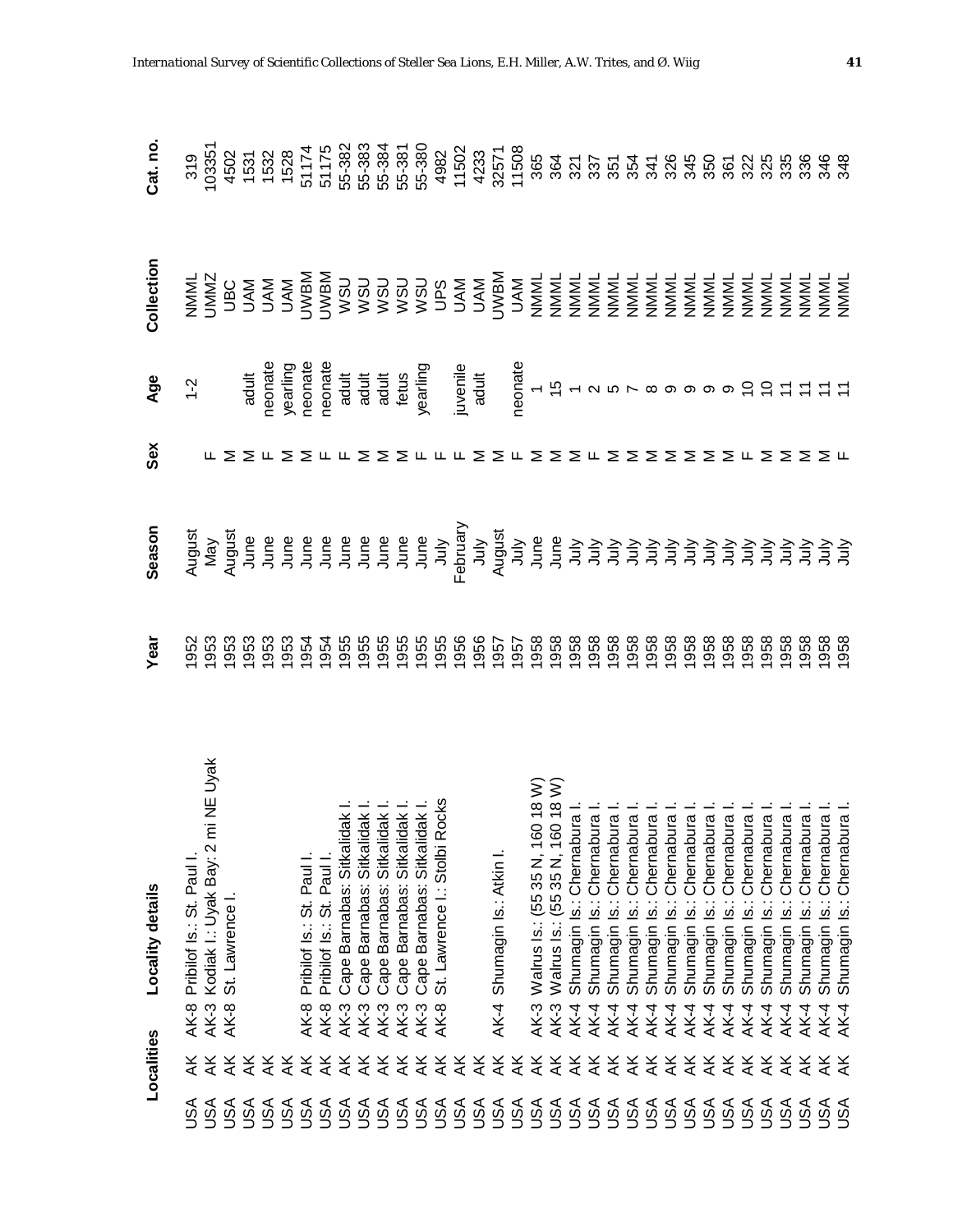|                                                                                                                      | Localities              |             | Locality details                                                                                                                                                                                                                                                          | Year         | Season | Sex                                                                                                                                | Age                                                                                       | Collection | Cat. no. |
|----------------------------------------------------------------------------------------------------------------------|-------------------------|-------------|---------------------------------------------------------------------------------------------------------------------------------------------------------------------------------------------------------------------------------------------------------------------------|--------------|--------|------------------------------------------------------------------------------------------------------------------------------------|-------------------------------------------------------------------------------------------|------------|----------|
| <b>USA</b>                                                                                                           | ¥.                      | $AK-4$      | Chernabura<br>Shumagin Is.:                                                                                                                                                                                                                                               |              |        |                                                                                                                                    |                                                                                           |            |          |
| JSA                                                                                                                  | ¥                       | AK-4        | Shumagin Is.:                                                                                                                                                                                                                                                             |              |        |                                                                                                                                    |                                                                                           |            |          |
| JSA                                                                                                                  | ¥                       | AK-4        | Shumagin Is.:                                                                                                                                                                                                                                                             |              |        |                                                                                                                                    |                                                                                           |            |          |
| S <b< td=""><td>¥</td><td>AK-4</td><td>Shumagin Is.:</td><td></td><td></td><td></td><td></td><td></td><td></td></b<> | ¥                       | AK-4        | Shumagin Is.:                                                                                                                                                                                                                                                             |              |        |                                                                                                                                    |                                                                                           |            |          |
| JSA                                                                                                                  | ¥                       | AK-4        | Shumagin Is.:                                                                                                                                                                                                                                                             |              |        |                                                                                                                                    |                                                                                           |            |          |
| <b>ASU</b>                                                                                                           | $\overline{X}$          | AK-4        | : Chernabura I.<br>: Chernabura I.<br>: Chernabura I.<br>: Chernabura I.<br>: Chernabura I.<br>: Chernabura I.<br>: Chernabura I.<br>: Chernabura I.<br>: Chernabura I.<br>: Chernabura I.<br>: Chernabura I.<br>: Chernabura I.<br>: Chernabura I.<br>:<br>Shumagin Is.: |              |        | $\Sigma \geq \pi \pi \pi \pi \Sigma \geq \pi \geq \pi \pi \geq \pi \geq \Sigma \geq \pi \geq \Sigma \pi \geq \pi \pi \geq \pi \pi$ | r なななおななはおおおおけるのの g w w w w わ い な な お お お お お お は は お お お お の の g w w w w わ の r け な な お お |            |          |
| USA                                                                                                                  | $\overline{X}$          | AK-4        | Shumagin Is.:                                                                                                                                                                                                                                                             |              |        |                                                                                                                                    |                                                                                           |            |          |
| JSA                                                                                                                  | $\overline{X}$          | AK-4        | Shumagin Is.:                                                                                                                                                                                                                                                             |              |        |                                                                                                                                    |                                                                                           |            |          |
| JSA                                                                                                                  | $\overline{X}$          | <b>AK-4</b> | Shumagin Is.:                                                                                                                                                                                                                                                             |              |        |                                                                                                                                    |                                                                                           |            |          |
| JSA                                                                                                                  | <i><b>ARRAKA</b></i>    | <b>AK-4</b> | Shumagin Is.:                                                                                                                                                                                                                                                             |              |        |                                                                                                                                    |                                                                                           |            |          |
| <b>PSPSS</b><br>RAK<br>RAK                                                                                           |                         | $AK-4$      | Shumagin Is.:                                                                                                                                                                                                                                                             |              |        |                                                                                                                                    |                                                                                           |            |          |
|                                                                                                                      |                         | $AK-4$      | Shumagin Is.:                                                                                                                                                                                                                                                             |              |        |                                                                                                                                    |                                                                                           |            |          |
|                                                                                                                      |                         | $AK-4$      | Shumagin Is.:                                                                                                                                                                                                                                                             |              |        |                                                                                                                                    |                                                                                           |            |          |
|                                                                                                                      |                         | <b>AK-4</b> | Shumagin Is.:                                                                                                                                                                                                                                                             |              |        |                                                                                                                                    |                                                                                           |            |          |
|                                                                                                                      |                         | <b>AK-4</b> | Shumagin Is.:                                                                                                                                                                                                                                                             |              |        |                                                                                                                                    |                                                                                           |            |          |
|                                                                                                                      | $\overline{X}$          | <b>AK-4</b> | Shumagin Is.:                                                                                                                                                                                                                                                             |              |        |                                                                                                                                    |                                                                                           |            |          |
|                                                                                                                      | $\overline{X}$          | <b>AK-4</b> | Shumagin Is.:                                                                                                                                                                                                                                                             |              |        |                                                                                                                                    | 7                                                                                         |            |          |
|                                                                                                                      | $\overline{X}$          | $AK-4$      | Shumagin Is.:                                                                                                                                                                                                                                                             |              |        |                                                                                                                                    |                                                                                           |            |          |
|                                                                                                                      | $\overline{X}$          | $AK-4$      | Shumagin Is.:                                                                                                                                                                                                                                                             |              |        |                                                                                                                                    |                                                                                           |            |          |
|                                                                                                                      | $\overline{X}$          | <b>AK-4</b> | $\frac{1}{2}$<br>Shumagin                                                                                                                                                                                                                                                 |              |        |                                                                                                                                    |                                                                                           |            |          |
|                                                                                                                      | $\overline{X}$          | $AK-4$      | $\frac{1}{2}$<br>Shumagin                                                                                                                                                                                                                                                 |              |        |                                                                                                                                    |                                                                                           |            |          |
|                                                                                                                      | $\overline{\mathsf{X}}$ | <b>AK-4</b> | ة<br>Shumagin                                                                                                                                                                                                                                                             |              |        |                                                                                                                                    |                                                                                           |            |          |
|                                                                                                                      | $\overline{X}$          | AK-4        | ة<br>Shumagin                                                                                                                                                                                                                                                             |              |        |                                                                                                                                    |                                                                                           |            |          |
|                                                                                                                      | $\overline{X}$          | AK-4        | $\frac{1}{2}$<br>Shumagin                                                                                                                                                                                                                                                 |              |        |                                                                                                                                    |                                                                                           |            |          |
| USA                                                                                                                  | ¥                       | AK-4        | <u>ن</u><br>Shumagin                                                                                                                                                                                                                                                      |              |        |                                                                                                                                    |                                                                                           |            |          |
| JSA                                                                                                                  | ¥                       | AK-4        | Shumagin Is.:                                                                                                                                                                                                                                                             |              |        |                                                                                                                                    |                                                                                           |            |          |
| JSA                                                                                                                  | ¥                       | AK-4        | Shumagin Is.:                                                                                                                                                                                                                                                             |              |        |                                                                                                                                    |                                                                                           |            |          |
| JSA                                                                                                                  | ¥                       | AK-4        | Shumagin Is.:                                                                                                                                                                                                                                                             |              |        |                                                                                                                                    |                                                                                           |            |          |
| JSA                                                                                                                  | ¥                       | AK-4        | <u>نه</u><br>Shumagin                                                                                                                                                                                                                                                     |              |        |                                                                                                                                    |                                                                                           |            |          |
| <b>ASU</b>                                                                                                           | ¥                       |             |                                                                                                                                                                                                                                                                           |              |        |                                                                                                                                    |                                                                                           |            |          |
| <b>ASU</b>                                                                                                           | $\overline{X}$          | AK-1        | Dall I.<br>6 mi E<br>Alexander Archipelago:                                                                                                                                                                                                                               |              |        |                                                                                                                                    |                                                                                           |            |          |
| JSA                                                                                                                  | $\overline{\mathsf{X}}$ | <b>AK-3</b> | Afognak I.: Tonki Cape.                                                                                                                                                                                                                                                   |              |        |                                                                                                                                    |                                                                                           |            |          |
| As∪                                                                                                                  | $\overline{X}$          | <b>AK-3</b> | Marmot I. (Gulf of                                                                                                                                                                                                                                                        |              |        | ∑ ᄔ ᄔ ᄔ ᄔ                                                                                                                          | $\frac{1}{2}$ d $\frac{1}{2}$                                                             |            |          |
| <b>ASH</b>                                                                                                           | $\overline{\mathsf{X}}$ | <b>AK-3</b> | : $14 \text{ mi}$<br>Cape:<br>Marmot I.: Marmot                                                                                                                                                                                                                           | 1960<br>1960 |        |                                                                                                                                    |                                                                                           |            |          |
|                                                                                                                      | $\frac{1}{2}$           | AK-4        | Bering Sea: Amak                                                                                                                                                                                                                                                          |              |        |                                                                                                                                    |                                                                                           |            |          |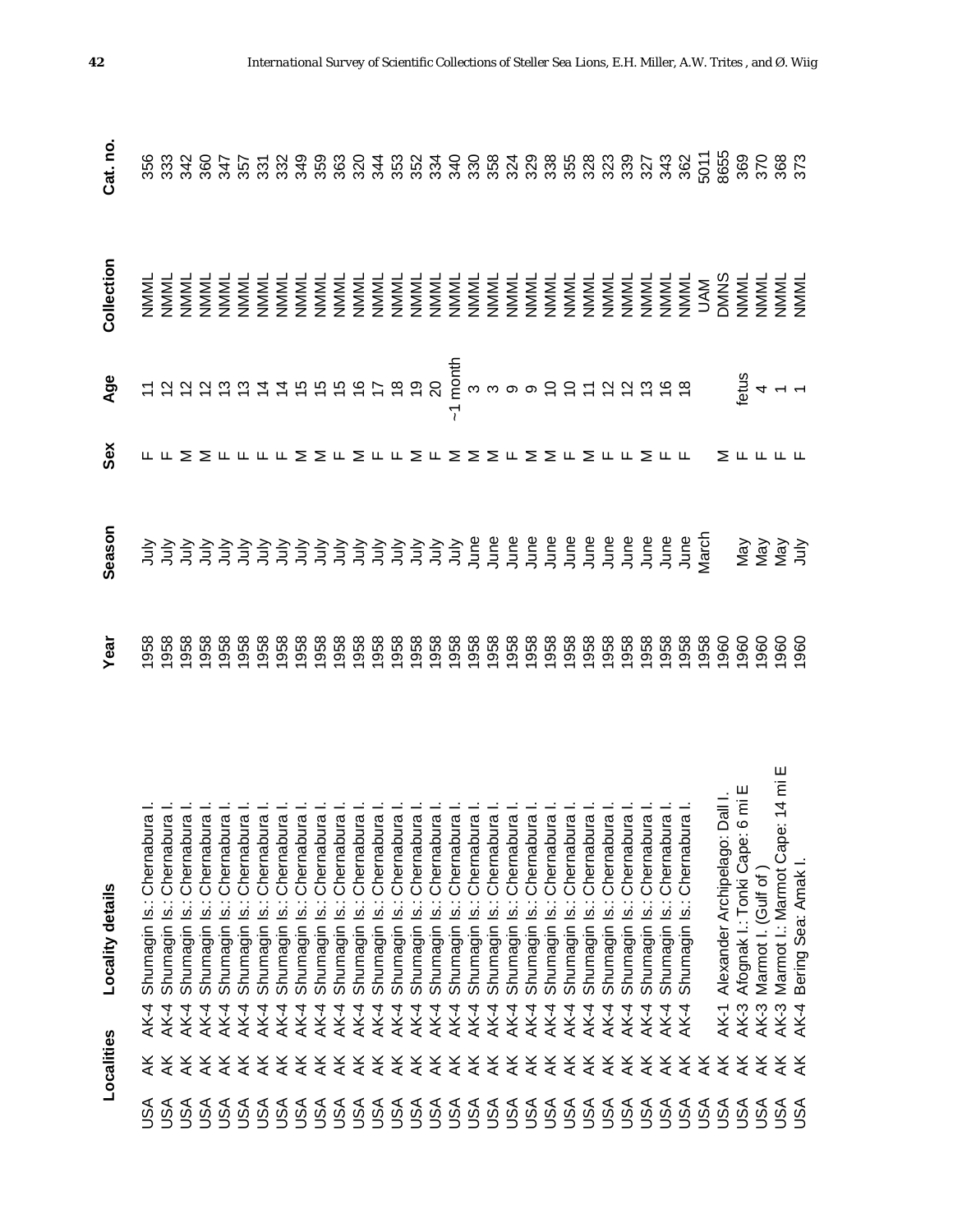|            | Localities              | Locality details                                                                                                                                                                                                                                        | Year                       | Season                                                                            | Sex                              | Age                                                                                                  | Collection                                                                                                                                                       | Cat. no                    |
|------------|-------------------------|---------------------------------------------------------------------------------------------------------------------------------------------------------------------------------------------------------------------------------------------------------|----------------------------|-----------------------------------------------------------------------------------|----------------------------------|------------------------------------------------------------------------------------------------------|------------------------------------------------------------------------------------------------------------------------------------------------------------------|----------------------------|
| <b>USA</b> | ₹.                      | Bering Sea: Amak I.<br>$AK-4$                                                                                                                                                                                                                           | 960                        |                                                                                   |                                  | -6 months                                                                                            | NMML                                                                                                                                                             |                            |
| As∪        | ₹                       | Bering Sea: Amak I.<br>AK-4                                                                                                                                                                                                                             | 960                        |                                                                                   |                                  |                                                                                                      | NMML                                                                                                                                                             |                            |
| Se∪        |                         | 2 mi S<br>ii E (54 54 N, 158 58<br>65 23 W)<br>65 34 W)<br>Little Koniuji I. (Gulf of ): 2<br>AK-4                                                                                                                                                      | 1960                       | 1 July<br>1 July e e e e discriment<br>1 July 9 Andrews<br>September<br>September | $\Sigma$ L L $\Sigma$ L $\Sigma$ |                                                                                                      | NMML                                                                                                                                                             |                            |
| As∪        | रू रू                   | Simeonof I. (Gulf of): 8 mi<br><b>AK-4</b>                                                                                                                                                                                                              | 1960                       |                                                                                   |                                  |                                                                                                      | NMML                                                                                                                                                             |                            |
| <b>ASU</b> | ¥                       | AK-5                                                                                                                                                                                                                                                    | 1960                       |                                                                                   |                                  | r<br>ro de co                                                                                        | NNNI<br>NNNI<br>NNNI<br>NNNI<br>NNNI                                                                                                                             |                            |
| <b>ASU</b> | ¥                       | Unimak Pass (54 23 N, 16<br>Unimak Pass (54 27 N, 16<br>AK-5                                                                                                                                                                                            | 1960                       |                                                                                   |                                  |                                                                                                      |                                                                                                                                                                  |                            |
| <b>ASU</b> | き<br>笑                  | Pribilof Is.: St. Paul I<br><b>AK-8</b>                                                                                                                                                                                                                 | 1960                       |                                                                                   |                                  |                                                                                                      |                                                                                                                                                                  |                            |
| <b>ASU</b> |                         | Pribilof Is.: Walrus I.<br><b>AK-8</b>                                                                                                                                                                                                                  | 960                        |                                                                                   |                                  |                                                                                                      |                                                                                                                                                                  |                            |
| As∪        | $\overline{\mathsf{X}}$ |                                                                                                                                                                                                                                                         | 960                        |                                                                                   |                                  |                                                                                                      |                                                                                                                                                                  |                            |
| As∪        | $\overline{X}$          |                                                                                                                                                                                                                                                         | 961                        |                                                                                   | <b>SSSFSFSFSFFSSF</b>            | T<br>Forms A<br>Forms A<br>The Extend A Director<br>The Extend A Director<br>The Extended A Director | U D S S S S S S S S S S S S S S S<br>O V V S S S S S S S S S S S S S S S S S<br>O D S S S S S S S S S S S S S S S S S S<br>O D S S S S S S S S S S S S S S S S S |                            |
| As∪        |                         | 5 Unimak Pass (54 15 N, 165 12 W)<br>5 Unimak Pass (54 19 N, 164 35 W)<br>5 Unimak Pass (54 23 N, 165 24 W)<br>5 Unimak Pass (54 25 N, 165 03 W)<br>5 Unimak Pass (54 11 N, 165 02 W)<br>5 Unimak Pass (54 15 N, 164 45 W)<br>5 Unimak Pass (54<br>AK-5 |                            | June<br>June<br>June<br>June<br>May<br>September                                  |                                  |                                                                                                      |                                                                                                                                                                  |                            |
| JSA        |                         | AK-5                                                                                                                                                                                                                                                    |                            |                                                                                   |                                  |                                                                                                      |                                                                                                                                                                  |                            |
| As∪        |                         | AK-5                                                                                                                                                                                                                                                    |                            |                                                                                   |                                  |                                                                                                      |                                                                                                                                                                  |                            |
| JSA        |                         | AK-5                                                                                                                                                                                                                                                    |                            |                                                                                   |                                  |                                                                                                      |                                                                                                                                                                  |                            |
| JSA        |                         | AK-5                                                                                                                                                                                                                                                    |                            |                                                                                   |                                  |                                                                                                      |                                                                                                                                                                  |                            |
| USA        |                         | AK-5                                                                                                                                                                                                                                                    |                            |                                                                                   |                                  |                                                                                                      |                                                                                                                                                                  |                            |
| JSA        |                         | AK-5                                                                                                                                                                                                                                                    |                            | September                                                                         |                                  |                                                                                                      |                                                                                                                                                                  |                            |
| USA        |                         | AK-5                                                                                                                                                                                                                                                    |                            | September                                                                         |                                  |                                                                                                      |                                                                                                                                                                  |                            |
| JSA        |                         | AK-5                                                                                                                                                                                                                                                    |                            | September                                                                         |                                  |                                                                                                      |                                                                                                                                                                  |                            |
| JSA        | $\overline{\mathsf{X}}$ | AK-5                                                                                                                                                                                                                                                    |                            | September                                                                         |                                  |                                                                                                      |                                                                                                                                                                  |                            |
| JSA        | ¥                       | AK-5                                                                                                                                                                                                                                                    |                            | September                                                                         |                                  |                                                                                                      |                                                                                                                                                                  |                            |
| JSA        | $\overline{\mathsf{X}}$ | Barren Is.: Sugarloaf I.<br>AK-3                                                                                                                                                                                                                        |                            |                                                                                   |                                  |                                                                                                      |                                                                                                                                                                  | ADF&G SL 24<br>ADF&G SL 29 |
| <b>ASU</b> | ¥                       | Barren Is.: Sugarloaf I.<br>AK-3                                                                                                                                                                                                                        |                            | June<br>June                                                                      |                                  |                                                                                                      | NMML                                                                                                                                                             |                            |
| <b>ASU</b> | ¥                       | $\begin{array}{c} 28 \text{ W} \\ \text{m i E} \end{array}$<br>Bering Sea (54 00 N, 166<br>AK-5                                                                                                                                                         | 88<br>88<br>98<br>98<br>98 | September                                                                         |                                  |                                                                                                      | NMML                                                                                                                                                             | 389                        |
| ASU        | ¥                       | 54<br>Bering Sea: Walrus<br>AK-8                                                                                                                                                                                                                        |                            | August                                                                            | Σ                                |                                                                                                      | NMML                                                                                                                                                             | 388                        |
| USA        | ¥                       | Pribilof Is.: Walrus<br><b>AK-8</b>                                                                                                                                                                                                                     | 1965                       | June                                                                              |                                  |                                                                                                      | NMML                                                                                                                                                             | 396                        |
| USA        | $\forall$               | Pribilof Is.: Walrus I.<br><b>AK-8</b>                                                                                                                                                                                                                  | 1965                       | June                                                                              | $\geq$ $\sqcup$                  | and<br>B<br>Ta                                                                                       | NMML                                                                                                                                                             | 397                        |
| <b>ASU</b> | ¥                       | Pribilof Is.: nr. St. Paul<br><b>AK-8</b>                                                                                                                                                                                                               | 1965                       | November                                                                          | Σ                                |                                                                                                      | NMML                                                                                                                                                             | 394                        |
| <b>ASU</b> | ¥                       | Pribilof Is.: nr. St. Paul<br><b>AK-8</b>                                                                                                                                                                                                               | 1965                       | November                                                                          | $\Sigma$                         |                                                                                                      | NMML                                                                                                                                                             | 393                        |
| <b>ASU</b> | ¥                       |                                                                                                                                                                                                                                                         |                            |                                                                                   |                                  | $-5$ months                                                                                          | <b>NAN</b>                                                                                                                                                       |                            |
| <b>ASU</b> | ¥                       |                                                                                                                                                                                                                                                         | 1965<br>1968<br>1969       | ann Salam<br>Nava<br>Nava<br>Nava Salam                                           | ட                                | first year<br>neonate                                                                                | <b>NVN</b>                                                                                                                                                       | 11510<br>11509             |
| SA         | ¥                       | Aleutian Is.: Bogoslof<br>AK-5                                                                                                                                                                                                                          |                            |                                                                                   | Σ                                |                                                                                                      | NNNL                                                                                                                                                             | 398                        |
| SSU        | $\breve{\preceq}$       | Aleutian Is.: Adak I.<br>AK-6                                                                                                                                                                                                                           |                            |                                                                                   | Σ                                |                                                                                                      | <b>SESS</b>                                                                                                                                                      | 19187                      |
| JSA        | ¥                       | Pribilof Is.: St. George I.<br>AK-8                                                                                                                                                                                                                     | L261<br>L261               |                                                                                   | ∑ ய                              |                                                                                                      |                                                                                                                                                                  |                            |
| JSA        | $\frac{1}{2}$           | Pribilof Is.: St. George I.: Sea Lion Pt.<br><b>AK-8</b>                                                                                                                                                                                                |                            |                                                                                   |                                  |                                                                                                      |                                                                                                                                                                  | 14041<br>14040             |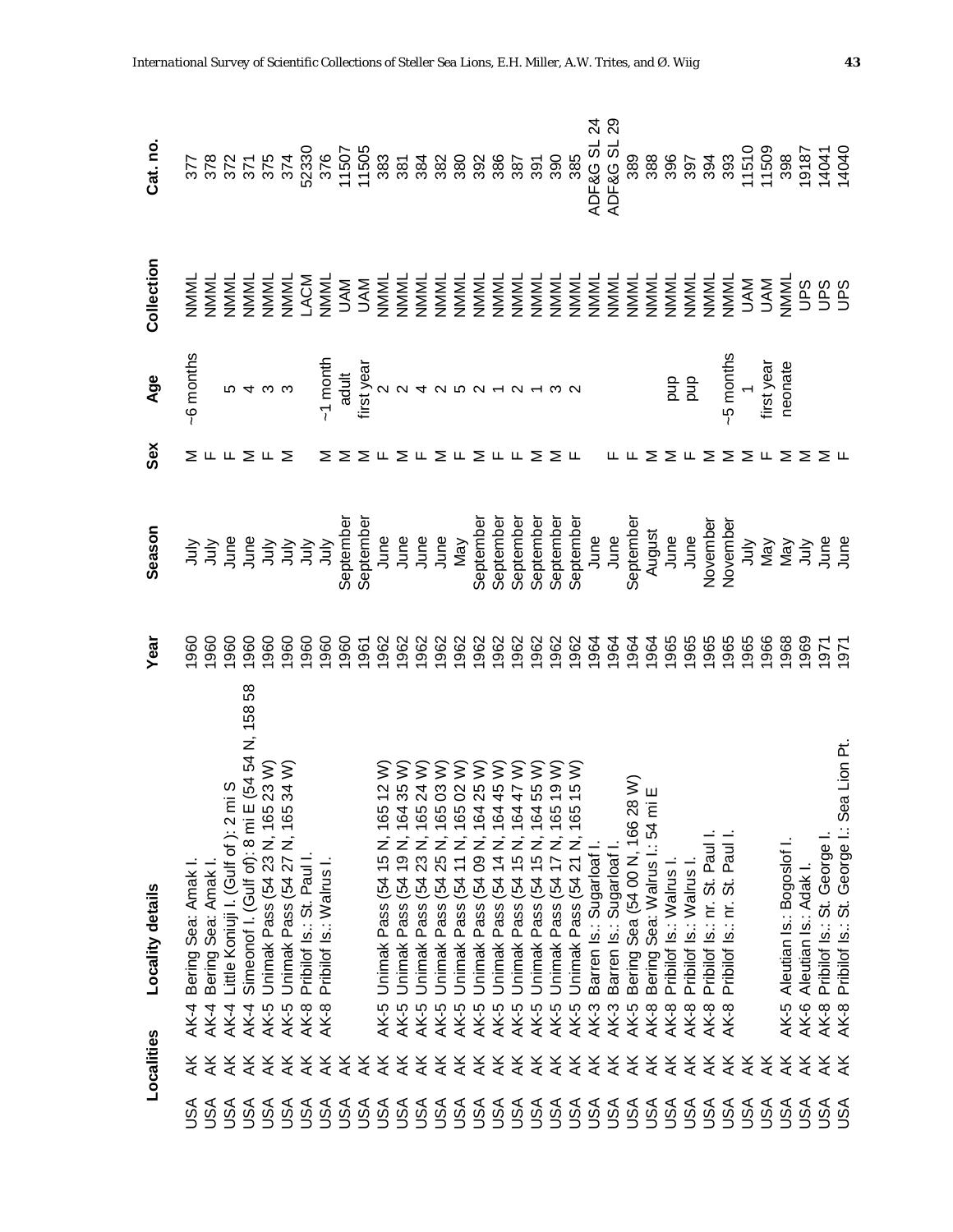|            | Localities              | <b>Locality details</b>                                                                                                            | Year | Season                              | Sex                  | Age                                                            | Collection | Cat. no.          |
|------------|-------------------------|------------------------------------------------------------------------------------------------------------------------------------|------|-------------------------------------|----------------------|----------------------------------------------------------------|------------|-------------------|
| JSA        | ¥                       |                                                                                                                                    | 95   |                                     | ட                    | adult                                                          |            | 11636             |
| <b>ASU</b> |                         |                                                                                                                                    | 1971 | April<br>April                      |                      | fetus                                                          |            | 41945             |
| As∪        | $\overline{\mathsf{X}}$ |                                                                                                                                    | 1974 | ylnr                                | Σ                    | adult                                                          |            | 11470             |
| As∪        | $\overline{X}$          |                                                                                                                                    | 1974 |                                     | ட                    | first year                                                     |            | 11504             |
| As∪        | $\overline{\mathsf{X}}$ | Ф<br>The Need<br>Prince William Sd.:<br><b>AK-2</b>                                                                                | 1975 |                                     | Σ                    |                                                                | NMML       | ADF&G SL-13-75    |
| JSA        | $\overline{X}$          | Φ<br>Prince William Sd.: The Need<br><b>AK-2</b>                                                                                   | 1975 | i sy ri<br>April<br>A Rend<br>March | Σ                    |                                                                | NMML       | ADF&G SL-12-75    |
| USA        | $\frac{1}{2}$           | Wales Pass<br>Prince William Sd.: Prince of<br>AK-2                                                                                | 1975 |                                     | Σ                    |                                                                | NNNL       | ADF&G SL-4-75     |
| USA        | $\overline{\mathsf{X}}$ | <b>Nales Pass</b><br>Prince William Sd.: Prince of<br>AK-2                                                                         | 1975 | March                               | $\geq$               |                                                                | NNNL       | ADF&G SL-5-75     |
| USA        | $\overline{\mathsf{X}}$ | <b>Nales Pass</b><br>Prince William Sd.: Prince of<br>AK-2                                                                         | 1975 | March                               | ⋝                    |                                                                | NNNL       | ADF&G SL-6-75     |
| USA        | $\frac{1}{\sqrt{2}}$    | <b>Nales Pass</b><br>Prince William Sd.: Prince of<br><b>AK-2</b>                                                                  | 1975 | March                               | 2                    |                                                                | NMML       | ADF&G SL-8-75     |
| USA        | $\frac{1}{2}$           | <b>Nales Pass</b><br>Prince William Sd.: Prince of<br>$AK-2$                                                                       | 1975 | March                               | ⋝                    |                                                                | NNNL       | ADF&G SL-10-75    |
| USA        | $\frac{1}{2}$           | <b>Nales Pass</b><br>Prince William Sd.: Prince of<br>AK-2                                                                         | 1975 | March                               | ⋝                    |                                                                | NNNL       | ADF&G SL-11-75    |
| ASU<br>USA | $\frac{1}{2}$           | Pass<br>Wales F<br>Prince William Sd.: Prince of \<br><b>AK-2</b>                                                                  | 1975 | March                               | $\Sigma$             |                                                                | NMML       | ADF&G SL-9-75     |
|            | $\breve{\mathbf{x}}$    | Prince William Sd.: Pleiades I<br><b>AK-2</b>                                                                                      | 1975 | November                            |                      |                                                                | NNNL       | ADF&G SL-3-75     |
| JSA        | $\frac{1}{\sqrt{2}}$    | Prince William Sd.: Montague<br><b>AK-2</b>                                                                                        | 1975 | October                             | $\Sigma \cup \Sigma$ |                                                                | NNNL       | ADF&G SL-1-75     |
| JSA        | $\overline{\mathsf{X}}$ | ه هٔ<br>Prince William Sd.: Montague<br><b>AK-2</b>                                                                                | 975  | October                             |                      |                                                                | CAS        | 21754             |
| <b>ASU</b> | $\overline{\mathsf{X}}$ | Cordova<br><b>AK-2</b>                                                                                                             | 975  |                                     |                      |                                                                | NMML       | ADF&G SL-15-75    |
| USA        | $\overline{\mathsf{X}}$ | Prince William Sd<br><b>AK-2</b>                                                                                                   | 1975 |                                     |                      |                                                                | NMML       | ADF&G SL-PWS-5-75 |
| USA        | $\overline{\mathsf{X}}$ | N, 152 15 W)<br>Kodiak I. (near Gulf of) (56 42<br><b>AK-3</b>                                                                     | 975  | February                            | Σ                    |                                                                | NNNL       | 395               |
| JSA        | ¥                       | 52 18 N, 173 50 W<br>AK-6                                                                                                          | 975  | January                             |                      | $2.5$<br>fetus                                                 |            | 25979             |
| USA        | $\overline{\mathsf{X}}$ | 52 28 N, 173 58 W<br>AK-6                                                                                                          | 975  | January                             |                      | fetus                                                          |            | 25978             |
| JSA        | $\breve{\mathbf{x}}$    | Aleutian Is.: Atka I.: Cape Shaw<br>AK-6                                                                                           | 975  | January                             |                      |                                                                |            | 20116             |
| JSA        | $\frac{1}{2}$           |                                                                                                                                    | 975  | VInr                                | ⋝                    |                                                                | <b>SDM</b> | 23174             |
| USA        | <i><b>FREFERE</b></i>   |                                                                                                                                    | 975  |                                     |                      |                                                                | <b>NAU</b> | 37032             |
| JSA        |                         | iswell I.<br>Kenai Peninsula Borough: Chi<br><b>AK-2</b>                                                                           | 976  | April<br>April<br>May               |                      |                                                                | NNNI       | 1525              |
| USA        |                         | <b>AK-2</b>                                                                                                                        | 976  |                                     |                      |                                                                | NNNL       | 1526              |
| USA        |                         | Kenai Peninsula Borough: Chiswell I<br>Middleton I. (59.26.5 N, 146.20.0 W)<br>Middleton I. (59.26.5 N, 146.20.0 W)<br><b>AK-2</b> | 976  |                                     |                      |                                                                | NMML       | 1529              |
| JSA        |                         | <b>AK-2</b>                                                                                                                        | 976  | May                                 |                      |                                                                | NMML       | 1528              |
| USA        |                         | Kodiak I.: Latax Rocks<br><b>AK-3</b>                                                                                              | 976  | April                               | <b>LLLLLL</b>        | $\alpha$ $\alpha$ $\alpha$ $\alpha$ $\alpha$ $\alpha$ $\alpha$ | NMML       | 1527              |
| JSA        |                         | Kodiak I.: Cape Ugak<br><b>AK-3</b>                                                                                                | 1976 | February                            |                      |                                                                | NMML       | 1524              |
| USA        | $\overline{\mathsf{X}}$ | Kodiak I.: Cape Ugak<br><b>AK-3</b>                                                                                                | 1976 | February                            |                      |                                                                | NMML       | 1523              |
| JSA        | ¥                       | Kodiak: Cape Ugak<br>AK-3                                                                                                          | 1976 | February                            | Σ                    | $N$ $N$                                                        | NMML       | 1579              |
| As∪        | ¥                       | Barren Is.: Sugarloaf I<br>AK-3                                                                                                    | 1976 | October                             |                      |                                                                | NMML       | 1540              |
| <b>ASH</b> | ¥                       | Chirikof I. (55.46.5 N, 155.39.5 W)<br>Chirikof I. (55.46.5 N, 155.39.5 W)<br><b>AK-3</b>                                          | 1976 | October                             |                      |                                                                | NMML       | 1534              |
|            | $\frac{1}{2}$           | AK-3                                                                                                                               | 976  | October                             |                      |                                                                | NMML       | 1533              |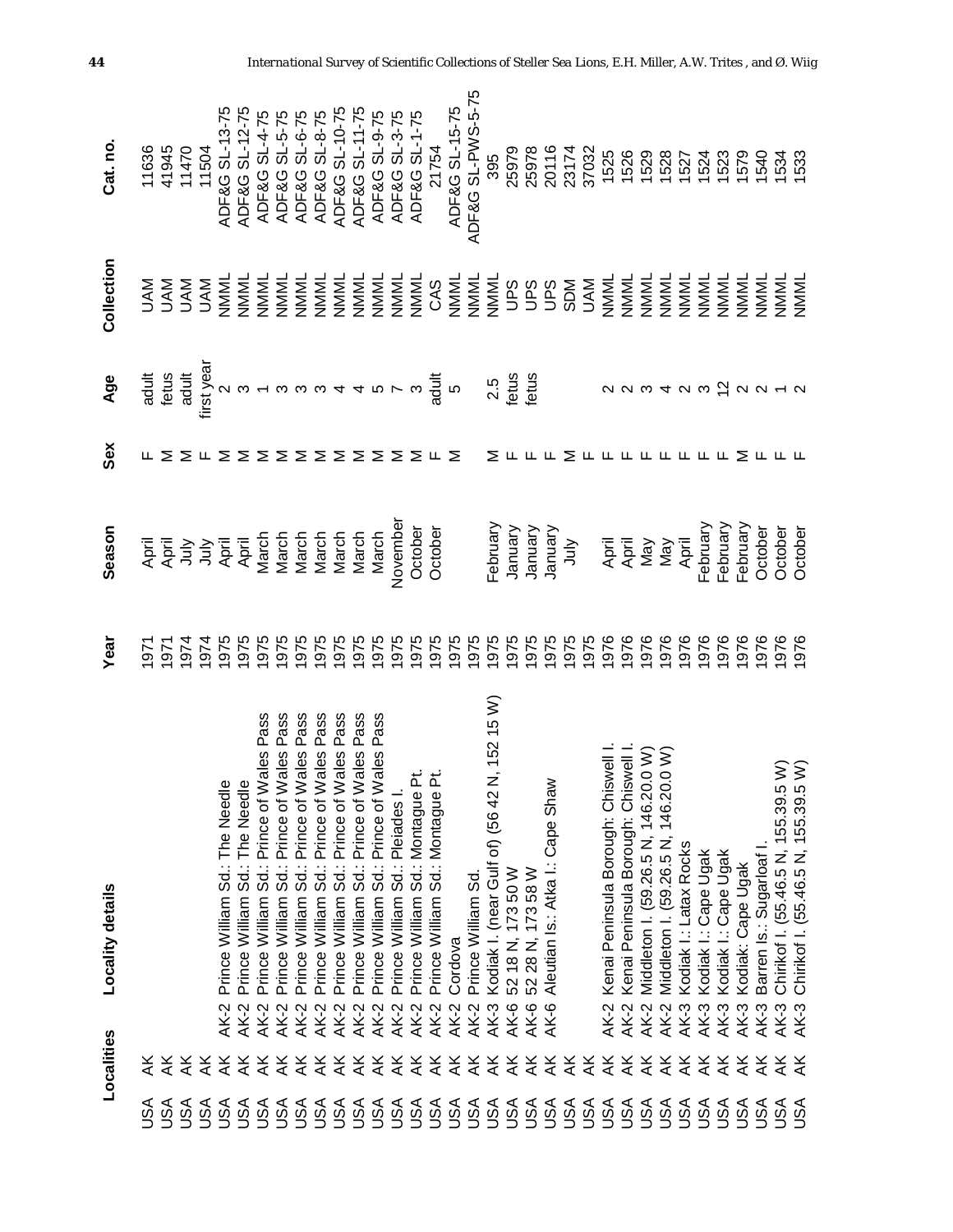|            | Localities              | Locality details                                                              | Year | Season    | Sex        | Age                                                                  | Collection | Cat.no              |
|------------|-------------------------|-------------------------------------------------------------------------------|------|-----------|------------|----------------------------------------------------------------------|------------|---------------------|
| JSA        |                         | Chirikof I. (55.46.5 N, 155.39.5<br><b>AK-3</b>                               | 1976 | Octobe    |            |                                                                      | NMML       | 1532                |
| USA        | ₹                       | 151.47.5W<br>Kodiak I.: Marmot I. (58.14.0 N<br>AK-3                          | 976  | October   |            |                                                                      | NMML       | 1537                |
| USA        | $\overline{\mathsf{X}}$ | 151.47.5 W<br>Kodiak I.: Marmot I. (58.14.0 N<br>AK-3                         | 976  | October   |            | $9 - 4$ $\infty$ $5$ $\infty$ $\infty$ $2 \pm \frac{3}{24}$ $\infty$ | NMML       | 1543                |
| JSA        | $\breve{\mathsf{x}}$    | 151.47.5 W)<br>Kodiak I.: Marmot I. (58.14.0 N<br>AK-3                        | 976  | October   |            |                                                                      | NMML       | 1539                |
| USA        | $\overline{\mathsf{x}}$ | 151.47.5 W)<br>151.47.5 W)<br>Kodiak I.: Marmot I. (58.14.0 N,<br><b>AK-3</b> | 976  | October   |            |                                                                      | NMML       | 1538                |
| USA        | $\overline{\mathsf{x}}$ | Kodiak I.: Marmot I. (58.14.0 N,<br><b>AK-3</b>                               | 976  | October   |            |                                                                      | NMML       | 1536                |
| USA        |                         | 151.47.5 W)<br>Kodiak I.: Marmot I. (58.14.0 N,<br><b>AK-3</b>                | 976  | October   |            |                                                                      | NNNL       | 1542                |
|            |                         | Kodiak I.: Sea Otter I<br><b>AK-3</b>                                         | 976  | October   |            |                                                                      | NMML       | 1531                |
|            |                         | Kodiak I.: Sea Otter I.<br><b>AK-3</b>                                        | 976  | October   |            |                                                                      | NMML       | 1541                |
|            |                         | Kodiak I.: Sea Otter I.<br>AK-3<br>AK-3<br>AK-3                               | 976  | October   |            |                                                                      | NMML       | 1535                |
|            |                         | Marmot I. (Gulf of)                                                           | 1976 | October   |            |                                                                      | CAS        | 21756               |
|            |                         | Semidi Is.: Chowiet I.                                                        | 1976 | October   |            |                                                                      | NMML       | 1530                |
|            |                         | Katmai National Monument: Hallo Bay<br><b>AK-3</b>                            | 1976 | September | Σ          |                                                                      | San        | 21812               |
|            |                         | Katmai National Monument: Hallo Bay<br><b>AK-3</b>                            | 1976 | September | ∑ ட        |                                                                      | <b>San</b> | 21813               |
|            |                         | Aleutian Is.: Bogoslof<br>AK-5                                                | 1976 | October   |            |                                                                      | NNNNL      | 1294                |
|            |                         | Aleutian Is.: Bogoslof<br>AK-5                                                | 1976 | October   | $\sum$ L L |                                                                      | NNNI       | 1295                |
|            |                         | Bering Sea (eastern)<br>$AK-8$                                                | 1976 | March     |            | adult                                                                | NMML       | ADF&G SUV-1-76      |
|            |                         | (eastern)<br>Bering Sea<br>$AK-8$                                             | 1976 | March     |            | juvenile                                                             | NMML       | ADF&G SUV-2-76      |
|            |                         | (eastern)<br>Bering Sea<br>AK-8                                               | 1976 | March     | ⋝          | juvenile                                                             | NMML       | ADF&G SUV-4-76      |
|            |                         | (eastern)<br>Sea<br>Bering<br>AK-8                                            | 1976 | March     | Σ          |                                                                      | NMML       | ADF&G SUV-5-76      |
|            |                         |                                                                               | 1976 |           | ட          |                                                                      | NMML       | ADF&G SUV-25-76     |
|            |                         | Cape St. Elias (Gulf of)<br><b>AK-2</b>                                       | 1977 | April     | Σ          |                                                                      | NMML       | DF&G CSE # 3 4-21-7 |
|            |                         | oose Is.<br>Prince William Sd. (Gulf of): G<br><b>AK-2</b>                    | 1977 | February  | ட          |                                                                      | NMML       | 1544                |
|            |                         | Prince William Sd. (Gulf of): Goose Is.<br><b>AK-2</b>                        | 1977 | February  |            |                                                                      | NMML       | 545                 |
|            |                         | Prince William Sd. (Gulf of): Port Fidalgo<br><b>AK-2</b>                     | 1977 | February  |            |                                                                      | NMML       | 548<br>748          |
|            |                         | Prince William Sd. (Gulf of): Port Fidalgo<br><b>AK-2</b>                     | 1977 | February  |            |                                                                      | NMML       |                     |
|            |                         | Sd. (Gulf of): Port Fidalgo<br>Prince William<br><b>AK-2</b>                  | 1977 | February  |            |                                                                      | NMML       | 580                 |
|            |                         | Prince William Sd. (Gulf of): Port Fidalgo<br><b>AK-2</b>                     | 1977 | February  |            | <u> ဟ</u> က                                                          | NMML       | 546                 |
|            |                         | Prince William Sd. (Gulf of): Port Fidalgo<br><b>AK-2</b>                     | 1977 | February  |            |                                                                      | NMML       | 581                 |
|            |                         | Prince William Sd. (Gulf of): Port Fidalgo<br><b>AK-2</b>                     | 1977 | February  |            | $\bar{5}$                                                            | NMML       | 549                 |
|            | $\overline{\mathsf{X}}$ | Prince William Sd.: Port Fidalgo<br><b>AK-2</b>                               | 1977 | Tebruary  |            |                                                                      | NMML       | 296                 |
|            | $\breve{\preceq}$       | Cape St. Elias (Gulf of): Kayak I.<br>AK-2<br>AK-2                            | 1977 | March     |            |                                                                      | NMML       | 572                 |
|            | ¥                       | Cape St. Elias (Gulf of): Kayak I                                             | 1977 | March     |            | ∞                                                                    | NMML       | 1573                |
| <b>ASH</b> | ¥                       | ik Cape<br>Kenai Peninsula Borough: Aial<br>AK-2<br>AK-2                      | 1977 | March     |            | ് പ                                                                  | NMML       | 1582                |
|            | ¥                       | lik Cape<br>Kenai Peninsula Borough: Aial                                     | 977  | March     |            |                                                                      | NMML       | 1555                |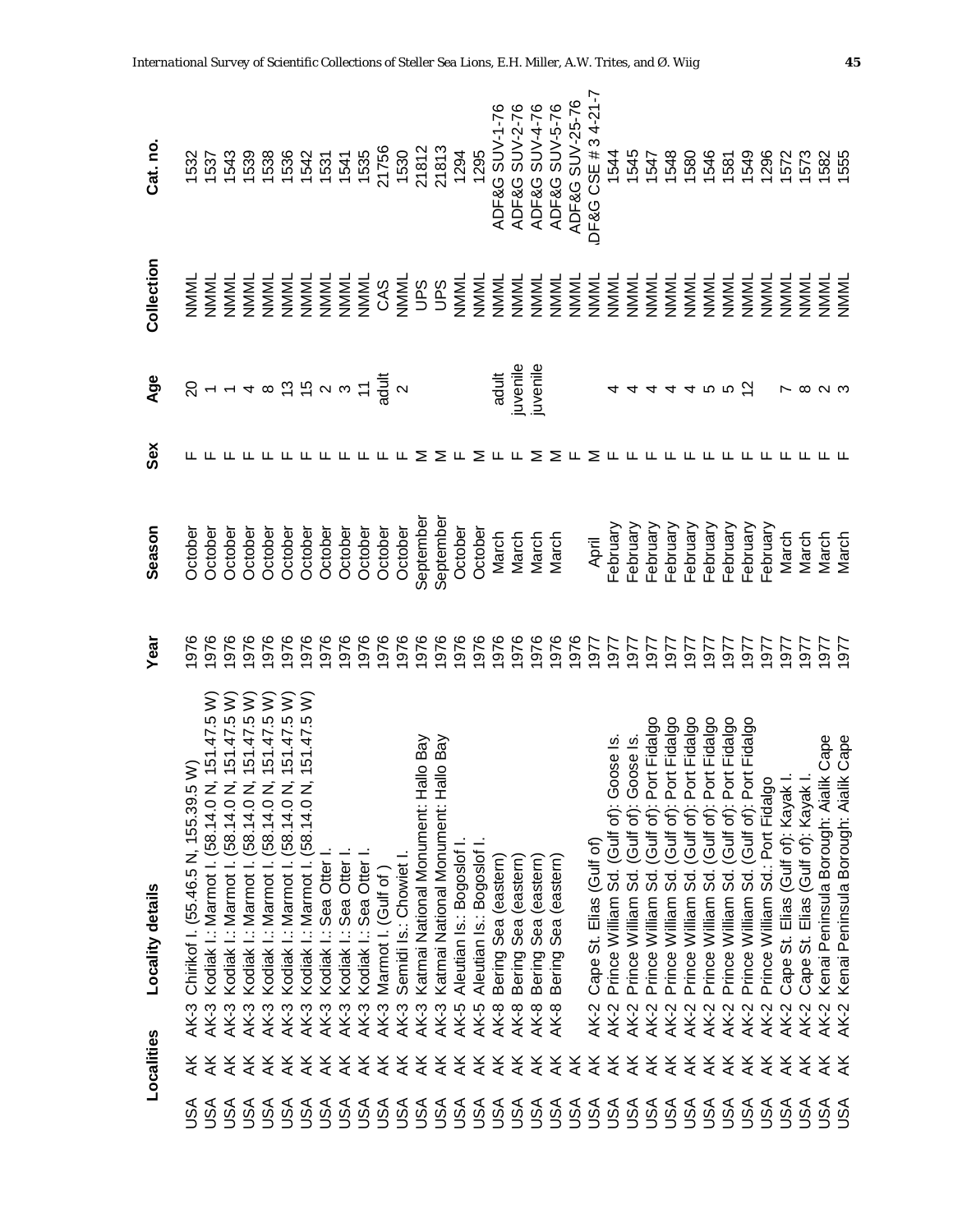|                   | Localities                                      | Locality details                                                   | Year | Season   | Sex                                                                     | Age                                           | Collection | Cat. no.                 |
|-------------------|-------------------------------------------------|--------------------------------------------------------------------|------|----------|-------------------------------------------------------------------------|-----------------------------------------------|------------|--------------------------|
| USA               |                                                 | ialik Cape<br>Kenai Peninsula Borough: A<br><b>AK-2</b>            | 1977 | March    |                                                                         |                                               | NMML       | 1556                     |
|                   |                                                 | Pleiades Is.<br>Prince William Sd. (Gulf of):<br><b>AK-2</b>       | 1977 | March    | ட்ட                                                                     |                                               | NMML       | 1550                     |
|                   | ¥                                               | ak I.<br>Cape St. Elias (Gulf of): Kay<br><b>AK-2</b>              | 1977 | Vay      |                                                                         | $\infty$ $\sim$ $\infty$ $\frac{1}{\sqrt{1}}$ | NMML       | 1299                     |
|                   | ¥                                               | Prince William Sd. (Gulf of)<br><b>AK-2</b>                        | 1977 | November |                                                                         |                                               | NMML       | 1568                     |
|                   | ¥                                               | Chenega I<br>Prince William Sd. (Gulf of):<br><b>AK-2</b>          | 1977 | November |                                                                         |                                               | NMML       | 1566                     |
|                   |                                                 | Glacier I<br>Prince William Sd. (Gulf of):<br><b>AK-2</b>          | 577  | November |                                                                         | $\infty$                                      | NMML       | 1565                     |
|                   | <b>∡∡∡∡∡</b> ∡₹₹₹₹∡∡∡ <i></i><br>∡≠∡××≠≠≠≠≠≠≠≠≠ | Glacier I<br>Prince William Sd. (Gulf of):<br><b>AK-2</b>          | 577  | November | $\Sigma$ $\Sigma$ $\mu$ $\mu$ $\Sigma$ $\Sigma$ $\Sigma$ $\mu$ $\Sigma$ |                                               | NMML       | 1298                     |
|                   |                                                 | Goose Is.<br>Prince William Sd. (Gulf of):<br><b>AK-2</b>          | 977  | November |                                                                         |                                               | NMML       | 1569                     |
|                   |                                                 | Pleiades Is<br>Prince William Sd. (Gulf of):<br><b>AK-2</b>        | 977  | November |                                                                         | ທ N                                           | NMML       | 1567                     |
|                   |                                                 | Pt. Eleanor<br>Prince William Sd. (Gulf of):<br><b>AK-2</b>        | 977  | November |                                                                         |                                               | NMML       | 1571                     |
|                   |                                                 | Pt. Eleanor<br>Prince William Sd. (Gulf of):<br><b>AK-2</b>        | 977  | November |                                                                         | ఌ                                             | NMML       | 1570                     |
|                   |                                                 | on Bay<br>Kenai Peninsula: Resurrecti<br>K-2 or                    | 1977 | February | ட                                                                       |                                               | NMML       | <b>ADF&amp;G FW-1-77</b> |
|                   |                                                 | ion Bay<br>Kenai Peninsula: Resurrecti<br>K-2 or                   | 1977 | February |                                                                         |                                               | NMML       | ADF&G FW-2-77            |
|                   |                                                 | Kodiak Archipelago<br><b>AK-3</b>                                  | 1977 | April    | ட                                                                       | 4                                             | NMML       | 1557                     |
|                   |                                                 | Kodiak I. (Gulf of<br><b>AK-3</b>                                  | 1977 | April    |                                                                         |                                               | NMML       | 1297                     |
|                   |                                                 | Outer (Pye) I. (Gulf of<br><b>AK-3</b>                             | 1977 | March    |                                                                         |                                               | NMML       | 1552                     |
|                   |                                                 | Outer (Pye) I. (Gulf of<br><b>AK-3</b>                             | 977  | March    |                                                                         |                                               | NMML       | 554                      |
|                   |                                                 | Outer (Pye) I. (Gulf of<br><b>AK-3</b>                             | 1977 | March    |                                                                         |                                               | NMML       | 553                      |
|                   |                                                 | Outer (Pye) I. (Gulf of<br><b>AK-3</b>                             | 977  | March    |                                                                         | 997                                           | NMML       | 551                      |
|                   | ¥                                               | Barren Is.: Sugarloaf I<br><b>AK-3</b>                             | 977  | Vay      |                                                                         |                                               | NMML       | 588                      |
|                   | ¥                                               | Barren Is.: Sugarloaf I.<br><b>AK-3</b>                            | 977  | Vay      |                                                                         |                                               | NMML       | 559                      |
|                   | ¥                                               | Kodiak Archipelago<br><b>AK-3</b>                                  | 977  | Vay      |                                                                         |                                               | NNNI       | 560                      |
|                   | ¥                                               | I.: Barnabus<br>Kodiak Archipelago: Kodiak<br><b>AK-3</b>          | 977  | Nay      |                                                                         |                                               | NMML       | 1584                     |
|                   | ¥                                               | I.: Barnabus<br>Kodiak Archipelago: Kodiak<br><b>AK-3</b>          | 977  | Мay      |                                                                         | 2 1 9 3 1 2 5 6                               | NMML       | 583                      |
|                   | ¥                                               | I.: Cape Chiniak<br>Kodiak Archipelago: Kodiak<br><b>AK-3</b>      | 1977 | Мay      |                                                                         |                                               | NMML       | 591                      |
|                   | ≹                                               | Chiniak<br>I.: Cape (<br>Kodiak Archipelago: Kodiak<br><b>AK-3</b> | 1977 | Vay      |                                                                         |                                               | NMML       | 590                      |
|                   | ≹                                               | Chiniak<br>: Cape<br>Kodiak Archipelago: Kodiak<br><b>AK-3</b>     | 1977 | Nay      |                                                                         |                                               | NMML       | 1589                     |
|                   | ¥                                               | Kodiak I.: Latax Rocks<br><b>AK-3</b>                              | 577  | Vay      |                                                                         | $\tilde{=}$                                   | NMML       | 1561                     |
|                   | ¥                                               | Kodiak I.: Marmot<br><b>AK-3</b>                                   | 977  | Vay      |                                                                         | $\overline{4}$                                | NMML       | 1564                     |
|                   | ₹                                               | Kodiak I.: Marmot<br><b>AK-3</b>                                   | 977  | Vay      |                                                                         | ဖ ဗို                                         | NMML       | 563                      |
|                   | ≹                                               | I.: Marmot<br>Kodiak I<br><b>AK-3</b>                              | 1977 | Vay      |                                                                         |                                               | NMML       | 562                      |
|                   | ¥                                               | : Sea Otter<br>Kodiak<br><b>AK-3</b>                               | 1977 | Vay      | Σ                                                                       | $\infty$                                      | NMML       | 1558                     |
| D<br>2020<br>2020 | ≹                                               | l: Sea Otter<br>Kodiak<br><b>AK-3</b>                              | 1977 | Vay      | ∑ և և                                                                   | S                                             | NMML       | 1587                     |
| <b>ASA</b>        | ≹                                               | Sea Otter<br>Kodiak<br><b>AK-3</b>                                 | 1977 | Vay      |                                                                         |                                               | NMML       | 1585                     |
|                   |                                                 | Sea Otter I.<br>Kodiak I.:<br><b>AK-3</b>                          | 977  | Мay      |                                                                         | $\Xi$                                         | NMML       | 1586                     |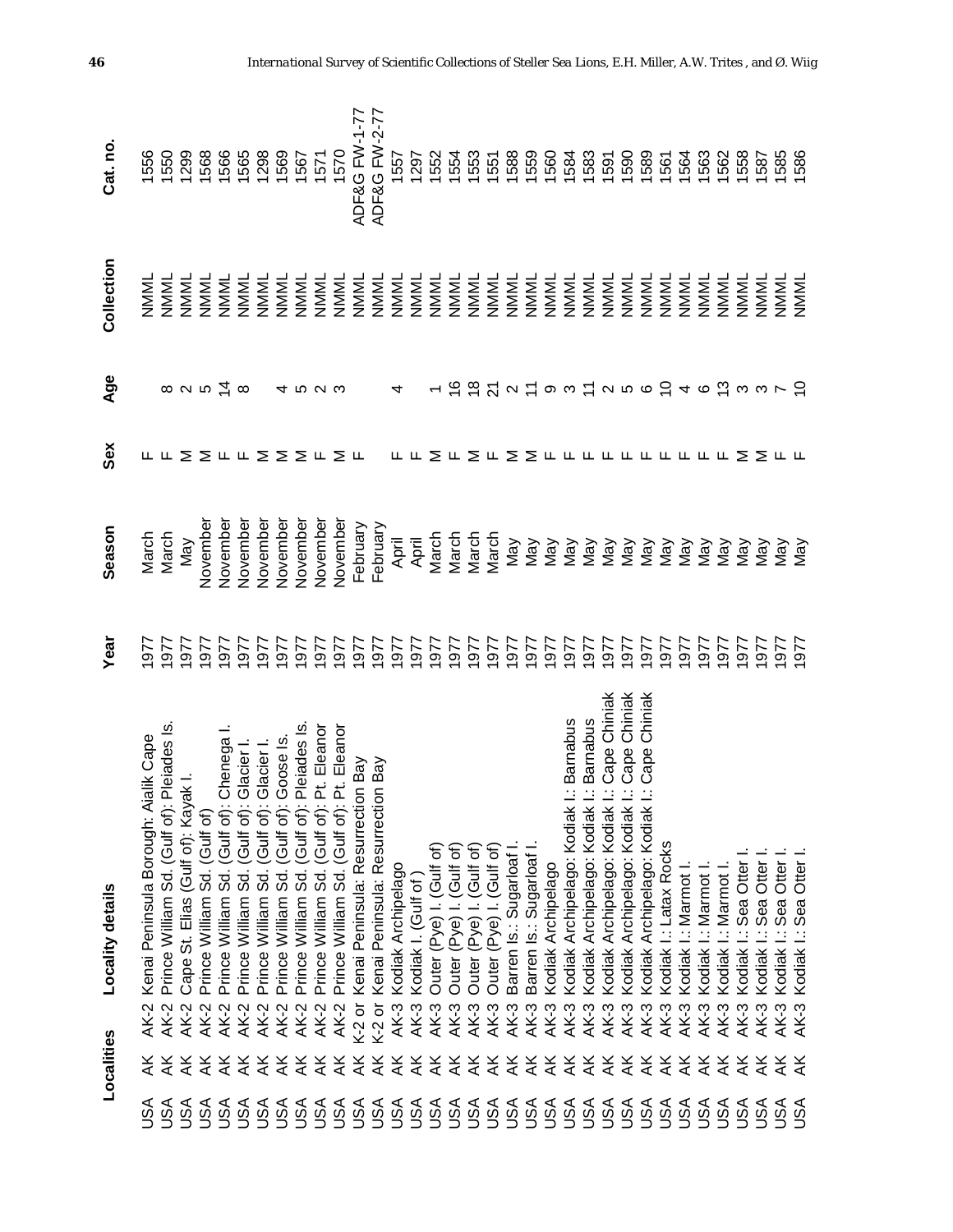|                  | Localities     | <b>Locality details</b>                                                                                                            | year | Season   | Sex | Age                      | Collection | Cat. no             |
|------------------|----------------|------------------------------------------------------------------------------------------------------------------------------------|------|----------|-----|--------------------------|------------|---------------------|
| <b>ASU</b>       | ₹              | AK-3 Marmot I. (Gulf of                                                                                                            | 1977 | Мay      | ட   | adult                    | CAS        | 21755               |
| <b>ASU</b>       | ₹              |                                                                                                                                    | 1977 |          |     |                          | NMML       | 1592                |
| <b>ASA</b>       | ¥              |                                                                                                                                    | 1977 |          |     |                          | NMML       | ADF&G SL-11-75?     |
|                  | ¥              |                                                                                                                                    | 1977 |          |     |                          | NMML       | DF&G SL-135-75(77?) |
| 000000<br>RAKKKK | ¥              | Cape St. Elias (Gulf of)<br><b>AK-2</b>                                                                                            | 1978 |          |     |                          | NININIL    | ADF&G CSE-171-78    |
|                  | $\overline{X}$ | AK-3 Alaska Peninsula: Wide Bay-Cape Douglas                                                                                       | 1978 | April    |     |                          | NNNL       | 1575                |
|                  |                | AK-3 Alaska Peninsula: Wide Bay-Cape Douglas                                                                                       | 1978 | April    |     | ຕ ∼                      | NMML       | 1574                |
|                  |                | AK-3 Kodiak Archipelago: Two-headed Is.                                                                                            | 1978 | August   | ∑ ய |                          | NMML       | 1577                |
|                  |                | AK-3 Barren Is.: Sugarloaf I.                                                                                                      | 1978 |          |     |                          | NMML       | <b>ADF&amp;G</b>    |
| JSA              |                | AK-3 Barren Is.: Sugarloaf I.                                                                                                      | 1978 |          | Σ   |                          | NMML       | ADF&G               |
| JSA              |                | 3, -4, c Alaska Peninsula: Wide Bay-Unimak Pass                                                                                    | 1978 | June     |     | $\overline{\phantom{0}}$ | NMML       | 1576                |
| USA              |                |                                                                                                                                    | 1978 | April    |     | 8.g                      | <b>NAV</b> | 18552               |
|                  | K<br>X<br>X    | AK-3 Kodiak Archipelago: Marmot I.                                                                                                 | 1982 | March    |     |                          | NININIL    | ADF&G SL-2-82       |
|                  |                | AK-3 Kodiak Archipelago: Marmot I.                                                                                                 | 1982 | March    |     |                          | NININIL    | ADF&G SL-3-82       |
|                  |                | Kodiak Archipelago: Marmot I.<br><b>AK-3</b>                                                                                       | 1982 | March    |     |                          | NININIL    | ADF&G SL-5-82       |
|                  |                | Kodiak Peninsula: Marmot I.<br><b>AK-3</b>                                                                                         | 1982 | March    |     |                          | NNNI       | ADF&G SL-9-82       |
|                  |                | AK-3 Marmot                                                                                                                        | 1982 | March    | ∑ ⊬ |                          | NININIL    | ADF&G SL-1-82       |
|                  |                | Marmot<br>$AK-31$                                                                                                                  | 1982 | March    |     |                          | NNNL       | ADF&G SL-6-82       |
|                  | $\overline{X}$ | Marmot<br>AK-3                                                                                                                     | 1982 | March    | Σ   |                          | NMML       | ADF&G SL-7-82       |
|                  | ¥              | Marmot  <br><b>AK-3</b>                                                                                                            | 1982 | March    | Σ   |                          | NNNL       | ADF&G SL-8-82       |
|                  | ¥              | AK-5                                                                                                                               | 1982 | October  | 山山  | quo                      | NMML       | 1302                |
|                  | $\overline{X}$ | AK-5                                                                                                                               | 1982 | October  |     |                          | NININIL    | $\frac{300}{200}$   |
|                  | ¥              | Aleutian Is.: Krenitzin Is.: Akutan I.<br>Aleutian Is.: Krenitzin Is.: Akutan I.<br>Aleutian Is.: Krenitzin Is.: Akutan I.<br>AK-5 | 1982 | October  | ⋝   |                          | NMML       | 1301                |
|                  | ¥              | Shelikof Strait (Gulf of)<br><b>AK-3</b>                                                                                           | 1983 | March    | Σ   | က                        | NNNI       | 1306                |
|                  | ¥              | Pribilof Is.: St. Paul I.: Northeast Pt.<br><b>AK-8</b>                                                                            | 1983 | Nay      | Σ   |                          | NMML       | 1303                |
| JSA              | ¥              | Paul I: Pobvania (sp?) Sands<br>Pribilof Is.: St.<br>$AK-8$                                                                        | 1983 | Nay      | Σ   |                          | NMML       | 304                 |
| JSA              | ¥              | Bay<br>Pribilof Is.: St. Paul I.: Zapadni<br><b>AK-8</b>                                                                           | 1983 | Vay      | Σ   |                          | NMML       | 1305                |
| JSA              | ¥              | Shelikof Strait (Gulf of)<br><b>AK-3</b>                                                                                           | 1984 | February | Σ   |                          | NMML       | 1307                |
| JSA              | ¥              | Shelikof Strait (Gulf of)<br><b>AK-3</b>                                                                                           | 1984 | February | ட   |                          | NMML       | 1309                |
| JSA              | ¥              | Shelikof Strait (Gulf of)<br><b>AK-3</b>                                                                                           | 1984 | March    |     |                          | NMML       | 1308                |
| JSA              | ¥              | Shelikof Strait (Gulf of<br><b>AK-3</b>                                                                                            | 1984 | March    |     |                          | NMML       | 1310                |
| <b>ASU</b>       | ¥              | Shelikof Strait (Gulf of<br><b>AK-3</b>                                                                                            | 1984 | March    |     |                          | NMML       | 1311                |
| JSA              | $\overline{X}$ | Shelikof Strait (Gulf of<br><b>AK-3</b>                                                                                            | 1984 | March    |     |                          | NMML       | 1312                |
| <b>ASA</b>       | ₹              | Shelikof Strait (Gulf of)<br><b>AK-3</b>                                                                                           | 1984 | March    |     |                          | NNNI       | <b>313</b>          |
|                  | ⋇              | Shelikof Strait (Gulf of)<br><b>AK-3</b>                                                                                           | 1984 | March    |     |                          | NMML       | 314                 |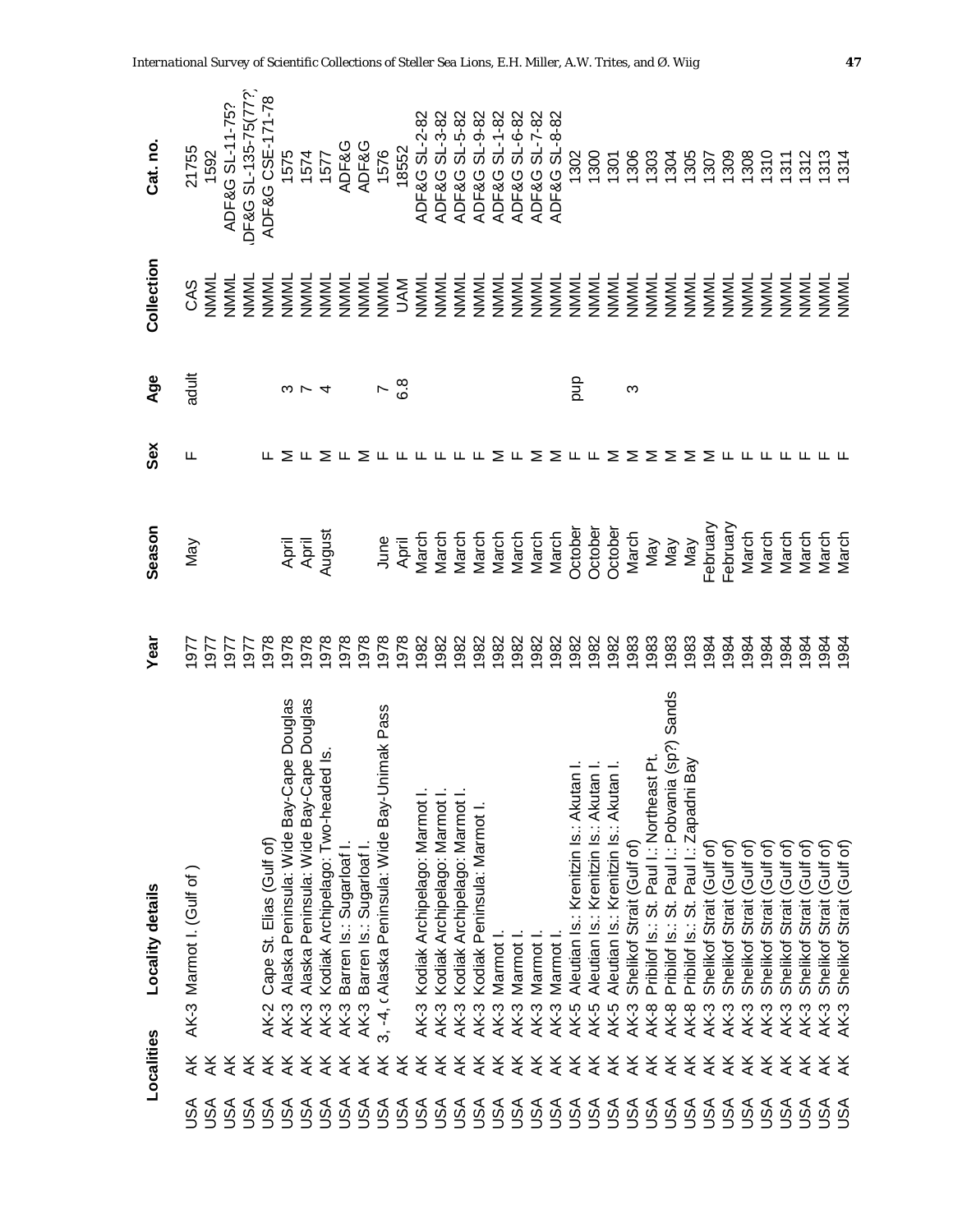|            | Localities                |                                        | Locality details                                               | Year | Season        | Sex                             | Age                                    | Collection                 | Cat.no |
|------------|---------------------------|----------------------------------------|----------------------------------------------------------------|------|---------------|---------------------------------|----------------------------------------|----------------------------|--------|
| USA        |                           | AK-3                                   | Shelikof Strait (Gulf of)                                      | 1984 | March         |                                 |                                        | NMML                       | 1315   |
| <b>ASU</b> |                           | AK-3                                   | Shelikof Strait (Gulf of)                                      | 1984 | March         |                                 |                                        | NNNNL                      | 1316   |
| JSA        | ⋖⋖⋖⋖⋖⋖⋖⋖⋖⋖⋖⋖⋖⋖⋖⋖⋖⋖⋖⋖⋖⋖⋖⋖⋖ | <b>AK-3</b>                            | Shelikof Strait (Gulf of                                       | 1984 | March         |                                 |                                        | NMML                       | 1317   |
| <b>ASU</b> |                           | <b>AK-3</b>                            | Shelikof Strait (Gulf of                                       | 1984 | March         |                                 |                                        | NMML                       | 1318   |
|            |                           | <b>AK-3</b>                            | Shelikof Strait (Gulf of)                                      | 1984 | March         |                                 |                                        | NMML                       | 1319   |
|            |                           | <b>AK-3</b>                            | Shelikof Strait (Gulf of)                                      | 1984 | March         |                                 |                                        | NNNL                       | 1320   |
|            |                           | <b>AK-3</b>                            | Shelikof Strait (Gulf of)                                      | 1984 | March         | Σ                               |                                        | NININIL                    | 1321   |
|            |                           | <b>AK-3</b>                            | Shelikof Strait (Gulf of)                                      | 1984 | March         |                                 |                                        | NININIL                    | 1322   |
|            |                           | <b>AK-3</b>                            | ut Bay<br>Kodiak Archipelago: Izh                              | 1985 | October       |                                 |                                        | NNNL                       | 1631   |
|            |                           | <b>AK-3</b>                            | Kodiak I.: Marmot I                                            | 985  | October       | <b>LLLLLL</b>                   | $r \circ 45$ $\circ$ $4455\frac{6}{5}$ | NNNL                       | 1630   |
|            |                           | <b>AK-3</b>                            | Kodiak I.: Sea Otter I.                                        | 985  | October       |                                 |                                        | NMML                       | 1632   |
|            |                           | <b>AK-3</b>                            | Kodiak I.: Sea Otter I.                                        | 985  | October       |                                 |                                        | NMML                       | 1633   |
|            |                           | <b>AK-7</b>                            | Aleutian Is.: Attu I.                                          | 985  | August        |                                 |                                        | <b>UWBM</b>                | 34119  |
|            |                           | $AK-8$                                 | 50.9 W)<br>$\overline{2}$<br>Bering Sea (59 22.3 N,            | 985  | March         | Σ                               |                                        | NMML                       | 1639   |
|            |                           | $AK-8$                                 | 72 50.9 W)                                                     | 985  | March         | Σ                               |                                        | NININIL                    | 1637   |
|            |                           | $AK-8$                                 | 72 50.9 W)<br>Bering Sea (59 22.3 N,<br>Bering Sea (59 22.3 N, | 985  | March         | Σ                               |                                        | NININIL                    | 1638   |
|            |                           | $AK-8$                                 | 7250.9W)<br>Bering Sea (59 22.3 N,                             | 985  | March         | Σ                               |                                        | NNNL                       | 1636   |
|            |                           | <b>AK-8</b>                            | 172 50.6 W)<br>Bering Sea (59 36.9 N,                          | 985  | March         | Σ                               |                                        | NNNL                       | 1635   |
|            |                           | $AK-1$                                 | Timbered I.<br>Alexander Archipelago:                          | 986  | <b>May</b>    |                                 |                                        | NMML                       | 1634   |
|            |                           | <b>AK-2</b>                            | Cape Saint Elias: SW end of Kayak                              | 1987 | March         | $\Sigma$ L L L                  |                                        | <b>UWBM</b>                |        |
|            |                           | AK-2                                   | nd of Kayak<br>Cape Saint Elias: SW er                         | 1987 | March         |                                 | adult                                  | <b>NBMD</b>                |        |
|            |                           | <b>AK-2</b>                            | nd of Kayak<br>Cape Saint Elias: SW er                         | 1987 | March         |                                 |                                        | <b>NBMD</b>                |        |
|            |                           | AK-6                                   | Aleutian Is.: Andreanof Is.                                    | 987  | <b>May</b>    | ட                               | fetus<br>adult                         | <b>NAN</b>                 | 64001  |
|            |                           | <b>AK-8</b>                            | Pribilof Is.: St. Paul I.                                      | 988  |               |                                 |                                        | SBM                        | 4038   |
|            | ₹                         | K-2 or                                 | Sd.-Gore Pt.<br>Kenai Peninsula: Blying                        | 1989 | <b>Surt</b>   | ட                               |                                        | <b>UWBM</b>                | 39481  |
|            |                           | $\overleftarrow{\sigma}$<br>K-2<br>K-2 | Sd.-Gore Pt.<br>Sd.-Gore Pt.<br>Kenai Peninsula: Blying        | 1989 | spring-summer | ∑ ⊬                             | adult                                  | <b>UWBM</b>                | 39483  |
|            |                           | $\overline{\sigma}$                    | Sd.-Gore<br>Kenai Peninsula: Blying                            | 1989 | spring-summer |                                 |                                        | <b>UWBM</b>                | 39482  |
|            |                           |                                        |                                                                | 989  | June          |                                 | juvenile                               | <b>NAU</b>                 | 24092  |
|            | 555                       |                                        |                                                                | 993  | June          | Σ                               | adult                                  | <b>NAU</b>                 | 31946  |
|            | ¥                         |                                        |                                                                | 1993 | June          | Σ                               | adult                                  | NAU                        | 31947  |
|            | ¥                         |                                        |                                                                | 993  | Vay           | Σ                               | adult<br>adult                         | NAU                        | 23417  |
| JSA        | ¥                         |                                        |                                                                | 1993 | Vay           | Σ                               |                                        | <b>NAN</b>                 | 31951  |
| <b>ASU</b> | ¥                         |                                        |                                                                | 993  | Vay           |                                 |                                        |                            | 33980  |
| <b>ASH</b> | र्<br>स्र                 |                                        |                                                                | 994  | Vay           | $\Sigma \nightharpoonup \Sigma$ | adult                                  | <b>NAVAN</b><br>ANG<br>DAM | 31916  |
|            |                           |                                        |                                                                | 1994 | Vay           |                                 | juvenile                               |                            | 32730  |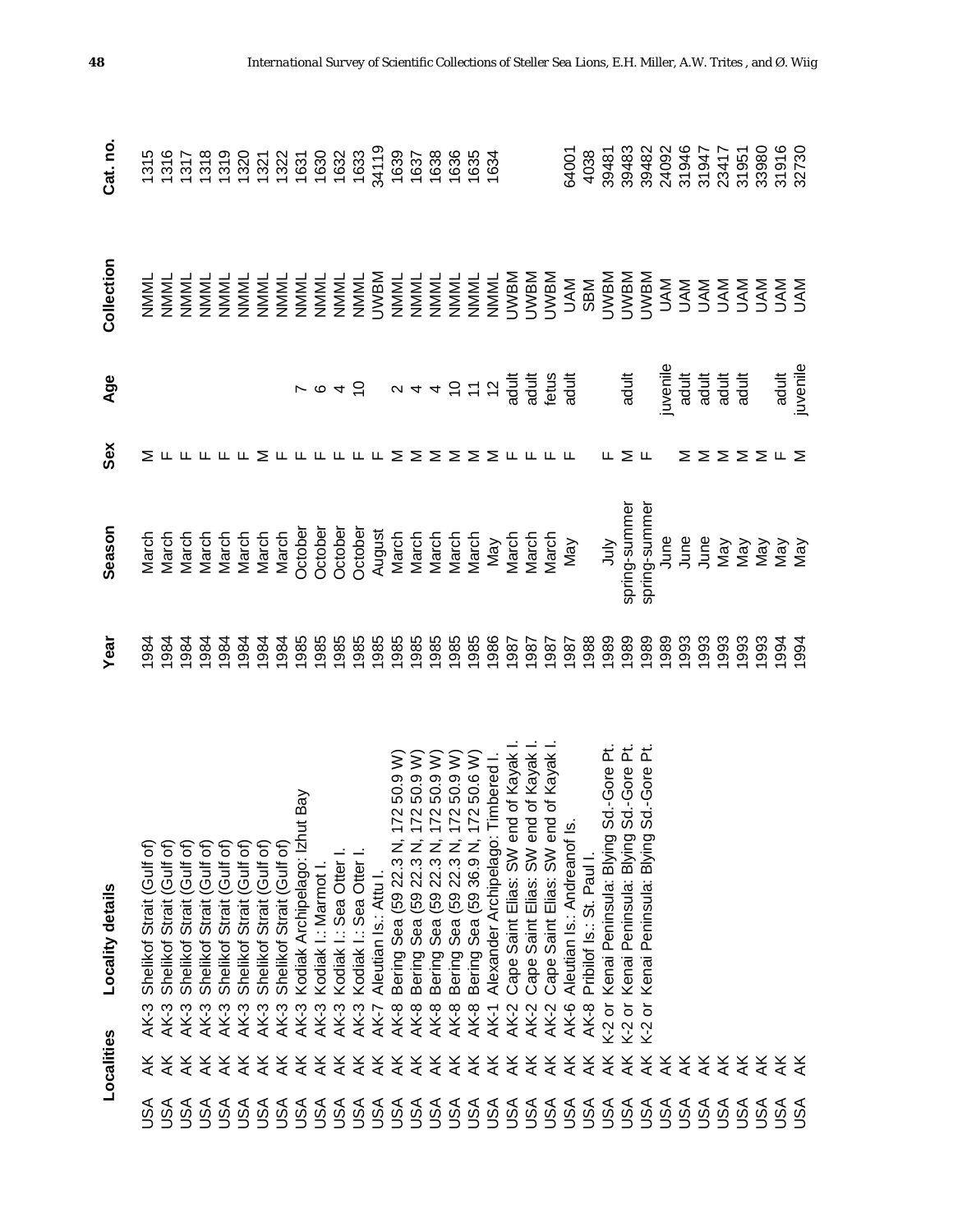| Season<br><b>Vany</b><br>Nay<br>Nay<br>1994<br>1994<br>Year<br>Locality details<br>Localities |  |  | Sex<br>Σ<br>Σ                                                                                                              | juvenile<br>Age | Collection | Cat. no.<br>30175<br>32731       |
|-----------------------------------------------------------------------------------------------|--|--|----------------------------------------------------------------------------------------------------------------------------|-----------------|------------|----------------------------------|
| 1994<br>1994                                                                                  |  |  |                                                                                                                            |                 |            | 30176                            |
| Vay                                                                                           |  |  |                                                                                                                            |                 |            | 30177                            |
| Vay<br>Vay<br>1994<br>1994                                                                    |  |  | $\Sigma \cup \Sigma \subseteq \Sigma \subseteq \Sigma \subseteq \Sigma \subseteq \Sigma \subseteq \Sigma \subseteq \Sigma$ |                 |            | 30178<br>30179<br>30180<br>30181 |
| Vay<br>1994                                                                                   |  |  |                                                                                                                            |                 |            |                                  |
| Vay<br>1994                                                                                   |  |  |                                                                                                                            |                 |            |                                  |
| Vay<br>1994                                                                                   |  |  |                                                                                                                            |                 |            | 32732                            |
| Vay<br>1994                                                                                   |  |  |                                                                                                                            |                 |            | 32733                            |
| October<br>1994                                                                               |  |  |                                                                                                                            |                 |            | 24982                            |
| October                                                                                       |  |  |                                                                                                                            |                 |            | 31948                            |
| October                                                                                       |  |  |                                                                                                                            |                 |            | 31949                            |
| October                                                                                       |  |  |                                                                                                                            |                 |            |                                  |
| October                                                                                       |  |  |                                                                                                                            |                 |            | 31952<br>31965                   |
| October                                                                                       |  |  |                                                                                                                            |                 |            | 33979                            |
| October                                                                                       |  |  |                                                                                                                            |                 |            | 33981                            |
| winter                                                                                        |  |  |                                                                                                                            |                 |            | 35426                            |
| Prince William Sd.<br>AK-2                                                                    |  |  | щ                                                                                                                          |                 |            | 31904                            |
| April<br>April                                                                                |  |  | $\Sigma \Sigma$ $\mathsf{L}$ $\Sigma \Sigma$ $\Sigma$                                                                      |                 |            | 31953                            |
|                                                                                               |  |  |                                                                                                                            |                 |            | 31954                            |
| August                                                                                        |  |  |                                                                                                                            |                 |            | 43375                            |
| February                                                                                      |  |  |                                                                                                                            |                 |            | 30426                            |
| March                                                                                         |  |  |                                                                                                                            |                 |            | 31950                            |
| Nay<br>1995                                                                                   |  |  |                                                                                                                            |                 |            | 31955                            |
| Vay<br>1995                                                                                   |  |  |                                                                                                                            |                 |            | 31956                            |
| Vay<br>1995                                                                                   |  |  | Σ                                                                                                                          |                 |            | 31957                            |
| Vay<br>1995                                                                                   |  |  |                                                                                                                            |                 |            | 31958                            |
| Vay<br>1995                                                                                   |  |  | Σ                                                                                                                          |                 |            | 31959                            |
| Vay<br>1995                                                                                   |  |  |                                                                                                                            |                 |            | 31960                            |
| Vay<br>1995                                                                                   |  |  |                                                                                                                            |                 |            | 31961                            |
| Vay<br>1995                                                                                   |  |  | Σ                                                                                                                          |                 |            | 31962                            |
| May<br>1995                                                                                   |  |  |                                                                                                                            |                 |            | 31963                            |
| November<br>1995                                                                              |  |  | Σ                                                                                                                          |                 |            | 43371                            |
| September                                                                                     |  |  |                                                                                                                            |                 |            | 44534                            |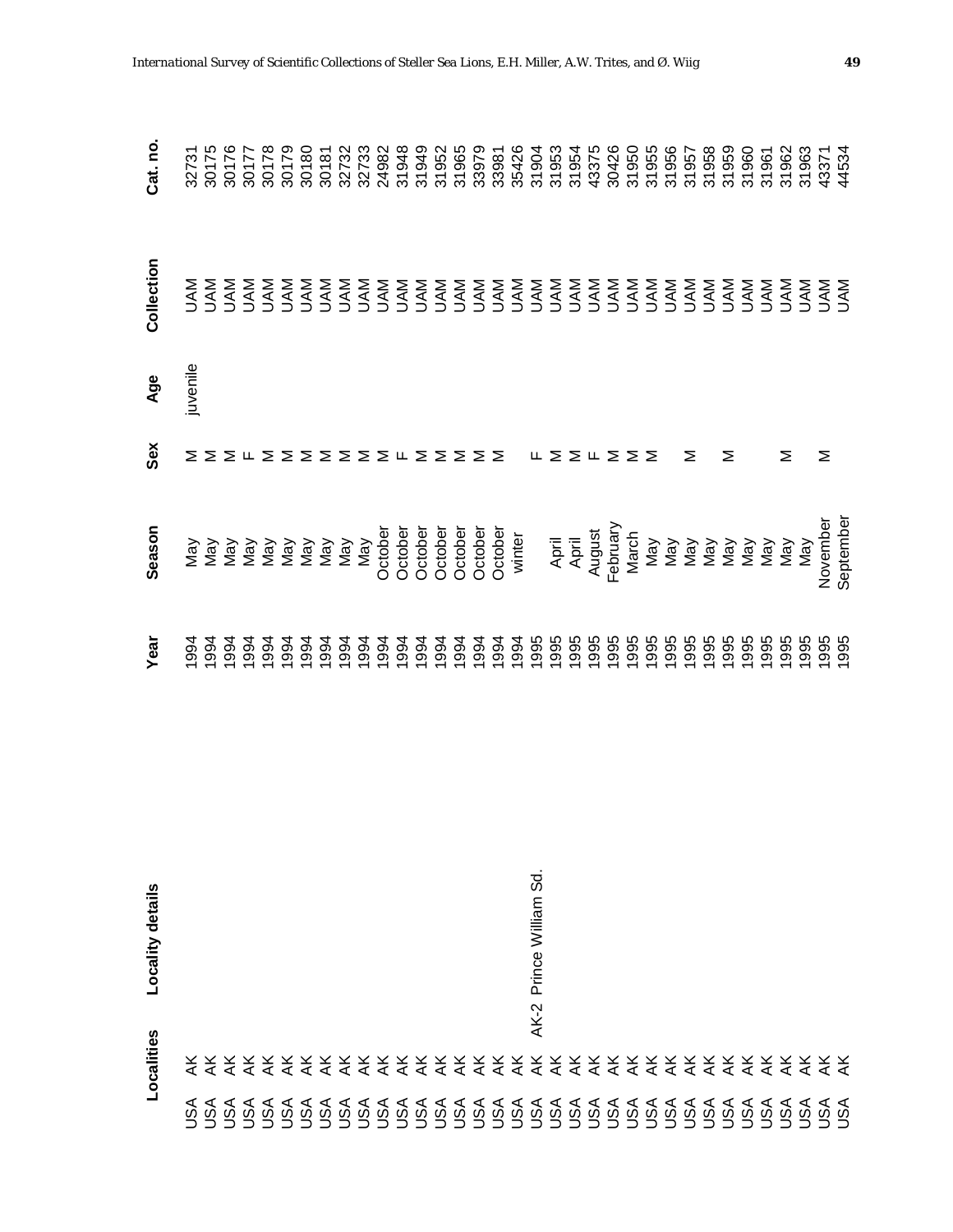|                   | Localities | Locality details                     | Year       | Season                                  | Sex                                                                                                      | Age           | Collection         | Cat. no. |
|-------------------|------------|--------------------------------------|------------|-----------------------------------------|----------------------------------------------------------------------------------------------------------|---------------|--------------------|----------|
| ASL               |            |                                      | 996        | April                                   |                                                                                                          |               | <b>NAU</b>         | 43365    |
| JSA               |            |                                      | 996        | April                                   | ∑ ட                                                                                                      |               | <b>NAL</b>         | 43368    |
|                   |            |                                      | 996        | February                                |                                                                                                          |               |                    | 43367    |
|                   |            |                                      | 996        | February                                |                                                                                                          |               |                    | 43369    |
|                   |            |                                      | 996        | January                                 |                                                                                                          |               |                    | 43381    |
|                   |            |                                      | 996        | January                                 |                                                                                                          |               |                    | 44533    |
|                   |            |                                      | 996        | June                                    |                                                                                                          |               |                    | 41596    |
|                   |            |                                      | 996        | June                                    |                                                                                                          |               |                    | 41597    |
|                   |            |                                      | 996        |                                         |                                                                                                          |               |                    | 41598    |
|                   |            |                                      | 996        |                                         |                                                                                                          |               |                    | 41599    |
|                   |            |                                      | 996        | June<br>June<br>Jarch<br>March<br>March | $\Sigma \Sigma \vdash \Sigma \vdash \top \Sigma \vdash \Sigma \vdash \Sigma \vdash \Sigma \Sigma \Sigma$ |               |                    | 43372    |
|                   |            |                                      | 996        |                                         |                                                                                                          |               |                    | 43373    |
|                   |            |                                      | 996        |                                         |                                                                                                          |               |                    | 43374    |
|                   |            |                                      | 996        | May                                     |                                                                                                          |               |                    | 43370    |
|                   |            |                                      | 996        |                                         |                                                                                                          |               |                    | 43366    |
|                   |            |                                      | 996        |                                         |                                                                                                          |               |                    | 47295    |
|                   |            | Aleutian Is.: Fox Is.<br>AK-5        | 997        | April                                   | Σ                                                                                                        |               |                    | 51656    |
|                   |            | Aleutian Is. Fox Is.<br>AK-5         | 1997       |                                         |                                                                                                          |               |                    | 51657    |
|                   |            | Fox Is.<br>Aleutian Is.<br>AK-5      | 1997       |                                         |                                                                                                          |               |                    | 52246    |
|                   |            | ౨<br>Aleutian Is.: Andreanof<br>AK-6 | 1997       | February                                |                                                                                                          |               |                    | 44535    |
|                   |            |                                      | 1997       | April                                   |                                                                                                          |               |                    | 47293    |
|                   |            |                                      | 1997       | April                                   |                                                                                                          |               |                    | 47298    |
|                   |            |                                      | 1997       | April                                   | ΣΗΗΣΣΣΣΗΣΣΣΣΣΣ                                                                                           |               |                    | 47302    |
|                   |            |                                      | 1997       | January                                 |                                                                                                          |               |                    | 47294    |
|                   |            |                                      | 1997       | March                                   |                                                                                                          | $\sim \infty$ |                    | 47296    |
|                   |            |                                      | 1997       | March                                   |                                                                                                          |               | <b>NAN</b>         | 47296    |
|                   |            |                                      | 1997       | Nay                                     |                                                                                                          |               | <b>NAU</b>         | 47290    |
|                   |            |                                      | 1997       | Vay                                     |                                                                                                          |               | <b>NAU</b>         | 47291    |
|                   |            |                                      | 1997       | Vay                                     |                                                                                                          |               | <b>NAU</b>         | 47292    |
| USA               |            |                                      | 1997       | Vay                                     |                                                                                                          |               | <b>NAU</b>         | 47297    |
| JSA               |            |                                      | 1997       | Vay                                     |                                                                                                          |               | <b>NAU</b>         | 47305    |
| <b>ASU</b>        |            |                                      | 1997       | Vay                                     |                                                                                                          |               | <b>NAU</b>         | 47306    |
| <b>ASU</b>        |            |                                      | 998        | February                                |                                                                                                          |               | <b>NAU</b>         | 79781    |
| <b>ASL</b><br>USA |            |                                      | 998<br>998 | February                                | டட                                                                                                       |               | <b>NAV<br/>NAV</b> | 79783    |
|                   |            |                                      |            | January                                 |                                                                                                          |               |                    | 79788    |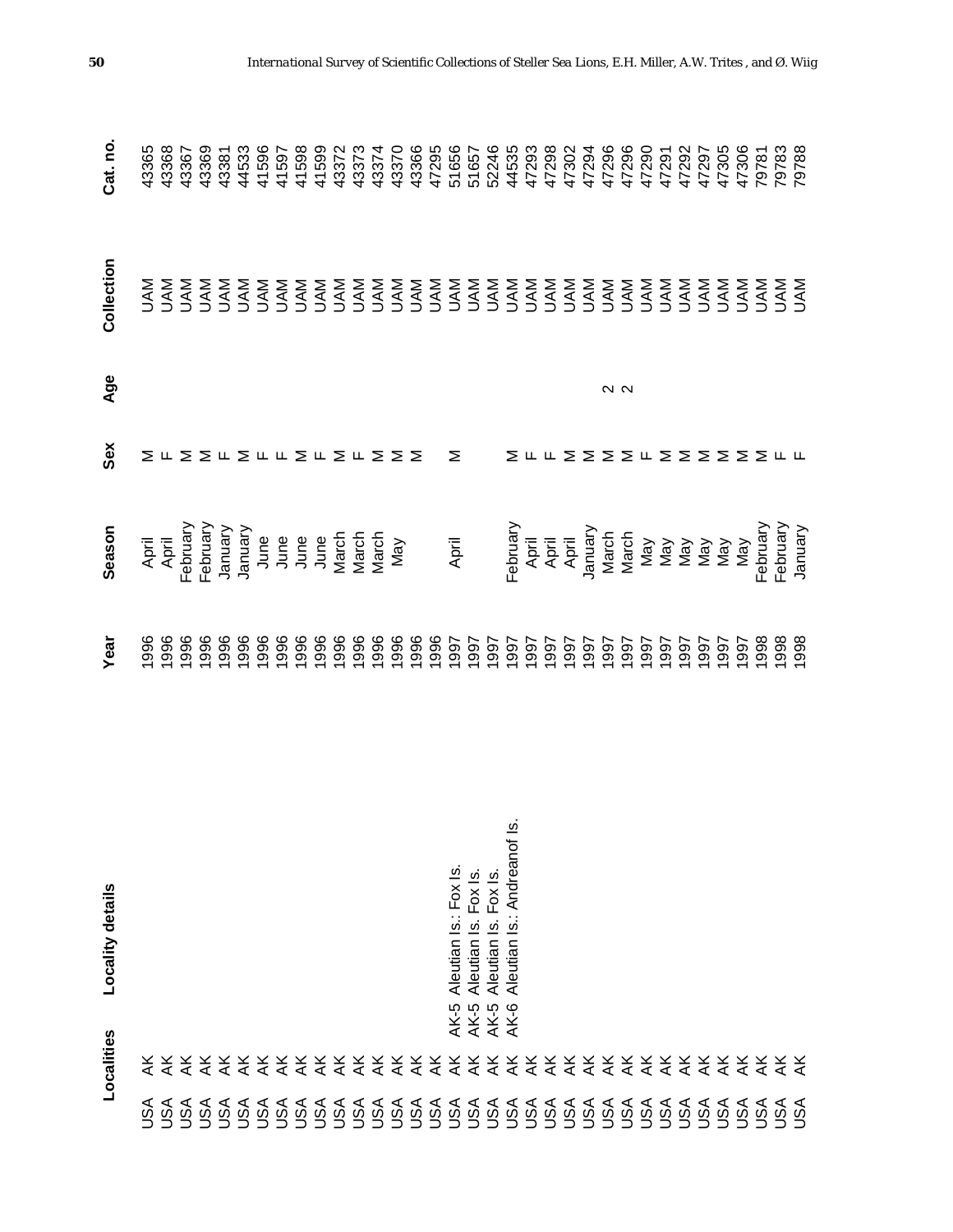| Cat. no.         | 79789   |     | 56101<br>56102 | 56103 |  |  |                                           |                |   |                         |     |     |     |     |          |          |          |                    |  |  |       | 66469   | 66470   | 63042                   | 66471 | 83508 | 62888    |          |
|------------------|---------|-----|----------------|-------|--|--|-------------------------------------------|----------------|---|-------------------------|-----|-----|-----|-----|----------|----------|----------|--------------------|--|--|-------|---------|---------|-------------------------|-------|-------|----------|----------|
| Collection       |         |     |                |       |  |  |                                           |                |   |                         |     |     |     |     |          |          |          |                    |  |  |       |         |         |                         |       |       |          |          |
| Age              |         |     |                |       |  |  |                                           |                |   |                         |     |     |     |     | juvenile | juvenile | yearling | yearling           |  |  |       |         |         |                         |       |       |          |          |
| Sex              | Σ       | ⋝   |                |       |  |  | ΣΣΣΣΣΣΣΣ                                  |                | Σ | Σ                       | ⋝   |     |     | Σ   |          |          | ∑ ட      |                    |  |  |       |         |         |                         | ட     |       | ∑ ≥      |          |
| Season           | January | Vay | Vay            | Vay   |  |  | Key<br>Key<br>Sa Sa Sa<br>Key<br>Sa Sa Sa | May<br>October |   | April<br>April<br>March | Nay | Nay | May | Nay | October  | October  |          | October<br>October |  |  | March | October | October | August                  | April | April | February | February |
| Year             | 1998    |     |                |       |  |  |                                           |                |   |                         |     |     |     |     |          |          |          |                    |  |  |       |         |         |                         |       |       |          |          |
| Locality details |         |     |                |       |  |  |                                           |                |   |                         |     |     |     |     |          |          |          |                    |  |  |       |         |         | AK-2 Prince William Sd. |       |       |          |          |
| Localities       |         |     |                |       |  |  |                                           |                |   |                         |     |     |     |     |          |          |          |                    |  |  |       |         |         |                         |       |       |          |          |
|                  | ASL     |     |                |       |  |  |                                           |                |   |                         |     |     |     |     |          |          |          |                    |  |  |       |         |         |                         |       |       |          |          |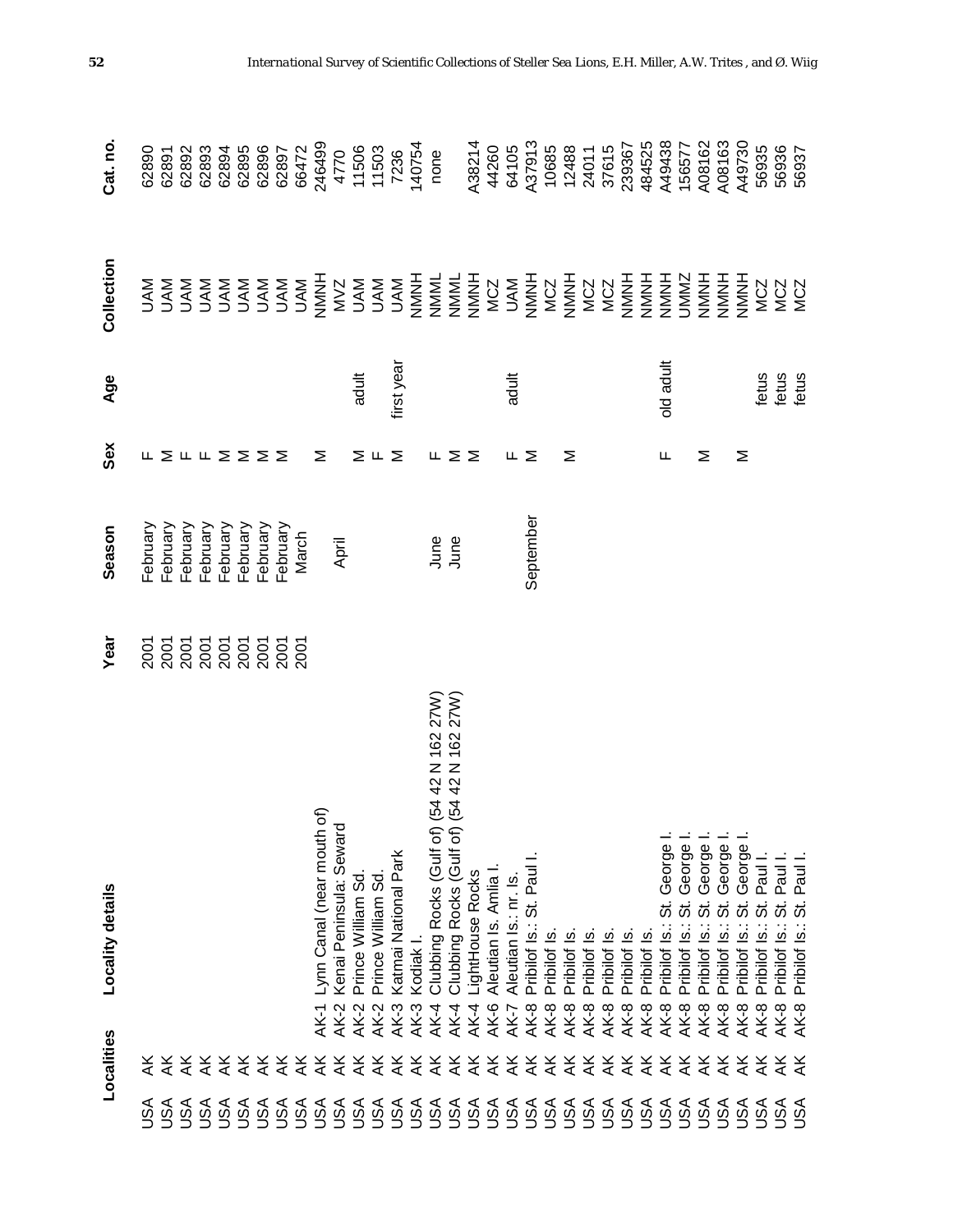|            | Localities            | <b>Locality details</b>                                                  | Year         | Season   | Sex             | Age      | Collection                                    | Cat.no                                        |
|------------|-----------------------|--------------------------------------------------------------------------|--------------|----------|-----------------|----------|-----------------------------------------------|-----------------------------------------------|
| USA        |                       | Paul<br><br>თ<br>Pribilof Is.:<br><b>AK-8</b>                            |              |          |                 |          | N N N N N H<br>U Q Q N N N H<br>S S S S S S N | 129<br>1737<br>56776<br>56920                 |
| USA        |                       | Paul I.<br>5<br>Pribilof Is.:<br>AK-8                                    |              |          |                 |          |                                               |                                               |
| USA        |                       | Paul I<br>5<br>Pribilof Is.:<br><b>AK-8</b>                              |              |          |                 |          |                                               |                                               |
| USA        |                       | Paul I<br>5.<br>Pribilof Is.:<br>$AK-8$                                  |              |          |                 |          |                                               |                                               |
| JSA        |                       | Paul I<br>$\ddot{\circ}$<br>Pribilof Is.:<br>$AK-8$                      |              |          |                 |          |                                               | 56934                                         |
| JSA        |                       | Paul I<br>ι.<br>Θ<br>Pribilof Is.:<br>$AK-8$                             |              |          |                 |          |                                               | A07140                                        |
| JSA        |                       | Paul I<br>5.<br>Pribilof Is.:<br>$AK-8$                                  |              |          |                 |          |                                               | A07141                                        |
|            | <b>さささえさくさえさくさくさく</b> | Paul I<br>5<br>Pribilof Is.:<br><b>AK-8</b>                              |              |          | Σ               |          |                                               | A12053                                        |
|            |                       | Paul I<br>5i<br>Pribilof Is.:<br><b>AK-8</b>                             |              |          | Σ               |          |                                               | A49448                                        |
|            |                       | Paul I<br><br>თ<br>Pribilof Is.:<br>$AK-8$                               |              |          |                 |          |                                               |                                               |
|            |                       | Paul I.<br><br>თ<br>Pribilof Is.:<br><b>AK-8</b>                         |              |          |                 |          |                                               | A49450<br>A49451<br>A49452<br>A49453<br>ADF&G |
|            |                       | Paul I.<br><br>თ<br>Pribilof Is.:<br><b>AK-8</b>                         |              |          |                 |          |                                               |                                               |
|            |                       | Paul I.<br>5<br>Pribilof Is.:<br><b>AK-8</b>                             |              |          |                 |          |                                               |                                               |
|            |                       |                                                                          |              | March    | Σ               |          |                                               |                                               |
|            |                       | Aleutian Is                                                              |              | winter   |                 |          |                                               | A15861                                        |
|            |                       | Aleutian Is                                                              |              |          | Σ               |          |                                               | A15359                                        |
|            |                       |                                                                          |              |          | $\Sigma \Sigma$ | adult    |                                               | 4508                                          |
|            |                       |                                                                          |              |          |                 | adult    |                                               | 5216                                          |
|            |                       |                                                                          |              |          |                 | adult    |                                               |                                               |
|            |                       |                                                                          |              |          |                 | juvenile |                                               | 5217<br>86064<br>67097<br>73074               |
|            |                       |                                                                          |              |          |                 |          |                                               |                                               |
|            |                       |                                                                          |              |          |                 |          |                                               |                                               |
|            |                       |                                                                          |              |          | Σ               |          |                                               |                                               |
|            |                       | రే                                                                       | 843          |          |                 |          |                                               | 870                                           |
|            | ききききききききょくひょくり        | San Francisco Co.: San Francisco Bay<br>ర                                | 1854         | July     | Σ               |          |                                               | A04702<br>A04703                              |
|            |                       | San Francisco Co.: San Francisco<br>రే                                   | 1854         |          |                 |          |                                               |                                               |
| USA        |                       | San Francisco Co.: Farallon Is.<br>ర్                                    | 1856         |          | Σ               | adult    |                                               | A04701                                        |
| USA        |                       | Monterey Co.: Monterey                                                   | 1859         | うう       | ΣΣ              |          |                                               | A03631                                        |
| JSA        |                       | Monterey Co.: Monterey<br>క క క                                          | 1859         |          |                 |          |                                               | 1859.11.5.1                                   |
| JSA        | E                     | San Francisco Co.: Farallon Is.                                          | 1870         |          |                 | young    |                                               | 1029                                          |
| <b>ASU</b> | ర                     | San Francisco Co.: Farallon Is.<br>San Francisco Co.: Farallon Is.<br>ర్ | 1870         |          | ⊥ ≥             |          |                                               | 1030                                          |
| <b>ASU</b> | ర                     | రే                                                                       | 1870         |          |                 |          |                                               | 1031                                          |
| As∪        | ర                     | రే                                                                       | 1875         |          |                 | juvenile |                                               | A15660                                        |
| nsu<br>Pag | ర్ ర                  | ర్                                                                       | 1877<br>1883 |          |                 |          | NHM<br>NMNH                                   | 1877.12.10.1<br>14005                         |
|            |                       | Humboldt Co.: Cape Mendocino<br>ි                                        |              | December |                 |          |                                               |                                               |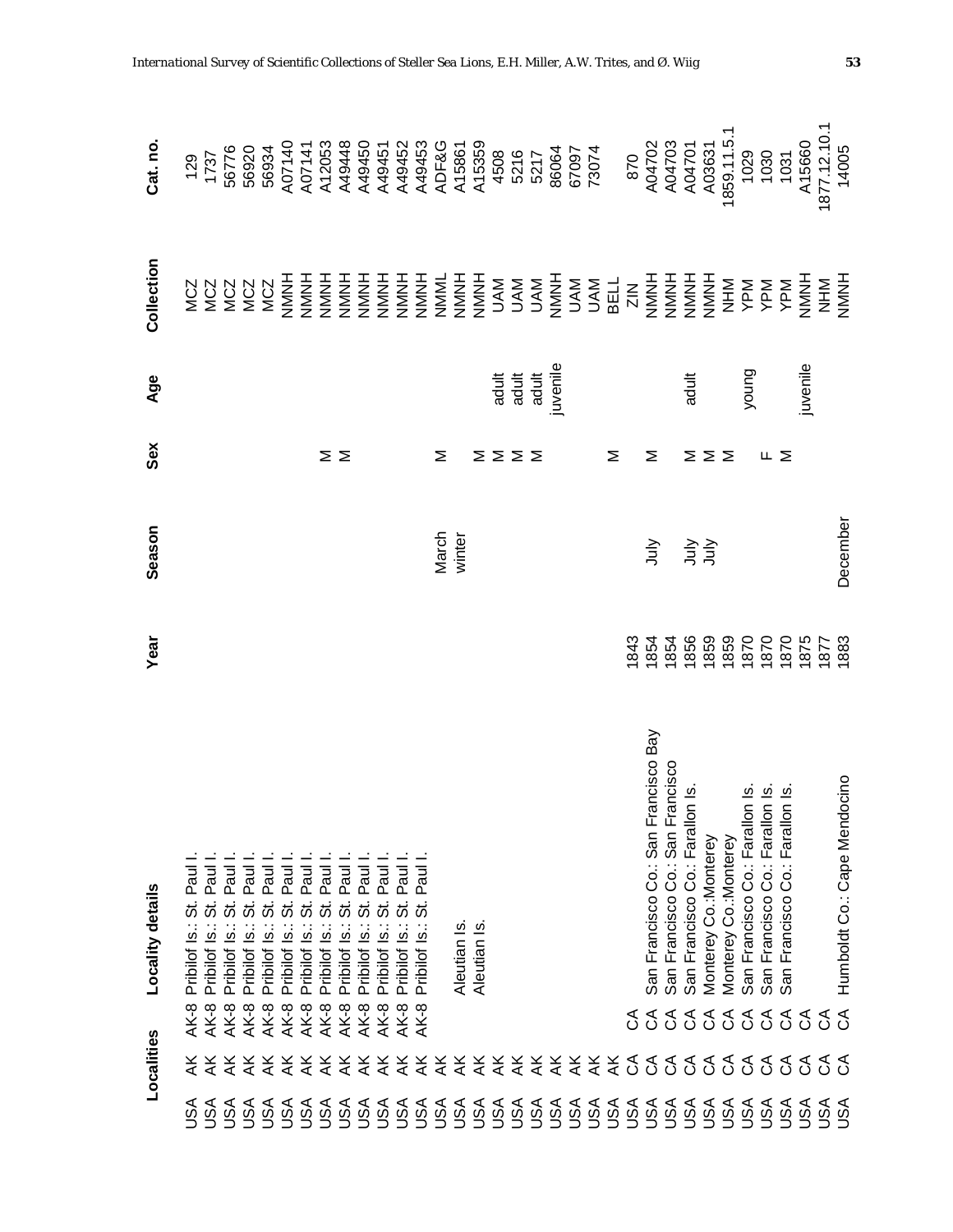|            | Localities    |                | <b>Locality details</b>                                                                   | Year         | Season               | Sex                                         | Age      | Collection                                                                                                                                                                                                                                                                                                                                                                                                                                                                                                                                                 | Cat. no.                   |
|------------|---------------|----------------|-------------------------------------------------------------------------------------------|--------------|----------------------|---------------------------------------------|----------|------------------------------------------------------------------------------------------------------------------------------------------------------------------------------------------------------------------------------------------------------------------------------------------------------------------------------------------------------------------------------------------------------------------------------------------------------------------------------------------------------------------------------------------------------------|----------------------------|
| USA        | ర్            | ర్             | Humboldt Co.: Cape Mendocino                                                              | 883          | Decembe              |                                             |          | <b>NMNH</b>                                                                                                                                                                                                                                                                                                                                                                                                                                                                                                                                                | 14006                      |
| <b>ASU</b> |               | රි             | ndocino<br>Mendocino Co.: Cape Mei                                                        | 1883         | December             | ட                                           |          | HNNNH                                                                                                                                                                                                                                                                                                                                                                                                                                                                                                                                                      | 21076                      |
| <b>ASU</b> |               | రే             |                                                                                           | 1884         | August               |                                             | adult    | HNNNH                                                                                                                                                                                                                                                                                                                                                                                                                                                                                                                                                      | 14613                      |
| <b>ASU</b> |               | ర              |                                                                                           | 1884         | August               |                                             |          | HNNN                                                                                                                                                                                                                                                                                                                                                                                                                                                                                                                                                       | 14617                      |
| <b>ASU</b> |               | $\Im$          | rancisco<br>San Francisco Co.: San Fi                                                     | 1884         | Vay                  | $\geq$ L                                    |          | CAS                                                                                                                                                                                                                                                                                                                                                                                                                                                                                                                                                        | 9370                       |
| <b>ASU</b> |               | $\mathcal{L}$  |                                                                                           | 1884         | September            |                                             |          | HNNH                                                                                                                                                                                                                                                                                                                                                                                                                                                                                                                                                       | A21523                     |
| <b>ASU</b> |               | රි             | San Francisco Co.: Farallon Is.<br>San Francisco Co.: Farallon Is.                        | 1884         | September            |                                             |          | <b>HNNNH</b>                                                                                                                                                                                                                                                                                                                                                                                                                                                                                                                                               | A21537                     |
| <b>ASU</b> |               | $\Im$          | Monterey Co.:Monterey                                                                     | 1892         | January              |                                             | juvenile | <b>HNNNH</b>                                                                                                                                                                                                                                                                                                                                                                                                                                                                                                                                               | 19981                      |
| JSA        |               | $\mathcal{L}$  | Monterey Co.: Monterey                                                                    | 1892         | January              |                                             | juvenile | <b>HNNH</b>                                                                                                                                                                                                                                                                                                                                                                                                                                                                                                                                                | 19982                      |
| JSA        |               | $\mathcal{L}$  | Monterey Co.: Monterey                                                                    | 1892         | January              |                                             | juvenile |                                                                                                                                                                                                                                                                                                                                                                                                                                                                                                                                                            | 19983                      |
| JSA        |               | 38             | Monterey Co.: Monterey                                                                    | 1892         | January              |                                             |          |                                                                                                                                                                                                                                                                                                                                                                                                                                                                                                                                                            | 19979<br>19980             |
| JSA        |               |                | Monterey Co.: Monterey                                                                    | 1892         | Vienuary             | $\Sigma$ $\mathsf{L}$ $\mathsf{L}$ $\Sigma$ |          |                                                                                                                                                                                                                                                                                                                                                                                                                                                                                                                                                            |                            |
| JSA        |               |                |                                                                                           | 1893         |                      |                                             |          |                                                                                                                                                                                                                                                                                                                                                                                                                                                                                                                                                            |                            |
| JSA        |               | 38             |                                                                                           | 1893         |                      |                                             |          |                                                                                                                                                                                                                                                                                                                                                                                                                                                                                                                                                            |                            |
| JSA        |               |                | Monterey Co.: Pacific Grove                                                               | 1897         |                      |                                             |          |                                                                                                                                                                                                                                                                                                                                                                                                                                                                                                                                                            |                            |
| JSA        |               | 999999         | Pinos<br>Monterey Co.: Monterey Bay: nr. Pt.                                              | 1899         |                      |                                             |          | $\begin{array}{c}\n\widetilde{\Delta} \; \widetilde{\Delta} \; \widetilde{\Delta} \; \widetilde{\Delta} \; \widetilde{\Delta} \; \widetilde{\Delta} \; \widetilde{\Delta} \; \widetilde{\Delta} \; \widetilde{\Delta} \; \widetilde{\Delta} \; \widetilde{\Delta} \; \widetilde{\Delta} \; \widetilde{\Delta} \; \widetilde{\Delta} \; \widetilde{\Delta} \; \widetilde{\Delta} \; \widetilde{\Delta} \; \widetilde{\Delta} \; \widetilde{\Delta} \; \widetilde{\Delta} \; \widetilde{\Delta} \; \widetilde{\Delta} \; \widetilde{\Delta} \; \widetilde{\$ |                            |
| <b>ASU</b> |               |                | Pinos                                                                                     | 1899         | June<br>June<br>June | ᄔᄔᅙ                                         |          |                                                                                                                                                                                                                                                                                                                                                                                                                                                                                                                                                            |                            |
| USA        |               |                | Pinos<br>Monterey Co.: Monterey Bay: nr. Pt.<br>Monterey Co.: Monterey Bay: nr. Pt.       | 1899         |                      |                                             |          |                                                                                                                                                                                                                                                                                                                                                                                                                                                                                                                                                            |                            |
| <b>ASU</b> |               |                | Monterey Co.: Monterey Bay                                                                | 1899         | summer               |                                             |          |                                                                                                                                                                                                                                                                                                                                                                                                                                                                                                                                                            |                            |
| JSA        |               |                | Monterey Co.: Monterey Bay                                                                | 1899         |                      |                                             |          |                                                                                                                                                                                                                                                                                                                                                                                                                                                                                                                                                            |                            |
| JSA        |               | $\Im$          | Monterey Co.: Monterey Bay                                                                | 1899         |                      |                                             |          |                                                                                                                                                                                                                                                                                                                                                                                                                                                                                                                                                            | 121594<br>121595           |
| As∪        |               | $\mathfrak{S}$ | Monterey Co.: Monterey Bay                                                                | 1899         |                      |                                             |          |                                                                                                                                                                                                                                                                                                                                                                                                                                                                                                                                                            |                            |
| JSA        |               | 999999         | San Mateo Co.: Ano Nuevo I.<br>San Mateo Co.: Ano Nuevo I.                                | 1901         | August               |                                             | qnd      |                                                                                                                                                                                                                                                                                                                                                                                                                                                                                                                                                            | 20700                      |
| JSA        |               |                |                                                                                           | 1901         |                      |                                             |          |                                                                                                                                                                                                                                                                                                                                                                                                                                                                                                                                                            | 20699                      |
| USA        |               |                |                                                                                           | 1903         | August               | $\Sigma$ $\Sigma$ $\Sigma$ $\Sigma$ $\mu$   |          |                                                                                                                                                                                                                                                                                                                                                                                                                                                                                                                                                            | 2757                       |
| <b>ASU</b> |               |                |                                                                                           | 1903         |                      |                                             |          |                                                                                                                                                                                                                                                                                                                                                                                                                                                                                                                                                            | 1903.10.11.7               |
| <b>ASU</b> |               |                |                                                                                           | 1903         |                      |                                             |          |                                                                                                                                                                                                                                                                                                                                                                                                                                                                                                                                                            | $\frac{8}{1}$<br>1903.10.1 |
| JSA        |               |                | San Mateo Co.: Ano Nuevo I.<br>San Mateo Co.: Ano Nuevo I.<br>San Mateo Co.: Ano Nuevo I. | 1906         |                      |                                             |          | <b>CMNH</b>                                                                                                                                                                                                                                                                                                                                                                                                                                                                                                                                                | 1484                       |
| <b>USA</b> |               | ర్             | Nuevo <sub>1</sub><br>San Mateo Co.: Ano                                                  | 1906         |                      |                                             |          | CMNH                                                                                                                                                                                                                                                                                                                                                                                                                                                                                                                                                       | 1485                       |
| <b>ASU</b> |               | ర              | Nuevo Island<br>Anu<br>San Mateo Co.:                                                     | 1906         | ううう                  |                                             |          | HNNA                                                                                                                                                                                                                                                                                                                                                                                                                                                                                                                                                       | 27408                      |
| <b>ASU</b> |               | రే             | Monterey Co.                                                                              | 1906         | September            |                                             |          | HNNA                                                                                                                                                                                                                                                                                                                                                                                                                                                                                                                                                       | 27407                      |
| <b>ASU</b> | $\mathcal{L}$ | రే             | San Mateo Co.: Ano Nuevo I                                                                | 1907         |                      | Σ                                           | adult    | <b>MVZ</b>                                                                                                                                                                                                                                                                                                                                                                                                                                                                                                                                                 | 4112                       |
| JSA        | ర             | రే             | San Mateo Co.: Ano Nuevo I<br>San Mateo Co.: Ano Nuevo I<br>San Mateo Co.: Ano Nuevo I    | 1907         | うううう                 | Σ                                           | adult    | MVZ                                                                                                                                                                                                                                                                                                                                                                                                                                                                                                                                                        | 4117<br>4121<br>4120       |
| JSA        | ర్ ర          | రే             |                                                                                           | 1907<br>2061 |                      | ∑ ⊔                                         | ghd      | NVZ<br>NVZ                                                                                                                                                                                                                                                                                                                                                                                                                                                                                                                                                 |                            |
| JSA        |               | ි              |                                                                                           |              |                      |                                             |          |                                                                                                                                                                                                                                                                                                                                                                                                                                                                                                                                                            |                            |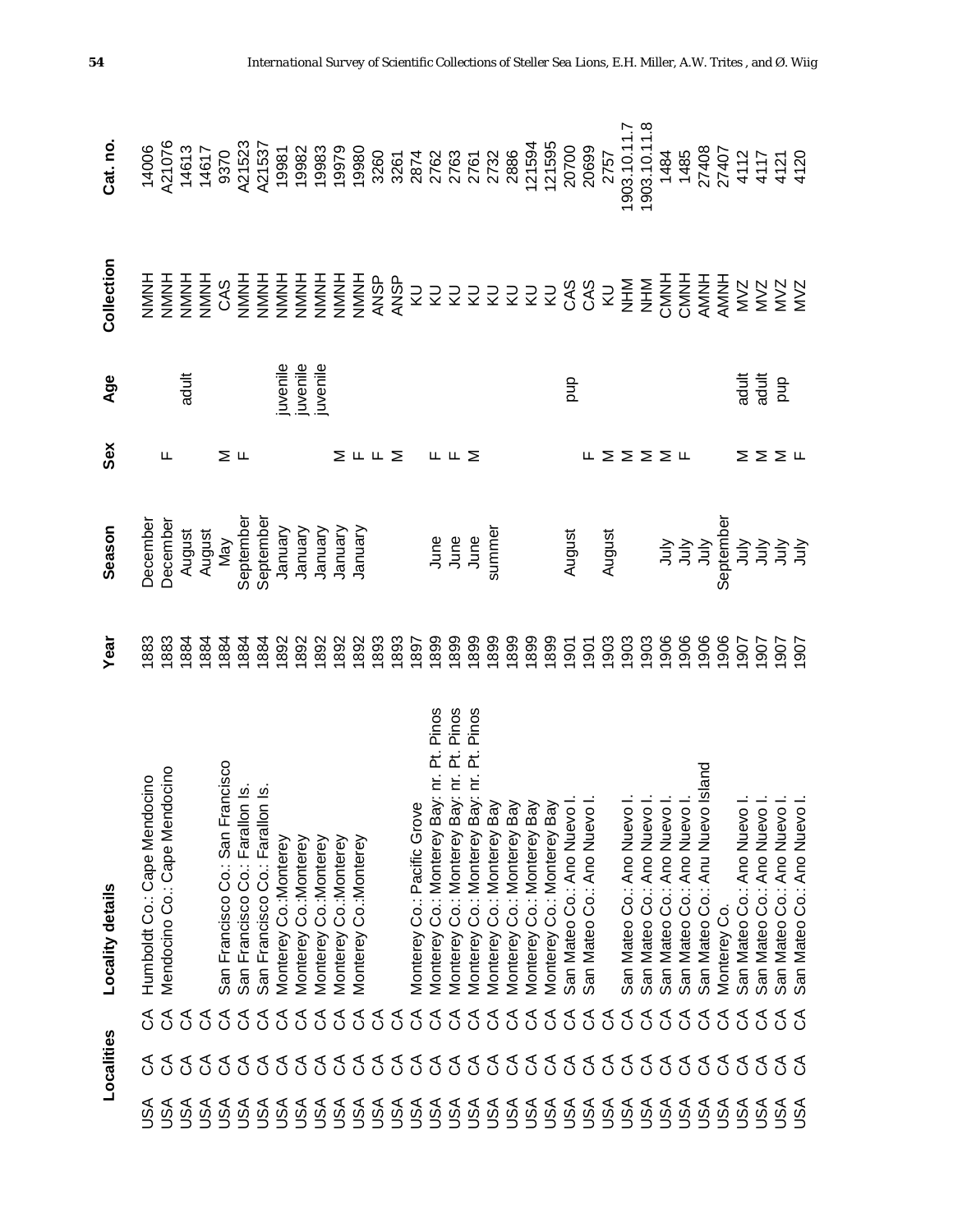|            | Localities                        |      | Locality details                                                                                                                                                                                                                               | Year | Season | Sex                                                              | Age                                                                                                                                                                                                                                                                                                                                                                                          | Collection | Cat. no. |
|------------|-----------------------------------|------|------------------------------------------------------------------------------------------------------------------------------------------------------------------------------------------------------------------------------------------------|------|--------|------------------------------------------------------------------|----------------------------------------------------------------------------------------------------------------------------------------------------------------------------------------------------------------------------------------------------------------------------------------------------------------------------------------------------------------------------------------------|------------|----------|
| JSA        |                                   |      | N San Mateo Co: Ano Nuevo !<br>N San Mateo Co: Ano Nuevo !<br>San Mateo Co: Ano Nuevo !<br>San Mateo Co: Ano Nuevo !<br>San Mateo Co: Ano Nuevo !<br>San Mateo Co: Ano Nuevo !<br>San Mateo Co: Ano Nuevo !<br>San Mateo Co: Ano Nuevo !<br>Sa |      |        |                                                                  |                                                                                                                                                                                                                                                                                                                                                                                              |            |          |
| JSA        |                                   |      |                                                                                                                                                                                                                                                |      |        |                                                                  |                                                                                                                                                                                                                                                                                                                                                                                              |            |          |
|            |                                   |      |                                                                                                                                                                                                                                                |      |        |                                                                  | adult                                                                                                                                                                                                                                                                                                                                                                                        |            |          |
|            |                                   |      |                                                                                                                                                                                                                                                |      |        |                                                                  |                                                                                                                                                                                                                                                                                                                                                                                              |            |          |
|            |                                   |      |                                                                                                                                                                                                                                                |      |        |                                                                  |                                                                                                                                                                                                                                                                                                                                                                                              |            |          |
|            | 888888888888888888888888888888888 |      |                                                                                                                                                                                                                                                |      |        |                                                                  |                                                                                                                                                                                                                                                                                                                                                                                              |            |          |
|            |                                   |      |                                                                                                                                                                                                                                                |      |        |                                                                  |                                                                                                                                                                                                                                                                                                                                                                                              |            |          |
|            |                                   |      |                                                                                                                                                                                                                                                |      |        |                                                                  |                                                                                                                                                                                                                                                                                                                                                                                              |            |          |
|            |                                   |      |                                                                                                                                                                                                                                                |      |        |                                                                  |                                                                                                                                                                                                                                                                                                                                                                                              |            |          |
|            |                                   |      |                                                                                                                                                                                                                                                |      |        |                                                                  |                                                                                                                                                                                                                                                                                                                                                                                              |            |          |
|            |                                   |      |                                                                                                                                                                                                                                                |      |        | $\Sigma \Sigma \Sigma \Gamma \Sigma \Sigma \Gamma \Gamma \Gamma$ |                                                                                                                                                                                                                                                                                                                                                                                              |            |          |
|            |                                   |      |                                                                                                                                                                                                                                                |      |        |                                                                  |                                                                                                                                                                                                                                                                                                                                                                                              |            |          |
|            |                                   |      |                                                                                                                                                                                                                                                |      |        |                                                                  |                                                                                                                                                                                                                                                                                                                                                                                              |            |          |
|            |                                   |      |                                                                                                                                                                                                                                                |      |        |                                                                  |                                                                                                                                                                                                                                                                                                                                                                                              |            |          |
|            |                                   |      |                                                                                                                                                                                                                                                |      |        |                                                                  |                                                                                                                                                                                                                                                                                                                                                                                              |            |          |
|            |                                   |      |                                                                                                                                                                                                                                                |      |        | Σ                                                                |                                                                                                                                                                                                                                                                                                                                                                                              |            |          |
|            |                                   |      |                                                                                                                                                                                                                                                |      |        |                                                                  |                                                                                                                                                                                                                                                                                                                                                                                              |            |          |
|            |                                   |      |                                                                                                                                                                                                                                                |      |        | ⋝                                                                |                                                                                                                                                                                                                                                                                                                                                                                              |            |          |
|            |                                   |      |                                                                                                                                                                                                                                                |      |        |                                                                  |                                                                                                                                                                                                                                                                                                                                                                                              |            |          |
|            |                                   |      |                                                                                                                                                                                                                                                |      |        |                                                                  |                                                                                                                                                                                                                                                                                                                                                                                              |            |          |
|            |                                   |      |                                                                                                                                                                                                                                                |      |        |                                                                  |                                                                                                                                                                                                                                                                                                                                                                                              |            |          |
|            |                                   |      |                                                                                                                                                                                                                                                |      |        |                                                                  |                                                                                                                                                                                                                                                                                                                                                                                              |            |          |
|            |                                   |      |                                                                                                                                                                                                                                                |      |        | $\Sigma \Sigma \vdash \vdash \vdash \vdash \vdash \vdash$        |                                                                                                                                                                                                                                                                                                                                                                                              |            |          |
|            |                                   |      |                                                                                                                                                                                                                                                |      |        |                                                                  |                                                                                                                                                                                                                                                                                                                                                                                              |            |          |
|            |                                   |      |                                                                                                                                                                                                                                                |      |        |                                                                  | $\begin{array}{cccccccccc} \frac{11}{2} & \frac{11}{2} & \frac{11}{2} & \frac{11}{2} & \frac{11}{2} & \frac{11}{2} & \frac{11}{2} & \frac{11}{2} & \frac{11}{2} & \frac{11}{2} & \frac{11}{2} & \frac{11}{2} & \frac{11}{2} & \frac{11}{2} & \frac{11}{2} & \frac{11}{2} & \frac{11}{2} & \frac{11}{2} & \frac{11}{2} & \frac{11}{2} & \frac{11}{2} & \frac{11}{2} & \frac{11}{2} & \frac{1$ |            |          |
|            |                                   |      |                                                                                                                                                                                                                                                |      |        | Σ                                                                |                                                                                                                                                                                                                                                                                                                                                                                              |            |          |
|            |                                   |      |                                                                                                                                                                                                                                                |      |        | Σ                                                                |                                                                                                                                                                                                                                                                                                                                                                                              |            |          |
|            |                                   |      |                                                                                                                                                                                                                                                |      |        |                                                                  |                                                                                                                                                                                                                                                                                                                                                                                              |            |          |
|            |                                   |      |                                                                                                                                                                                                                                                |      |        |                                                                  |                                                                                                                                                                                                                                                                                                                                                                                              |            |          |
|            |                                   |      |                                                                                                                                                                                                                                                |      |        |                                                                  |                                                                                                                                                                                                                                                                                                                                                                                              |            |          |
|            |                                   |      |                                                                                                                                                                                                                                                |      |        | $\Sigma$ $\Sigma$ $\Sigma$ $\Sigma$ $\Sigma$ $\mu$               |                                                                                                                                                                                                                                                                                                                                                                                              |            |          |
|            |                                   |      |                                                                                                                                                                                                                                                |      |        |                                                                  |                                                                                                                                                                                                                                                                                                                                                                                              |            |          |
|            |                                   |      |                                                                                                                                                                                                                                                |      |        |                                                                  |                                                                                                                                                                                                                                                                                                                                                                                              |            |          |
| <b>ASH</b> | 38                                | ర్ ర |                                                                                                                                                                                                                                                |      |        |                                                                  |                                                                                                                                                                                                                                                                                                                                                                                              |            |          |
|            |                                   |      |                                                                                                                                                                                                                                                |      |        |                                                                  |                                                                                                                                                                                                                                                                                                                                                                                              |            |          |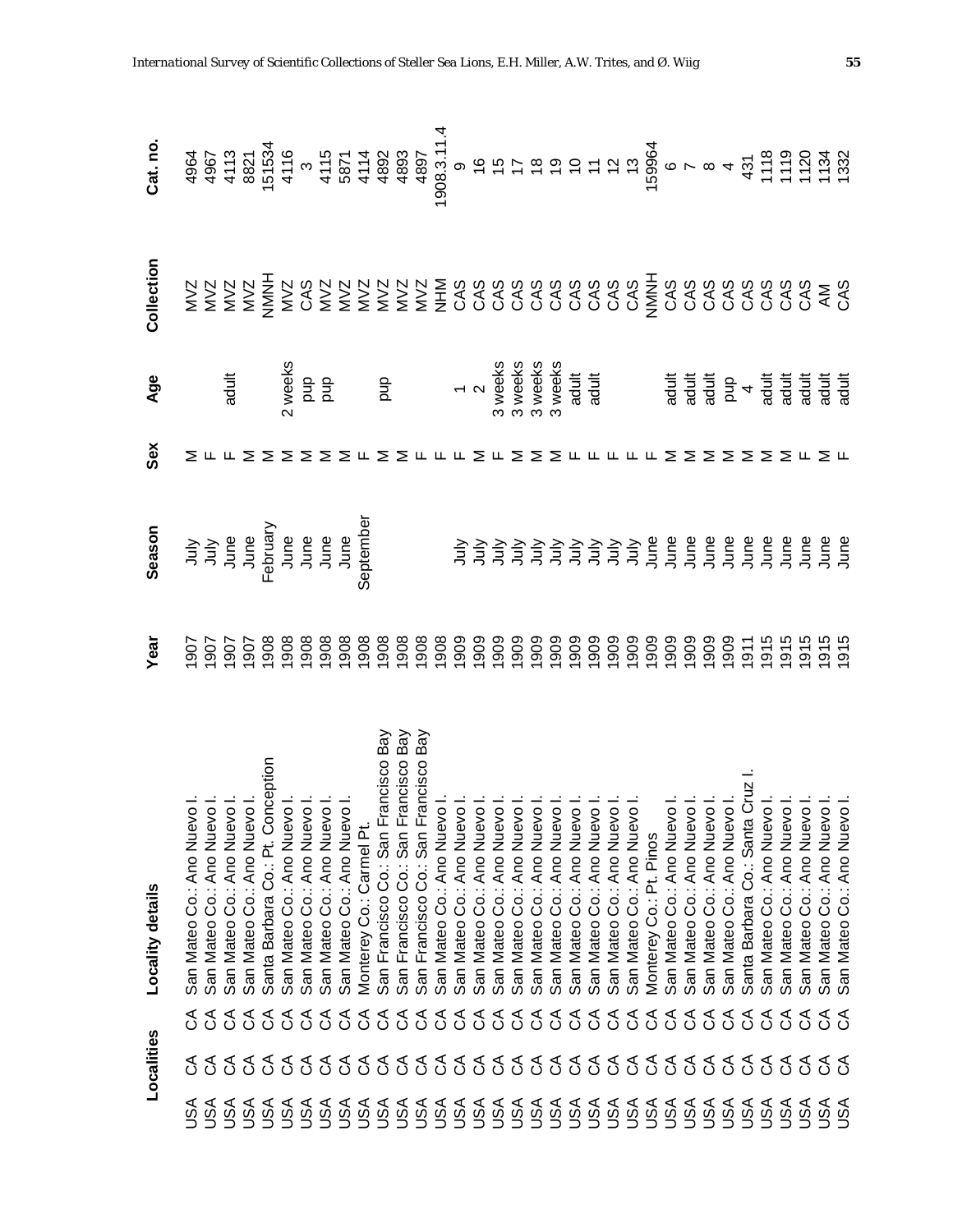|            | Localities |                                                                                                             | Locality details                                                                                                                                                                                                                                    | Year         | Season   | Sex                                             | Age            | Collection | Cat. no.                |
|------------|------------|-------------------------------------------------------------------------------------------------------------|-----------------------------------------------------------------------------------------------------------------------------------------------------------------------------------------------------------------------------------------------------|--------------|----------|-------------------------------------------------|----------------|------------|-------------------------|
| USA        | ర          | రే                                                                                                          | San Mateo Co.: Ano Nuevo I.<br>San Mateo Co.: Ano Nuevo I.<br>San Mateo Co.: Ano Nuevo I.<br>San Mateo Co.: Ano Nuevo I.<br>San Mateo Co.: Ano Nuevo I.<br>San Mateo Co.: Ano Nuevo I.<br>San Mateo Co.: Ano Nuevo I.<br>San Mateo Co.: Ano Nuevo I | 1915         |          | Σ                                               | juvenile       |            |                         |
| As∪        |            | రే                                                                                                          |                                                                                                                                                                                                                                                     |              |          |                                                 | ghd            |            |                         |
| JSA        |            | రే                                                                                                          |                                                                                                                                                                                                                                                     |              |          | $\Sigma \cup \Sigma \cup \Sigma$                |                |            |                         |
| JSA        |            | $\mathcal{L}$                                                                                               |                                                                                                                                                                                                                                                     |              |          |                                                 |                |            |                         |
| JSA        |            |                                                                                                             |                                                                                                                                                                                                                                                     |              |          |                                                 |                |            |                         |
| JSA        |            |                                                                                                             |                                                                                                                                                                                                                                                     |              |          |                                                 |                |            |                         |
| JSA        |            |                                                                                                             |                                                                                                                                                                                                                                                     |              |          |                                                 |                |            |                         |
|            |            |                                                                                                             |                                                                                                                                                                                                                                                     |              |          | Σ                                               |                |            |                         |
|            |            | 99999999999                                                                                                 |                                                                                                                                                                                                                                                     |              |          |                                                 | mmature        |            |                         |
|            |            |                                                                                                             |                                                                                                                                                                                                                                                     |              |          |                                                 | immature       |            |                         |
|            |            |                                                                                                             |                                                                                                                                                                                                                                                     |              |          | Щ                                               | juvenile       |            |                         |
|            |            |                                                                                                             |                                                                                                                                                                                                                                                     |              |          |                                                 |                |            |                         |
|            |            |                                                                                                             |                                                                                                                                                                                                                                                     |              |          |                                                 |                |            |                         |
|            |            |                                                                                                             | Santa Barbara Co.: San Miguel I<br>Santa Barbara Co.: San Miguel I<br>Santa Barbara Co.: San Miguel I                                                                                                                                               |              |          | $\Sigma$ $\Sigma$ $\Sigma$ $\mu$ $\Sigma$ $\mu$ |                |            |                         |
|            |            |                                                                                                             |                                                                                                                                                                                                                                                     |              |          |                                                 | adult<br>adult |            |                         |
|            |            |                                                                                                             |                                                                                                                                                                                                                                                     |              |          |                                                 | immature       |            |                         |
|            |            |                                                                                                             | Marin Co.: Bolivar Bay                                                                                                                                                                                                                              |              |          |                                                 |                |            |                         |
|            |            | 99999                                                                                                       | Waddell Creek<br>Santa Cruz Co.: mouth of                                                                                                                                                                                                           |              |          |                                                 |                |            |                         |
|            |            |                                                                                                             | Marin Co.: Dillon Beach                                                                                                                                                                                                                             |              |          |                                                 |                |            | 69602                   |
|            |            |                                                                                                             |                                                                                                                                                                                                                                                     |              | Nay      |                                                 | neonate        |            |                         |
|            |            | $\mathfrak{S}% _{A}^{\ast}(\mathcal{M}_{A})\simeq\mathfrak{S}_{A}\!\!\left( \mathcal{M}_{A}\right) ^{\ast}$ | San Mateo Co.: Moss Beach                                                                                                                                                                                                                           |              | August   |                                                 |                |            | 48434<br>21443<br>91069 |
|            |            | $\mathcal{L}$                                                                                               | Alameda Co.: Berkeley Yacht Harbor                                                                                                                                                                                                                  |              | June     | Σ                                               |                |            |                         |
|            |            | $\mathfrak{S}% _{A}^{\ast}(\mathcal{M}_{A})\simeq\mathfrak{S}_{A}\!\!\left( \mathcal{M}_{A}\right) ^{\ast}$ | ighthouse<br>Marin Co.: nr. Pt. Reyes L                                                                                                                                                                                                             | 1941         | August   |                                                 |                |            | 96388                   |
| JSA        |            | $\Im$                                                                                                       | El Cerrito Hill<br>Alameda Co.: Albany: nr.                                                                                                                                                                                                         | 1944         | Septembe | $\Sigma \Sigma \cup \Sigma \Sigma$              |                |            | 101430                  |
| <b>ASU</b> |            | ర                                                                                                           | Monterey Co.: Hopkins Marine Station                                                                                                                                                                                                                | 1946         | June     |                                                 |                |            | 18440                   |
| <b>ASU</b> |            | ర                                                                                                           |                                                                                                                                                                                                                                                     | 1946         |          |                                                 | adult          |            | 51177                   |
| <b>ASU</b> |            | $\Im$                                                                                                       |                                                                                                                                                                                                                                                     | 1946         |          |                                                 |                |            | 51178                   |
| JSA        |            | $\mathcal{L}$                                                                                               | Barbara<br>Santa Barbara Co.: Santa                                                                                                                                                                                                                 | 1949         |          |                                                 |                |            | 253                     |
| JSA        |            | $\mathcal{L}$                                                                                               | Barbara<br>Santa Barbara Co.: Santa                                                                                                                                                                                                                 | 1950         |          |                                                 |                |            | 254                     |
| JSA        |            | $\mathcal{L}$                                                                                               | $\frac{1}{\circ}$<br>San Mateo Co.: Ano Nuev                                                                                                                                                                                                        | 1950         |          | Σ                                               |                |            | 1950.7.21.3             |
| JSA        |            | $\mathcal{L}$                                                                                               | $\overline{Q}$<br>San Mateo Co.: Ano Nuev                                                                                                                                                                                                           | 1950         |          | ∑ щ щ                                           |                |            | 1950.7.21.4             |
| <b>ASU</b> |            | $\mathcal{L}$                                                                                               | $\overline{\circ}$<br>San Mateo Co.: Ano Nuev                                                                                                                                                                                                       | 1950         |          |                                                 |                |            | 950.7.21.5              |
| SSU        | రే         | రే                                                                                                          |                                                                                                                                                                                                                                                     | 1950         |          |                                                 |                |            | 950.7.21.6              |
| <b>ASH</b> | 38         | $\Im$                                                                                                       | San Mateo Co.: Ano Nuevo I<br>San Mateo Co.: Ano Nuevo I<br>San Mateo Co.: Ano Nuevo I                                                                                                                                                              | 1950<br>1950 |          |                                                 |                |            | 950.7.21.7              |
|            |            | රි                                                                                                          |                                                                                                                                                                                                                                                     |              |          |                                                 |                |            | 1950.7.21.8             |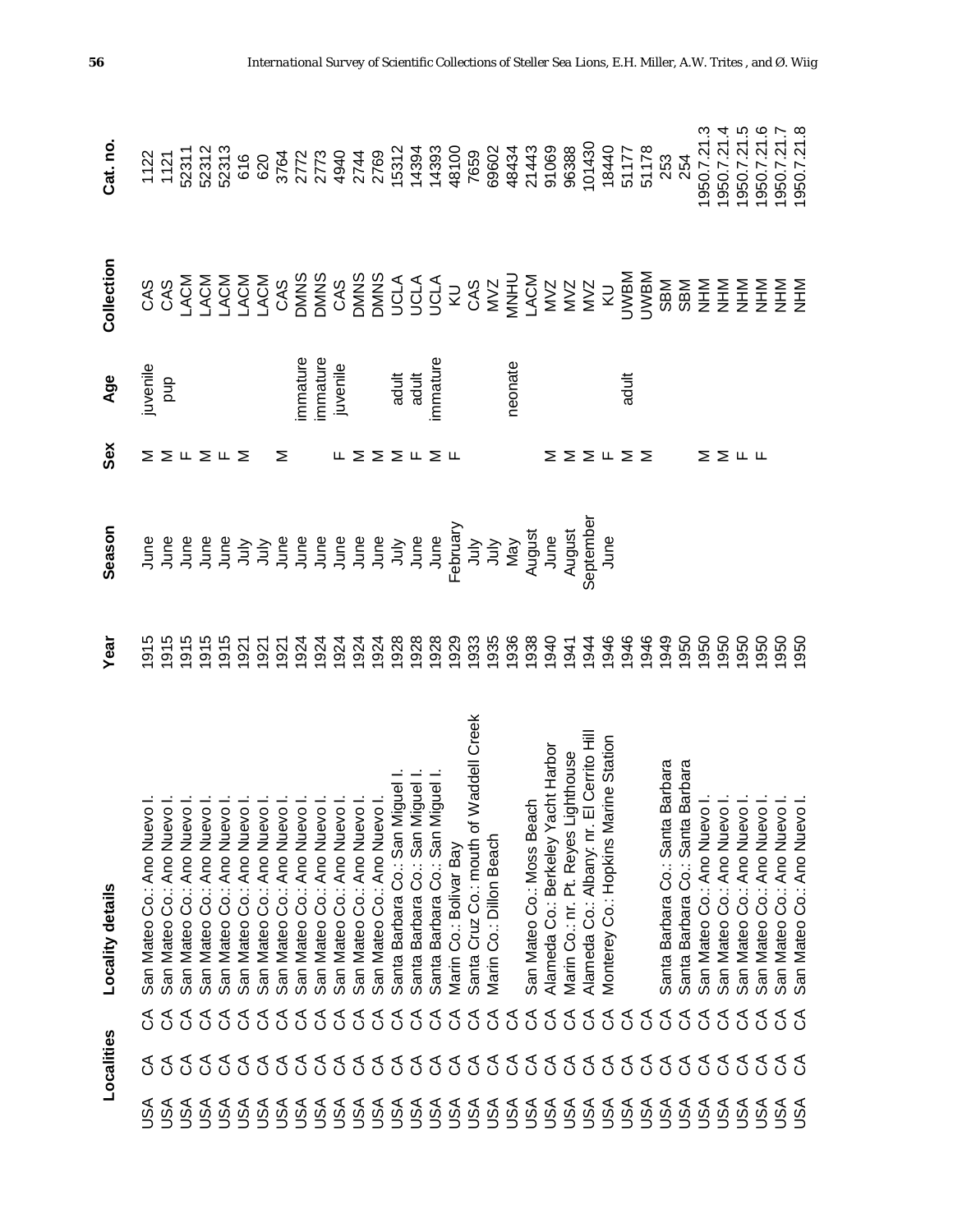|            | Localities    |                | Locality details                                                                                                                                                                                                                             | Year           | Season                        | Sex                                                                                                                                                                                                                                                                                                                                                                                                                                                                                                                | Age                                                           | Collection                                                                                                                                                                                                                                                                                                                                                                                                                                                                                                                                                                                                             | Cat.no                                                  |
|------------|---------------|----------------|----------------------------------------------------------------------------------------------------------------------------------------------------------------------------------------------------------------------------------------------|----------------|-------------------------------|--------------------------------------------------------------------------------------------------------------------------------------------------------------------------------------------------------------------------------------------------------------------------------------------------------------------------------------------------------------------------------------------------------------------------------------------------------------------------------------------------------------------|---------------------------------------------------------------|------------------------------------------------------------------------------------------------------------------------------------------------------------------------------------------------------------------------------------------------------------------------------------------------------------------------------------------------------------------------------------------------------------------------------------------------------------------------------------------------------------------------------------------------------------------------------------------------------------------------|---------------------------------------------------------|
| USA        |               | ర్             | orrow Strand Park<br>San Luis Obispo Co.: M                                                                                                                                                                                                  | 952            | February                      |                                                                                                                                                                                                                                                                                                                                                                                                                                                                                                                    |                                                               |                                                                                                                                                                                                                                                                                                                                                                                                                                                                                                                                                                                                                        |                                                         |
| JSA        |               | ర              | Slough<br>Monterey Co.: Elkhom                                                                                                                                                                                                               | 1952           | ylul                          | ட                                                                                                                                                                                                                                                                                                                                                                                                                                                                                                                  |                                                               |                                                                                                                                                                                                                                                                                                                                                                                                                                                                                                                                                                                                                        | 51183<br>118620                                         |
| USA        |               | $\mathcal{L}$  | ister Ranch<br>Santa Barbara Co.: Holl                                                                                                                                                                                                       | 954            |                               |                                                                                                                                                                                                                                                                                                                                                                                                                                                                                                                    |                                                               |                                                                                                                                                                                                                                                                                                                                                                                                                                                                                                                                                                                                                        |                                                         |
|            |               |                | Marin Co.: nr. Pt. Reyes Lighthouse                                                                                                                                                                                                          | 1955           | April                         |                                                                                                                                                                                                                                                                                                                                                                                                                                                                                                                    |                                                               |                                                                                                                                                                                                                                                                                                                                                                                                                                                                                                                                                                                                                        | 252<br>119669                                           |
|            |               |                | San Francisco: Ocean Beach: N end                                                                                                                                                                                                            |                |                               |                                                                                                                                                                                                                                                                                                                                                                                                                                                                                                                    |                                                               |                                                                                                                                                                                                                                                                                                                                                                                                                                                                                                                                                                                                                        | 56                                                      |
|            |               |                |                                                                                                                                                                                                                                              |                |                               |                                                                                                                                                                                                                                                                                                                                                                                                                                                                                                                    |                                                               |                                                                                                                                                                                                                                                                                                                                                                                                                                                                                                                                                                                                                        | 122524                                                  |
|            |               |                | oan i ruiwwww.<br>Marin Co.: nr. Pt. Reyes Lighthouse<br><an 18="" co.:="" mateo="" mi="" pigeon="" pt.:="" td="" wsw<=""><td></td><td></td><td>╙⅀╙╙⅀╙</td><td>adult<br/>fetus<br/>17</td><td></td><td>366</td></an>                         |                |                               | ╙⅀╙╙⅀╙                                                                                                                                                                                                                                                                                                                                                                                                                                                                                                             | adult<br>fetus<br>17                                          |                                                                                                                                                                                                                                                                                                                                                                                                                                                                                                                                                                                                                        | 366                                                     |
|            |               |                | Santa Cruz Co.: 37 09 N, 122 47 W<br>Santa Cruz Co.: Waddell Beach                                                                                                                                                                           |                |                               |                                                                                                                                                                                                                                                                                                                                                                                                                                                                                                                    |                                                               |                                                                                                                                                                                                                                                                                                                                                                                                                                                                                                                                                                                                                        | 367                                                     |
|            |               |                |                                                                                                                                                                                                                                              |                |                               |                                                                                                                                                                                                                                                                                                                                                                                                                                                                                                                    |                                                               |                                                                                                                                                                                                                                                                                                                                                                                                                                                                                                                                                                                                                        |                                                         |
|            |               |                | Ventura Co.: San Nicolas I.<br>Ventura Co.: San Nicolas I.<br>Humboldt Co.: Clam Beach<br>Humboldt Co.: Clam Beach<br>Santa Cruz Co.: Waddell Beach<br>San Mateo Co.: Ano Nuevo I.<br>San Mateo Co.: Ano Nuevo I.<br>San Mateo Co.: Ano Nuev | 88<br>88<br>88 |                               |                                                                                                                                                                                                                                                                                                                                                                                                                                                                                                                    |                                                               | $\begin{array}{l} \prec & \prec & \prec & \prec \\ \prec & \prec & \prec & \prec & \prec \\ \prec & \prec & \prec & \prec & \prec \\ \prec & \prec & \prec & \prec & \prec \\ \prec & \prec & \prec & \prec & \prec \\ \prec & \prec & \prec & \prec & \prec \\ \prec & \prec & \prec & \prec & \prec & \prec \\ \prec & \prec & \prec & \prec & \prec & \prec \\ \prec & \prec & \prec & \prec & \prec & \prec \\ \prec & \prec & \prec & \prec & \prec & \prec & \prec \\ \prec & \prec & \prec & \prec & \prec & \prec & \prec \\ \prec & \prec & \prec & \prec & \prec & \prec & \prec \\ \prec & \prec & \prec &$ | 13497<br>51232<br>51398<br>1762                         |
|            |               |                |                                                                                                                                                                                                                                              |                |                               |                                                                                                                                                                                                                                                                                                                                                                                                                                                                                                                    |                                                               |                                                                                                                                                                                                                                                                                                                                                                                                                                                                                                                                                                                                                        |                                                         |
|            |               |                |                                                                                                                                                                                                                                              |                |                               |                                                                                                                                                                                                                                                                                                                                                                                                                                                                                                                    |                                                               |                                                                                                                                                                                                                                                                                                                                                                                                                                                                                                                                                                                                                        |                                                         |
|            |               |                |                                                                                                                                                                                                                                              | 960            |                               | Σ                                                                                                                                                                                                                                                                                                                                                                                                                                                                                                                  |                                                               |                                                                                                                                                                                                                                                                                                                                                                                                                                                                                                                                                                                                                        |                                                         |
|            |               |                |                                                                                                                                                                                                                                              | 961            |                               |                                                                                                                                                                                                                                                                                                                                                                                                                                                                                                                    | mmature                                                       |                                                                                                                                                                                                                                                                                                                                                                                                                                                                                                                                                                                                                        |                                                         |
|            |               |                |                                                                                                                                                                                                                                              | 1961           |                               |                                                                                                                                                                                                                                                                                                                                                                                                                                                                                                                    |                                                               |                                                                                                                                                                                                                                                                                                                                                                                                                                                                                                                                                                                                                        |                                                         |
|            |               |                |                                                                                                                                                                                                                                              | 1962           |                               |                                                                                                                                                                                                                                                                                                                                                                                                                                                                                                                    | ghd                                                           |                                                                                                                                                                                                                                                                                                                                                                                                                                                                                                                                                                                                                        |                                                         |
|            |               |                |                                                                                                                                                                                                                                              | 1962           |                               |                                                                                                                                                                                                                                                                                                                                                                                                                                                                                                                    |                                                               |                                                                                                                                                                                                                                                                                                                                                                                                                                                                                                                                                                                                                        |                                                         |
|            |               |                |                                                                                                                                                                                                                                              | 1962           |                               |                                                                                                                                                                                                                                                                                                                                                                                                                                                                                                                    | 2 weeks                                                       |                                                                                                                                                                                                                                                                                                                                                                                                                                                                                                                                                                                                                        | 77<br>12864<br>12864<br>1287<br>12872<br>12872<br>12872 |
|            |               |                |                                                                                                                                                                                                                                              | 1962           |                               |                                                                                                                                                                                                                                                                                                                                                                                                                                                                                                                    |                                                               |                                                                                                                                                                                                                                                                                                                                                                                                                                                                                                                                                                                                                        |                                                         |
|            |               |                |                                                                                                                                                                                                                                              | 1962           |                               |                                                                                                                                                                                                                                                                                                                                                                                                                                                                                                                    | $\overline{\gamma} \overset{\sim}{\gamma} \frac{\Theta}{\Xi}$ |                                                                                                                                                                                                                                                                                                                                                                                                                                                                                                                                                                                                                        |                                                         |
|            |               |                |                                                                                                                                                                                                                                              | 1962           |                               |                                                                                                                                                                                                                                                                                                                                                                                                                                                                                                                    |                                                               |                                                                                                                                                                                                                                                                                                                                                                                                                                                                                                                                                                                                                        |                                                         |
|            |               |                |                                                                                                                                                                                                                                              | 1963           |                               |                                                                                                                                                                                                                                                                                                                                                                                                                                                                                                                    |                                                               |                                                                                                                                                                                                                                                                                                                                                                                                                                                                                                                                                                                                                        |                                                         |
|            |               |                |                                                                                                                                                                                                                                              | 1963           |                               |                                                                                                                                                                                                                                                                                                                                                                                                                                                                                                                    |                                                               |                                                                                                                                                                                                                                                                                                                                                                                                                                                                                                                                                                                                                        |                                                         |
|            |               |                |                                                                                                                                                                                                                                              | 1963           |                               | $\mathbb{r}\,\, \texttt{\textcolor{red}{\geq}\,}\,\texttt{\textcolor{red}{\geq}\,}\,\texttt{\textcolor{red}{\geq}\,}\,\texttt{\textcolor{red}{\geq}\,}\,\texttt{\textcolor{red}{\geq}\,}\,\texttt{\textcolor{red}{\geq}\,}\,\texttt{\textcolor{red}{\geq}\,}\,\texttt{\textcolor{red}{\geq}\,}\,\texttt{\textcolor{red}{\geq}\,}\,\texttt{\textcolor{red}{\geq}\,}\,\texttt{\textcolor{red}{\geq}\,}\,\texttt{\textcolor{red}{\geq}\,}\,\texttt{\textcolor{red}{\geq}\,}\,\texttt{\textcolor{red}{\geq}\,}\,\text$ | adult<br>pup<br>pup<br>5 months<br>juvenile                   |                                                                                                                                                                                                                                                                                                                                                                                                                                                                                                                                                                                                                        |                                                         |
|            |               |                |                                                                                                                                                                                                                                              | 1963           |                               |                                                                                                                                                                                                                                                                                                                                                                                                                                                                                                                    |                                                               |                                                                                                                                                                                                                                                                                                                                                                                                                                                                                                                                                                                                                        |                                                         |
|            |               |                |                                                                                                                                                                                                                                              | 1963           | June                          |                                                                                                                                                                                                                                                                                                                                                                                                                                                                                                                    |                                                               |                                                                                                                                                                                                                                                                                                                                                                                                                                                                                                                                                                                                                        |                                                         |
|            |               |                |                                                                                                                                                                                                                                              | 1963           | October                       |                                                                                                                                                                                                                                                                                                                                                                                                                                                                                                                    |                                                               |                                                                                                                                                                                                                                                                                                                                                                                                                                                                                                                                                                                                                        |                                                         |
|            |               | $\mathfrak{S}$ |                                                                                                                                                                                                                                              | 1963           | October                       | ∑ ⊬                                                                                                                                                                                                                                                                                                                                                                                                                                                                                                                |                                                               |                                                                                                                                                                                                                                                                                                                                                                                                                                                                                                                                                                                                                        |                                                         |
|            |               | ర              |                                                                                                                                                                                                                                              | 1963           | summe                         |                                                                                                                                                                                                                                                                                                                                                                                                                                                                                                                    |                                                               |                                                                                                                                                                                                                                                                                                                                                                                                                                                                                                                                                                                                                        | 12870<br>12866<br>12874<br>408<br>408<br>2729           |
|            |               | $\Im$          |                                                                                                                                                                                                                                              | 1963           |                               |                                                                                                                                                                                                                                                                                                                                                                                                                                                                                                                    |                                                               |                                                                                                                                                                                                                                                                                                                                                                                                                                                                                                                                                                                                                        |                                                         |
|            |               | రే             | San Mateo Co.                                                                                                                                                                                                                                | 1963           |                               |                                                                                                                                                                                                                                                                                                                                                                                                                                                                                                                    | adult                                                         |                                                                                                                                                                                                                                                                                                                                                                                                                                                                                                                                                                                                                        | 372                                                     |
| <b>ASU</b> | $\mathcal{L}$ | రే             | Marin Co.: Wildcat Beach: S end                                                                                                                                                                                                              | 1964           |                               | ∑ ய                                                                                                                                                                                                                                                                                                                                                                                                                                                                                                                |                                                               |                                                                                                                                                                                                                                                                                                                                                                                                                                                                                                                                                                                                                        |                                                         |
| <b>ASU</b> | రే            | ర              | Jevo Pt.<br>San Mateo Co.: Ano Nu                                                                                                                                                                                                            | 964            | July<br>June<br>June<br>March |                                                                                                                                                                                                                                                                                                                                                                                                                                                                                                                    |                                                               |                                                                                                                                                                                                                                                                                                                                                                                                                                                                                                                                                                                                                        | 579<br>577                                              |
| <b>ASL</b> | ర్ ర          | ర్ ర           | Hollow Beach<br>Jevo I.<br>San Mateo Co.: Bean H                                                                                                                                                                                             | 1964<br>1964   |                               |                                                                                                                                                                                                                                                                                                                                                                                                                                                                                                                    | $\frac{1}{2}$ $\frac{1}{2}$ $\frac{1}{2}$                     |                                                                                                                                                                                                                                                                                                                                                                                                                                                                                                                                                                                                                        | 13134<br>12888                                          |
|            |               |                | San Mateo Co.: Ano Nu                                                                                                                                                                                                                        |                |                               |                                                                                                                                                                                                                                                                                                                                                                                                                                                                                                                    |                                                               |                                                                                                                                                                                                                                                                                                                                                                                                                                                                                                                                                                                                                        |                                                         |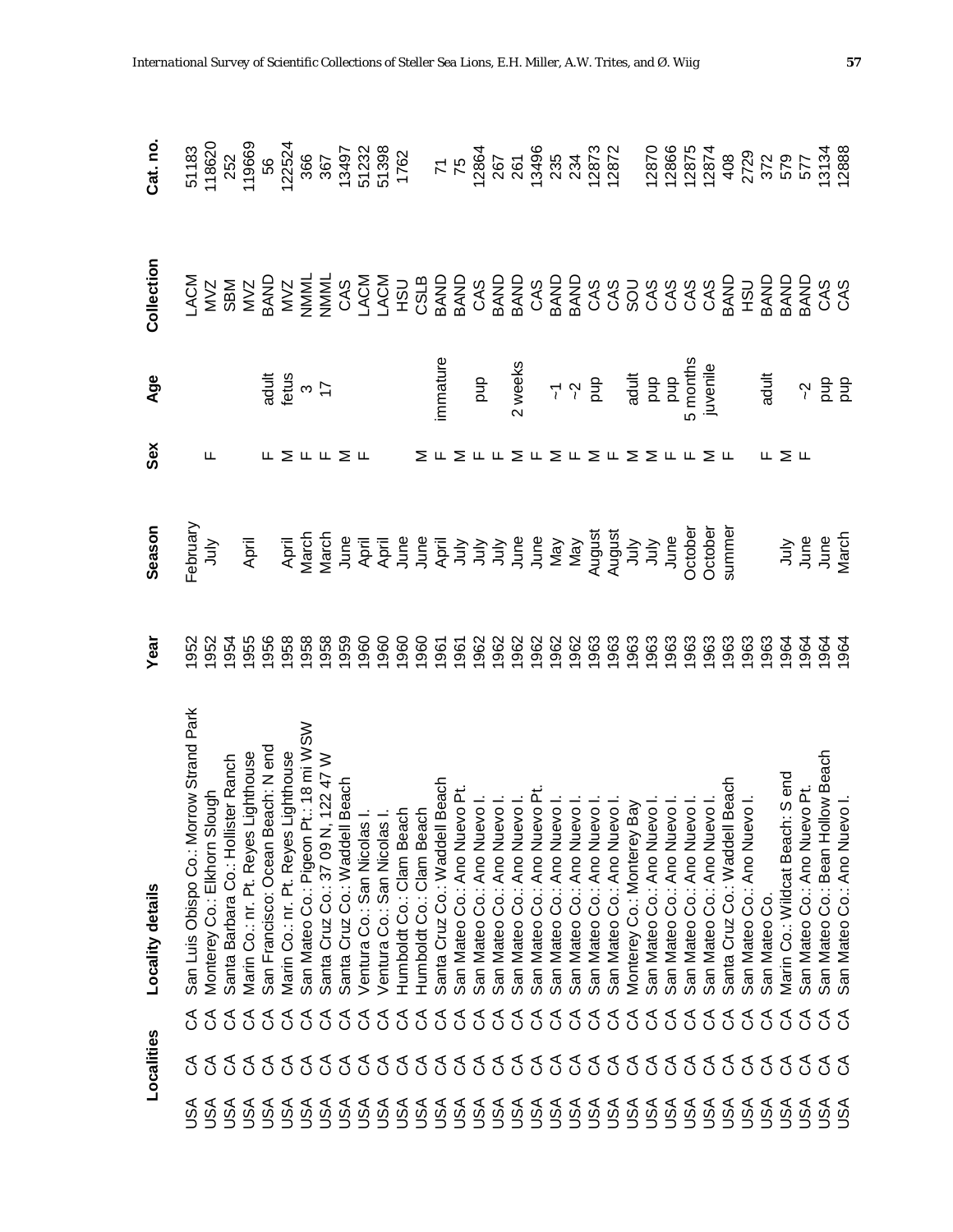|            | Localities |                       | <b>Locality details</b>                                                                                | Year | Season          | Sex                                                      | Age                      | Collection                                                                       | Cat. no             |
|------------|------------|-----------------------|--------------------------------------------------------------------------------------------------------|------|-----------------|----------------------------------------------------------|--------------------------|----------------------------------------------------------------------------------|---------------------|
| USA        |            |                       | lon Is.<br>San Francisco Co.: Fara                                                                     | 965  | June            |                                                          | immature                 | CAS                                                                              | 24359               |
| USA        |            |                       | San Mateo Co.: Ano Nuevo Pt.                                                                           | 1965 | November        |                                                          | adult                    |                                                                                  | 746                 |
|            |            | 999999999999999999999 | San Mateo Co.: Ano Nuevo I.                                                                            | 1965 | October         |                                                          |                          | <b>ONVB</b><br>QNVB                                                              | 723                 |
|            |            |                       | San Mateo Co.: Ano Nuevo I.                                                                            | 1965 | October         |                                                          |                          |                                                                                  | 724                 |
|            |            |                       | Sharp Park<br>San Mateo Co.: Pacifica:                                                                 | 966  | February        |                                                          |                          |                                                                                  | 13818               |
|            |            |                       | Salada Beach<br>San Mateo Co.: Pacifica:                                                               | 966  | $\frac{1}{2}$   | ∑ ╙ ╙ ╙                                                  |                          | BAND<br>CAS<br>CAS                                                               | 13819               |
|            |            |                       | vo Pt.: 1/2mile N<br>San Mateo Co.: Ano Nue                                                            | 967  | $\frac{1}{2}$   |                                                          |                          | BAND                                                                             | 1028                |
|            |            |                       | San Mateo Co.: Ano Nuevo I.                                                                            | 967  | June            | ⋝                                                        |                          | <b>WSU</b><br>DIMNS                                                              |                     |
|            |            |                       | San Mateo Co.: Ano Nuevo I.                                                                            | 967  | November        | $\Sigma$ $\mathsf{L}$ $\Sigma$ $\mathsf{L}$ $\mathsf{L}$ | immature                 |                                                                                  |                     |
|            |            |                       | Marin Co.: Wildcat Beach: Send                                                                         | 967  |                 |                                                          |                          | <b>ONAB</b><br>CINVB                                                             |                     |
|            |            |                       | ulch: 1 miS<br>Humboldt Co.: McNutt Gu                                                                 | 968  | April<br>August |                                                          |                          |                                                                                  |                     |
|            |            |                       | reek<br>San Mateo Co.: Gazos C                                                                         | 968  |                 |                                                          |                          |                                                                                  |                     |
|            |            |                       | San Mateo Co.: Ano Nuevo I.                                                                            | 968  |                 |                                                          | qnd                      |                                                                                  |                     |
|            |            |                       | San Mateo Co.: Ano Nuevo I.                                                                            | 1968 |                 | ⋝                                                        |                          |                                                                                  |                     |
|            |            |                       |                                                                                                        | 1968 |                 | ட                                                        |                          |                                                                                  |                     |
|            |            |                       |                                                                                                        | 1968 |                 |                                                          |                          |                                                                                  |                     |
|            |            |                       | San Mateo Co.: Ano Nuevo I.<br>San Mateo Co.: Ano Nuevo I.<br>San Mateo Co.: Thornton Beach State Park | 1968 | ミミミミミ           |                                                          |                          | <b>RAND<br/>BAND DASA<br/>BAND DASA<br/>BAND DASA<br/>BAND DASA</b><br>BAND DASA | 39650               |
|            |            |                       | Monterey Co.: Moss Landing                                                                             | 968  |                 |                                                          |                          |                                                                                  | 1761                |
|            |            |                       | San Mateo Co.: Ano Nuevo Pt.                                                                           | 968  |                 |                                                          |                          | <b>CRH</b><br>GNB                                                                | 1270                |
|            |            |                       | Humboldt Co.: Cape Mendocino: 1/4 mi S                                                                 | 1968 | May             |                                                          |                          |                                                                                  | 1767                |
|            |            |                       | San Mateo Co.                                                                                          | 968  | October         |                                                          | 5 months                 | $\overline{5}$                                                                   | 13885               |
|            |            | $\mathcal{L}$         | San Mateo Co.: Ano Nuevo I.                                                                            | 968  | October         | ⋝                                                        | adult                    |                                                                                  | 1321                |
|            |            | $\mathcal{L}$         | San Mateo Co.: Ano Nuevo Pt.                                                                           | 968  | October         | ட ட                                                      |                          |                                                                                  | 1347                |
|            |            | $\mathcal{L}$         | Gazos Creek<br>San Mateo Co.: just N of                                                                | 968  | September       |                                                          |                          |                                                                                  | <b>1313</b><br>8243 |
|            |            | $\mathcal{L}$         | San Mateo Co.: Ano Nuevo I.                                                                            | 968  |                 |                                                          | adult<br>juvenile        |                                                                                  |                     |
|            |            | $\mathcal{L}$         | Sonoma Co.: Fort Ross                                                                                  | 968  |                 |                                                          |                          |                                                                                  | 39649               |
|            |            | $\Im$                 | Sonoma Co.: Fort Ross                                                                                  | 968  |                 |                                                          |                          |                                                                                  | 39650               |
|            |            | రే                    | San Mateo Co.: Ano Nuevo I.                                                                            | 968  |                 |                                                          |                          | NHN                                                                              | 1968.8.9.1          |
|            |            | ర                     | San Mateo Co.                                                                                          | 969  | April           |                                                          | fetus                    | $\overline{5}$                                                                   | 13886               |
|            |            | ర                     | San Mateo Co.: Ano Nuevo I.                                                                            | 969  | December        | Σ                                                        |                          | BAND                                                                             | 1603                |
|            |            | ర                     | San Mateo Co.: Ano Nuevo Pt.                                                                           | 969  | December        | Σ                                                        |                          | <b>ORH</b><br>GNB                                                                | 1604                |
|            | ర్         | ర                     | Humboldt Co.: Big Lagoon: 1 mi S                                                                       | 969  | February        | Σ                                                        |                          |                                                                                  | 1754                |
| <b>ASU</b> | రే         | ర                     | San Mateo Co.: Ano Nuevo Pt.                                                                           | 969  | $\frac{1}{2}$   | Щ.                                                       | 7                        | BAND                                                                             | 1427                |
|            | ర్ ర       | ర్ ర                  | San Mateo Co.: Ano Nuevo Pt.                                                                           | 1969 | <b>SIDC</b>     | $L \geq$                                                 | $\overline{\mathcal{L}}$ |                                                                                  |                     |
| <b>ASU</b> |            |                       | Humboldt Co.: Big Lagoon: 1 mi S                                                                       | 1969 | October         |                                                          |                          | <b>ONAB</b>                                                                      | 1428<br>1185        |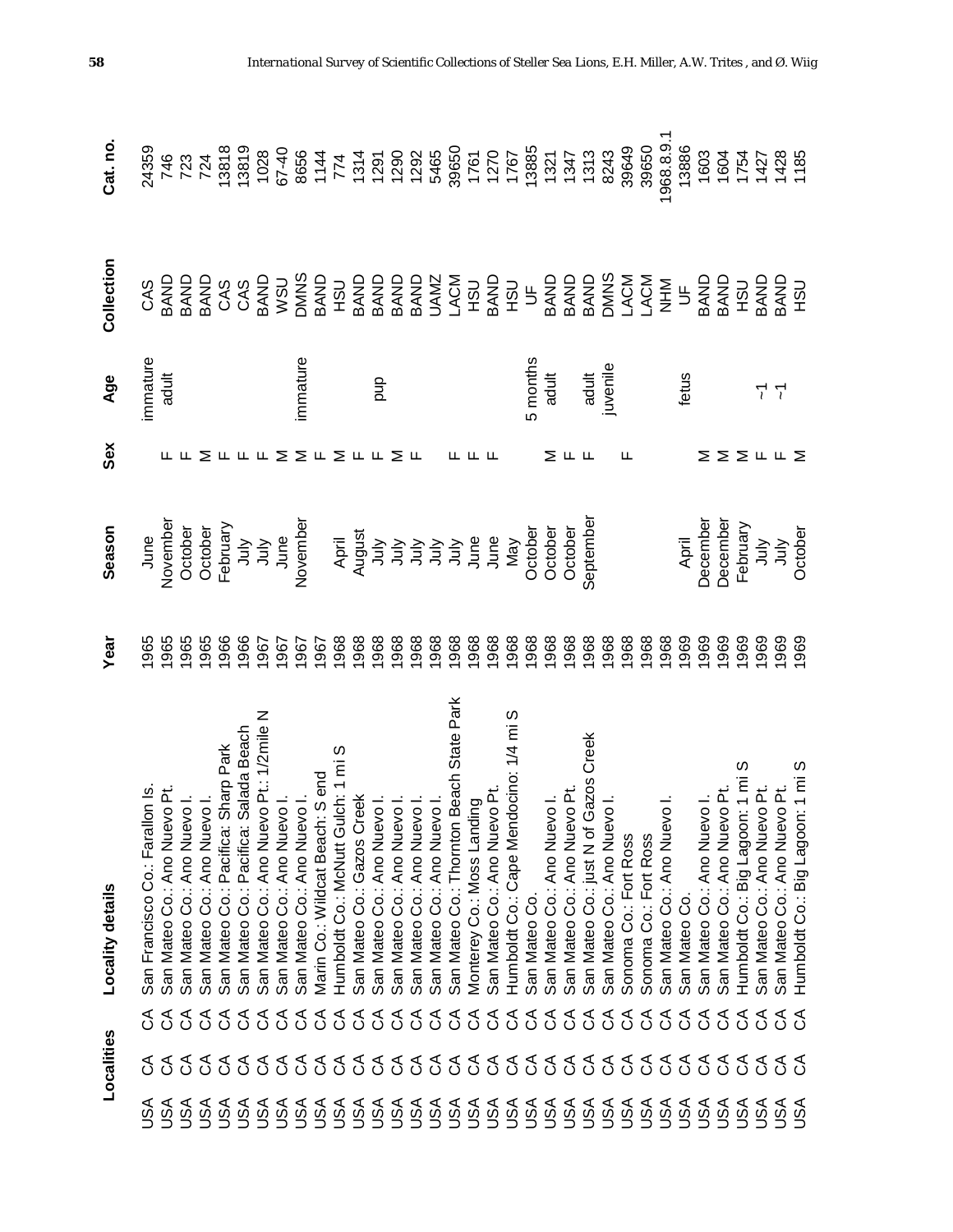|                   | Localities                   |                                    | <b>Locality details</b>                      | Year | Season       | Sex   | Age      | Collection                                               | Cat. no.               |
|-------------------|------------------------------|------------------------------------|----------------------------------------------|------|--------------|-------|----------|----------------------------------------------------------|------------------------|
|                   |                              |                                    | Marin Co.: Bolinas: Agate Beach: 2 mi N      | 1969 | September    | ⋝     |          | CAS                                                      | 16245                  |
|                   |                              |                                    | uevo <sub>l</sub><br>San Mateo Co.: Ano N    | 1969 |              |       | immature | <b>DMNS</b>                                              | 8242                   |
|                   | 8888888888888888888888888888 | 8888888888888888888888888888888888 | uevo Pt.<br>San Mateo Co.: Ano N             | 1970 | Vienuary     |       |          | BAND<br>BAND<br>DMNS                                     | 1605                   |
|                   |                              |                                    | uevo I.<br>San Mateo Co.: Ano N              | 1970 |              |       |          |                                                          | 1732                   |
|                   |                              |                                    | uevo I.<br>San Mateo Co.: Ano Ni             | 1970 | June<br>June |       |          |                                                          | 8657                   |
|                   |                              |                                    | Solano Co.: Clam Beach Co.                   | 1970 | Nay          | ⋝╙⋝⋝╙ |          | <b>USH</b>                                               | 1334                   |
|                   |                              |                                    | uevo Pt.: 1.5 mi N<br>San Mateo Co.: Ano N   | 1970 | November     |       |          | BAND                                                     | 1777<br>1252           |
|                   |                              |                                    | R.: 3 mi S mouth<br>Humboldt Co.: Mattole    | 1970 | October      |       |          |                                                          |                        |
|                   |                              |                                    | San Mateo Co.: Daly City: Thornton Beach     | 1970 | September    | Σ     | juvenile | <b>DOS</b><br>CAS<br>CAS                                 | 15653                  |
|                   |                              |                                    | uevo <sub>I</sub> .<br>San Mateo Co.: Ano Ni | 1970 |              |       | $\circ$  |                                                          | 15980                  |
|                   |                              |                                    | luevo Pt.<br>San Mateo Co.: Ano Ni           | 1971 | November     | ≅     |          |                                                          | 1908                   |
|                   |                              |                                    | Beach<br>San Mateo Co.: Pacific              | 1971 | October      |       |          | ទ្ធម្ភ<br>មាន និងសំសំសំសំសំសំសំ<br>មិន និងសំសំសំសំសំសំសំ | 1907                   |
|                   |                              |                                    | n Miguel I.<br>Santa Barbara Co.: Sa         | 1972 | August       |       |          |                                                          | 1292                   |
|                   |                              |                                    | Marin Co.: Bolinas: Agate Beach: 1 mi N      | 1972 | ylnr         | ∑ ⊬   |          |                                                          | 21396                  |
|                   |                              |                                    | Marin Co.: Bolinas: Agate Beach              | 1972 | September    |       |          |                                                          | 21397                  |
|                   |                              |                                    | Marin Co.: Pt. Reyes National Seashore       | 1973 | August       |       |          |                                                          | 21394                  |
|                   |                              |                                    | San Mateo Co.: Moss Beach                    | 1973 | August       |       |          |                                                          | 21398                  |
|                   |                              |                                    | Sonoma Co.: Cormet Beach                     | 1973 | August       |       |          |                                                          | 21393                  |
|                   |                              |                                    | Humboldt Co.: mouth of Mad R.                | 1973 | ylnr         | ⋝     |          |                                                          | 21390                  |
|                   |                              |                                    | Marin Co.: Bolinas: Duxbury Reef             | 1973 | June         |       |          |                                                          |                        |
|                   |                              |                                    | Rock Beach<br>Humboldt Co.: Mattole          | 1973 | September    | டடெட  | qnd      |                                                          | 21395<br>21391<br>2254 |
|                   |                              |                                    | ell Beach: 1/2 mi<br>Santa Cruz Co.: Wadd    | 1974 | August       |       |          | BAND                                                     |                        |
|                   |                              |                                    | San Diego Co.: La Jolla                      | 1974 | January      |       |          | HNNH                                                     | 500840                 |
|                   |                              |                                    | San Mateo Co.: Ano Nuevo I.                  | 1974 | June         |       |          | BAND                                                     | 2227                   |
|                   |                              |                                    | uevo Pt.: 1 mi N<br>San Mateo Co.: Ano Nu    | 1974 | June         |       | 7        | BAND                                                     | 2228                   |
|                   |                              |                                    | San Mateo Co.: Ano Nuevo I.                  | 1974 | March        | Σ     |          | BAND                                                     | 2385                   |
|                   |                              |                                    | San Mateo Co.: Ano Nuevo I                   | 1974 | November     | ட     |          | BAND                                                     | 2265                   |
|                   |                              |                                    | 4 mi. S mouth<br>Humboldt Co.: Mad R.:       | 1975 | April        | Σ     |          | <b>USH</b>                                               | 2127                   |
|                   | $\mathcal{L}$                |                                    | Del Norte Co.: Pt. st. George                | 1975 | <b>May</b>   | Σ     |          | <b>USH</b>                                               | 1825                   |
|                   | $\Im$                        |                                    | San Mateo Co.: S Pescadero Beach             | 1975 | September    | 匡     | 7        | BAND                                                     | 2351                   |
|                   | $\mathcal{L}$                |                                    | Beach: N end<br>Del Norte Co.: Pebble        | 1976 | June         |       |          | BAND                                                     | 2401                   |
|                   | $\Im$                        |                                    | uevo I.<br>San Mateo Co.: Ano N              | 1976 | June         | Σ     |          | BAND                                                     | 2386                   |
|                   | $\delta$                     |                                    | Del Norte Co.: Pequa Beach                   | 1976 | Vay          |       |          | BAND                                                     | 2407                   |
| <b>ASA</b><br>NSA | 35                           | 35                                 | uevo Pt. area<br>San Mateo Co.: Ano Nu       | 1977 | August       |       |          | BAND                                                     | 2558                   |
|                   |                              |                                    | uevo <sub>l</sub><br>San Mateo Co.: Ano N    | 1977 | December     |       |          | BAND                                                     | 2600                   |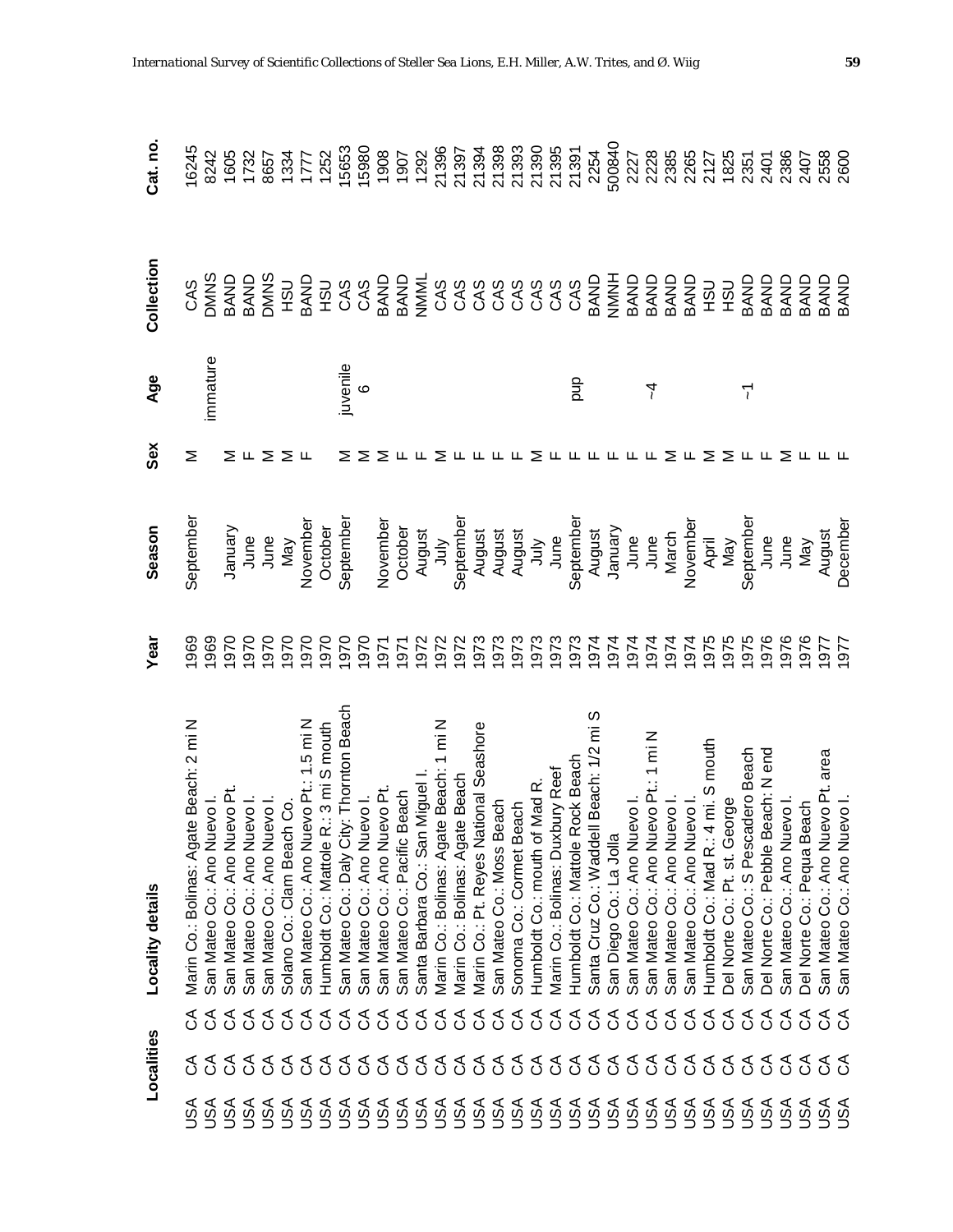|     | Localities                    |               | Locality details                             | Year | Season                                                                                                                                                                                                                                                                                                                      | Sex                                          | Age                      | Collection | Cat. no.     |
|-----|-------------------------------|---------------|----------------------------------------------|------|-----------------------------------------------------------------------------------------------------------------------------------------------------------------------------------------------------------------------------------------------------------------------------------------------------------------------------|----------------------------------------------|--------------------------|------------|--------------|
| USA |                               |               | San Mateo Co.: Thomton Beach State Park      | 1977 | February                                                                                                                                                                                                                                                                                                                    |                                              | gnd                      | BAND       | 2507         |
|     |                               | రర            | $\frac{1}{2}$<br>San Mateo Co.: Ano Nu       | 1977 |                                                                                                                                                                                                                                                                                                                             |                                              |                          | BAND       | 2535         |
|     |                               | $\mathcal{L}$ | evo Pt. area<br>San Mateo Co.: Ano Nu        | 1977 |                                                                                                                                                                                                                                                                                                                             |                                              | $\overline{\mathcal{L}}$ | BAND       | 2548         |
|     |                               | $\mathcal{L}$ | Funston Beach<br>San Mateo Co.: nr. Fort     | 1977 | ミミミ<br>ミミミ                                                                                                                                                                                                                                                                                                                  | ட                                            |                          | BAND       | 2537         |
|     |                               |               | evo Pt. area<br>an Mateo Co.: Ano Nu         | 1977 | November                                                                                                                                                                                                                                                                                                                    |                                              |                          | BAND       | 2577         |
|     |                               |               | 1 Pt.: 1/2 mi S<br>an Mateo Co.: Franklin    | 1977 | October                                                                                                                                                                                                                                                                                                                     |                                              |                          | BAND       | 2575<br>2741 |
|     |                               |               | R.: mouth<br>Del Norte Co.: Klamath          | 1978 | April                                                                                                                                                                                                                                                                                                                       |                                              |                          | <b>CSH</b> |              |
|     |                               |               | Il Beach<br>Santa Cruz Co.: Wadde            | 1978 | August                                                                                                                                                                                                                                                                                                                      |                                              |                          | BAND       | 2648         |
|     |                               |               | evo Pt. area<br>San Mateo Co.: Ano Nu        | 1978 | July                                                                                                                                                                                                                                                                                                                        |                                              | 7 ?                      | BAND       | 2641         |
|     | 88888888888888888888888888888 |               | ero Beach<br>San Mateo Co.: Pescad           | 1978 | June                                                                                                                                                                                                                                                                                                                        | $\Sigma$ IL IL IL IL $\Sigma$ IL IL IL IL IL | $\tilde{c}$              | BAND       | 2622         |
|     |                               |               | ff Beach<br>Humboldt Co.: Gold Blu           | 1978 | Nay                                                                                                                                                                                                                                                                                                                         |                                              |                          | <b>USH</b> | 2743         |
|     |                               |               | San Mateo Co.: Pacifica                      | 1978 | November                                                                                                                                                                                                                                                                                                                    |                                              |                          | CAS        | 21144        |
|     |                               |               | levo <sub>1</sub> .<br>San Mateo Co.: Ano Nu | 1979 | August                                                                                                                                                                                                                                                                                                                      |                                              | qua                      | BAND       | 2730         |
|     |                               |               | evo <sub>1</sub><br>San Mateo Co.: Ano Nu    | 1979 | December                                                                                                                                                                                                                                                                                                                    |                                              |                          | BAND       | 2757         |
|     |                               |               | evo Pt.: 1 mi N<br>San Mateo Co.: Ano Nu     | 1979 | January                                                                                                                                                                                                                                                                                                                     |                                              |                          | BAND       | 2698         |
|     |                               |               | Humboldt Co.: Cape Mendocino                 | 1979 | ylnr                                                                                                                                                                                                                                                                                                                        |                                              | qnd                      | BAND       | 2723         |
|     |                               |               | Humboldt Co.: Cape Mendocino                 | 1979 |                                                                                                                                                                                                                                                                                                                             | Σ                                            | young                    | BAND       | 2724         |
|     |                               |               | Humboldt Co.: Cape Mendocino                 | 1979 |                                                                                                                                                                                                                                                                                                                             |                                              |                          | BAND       | 2725         |
|     |                               |               | evol.<br>San Mateo Co.: Ano Nu               | 1979 | $\begin{array}{cccccc} \frac{1}{2} & \frac{1}{2} & \frac{1}{2} & \frac{1}{2} & \frac{1}{2} & \frac{1}{2} \\ \frac{1}{2} & \frac{1}{2} & \frac{1}{2} & \frac{1}{2} & \frac{1}{2} & \frac{1}{2} & \frac{1}{2} \\ \frac{1}{2} & \frac{1}{2} & \frac{1}{2} & \frac{1}{2} & \frac{1}{2} & \frac{1}{2} & \frac{1}{2} \end{array}$ | ட                                            | young                    | BAND       | 2755         |
|     |                               |               | evo <sub>l</sub><br>San Mateo Co.: Ano Nu    | 1979 |                                                                                                                                                                                                                                                                                                                             |                                              |                          | BAND       | 2756         |
|     |                               |               | evo Pt. area<br>San Mateo Co.: Ano Nu        | 1979 |                                                                                                                                                                                                                                                                                                                             |                                              |                          | BAND       | 2731         |
|     |                               |               | Humboldt Co.: Clam Beach                     | 1979 |                                                                                                                                                                                                                                                                                                                             | ⋝                                            |                          | BAND       | 2721         |
|     |                               |               | Santa Cruz Co.: Greyhound Rock area          | 1979 | June                                                                                                                                                                                                                                                                                                                        | ட                                            |                          | BAND       | 2708         |
|     |                               |               | Humboldt Co.: nr. Patricks Pt. State Park    | 1979 | March                                                                                                                                                                                                                                                                                                                       | ட                                            |                          | <b>USH</b> | 3225         |
|     |                               |               | Del Norte Co.: Pelican Beach                 | 1979 | Vay                                                                                                                                                                                                                                                                                                                         | ட                                            |                          | BAND       | 2722         |
|     |                               |               | Cove Beach<br>Humboldt Co.: Shelter          | 1979 | <b>May</b>                                                                                                                                                                                                                                                                                                                  | ட                                            | yearling                 | BAND       | 2726         |
|     |                               |               | San Mateo Co.: Ano Nuevo I.                  | 1979 | November                                                                                                                                                                                                                                                                                                                    | ட                                            | young                    | BAND       | 2752         |
|     |                               |               | evo <sub>1</sub> .<br>San Mateo Co.: Ano Nu  | 1979 | October                                                                                                                                                                                                                                                                                                                     | Σ                                            |                          | BAND       | 2753         |
|     |                               | ర             | Co.: Franklin Pt. area<br>San Mateo          | 1980 | August                                                                                                                                                                                                                                                                                                                      | Σ                                            | young                    | BAND       | 2868         |
|     | $\delta$                      | ర             | Humboldt Co.: ~1 mi S McNutt Gulch           | 1980 | ∖lul                                                                                                                                                                                                                                                                                                                        |                                              |                          | BAND       | 2854         |
|     | $\mathcal{L}$                 | రే            | Humboldt Co.: Cape Mendocino                 | 1980 | ylnr                                                                                                                                                                                                                                                                                                                        | $\Sigma$ $\mu$ $\mu$                         |                          | BAND       | 2850         |
|     | $\mathcal{L}$                 | రే            | San Mateo Co.: 100 yds N of Franklin Pt      | 080  | July-August                                                                                                                                                                                                                                                                                                                 |                                              |                          | BAND       | 2855         |
|     | ర                             | ర             | reek area<br>Del Norte Co.: Gilbert C        | 980  | June                                                                                                                                                                                                                                                                                                                        | ட                                            |                          | BAND       | 2852         |
|     | ర్ ర                          | ర్ ర          | Del Norte Co.: Pelican Beach                 | 980  | June-July                                                                                                                                                                                                                                                                                                                   | ∑ ய                                          |                          | BAND       | 2853         |
|     |                               |               | Humboldt Co.: Cape Mendocino                 | 1980 | mid August                                                                                                                                                                                                                                                                                                                  |                                              | qnd                      | BAND       | 2851         |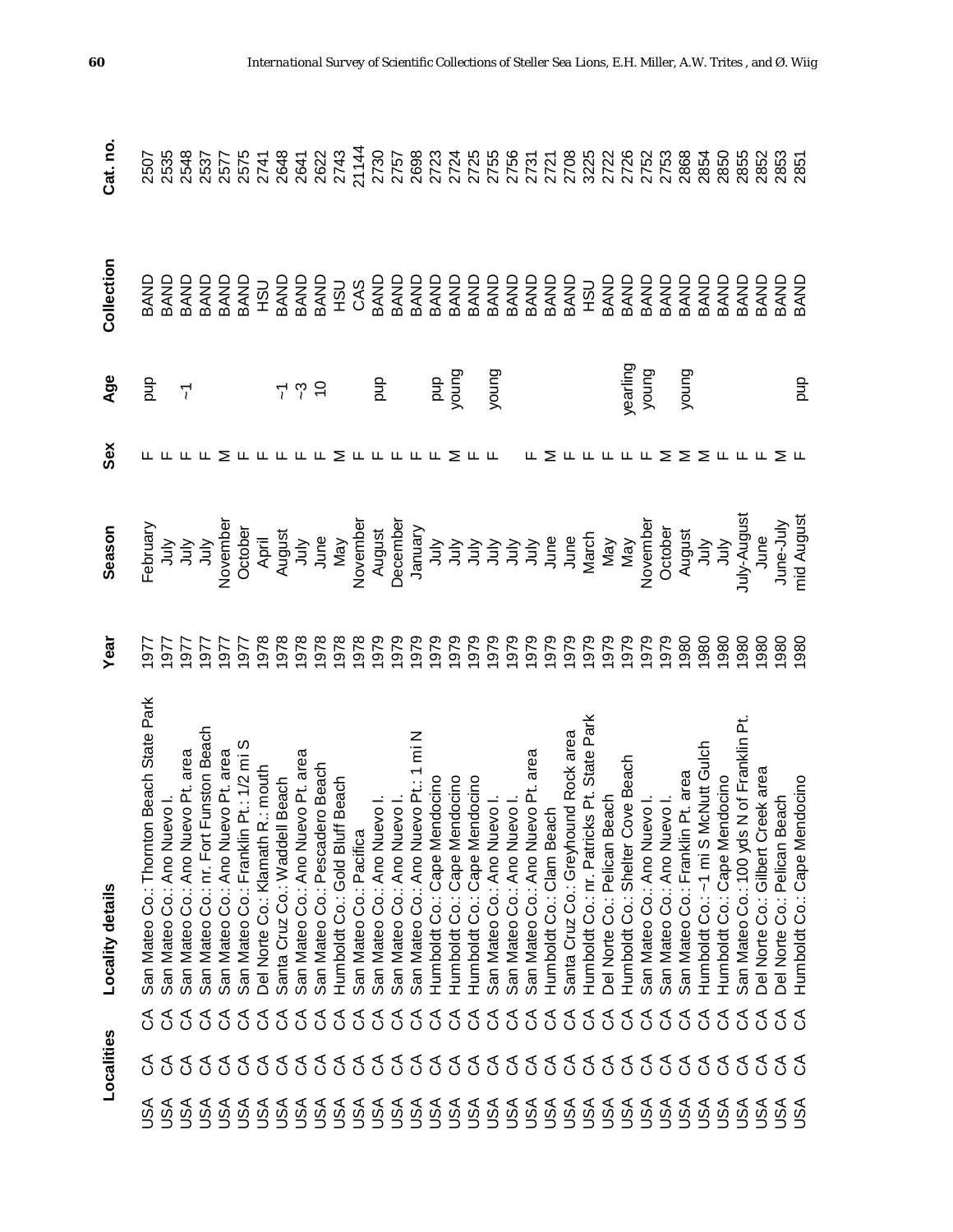|            | Localities |                       | Locality details                             | Year             | Season                                     | Sex   | <b>Age</b>           | Collection                                                  | Cat. no.                              |
|------------|------------|-----------------------|----------------------------------------------|------------------|--------------------------------------------|-------|----------------------|-------------------------------------------------------------|---------------------------------------|
| <b>USA</b> |            | రే                    | San Mateo Co.: Ano Nuevo I.                  | 980              | October-November                           | ட     |                      | <b>USH</b><br>GNVB                                          | 2898                                  |
| <b>ASU</b> |            | రే                    | Humboldt Co.: Clam Beach                     | 1981             | ∕i⊔Č                                       | Σ     |                      |                                                             | 4103                                  |
| S<br>      |            | ర                     | Creek Beach<br>San Mateo Co.: Tunitas        | 1981             | July-August                                | ட     |                      | <b>BAND<br/>CAS<br/>HSU</b>                                 | 2931                                  |
| <b>ASU</b> |            | రే                    | Santa Cruz Co.: Bonnie Doon Beach            | 1981             | June                                       |       | juvenile             |                                                             | 22285                                 |
| <b>ASU</b> |            | రే                    | Humboldt Co.: Moonstone Beach                |                  | November                                   | Щ.    |                      |                                                             | 4044                                  |
| <b>ASU</b> |            | $\mathcal{L}$         | Jevo <sub>I</sub> .<br>San Mateo Co.: Ano Nu | 88<br>88<br>98   | October                                    |       |                      |                                                             | 2960                                  |
| <b>ASU</b> |            | $\mathcal{L}$         | San Mateo Co.: Half Moon Bay                 |                  | September                                  | ட்டட  |                      |                                                             |                                       |
|            |            |                       | San Mateo Co.: Pompenio State Beach          | 983              | August                                     |       |                      |                                                             |                                       |
|            |            |                       | Marin Co.: Pt. Reyes National Seashore       | 983              | July<br>June<br>March<br>July<br>September | ∑ ∑ ⊬ |                      |                                                             | 3042<br>3129<br>3115<br>3119<br>22573 |
|            |            |                       | Jevo <sub>L</sub><br>San Mateo Co.: Ano Nu   | 983              |                                            |       | qnd                  |                                                             |                                       |
|            |            |                       | Humboldt Co.: nr. Trinidad Head              | 983              |                                            |       |                      |                                                             |                                       |
|            |            |                       | Jevo <sub>L</sub><br>San Mateo Co.: Ano Nu   | 984              |                                            |       | neonate              |                                                             |                                       |
|            |            |                       | <b>Beach</b><br>Humboldt Co.: Trinidad       | 984              |                                            |       |                      |                                                             | 4236                                  |
|            |            |                       | San Mateo Co.: nr. Thornton State Beach      | 1985             | August                                     |       |                      |                                                             |                                       |
|            |            |                       | uevo Pt.<br>San Mateo Co.: Ano Nu            | 1985             | Š                                          |       |                      |                                                             |                                       |
|            |            |                       | Marin Co.: Pt. Reyes National Seashore       | 986              | $\frac{1}{2}$                              | Σ     |                      |                                                             | 3281<br>3265<br>3337<br>3368          |
|            |            |                       | San Mateo Co.: Ano Nuevo I.                  | 986              | September                                  |       |                      |                                                             |                                       |
|            |            |                       | San Mateo Co.: Ano Nuevo I                   | 1987             | August                                     |       |                      |                                                             | 3429                                  |
|            |            |                       | Mendocino Co.: S MacKerricher State Park     | 1987             | December                                   | ட     | $\frac{5}{2}$<br>>15 |                                                             | 23005<br>23013                        |
|            |            |                       | San Francisco Co.: Ocean Beach               | 1988             | August                                     |       |                      |                                                             |                                       |
|            |            |                       | San Mateo Co.: S Pescadero State Beach       | 1988             | $\frac{1}{2}$                              | ⋝     |                      |                                                             | 3451                                  |
|            |            |                       | Sonoma Co.: Sea Ranch: 4 mi N                | 989              | April                                      |       | $\frac{1}{2}$        |                                                             | 23092                                 |
|            |            |                       | San Mateo Co.: Ano Nuevo I.                  | 1989             | <b>∖</b>                                   |       |                      |                                                             | 3490                                  |
|            |            |                       | San Mateo Co.: Ano Nuevo                     | 1989             | October                                    |       | juvenile             |                                                             | 23187                                 |
|            |            | 999999999999999999999 | Marin Co.: Golden Gate Nat. Rec. Area        | 1989             | September                                  |       |                      | OOTREARESCOROROOG<br>SSPERSESSESSESSES<br>SSPERSESSESSESSES | 23167                                 |
|            |            |                       | San Francisco Co.: Ocean Beach               | 1990             | August                                     |       |                      |                                                             | 23163                                 |
| JSA        |            |                       | San Mateo Co.: Ano Nuevo I.                  | 1990             | August                                     |       |                      |                                                             | 3552                                  |
| JSA        |            | ర                     | Marin Co.: Pt. Reyes National Seashore       | 1991             | <b>∖</b>                                   | Σ     |                      | CAS                                                         | 23213                                 |
| JSA        |            | రే                    | San Mateo Co.: Ano Nuevo I.                  | 1991             | <b>Anr</b>                                 | Щ     |                      | BAND                                                        | 3649                                  |
| JSA        |            | రే                    | San Mateo Co.: Ano Nuevo I.                  | 1991             | June                                       | Σ     |                      | BAND                                                        | 3630                                  |
| <b>ASU</b> |            | రే                    | Marin Co.: Bolinas: Agate Beach              | 1991             | Vay                                        | ட     | fetus                | BAND                                                        | 3606                                  |
| JSA        |            | රි                    | Marin Co.: Bolinas: Agate Beach              | 1991             | Vay                                        | Σ     |                      | BAND                                                        | 3607                                  |
| SA         | රි         | రే                    | San Francisco Co.: Fort Funston              | $\overline{991}$ | Vay                                        | Σ     |                      | BAND                                                        | 3613                                  |
| JSA        | ర్ ర       | రే                    | San Mateo Co.: Ano Nuevo Pt.                 | 1991             | November                                   | Σ     |                      | <b>ONVB</b><br>GNVB                                         | 3653<br>3648                          |
| €c         |            | ිර                    | ch (S end)<br>Marin Co.: Stinson Bea         | 1991             | October                                    |       |                      |                                                             |                                       |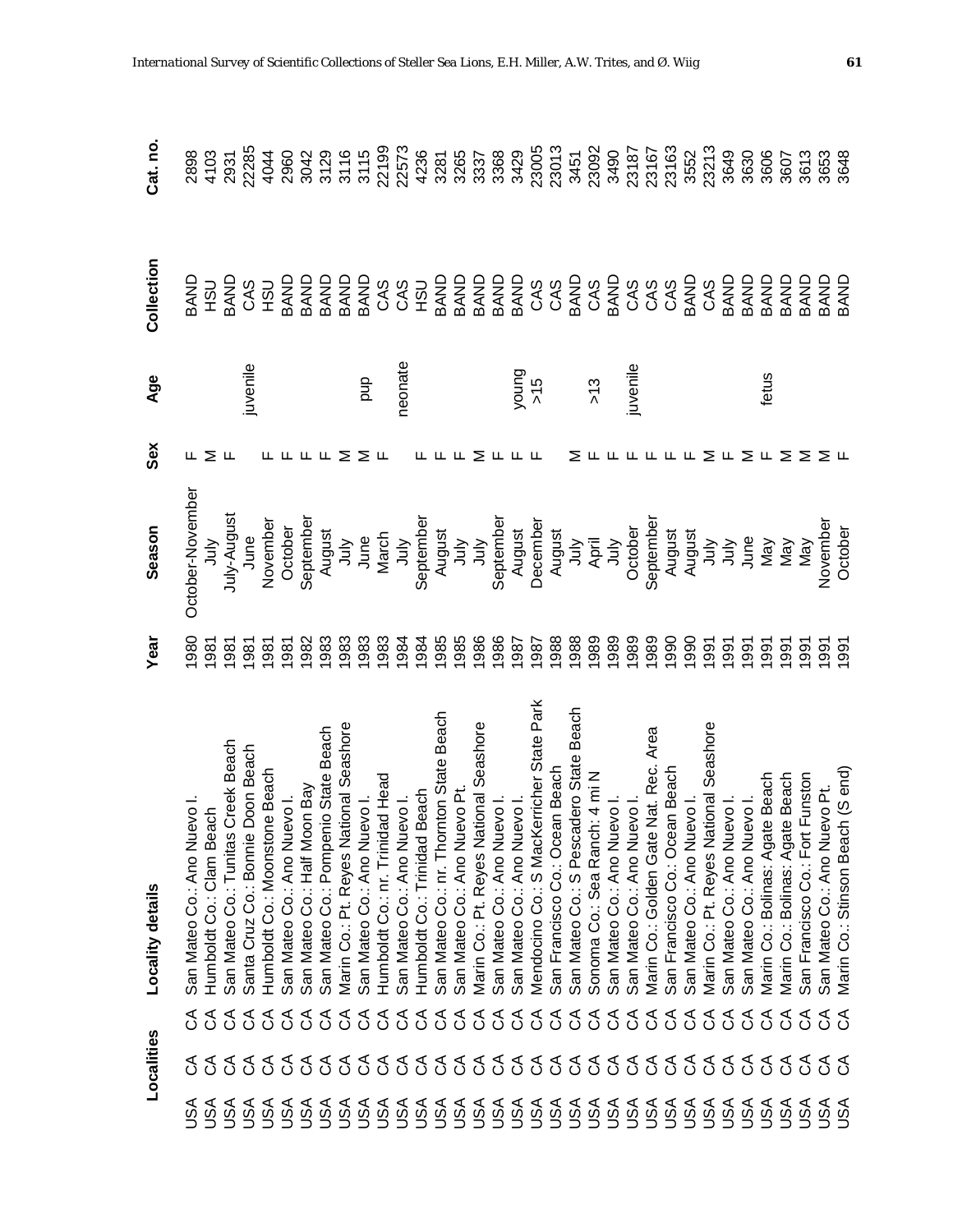|            | Localities |      | <b>Locality details</b>                           | Year | Season                      | Sex                                 | <b>Age</b> | Collection                                           | Cat.no               |
|------------|------------|------|---------------------------------------------------|------|-----------------------------|-------------------------------------|------------|------------------------------------------------------|----------------------|
|            |            | ర్   | San Francisco Co.: nr. Fort Funston               | 1991 | October                     |                                     |            | BAND                                                 | 3651                 |
|            |            | ర    | 10 mi S<br>Mendocino Co.: Pt. Arer                | 1992 |                             | Σ                                   | 7          | <b>CAS</b>                                           | 23735                |
|            |            | ర్ ర | San Mateo Co.: Thornton Beach area                | 1992 | $\frac{2}{3}$ $\frac{2}{3}$ | ட்ட                                 |            | BAND                                                 | 3703                 |
|            |            |      | San Mateo Co.: Pacifica                           | 1993 | УInr                        |                                     |            | BAND                                                 | 3782                 |
|            |            |      | Marin Co.: Pt. Reyes National Seashore            | 1993 | October                     | Σ                                   |            | BAND                                                 | 3805                 |
|            |            |      | San Francisco Co.: Farallon Is.                   | 1994 | December                    | ∑ щ                                 | juvenile   | CAS                                                  | 23895                |
|            |            |      | Del Norte Co.: Oregon border: 1 mi S              | 1994 | March                       |                                     |            | <b>CSH</b>                                           | 7169<br>7150<br>7151 |
|            |            |      | Humboldt Co.: Samoa: 2 mi S                       | 1994 | Nay                         | Σ                                   |            | <b>CSH</b>                                           |                      |
|            |            |      | Del Norte Co.: Crescent City                      | 1994 | Septembe                    | Σ                                   |            | <b>CSH</b>                                           |                      |
|            |            |      | San Mateo Co.: Pacifica: Sharp Park Beach         | 1994 | September                   | ΣΣ                                  |            | OTTOTOTOOOOOOOOTTT<br>CONGRATICI<br>CONGRATICIOOOOOO | 23862                |
|            |            |      | <b>beach</b><br>Humboldt Co.: Samoa B             | 1995 | August                      |                                     |            |                                                      | 7227                 |
|            |            |      | City<br>Del Norte Co.: Crescent                   | 1996 | August                      | Σ∟                                  |            |                                                      | 7368                 |
|            |            |      | San Mateo Co.: S Ano Nuevo Island)                | 1996 | Š                           |                                     | adult      |                                                      | 23964                |
|            |            |      | City<br>Del Norte Co.: Crescent                   | 1997 | $\frac{1}{3}$ $\frac{3}{1}$ | Σ                                   |            |                                                      | 7506                 |
|            |            |      | San Mateo Co.: N end Rockaway Beach               | 1999 |                             | ⋝                                   | adult      |                                                      | 24451                |
|            |            |      | ach<br>Humboldt Co.: Clam Bea                     | 1999 | September                   | ∑ ⊬                                 |            |                                                      | 7562                 |
|            |            |      | Marin Co.: Pt. Reyes National Seashore            | 2000 |                             |                                     | adult      |                                                      | 25030                |
|            |            |      | San Mateo Co.: Daly City: Thornton Beach          | 2000 |                             |                                     | adult      |                                                      | 25039                |
|            |            |      | nio State Beach<br>San Mateo Co.: Pompor          | 2000 | <b>うちょう</b>                 |                                     | adult      |                                                      | 25036                |
|            |            |      | Sonoma Co.: Dillon Beach                          | 2000 | yin                         | $\Sigma$ $\Sigma$ $\mu$ $\mu$ $\mu$ | adult      |                                                      | 25244                |
|            |            |      | San Mateo Co.: Pacifica                           | 2000 | September                   |                                     | adult      |                                                      | 25071                |
|            |            |      | ero State Beach<br>San Mateo Co.: Pescad          | 2001 | August                      |                                     | adult      |                                                      | 25358                |
|            |            |      | evo Pt.<br>San Mateo Co.: Ano Nu                  | 2001 | March                       |                                     | adult      |                                                      | 25211                |
|            |            |      | Francisco<br>Co.: San<br>San Francisco            | 2001 | Nay                         | ட                                   | adult      |                                                      | 25280                |
|            |            |      | Humboldt Co                                       |      |                             |                                     |            |                                                      | 1763                 |
|            |            |      | Humboldt Co.                                      |      |                             |                                     |            |                                                      | 1764                 |
|            |            |      | on: 1 mi<br>Humboldt Co.: Big Lago                |      |                             | ⋝                                   |            |                                                      | 1755                 |
|            |            |      | ഗ<br>Έ<br>pon: 1<br>Humboldt Co.: Big Lago        |      |                             | $\Sigma \Sigma \cup \Sigma \Sigma$  |            | <b>CSH</b>                                           | 1756                 |
|            |            |      | Έ<br>$\overline{1}$<br>popel<br>Humboldt Co.: Big |      |                             |                                     |            | <b>CSH</b>                                           | 1758                 |
|            |            |      | Έ<br>Humboldt Co.: Big Lagoon: 1                  |      |                             |                                     |            | <b>CSH</b>                                           | 1759                 |
|            |            |      | Ē<br>on:1<br>Humboldt Co.: Big Lago               |      |                             |                                     |            | <b>USH</b>                                           | 1760<br>2578         |
|            |            |      | ၯ<br>on: 1 mi<br>Humboldt Co.: Big Lago           |      |                             |                                     |            | <b>USH</b>                                           |                      |
| USA        | ర          | రే   | ngeles<br>Los Angeles Co.: Los A                  |      |                             |                                     |            | LACM                                                 | 54178                |
| <b>ASL</b> | ర్ ర       | రే   | Marin Co.: Pt. Reyes                              |      |                             |                                     |            | HNNA                                                 | 144                  |
|            |            |      | Reyes<br>نہ<br>Marin Co.:                         |      |                             |                                     |            | HNNA                                                 | 150                  |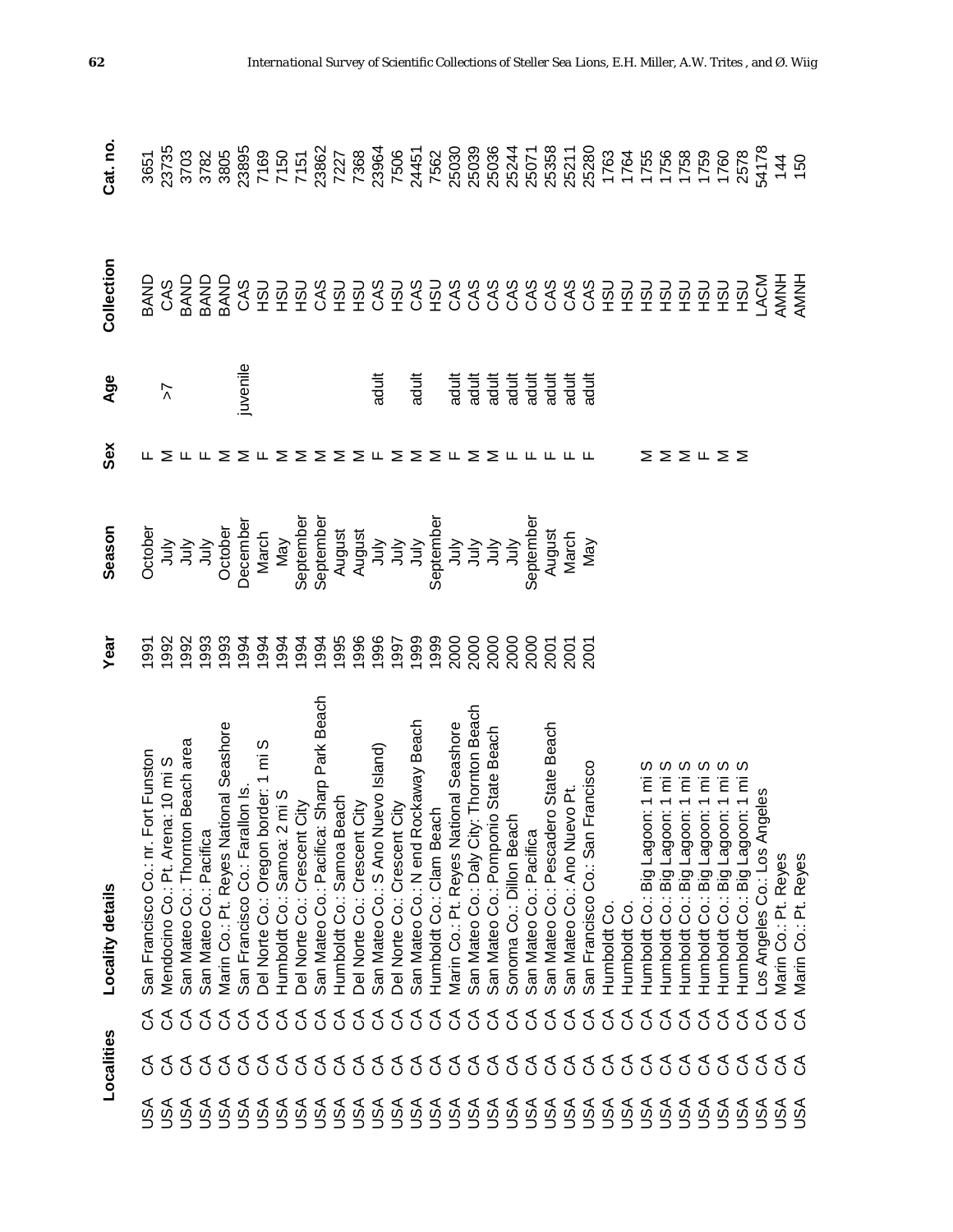|                         | Localities                        |               | <b>Locality details</b>                                                                | Year         | Season   | Sex                                         | Age     | Collection               | Cat.no           |
|-------------------------|-----------------------------------|---------------|----------------------------------------------------------------------------------------|--------------|----------|---------------------------------------------|---------|--------------------------|------------------|
| $\mathsf{S} \mathsf{A}$ | ర్                                | ర్            | Reyes<br>Marin Co.: Pt.                                                                |              |          | Σ                                           |         |                          | 1028             |
| λsυ                     | ర్                                | ర             | Marin Co.: Pt. Reyes                                                                   |              |          |                                             |         | <b>NdA</b><br>NdA        | 1039             |
| JSA                     |                                   | రే            | Monterey Co.:Monterey                                                                  |              |          |                                             |         | HN<br>N<br>N<br>N        | 59153            |
| JSA                     |                                   | $\delta$      | Monterey Co.:Monterey                                                                  |              |          | Σ                                           |         |                          | A06906           |
| <b>ASU</b>              |                                   |               | $\frac{1}{10}$<br>San Francisco Co.: Faral                                             |              |          |                                             |         | H<br>NNNH<br>A<br>A<br>A | 145              |
| JSA                     |                                   |               | lon ls.<br>San Francisco Co.: Faral                                                    |              |          |                                             |         |                          | 1767             |
| JSA                     | 666666666666666666666666666666666 | 888888888     | lon Is.<br>San Francisco Co.: Faral                                                    |              |          |                                             |         | MCZ<br>YPM               | 3143             |
|                         |                                   |               | lon ls.<br>San Francisco Co.: Faral                                                    |              |          |                                             |         | HNNH                     | A13217           |
|                         |                                   |               | lon Is.<br>San Francisco Co.: Faral                                                    |              |          | $\Sigma$ $\mathsf{L}$ $\Sigma$ $\mathsf{L}$ |         | HNNH                     | A23457           |
|                         |                                   |               | San Francisco Co.: San Francisco Bay                                                   |              |          |                                             |         | <b>JMMZ</b>              | 77657            |
|                         |                                   |               | San Francisco Co.: San Francisco Bay                                                   |              |          |                                             |         | <b>UMMZ</b>              | 77658            |
|                         |                                   |               | Co.: San Miguel I.<br>Santa Barbara                                                    |              |          |                                             |         | <b>MCZ</b>               | 11059            |
|                         |                                   |               | Santa Barbara Co.: Santa Barbara                                                       |              |          |                                             |         | LACM                     | 51186            |
|                         |                                   |               | Santa Barbara Co.: Santa Cruz I.                                                       |              |          | ட                                           |         | HNNN                     | 131895<br>131894 |
|                         |                                   | $\mathcal{L}$ | Barbara<br>Santa Barbara Co: Santa                                                     |              |          | Σ                                           |         |                          |                  |
| USA                     |                                   | රි            | Ventura Co.: San Nicolas                                                               |              |          |                                             |         | NOWNH<br>LACM            | 51400            |
| <b>ASU</b>              |                                   | 38            |                                                                                        |              |          | Σ                                           | adult   | <b>ROM</b><br>YPM        | 3306200031       |
| <b>ASU</b>              |                                   |               |                                                                                        |              |          |                                             |         |                          | 1592             |
|                         |                                   | <b>2888</b>   |                                                                                        |              |          |                                             |         | $\mathbb{E}$             | 15549            |
|                         |                                   |               | Oregon: Newport                                                                        | 1925         | October  |                                             |         | HNNH                     | 246323           |
|                         |                                   |               | Oregon: Curry Co.: Port Orford                                                         | 1930         |          | Σ                                           |         | $\mathbb{E}$             | 33770            |
|                         |                                   |               | Oregon: Clatsop Co.: Warrenton: 2 mi W                                                 | 1939         | August   |                                             |         | <b>NVZ</b>               | 88876            |
|                         |                                   | E R           | letarts Spit<br>Oregon: Tillamook Co.: N                                               | 1953         | August   |                                             |         | <b>San</b>               | 5315             |
|                         |                                   |               | Clatsop Co. Columbia R.: 0.2 mi S<br>Oregon:                                           | 1959         | August   |                                             | adult   | <b>NBMD</b>              | 20226            |
| USA                     |                                   | 56            | Tillamook Co.: Short Beach<br>Oregon:                                                  | 1959         | Š        |                                             | adult   | <b>NBMD</b>              | 33211            |
| <b>ASU</b>              |                                   |               | Clatsop Co. Columbia R.: 0.2 mi N<br>Oregon:                                           | 1959         | June     |                                             | adult   | <b>NBM</b>               | 20223            |
| <b>ASU</b>              |                                   | g             | Oregon: Yaquina Head: 26 mi W                                                          | 1960         | April    | ட                                           | $\circ$ | NMML                     | 379              |
| <b>ASU</b>              |                                   | g             | Oregon: Clatsop Co. Columbia R.: 0.2 mi S<br>Oregon: Clatsop Co. Columbia R.: 0.2 mi S | 1961         | August   | Σ                                           | adult   | <b>NBWC</b>              | 20152            |
| <b>ASU</b>              |                                   | g             |                                                                                        | 1961         | Š        | Σ╙                                          | adult   | <b>NBM</b>               | 20227            |
| <b>ASU</b>              |                                   | g             | Oregon: off Oregon coast                                                               | 1963         | October  |                                             |         | <b>NGS</b>               | 19603            |
| JSA                     |                                   | g             | Oregon: Cape Blanco lighthouse                                                         | 1967         | <b>∖</b> | Σ                                           |         | BAND                     | 1029             |
| JSA                     |                                   | g             | Arago (Coos Bay)<br>Oregon: Coos Co.: Cape                                             | 1970         | August   | Σ                                           |         | SdN                      | 16708            |
| SA                      |                                   | g             | Oregon: Lane Co.: Heceta Beach                                                         | 1974         | June     | Σ                                           |         | San                      | 21600            |
| S∕S∪                    | E g                               | g             | Tillamook Co.: Cannon Beach<br>Oregon:                                                 | 1974<br>1976 | Nay      | ⊾ Σ                                         |         | San<br>San               | 21599<br>21601   |
| ∫SN                     |                                   | g             | Oregon: Lincoln Co.: Agate Beach                                                       |              | August   |                                             |         |                          |                  |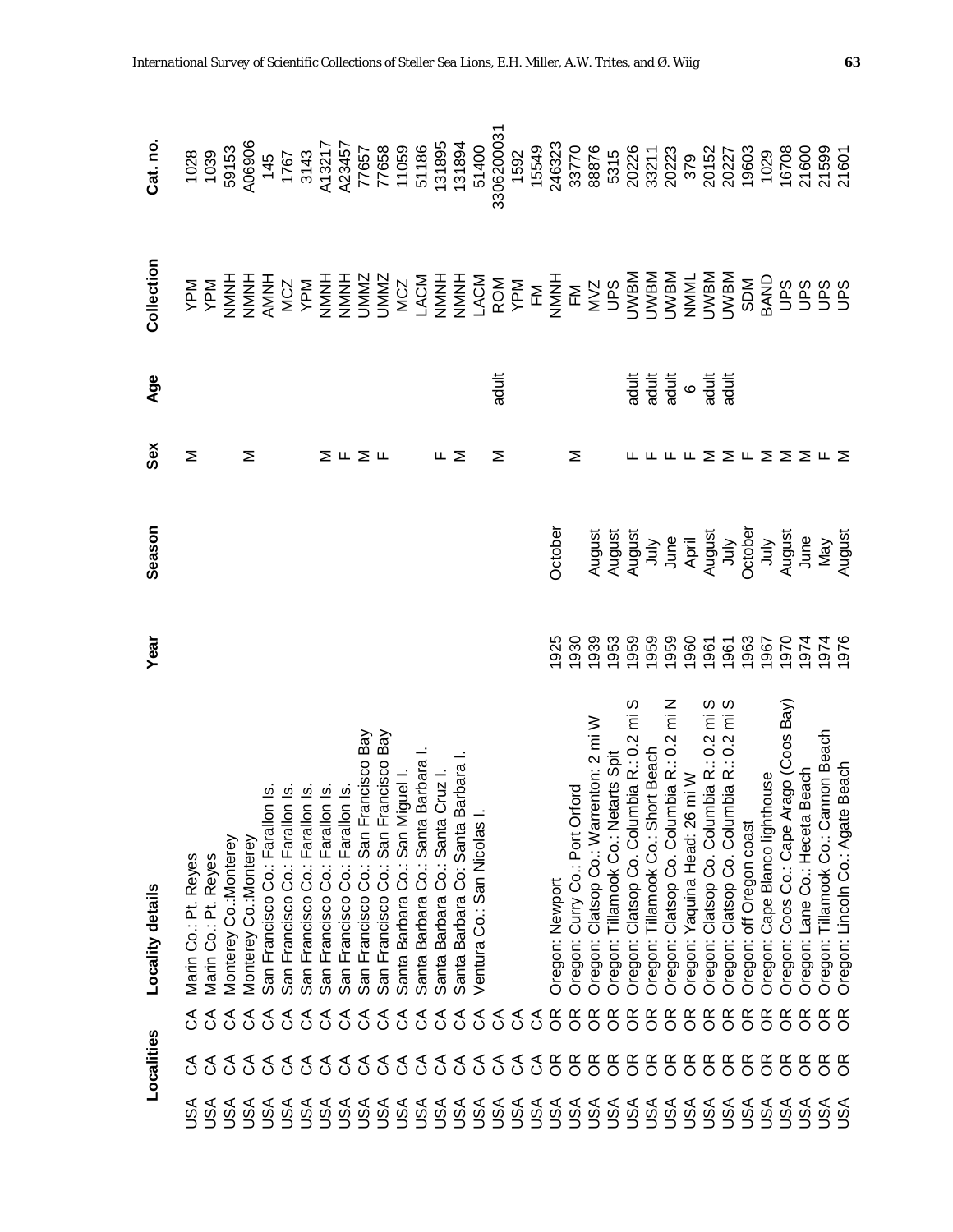|            | Localities     |                                                      | Locality details                              | Year | Season          | Sex                                                                     | Age      | Collection                                     | Cat.no               |
|------------|----------------|------------------------------------------------------|-----------------------------------------------|------|-----------------|-------------------------------------------------------------------------|----------|------------------------------------------------|----------------------|
| USA        |                | E.                                                   | ceta Head<br>Oregon: Lincoln Co.: He          | 1977 | Octobe          |                                                                         |          | San                                            | 27394                |
| USA        |                |                                                      | Oregon: Tillamook jetty                       | 1980 | June            |                                                                         | qnd      | NMML                                           | 1323                 |
| USA        |                |                                                      | Oregon: Clatsop Co.: Canyon Beach             | 1980 | Vay             |                                                                         |          | <b>NININI</b><br>NININI                        | 82-660               |
| USA        |                |                                                      | Oregon: Clatsop Beach                         | 1981 | June            |                                                                         | neonate  |                                                | 1327                 |
| USA        |                |                                                      | Oregon: Gearhart: 1/4 mi N                    | 1981 |                 |                                                                         |          | NNNL                                           | 1328                 |
| USA        |                |                                                      | Oregon: Indian Beach                          | 1981 | June<br>March   |                                                                         |          |                                                | 1324                 |
|            |                | <b>&amp;&amp;&amp;&amp;&amp;&amp;&amp;&amp;&amp;</b> | Oregon: Canon Beach                           | 1981 |                 | <b>F ∑ F F F F ∑ F F F F ∑ F F ∑ ∑ F ∑</b>                              | etus/pup | NNNI<br>KNNI<br>KNNI<br>KNNI<br>KNNI<br>KNNI L |                      |
|            |                |                                                      | Oregon: Clatsop Beach                         | 1981 |                 |                                                                         | neonate  |                                                | 1325<br>1326         |
|            |                |                                                      | Oregon: Ecola State Pa                        | 1982 |                 |                                                                         |          |                                                | 1338                 |
|            |                |                                                      | Oregon: Clatsop Co.: Seaside Beach            | 1982 |                 |                                                                         | fetus    |                                                | 1330A                |
|            |                |                                                      | Oregon: Clatsop Co.: Seaside Beach            | 982  |                 |                                                                         |          |                                                | 1330                 |
|            |                | $\frac{1}{2}$                                        | Oregon: Clatsop Co.: Seaside Beach            | 991  |                 |                                                                         |          |                                                | 1643                 |
|            |                | $\frac{1}{2}$                                        | Oregon: Clatsop Co.: Pt. of Clatsop Spit      | 1991 |                 |                                                                         |          |                                                | 1644                 |
|            |                |                                                      | Oregon: Columbia R. jetty: 1/4 mi S           | 992  |                 |                                                                         |          | NNNIT<br>NNNIT<br>NNNIT<br>NNNIT               | 1646                 |
|            |                |                                                      | Oregon: Clatsop Co.: Seaside                  | 992  |                 |                                                                         |          |                                                |                      |
|            |                | <b>888888888</b>                                     | latsop Spit<br>Oregon: Clatsop Co.: Cl        | 1992 |                 |                                                                         |          | NMML                                           | 1662<br>1645<br>1647 |
|            |                |                                                      | n Access: 1/2 mi N<br>Oregon: Gearhart Beach  | 1992 | Vay             |                                                                         |          | NMML                                           |                      |
|            |                |                                                      | Oregon: Newport: Yaquina Head                 | 2001 | June            |                                                                         |          | <b>USO</b>                                     |                      |
|            |                |                                                      | Oregon                                        |      |                 |                                                                         |          | HNNH                                           | 144063               |
|            |                |                                                      | S of Gold Beach<br>Oregon: Curry Co.: 1 m     |      |                 |                                                                         |          | <b>UOS</b>                                     |                      |
|            |                |                                                      | Oregon: Tillamook Co.                         |      |                 | Σ                                                                       |          | <b>UWBM</b>                                    | 20154                |
|            |                |                                                      | Netarts Bay<br>.<br>S<br>Tillamook<br>Oregon: |      |                 |                                                                         |          | <b>NGS</b>                                     | 16328                |
|            | ≶              | ≶                                                    |                                               | 885  | <b>D</b> ctobel | Σ                                                                       |          | HNNH                                           | 188980               |
|            | $\lessgtr$     | $\leq$                                               | Mcgowan                                       | 1908 | August          |                                                                         |          | HNNH                                           | 152135               |
|            | $\lessgtr$     | $\overset{\triangleleft}{\ge}$                       | La Push                                       | 919  | June            |                                                                         | uvenile  | <b>NBWC</b>                                    | 6778                 |
|            | $\tilde{\leq}$ | $\leq$                                               | La Push                                       | 920  | August          |                                                                         | juvenile | <b>NBWD</b>                                    | 6782                 |
|            | $\tilde{\leq}$ | $\mathbb{X}^\mathsf{A}$                              | La Push                                       | 1920 | yluly           |                                                                         | juvenile | <b>UWBM</b>                                    | 6781                 |
|            | $\tilde{\leq}$ | $\stackrel{\triangle}{\sim}$                         | Push<br>്ഥ                                    | 1920 | <b>Surt</b>     |                                                                         |          | <b>UWBM</b>                                    | 6780                 |
|            | $\tilde{\leq}$ | $\stackrel{\triangle}{\geq}$                         | Push<br>്വ                                    | 1926 | August          |                                                                         |          | ΣĚ                                             | 29932                |
|            | $\leq$         | $\leq$                                               | Push<br>്വ                                    | 1926 | August          |                                                                         |          | 동                                              | 29933                |
|            | $\leq$         | $\stackrel{\triangle}{\geq}$                         | Push<br>്ഥ                                    | 1926 | August          | $\Sigma \vdash \vdash \vdash \Sigma \Sigma \Sigma \Sigma \vdash \Sigma$ |          | 옶                                              | 29934                |
| USA        | $\leq$         | $\leq$                                               | Push<br>$\mathbb{C}$                          | 1926 | August          |                                                                         |          | 준                                              | 29935                |
| USA        | ≶              | $\leq$                                               | Push<br>٩                                     | 1926 | August          |                                                                         |          | ΣF                                             | 29939                |
| <b>ASU</b> | ≶              | $\begin{array}{c}\n 3 \\  \times \n \end{array}$     | Push<br>ത്                                    | 1926 | August          | ∑ ⊥                                                                     |          | 조도                                             | 29941                |
|            | $\leq$         |                                                      | Push<br>ത്                                    | 1926 | August          |                                                                         |          |                                                | 29942                |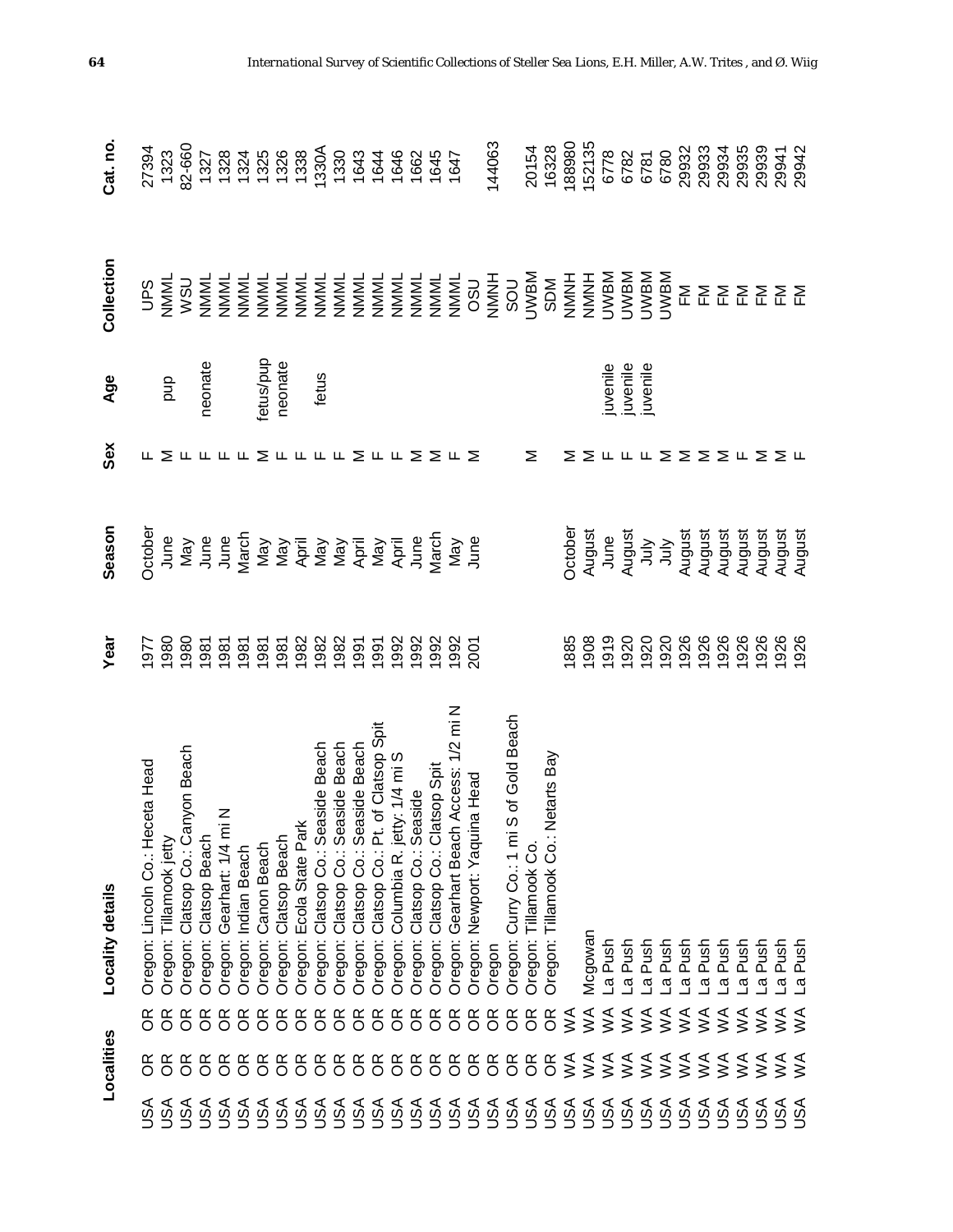|            | Localities                                       |                                                  | Locality details                                 | Year | Season                                                                           | Sex                                          | Age       | Collection              | Cat. no  |
|------------|--------------------------------------------------|--------------------------------------------------|--------------------------------------------------|------|----------------------------------------------------------------------------------|----------------------------------------------|-----------|-------------------------|----------|
| <b>ASU</b> | ≶                                                | $\leq$                                           | nd: Bush Pt.<br>Island Co.: Whidbey Isla         | 938  |                                                                                  |                                              |           | <b>NBWD</b>             | 12017    |
| JSA        | $\leq$                                           | $\leq$                                           | Copalis                                          | 940  |                                                                                  | Σ                                            | yearling  | HNNH                    | 276035   |
| ASU        | $\leq$                                           | $\leq$                                           | Seaview                                          | 940  |                                                                                  |                                              | fetus     | HNNH                    | 276041   |
| <b>ASU</b> | $\tilde{\leq}$                                   | $\leq$                                           | Copalis                                          | 940  |                                                                                  |                                              | young     | HNNH                    | 276042   |
| JSA        | $\leq$                                           | $\leq$                                           | Beach<br>Jefferson Co.: Kalaloch                 | 1941 |                                                                                  |                                              |           | San                     | 832      |
| JSA        | $\leq$                                           | $\leq$                                           | Pacific Beach                                    | 942  |                                                                                  |                                              |           | HNNH                    | 276033   |
| JSA        | $\leq$                                           | $\leq$                                           | Taholah                                          | 942  | Naviera Republica<br>Naviera Republica<br>Naviera Republica<br>Naviera Republica |                                              |           | HNNH                    | 276032   |
|            | $\leq$                                           | $\leq$                                           | Kitsap Co.: Kingston                             | 944  |                                                                                  |                                              |           | HNNNH                   | 276034   |
|            | $\leq$                                           | $\leq$                                           | Ozette                                           | 951  |                                                                                  |                                              |           | SdN                     | 2720     |
|            |                                                  | $\begin{array}{c}\n 4 \\  3 \\  6\n \end{array}$ | Puget Sd                                         | 963  |                                                                                  | Σ                                            |           | <b>San</b>              | 10376    |
|            |                                                  |                                                  | m Bay<br>Whatcom Co.: Bellingha                  | 963  |                                                                                  | Σ                                            |           | <b>UBC</b><br>NMNH      | 8712     |
|            | $\begin{array}{c}\n 4 \\  3 \\  6\n \end{array}$ |                                                  | San Juan Co.: Blakeley Rocks                     | 976  | ylnr                                                                             | ≅                                            |           |                         | 504525   |
|            | $\tilde{\ge}$                                    | $\leq$                                           | N end Willapa Bay                                | 1978 | August                                                                           | Σ                                            |           | <b>San</b>              | 26351    |
|            | $\tilde{\mathsf{z}}$                             | $\lesssim$                                       | Copalis: main beach access: 0.4 mi S             | 978  | March                                                                            | Σ                                            | adult     | <b>UWBM</b>             | 31602    |
|            | <b>ARRARA</b><br>SSSSS                           | $\lesssim$                                       | of Pacific Beach)<br>Roosevelt Beach (S          | 1978 | Nay                                                                              | $\mathbf{L}$                                 |           | SdN                     | 27393    |
|            |                                                  | $\lesssim$                                       | Ocean Shores (?)                                 | 980  | June                                                                             |                                              |           | USM                     | 82-665   |
|            |                                                  | $\leq$                                           | mi W Ilwaco)<br>0.5 mi N North Head (1           | 980  | October                                                                          | டடட                                          |           | <b>NININI</b><br>NININI | 82-695   |
|            |                                                  | $\leq$                                           | Long Beach: 5.5 mi N                             | 981  | June                                                                             |                                              |           |                         | 1329     |
|            |                                                  | $\leq$                                           | S Sunset Beach                                   | 982  | September                                                                        | Σ                                            | inmature  | <b>UWBM</b>             | 51176    |
|            | $\lessgtr$                                       | $\leq$                                           | N of access<br>Oysterville Beach: 0.2 m          | 983  | Nay                                                                              | $\mathsf{L}\mathsf{L}$                       |           | NININIL                 | 1331     |
|            | $\lessgtr$                                       | $\leq$                                           | Camano Is.                                       | 989  | April                                                                            | Σ                                            |           | NMML                    | 1640     |
|            | ≶                                                | $\leq$                                           | North Head Light<br>Park: nr.<br>Ft. Canby State | 991  | April                                                                            | Щ                                            |           | NMML                    | 1642     |
| <b>ASU</b> | $\leq$                                           | $\mathbb{X}^\mathsf{A}$                          | Shi Shi Beach                                    | 991  | December                                                                         | $\geq$ $\geq$                                | $10 - 15$ | NMML                    | 1641     |
|            | $\lessgtr$                                       | $\stackrel{\triangle}{\geq}$                     | ach<br>Tokeland/Washaway Be                      | 992  | August                                                                           |                                              |           | NNNL                    | 1652     |
| USA        | $\leq$                                           | $\mathbb{X}^\mathsf{A}$                          | Long Beach Peninsula                             | 992  | yluly                                                                            | $\mathsf{L}\mathsf{L}\ \mathsf{L}\mathsf{L}$ |           | NNNL                    | 1651     |
| USA        | $\lessgtr$                                       | $\mathbb{X}^\mathsf{A}$                          | pointment: 1 mi N<br>North Head/Cape Disapp      | 992  | July                                                                             |                                              |           | NNNL                    | 1664     |
| <b>ASU</b> | $\leq$                                           | $\leq$                                           | Nahcott<br>Willapa Bay shore: N of               | 992  | November                                                                         | ⋝                                            |           | NMML                    | 1654     |
| <b>ASU</b> | $\leq$                                           | $\leq$                                           | Long Beach Peninsula                             | 992  | October                                                                          | ட                                            |           | NNNL                    | 1653     |
| <b>ASU</b> | $\leq$                                           | $\leq$                                           | 1.6 mi S<br>Seaview Beach access:                | 993  | August                                                                           |                                              |           | NMML                    | 1660     |
| <b>ASU</b> | $\leq$                                           | $\leq$                                           | Conner Creek: 4.7 mi S                           | 993  | March                                                                            | Σ                                            |           | NMML                    | 1657     |
| <b>ASU</b> | $\leq$                                           | $\leq$                                           | Conner Creek: 4.8 mi S                           | 993  | March                                                                            | ட                                            |           | NMML                    | 1656     |
| JSA        | $\widetilde{\leq}$                               | $\leq$                                           | Conner Creek: S bank                             | 993  | March                                                                            | ட்ட                                          |           | NNNNL                   | 1658     |
| SA         | ≶                                                | $\leq$                                           | N of access<br>Oysterville Beach: 0.2 m          | 993  | Vay                                                                              |                                              |           | NNNL                    | 1659     |
| usa<br>Sa  | $\lessgtr$                                       | $\leq$                                           | Neah Bay                                         | 996  |                                                                                  |                                              |           | NMML                    | 96-1-PJG |
|            | $\leq$                                           | $\leq$                                           | Neah Bay: Hobuck Beach                           |      | Nay                                                                              |                                              |           | NMML                    |          |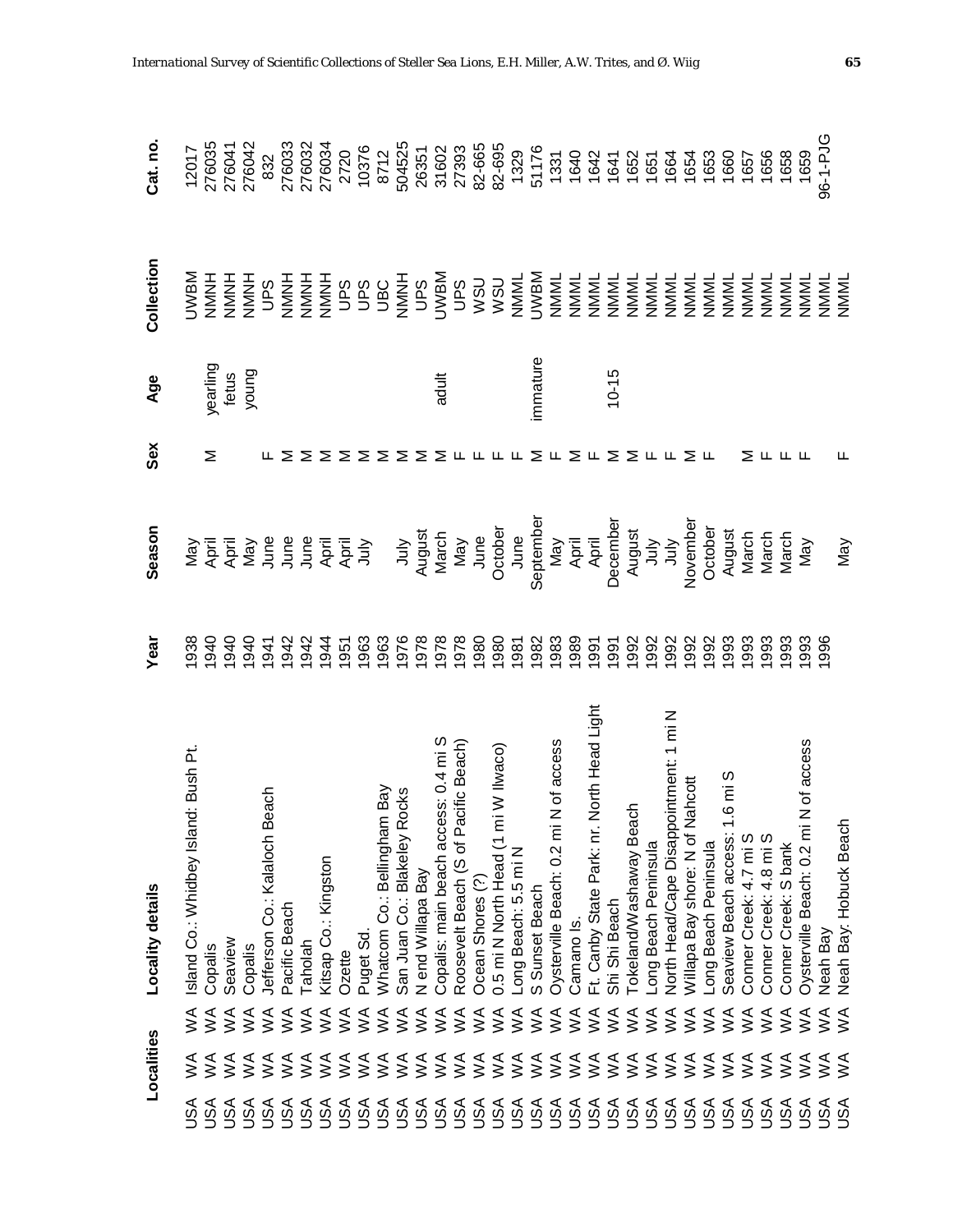| Localities                          | Locality details      | Year                                                                                                                                                                                                                                                                                                          | Season                       | Sex                                             | Age   | Collection | Cat. no.                                                                                                  |
|-------------------------------------|-----------------------|---------------------------------------------------------------------------------------------------------------------------------------------------------------------------------------------------------------------------------------------------------------------------------------------------------------|------------------------------|-------------------------------------------------|-------|------------|-----------------------------------------------------------------------------------------------------------|
| $\mathbb{X}^{\mathsf{A}}$<br>$\leq$ |                       | 1993                                                                                                                                                                                                                                                                                                          |                              |                                                 |       |            | 90191<br>8248<br>7584<br>7688<br>1578<br>1578<br>1578                                                     |
|                                     | Pacific coast         |                                                                                                                                                                                                                                                                                                               |                              | Σ                                               | fetus |            |                                                                                                           |
|                                     |                       |                                                                                                                                                                                                                                                                                                               |                              |                                                 |       |            |                                                                                                           |
|                                     |                       |                                                                                                                                                                                                                                                                                                               |                              |                                                 |       |            |                                                                                                           |
|                                     |                       |                                                                                                                                                                                                                                                                                                               |                              | Σ                                               |       |            |                                                                                                           |
|                                     |                       |                                                                                                                                                                                                                                                                                                               |                              |                                                 |       |            |                                                                                                           |
|                                     |                       |                                                                                                                                                                                                                                                                                                               |                              |                                                 |       |            |                                                                                                           |
|                                     |                       |                                                                                                                                                                                                                                                                                                               |                              |                                                 |       |            |                                                                                                           |
|                                     |                       |                                                                                                                                                                                                                                                                                                               |                              |                                                 |       |            |                                                                                                           |
|                                     | Pacific Ocean (North) | $\begin{array}{l} 1842 \\ 1849 \\ 1880 \\ 1880 \\ 1884 \\ 1844 \\ 1845 \\ 1855 \\ 1850 \\ 1890 \\ 1890 \\ 1890 \\ 1890 \\ 1890 \\ 1890 \\ 1890 \\ 1890 \\ 1890 \\ 1890 \\ 1890 \\ 1890 \\ 1890 \\ 1890 \\ 1890 \\ 1890 \\ 1890 \\ 1890 \\ 1890 \\ 1890 \\ 1890 \\ 1890 \\ 1890 \\ 1890 \\ 1890 \\ 1890 \\ 18$ |                              | Σ                                               |       |            | 742<br>1094<br>1094<br>11462<br>11462<br>11463<br>11463<br>1263<br>3263<br>3263<br>3263<br>13439<br>13439 |
|                                     |                       |                                                                                                                                                                                                                                                                                                               |                              | ΣΣ                                              |       |            |                                                                                                           |
|                                     |                       |                                                                                                                                                                                                                                                                                                               |                              |                                                 | adult |            |                                                                                                           |
|                                     |                       |                                                                                                                                                                                                                                                                                                               |                              |                                                 |       |            |                                                                                                           |
|                                     |                       |                                                                                                                                                                                                                                                                                                               |                              |                                                 |       |            |                                                                                                           |
|                                     |                       |                                                                                                                                                                                                                                                                                                               |                              |                                                 |       |            |                                                                                                           |
|                                     |                       |                                                                                                                                                                                                                                                                                                               |                              |                                                 |       |            |                                                                                                           |
|                                     | Pacific Ocean         |                                                                                                                                                                                                                                                                                                               |                              |                                                 |       |            |                                                                                                           |
|                                     |                       | 1890                                                                                                                                                                                                                                                                                                          |                              | Щ.                                              |       |            |                                                                                                           |
|                                     | Pacific Ocean (North) | 1897<br>1899                                                                                                                                                                                                                                                                                                  |                              | $\Sigma$ $\Sigma$ $\Sigma$ $\mu$ $\Sigma$ $\mu$ |       |            |                                                                                                           |
|                                     |                       |                                                                                                                                                                                                                                                                                                               |                              |                                                 |       |            |                                                                                                           |
|                                     |                       |                                                                                                                                                                                                                                                                                                               | October                      |                                                 |       |            | 958                                                                                                       |
|                                     |                       | 0061                                                                                                                                                                                                                                                                                                          | October                      |                                                 |       |            | 959                                                                                                       |
|                                     |                       | 1900                                                                                                                                                                                                                                                                                                          | October                      |                                                 |       |            |                                                                                                           |
|                                     |                       | 1900                                                                                                                                                                                                                                                                                                          | October<br>December<br>April |                                                 |       |            |                                                                                                           |
|                                     |                       | 1903                                                                                                                                                                                                                                                                                                          |                              |                                                 |       |            |                                                                                                           |
|                                     |                       | 1905                                                                                                                                                                                                                                                                                                          |                              |                                                 |       |            |                                                                                                           |
|                                     |                       | 1905                                                                                                                                                                                                                                                                                                          |                              |                                                 |       |            |                                                                                                           |
|                                     |                       | 1909                                                                                                                                                                                                                                                                                                          | June                         | ட                                               | adult |            |                                                                                                           |
|                                     |                       | 1918                                                                                                                                                                                                                                                                                                          |                              |                                                 |       |            |                                                                                                           |
|                                     |                       | 1928<br>1928                                                                                                                                                                                                                                                                                                  | June<br>June                 | ∑ ∑                                             |       |            | 960<br>0003 7745<br>0003 77450<br>0003 77450<br>0000 77450<br>0000                                        |
|                                     |                       |                                                                                                                                                                                                                                                                                                               |                              |                                                 |       |            |                                                                                                           |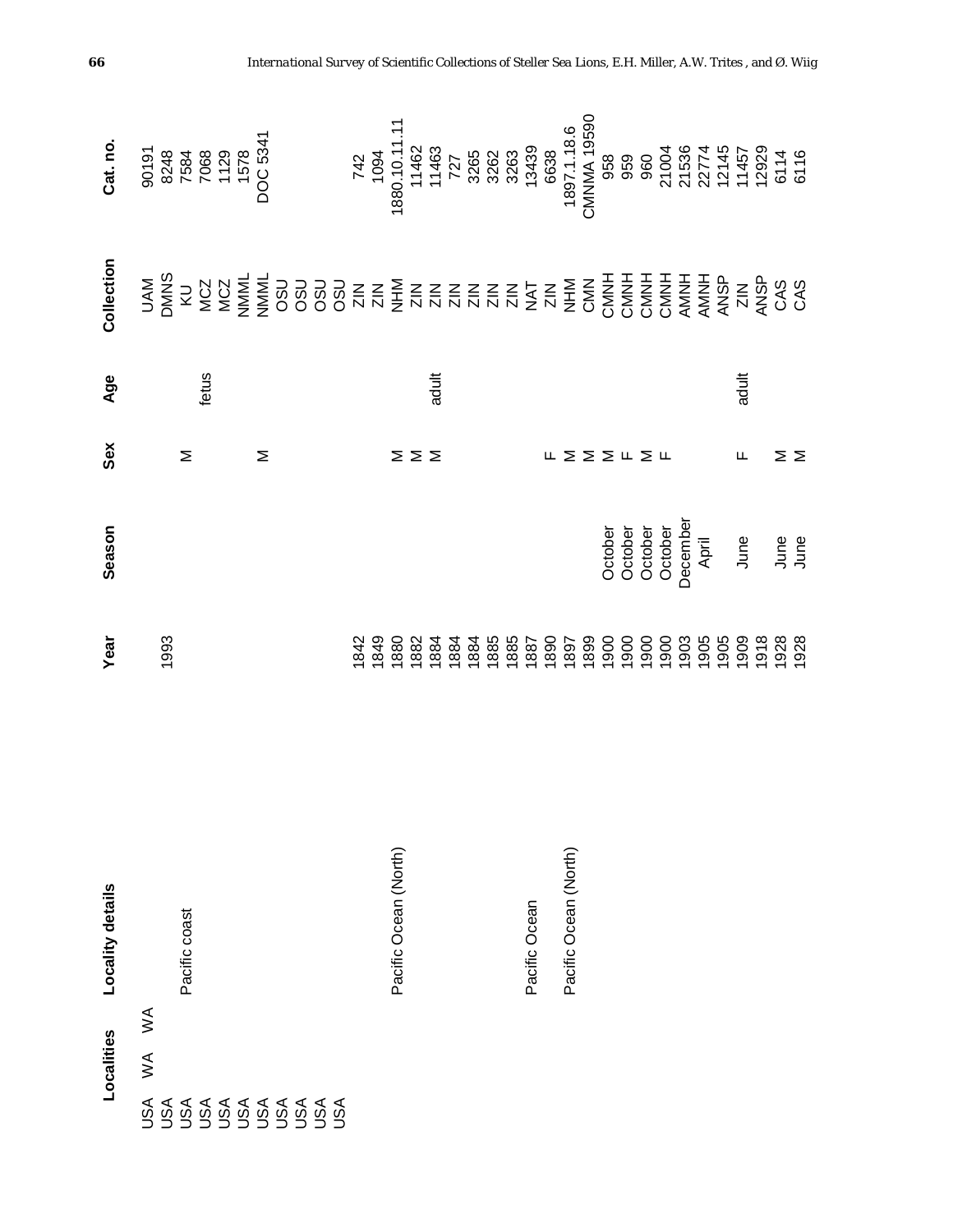| ocalities | Locality details      | Year | Season                                         | Sex                                      | Age                                                                                                                                                                                                                                                                                                                                                                            | Collection                                                                                                                                                                                                                                                                                                                                                                                                                                                                                    | Cat. no. |
|-----------|-----------------------|------|------------------------------------------------|------------------------------------------|--------------------------------------------------------------------------------------------------------------------------------------------------------------------------------------------------------------------------------------------------------------------------------------------------------------------------------------------------------------------------------|-----------------------------------------------------------------------------------------------------------------------------------------------------------------------------------------------------------------------------------------------------------------------------------------------------------------------------------------------------------------------------------------------------------------------------------------------------------------------------------------------|----------|
|           |                       |      | May<br>July<br>November<br>August<br>September |                                          |                                                                                                                                                                                                                                                                                                                                                                                | $\begin{array}{l} \mathbb{Z} \overset{\mathsf{>}}{\supseteq} \mathbb{Z} \overset{\mathsf{>}}{\supseteq} \mathbb{Z} \overset{\mathsf{>}}{\supseteq} \mathbb{Z} \overset{\mathsf{>}}{\supseteq} \mathbb{Z} \overset{\mathsf{>}}{\supseteq} \mathbb{Z} \overset{\mathsf{>}}{\supseteq} \mathbb{Z} \overset{\mathsf{>}}{\supseteq} \mathbb{Z} \overset{\mathsf{>}}{\supseteq} \mathbb{Z} \overset{\mathsf{>}}{\supseteq} \mathbb{Z} \overset{\mathsf{>}}{\supseteq} \mathbb{Z} \overset{\mathsf{$ |          |
|           |                       |      |                                                |                                          |                                                                                                                                                                                                                                                                                                                                                                                |                                                                                                                                                                                                                                                                                                                                                                                                                                                                                               |          |
|           |                       |      |                                                | $\geq$ $\geq$                            |                                                                                                                                                                                                                                                                                                                                                                                |                                                                                                                                                                                                                                                                                                                                                                                                                                                                                               |          |
|           |                       |      |                                                |                                          |                                                                                                                                                                                                                                                                                                                                                                                |                                                                                                                                                                                                                                                                                                                                                                                                                                                                                               |          |
|           | Pacific Ocean (North) |      |                                                |                                          |                                                                                                                                                                                                                                                                                                                                                                                |                                                                                                                                                                                                                                                                                                                                                                                                                                                                                               |          |
|           |                       |      |                                                | Σ                                        | adult                                                                                                                                                                                                                                                                                                                                                                          |                                                                                                                                                                                                                                                                                                                                                                                                                                                                                               |          |
|           |                       |      |                                                |                                          |                                                                                                                                                                                                                                                                                                                                                                                |                                                                                                                                                                                                                                                                                                                                                                                                                                                                                               |          |
|           | Pacific Ocean (North) |      |                                                |                                          |                                                                                                                                                                                                                                                                                                                                                                                |                                                                                                                                                                                                                                                                                                                                                                                                                                                                                               |          |
|           |                       |      |                                                | $\Sigma \Sigma$ $\vdash$ $\Sigma \Sigma$ |                                                                                                                                                                                                                                                                                                                                                                                |                                                                                                                                                                                                                                                                                                                                                                                                                                                                                               |          |
|           |                       |      |                                                |                                          |                                                                                                                                                                                                                                                                                                                                                                                |                                                                                                                                                                                                                                                                                                                                                                                                                                                                                               |          |
|           |                       |      |                                                |                                          | <b>645</b>                                                                                                                                                                                                                                                                                                                                                                     |                                                                                                                                                                                                                                                                                                                                                                                                                                                                                               |          |
|           |                       |      |                                                |                                          |                                                                                                                                                                                                                                                                                                                                                                                |                                                                                                                                                                                                                                                                                                                                                                                                                                                                                               |          |
|           |                       |      |                                                |                                          |                                                                                                                                                                                                                                                                                                                                                                                |                                                                                                                                                                                                                                                                                                                                                                                                                                                                                               |          |
|           |                       |      |                                                |                                          |                                                                                                                                                                                                                                                                                                                                                                                |                                                                                                                                                                                                                                                                                                                                                                                                                                                                                               |          |
|           |                       |      |                                                |                                          |                                                                                                                                                                                                                                                                                                                                                                                |                                                                                                                                                                                                                                                                                                                                                                                                                                                                                               |          |
|           |                       |      |                                                |                                          |                                                                                                                                                                                                                                                                                                                                                                                |                                                                                                                                                                                                                                                                                                                                                                                                                                                                                               |          |
|           |                       |      |                                                | ட                                        |                                                                                                                                                                                                                                                                                                                                                                                |                                                                                                                                                                                                                                                                                                                                                                                                                                                                                               |          |
|           |                       |      |                                                |                                          |                                                                                                                                                                                                                                                                                                                                                                                |                                                                                                                                                                                                                                                                                                                                                                                                                                                                                               |          |
|           |                       |      | October<br>April                               |                                          |                                                                                                                                                                                                                                                                                                                                                                                |                                                                                                                                                                                                                                                                                                                                                                                                                                                                                               |          |
|           |                       |      |                                                |                                          |                                                                                                                                                                                                                                                                                                                                                                                |                                                                                                                                                                                                                                                                                                                                                                                                                                                                                               |          |
|           |                       |      |                                                | Σ                                        | adult                                                                                                                                                                                                                                                                                                                                                                          |                                                                                                                                                                                                                                                                                                                                                                                                                                                                                               |          |
|           | Bering Strait         |      |                                                |                                          |                                                                                                                                                                                                                                                                                                                                                                                |                                                                                                                                                                                                                                                                                                                                                                                                                                                                                               |          |
|           |                       |      |                                                |                                          |                                                                                                                                                                                                                                                                                                                                                                                |                                                                                                                                                                                                                                                                                                                                                                                                                                                                                               |          |
|           |                       |      |                                                | ΣΣ                                       |                                                                                                                                                                                                                                                                                                                                                                                |                                                                                                                                                                                                                                                                                                                                                                                                                                                                                               |          |
|           |                       |      |                                                |                                          |                                                                                                                                                                                                                                                                                                                                                                                |                                                                                                                                                                                                                                                                                                                                                                                                                                                                                               |          |
|           |                       |      |                                                | Σ                                        |                                                                                                                                                                                                                                                                                                                                                                                |                                                                                                                                                                                                                                                                                                                                                                                                                                                                                               |          |
|           |                       |      |                                                | $\geq$                                   |                                                                                                                                                                                                                                                                                                                                                                                |                                                                                                                                                                                                                                                                                                                                                                                                                                                                                               |          |
|           |                       |      |                                                |                                          |                                                                                                                                                                                                                                                                                                                                                                                |                                                                                                                                                                                                                                                                                                                                                                                                                                                                                               |          |
|           |                       |      |                                                |                                          |                                                                                                                                                                                                                                                                                                                                                                                |                                                                                                                                                                                                                                                                                                                                                                                                                                                                                               |          |
|           |                       |      |                                                |                                          |                                                                                                                                                                                                                                                                                                                                                                                |                                                                                                                                                                                                                                                                                                                                                                                                                                                                                               |          |
|           |                       |      |                                                | ⋝                                        |                                                                                                                                                                                                                                                                                                                                                                                |                                                                                                                                                                                                                                                                                                                                                                                                                                                                                               |          |
|           |                       |      |                                                |                                          |                                                                                                                                                                                                                                                                                                                                                                                |                                                                                                                                                                                                                                                                                                                                                                                                                                                                                               |          |
|           |                       |      |                                                |                                          |                                                                                                                                                                                                                                                                                                                                                                                |                                                                                                                                                                                                                                                                                                                                                                                                                                                                                               |          |
|           |                       |      |                                                |                                          | $\begin{array}{ccccccc}\n\circ & 4 & \frac{11}{10} & \frac{11}{10} & \frac{11}{10} & \frac{11}{10} & \frac{11}{10} & \frac{11}{10} & \frac{11}{10} & \frac{11}{10} & \frac{11}{10} & \frac{11}{10} & \frac{11}{10} & \frac{11}{10} & \frac{11}{10} & \frac{11}{10} & \frac{11}{10} & \frac{11}{10} & \frac{11}{10} & \frac{11}{10} & \frac{11}{10} & \frac{11}{10} & \frac{11$ |                                                                                                                                                                                                                                                                                                                                                                                                                                                                                               |          |
|           |                       |      |                                                |                                          |                                                                                                                                                                                                                                                                                                                                                                                |                                                                                                                                                                                                                                                                                                                                                                                                                                                                                               |          |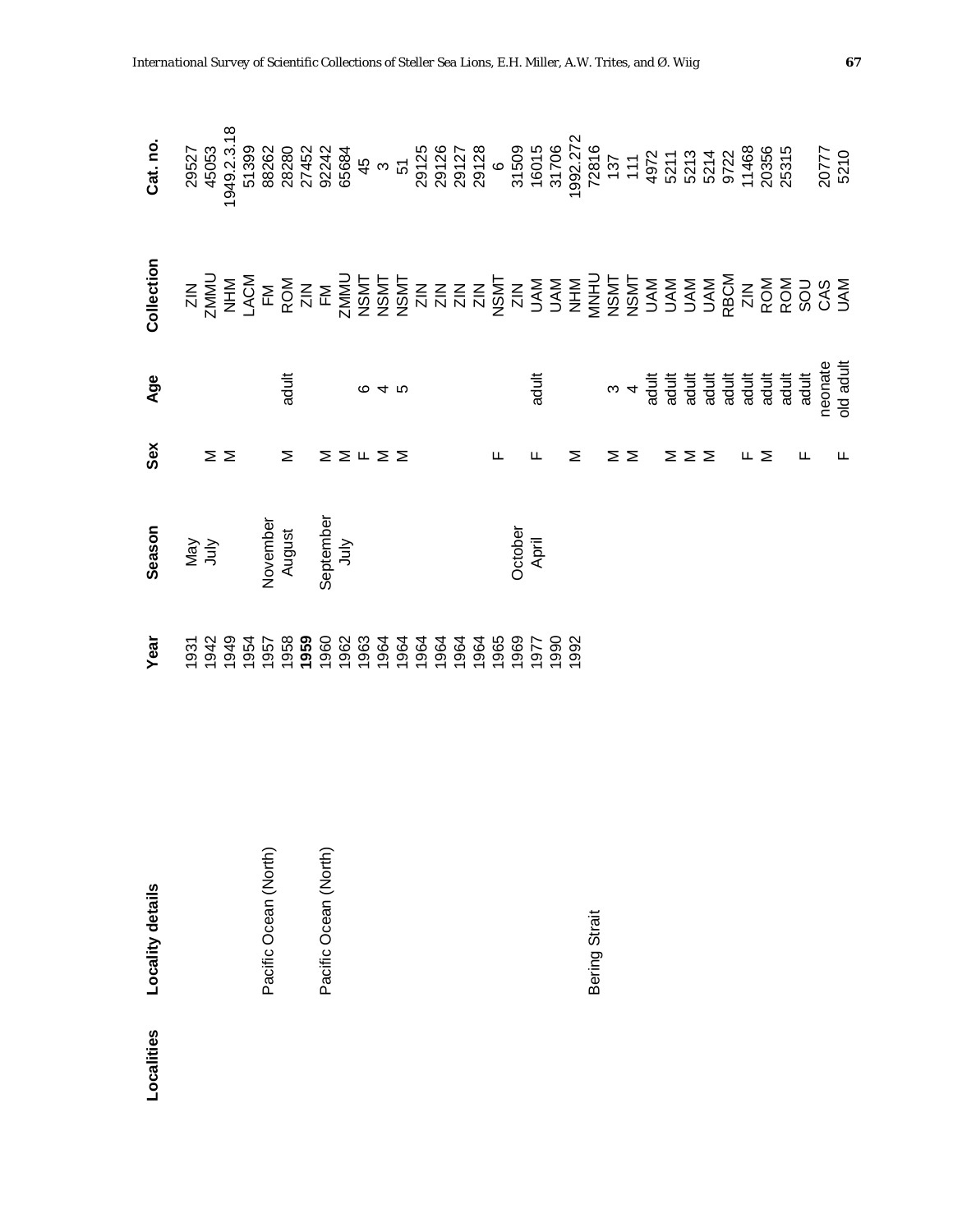| Localities | Locality details | Year | Season | Sex                                                | Age       | Collection | Cat. no. |
|------------|------------------|------|--------|----------------------------------------------------|-----------|------------|----------|
|            |                  |      |        |                                                    | old adult |            |          |
|            |                  |      |        | $\mathbb{L} \ \Sigma \ \mathbb{L}$                 |           |            |          |
|            |                  |      |        |                                                    |           |            |          |
|            |                  |      |        |                                                    |           |            |          |
|            |                  |      |        |                                                    |           |            |          |
|            |                  |      |        |                                                    |           |            |          |
|            |                  |      |        | <b>LYNULLYSELLE</b>                                |           |            |          |
|            |                  |      |        |                                                    |           |            |          |
|            |                  |      |        |                                                    |           |            |          |
|            |                  |      |        |                                                    |           |            |          |
|            |                  |      |        |                                                    |           |            |          |
|            |                  |      |        |                                                    |           |            |          |
|            |                  |      |        |                                                    |           |            |          |
|            |                  |      |        |                                                    |           |            |          |
|            |                  |      |        |                                                    |           |            |          |
|            |                  |      |        |                                                    |           |            |          |
|            |                  |      |        |                                                    |           |            |          |
|            |                  |      |        |                                                    |           |            |          |
|            |                  |      |        |                                                    |           |            |          |
|            |                  |      |        |                                                    |           |            |          |
|            |                  |      |        |                                                    |           |            |          |
|            |                  |      |        |                                                    |           |            |          |
|            |                  |      |        |                                                    |           |            |          |
|            |                  |      |        |                                                    |           |            |          |
|            |                  |      |        |                                                    |           |            |          |
|            |                  |      |        | $\Sigma \sqcap \sqcap \Sigma \sqcap \sqcap \Sigma$ |           |            |          |
|            |                  |      |        |                                                    |           |            |          |
|            |                  |      |        |                                                    |           |            |          |
|            |                  |      |        |                                                    |           |            |          |
|            |                  |      |        |                                                    |           |            |          |
|            |                  |      |        |                                                    |           |            |          |
|            |                  |      |        |                                                    |           |            |          |
|            |                  |      |        |                                                    |           |            |          |
|            |                  |      |        |                                                    |           |            |          |
|            |                  |      |        |                                                    |           |            |          |